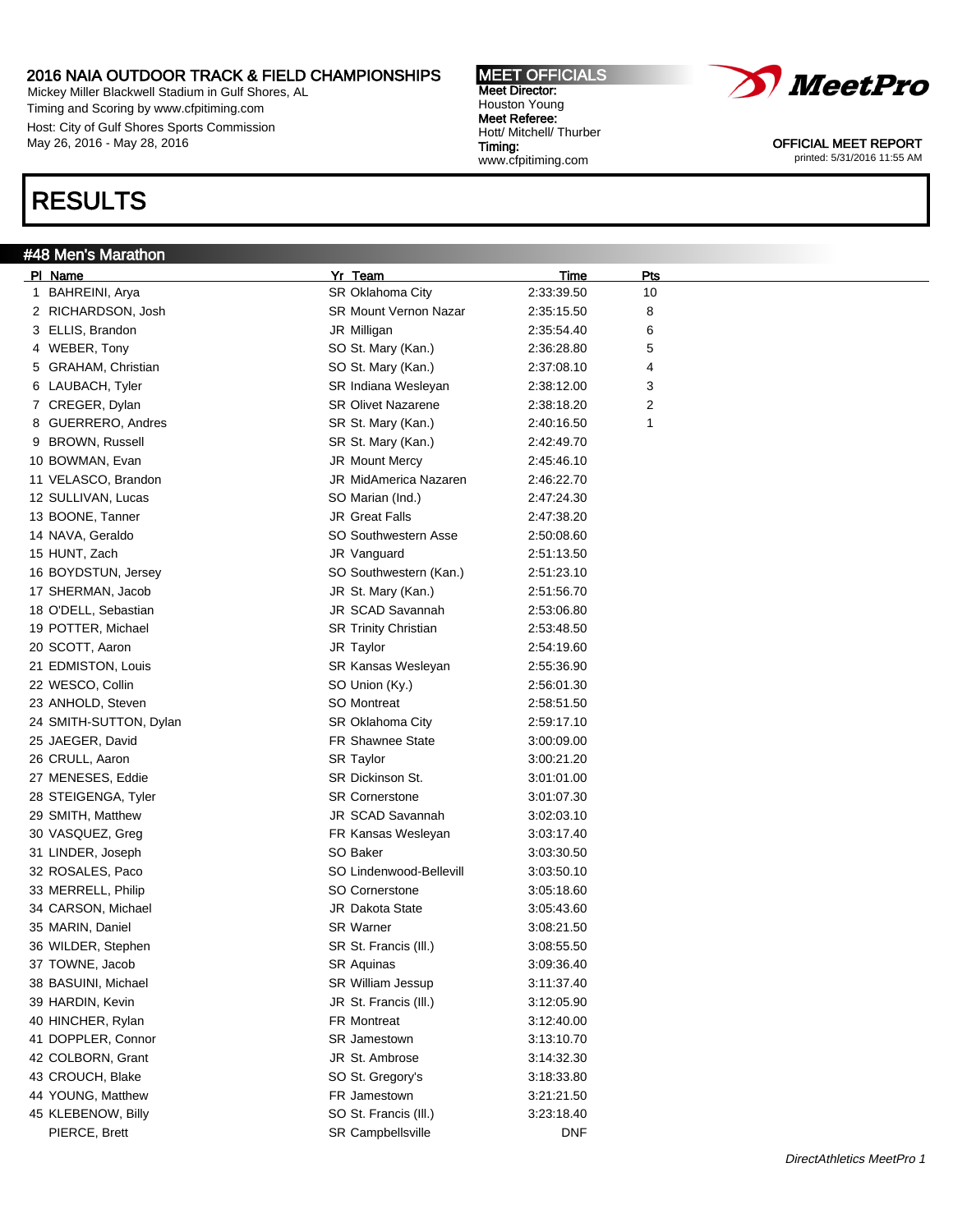Mickey Miller Blackwell Stadium in Gulf Shores, AL Timing and Scoring by www.cfpitiming.com Host: City of Gulf Shores Sports Commission May 26, 2016 - May 28, 2016

### RESULTS

### #48 Men's Marathon (cont'd)

| PI Name          | Yr Team               | Time       | Pts |
|------------------|-----------------------|------------|-----|
| STUCKEY, Ben     | <b>SR Taylor</b>      | <b>DNF</b> |     |
| BAMBACH, Thomas  | <b>SR Cornerstone</b> | <b>DNF</b> |     |
| WAMHOFF, John    | JR Indiana Tech       | <b>DNF</b> |     |
| HENDRICKS, Ben   | SR Marian (Ind.)      | <b>DNF</b> |     |
| BAILEY, Luke     | JR Park U.            | <b>DNF</b> |     |
| WILSON, John     | SR Indiana Wesleyan   | <b>DNF</b> |     |
| FREEMAN, Ryan    | <b>SR The Masters</b> | <b>DNF</b> |     |
| PULSIFER, Ryan   | JR St. Mary (Kan.)    | <b>DNF</b> |     |
| CURTIS, Trevor   | SO Cornerstone        | <b>DNF</b> |     |
| NATHANSON, Jacob | <b>SR Cumberlands</b> | <b>DNF</b> |     |

MEET OFFICIALS Meet Director: Houston Young Meet Referee: Hott/ Mitchell/ Thurber

www.cfpitiming.com

Timing:

### #2 Men's 100 Meters

| <b>Finals</b>      | Wind: (+2.4)           |       |     |
|--------------------|------------------------|-------|-----|
| PI Name            | Yr Team                | Time  | Pts |
| 1 MORAIN, Moriba   | FR Wiley               | 10.09 | 10  |
| 2 RALPH, Quinn-Lee | SO Wiley               | 10.25 | 8   |
| 3 SLATON, Andrew   | FR Union (Ky.)         | 10.28 | 6   |
| 4 BROADEN, John    | <b>SR Indiana Tech</b> | 10.29 | 5   |
| 5 PALMER, Oraine   | FR Wiley               | 10.44 | 4   |
| 6 SAWYERR, Devan   | JR MidAmerica Nazaren  | 10.56 | 3   |
| 7 BALDWIN, Juante  | SO Friends             | 10.65 | 2   |
| 8 BOOMSMA, Seth    | <b>SR Dakota State</b> | 13.02 |     |

### (Top 1 per Heat + next 3 advance) Prelims

| PI Name               | Yr Team                     | Time             | H(PI) |
|-----------------------|-----------------------------|------------------|-------|
| 1 RALPH, Quinn-Lee    | SO Wiley                    | $10.38Q (+3.3)$  | 5(1)  |
| 2 SLATON, Andrew      | FR Union (Ky.)              | $10.38Q (+2.4)$  | 4(1)  |
| 3 BROADEN, John       | <b>SR Indiana Tech</b>      | $10.45q (+2.4)$  | 4(2)  |
| 4 MORAIN, Moriba      | FR Wiley                    | $10.46Q (+1.6)$  | 1(1)  |
| 5 BOOMSMA, Seth       | <b>SR Dakota State</b>      | $10.47Q (+3.0)$  | 2(1)  |
| 6 PALMER, Oraine      | FR Wiley                    | $10.54q (+3.0)$  | 2(2)  |
| 7 SAWYERR, Devan      | JR MidAmerica Nazaren       | $10.55q (+3.0)$  | 2(3)  |
| 8 EDWARDS III, Harris | <b>SR Indiana Tech</b>      | $10.56$ $(+3.3)$ | 5(2)  |
| 9 SCOTT, Magnus       | JR Langston                 | $10.58$ (+1.6)   | 1(2)  |
| 9 HALLMON, Kevin      | FR Lindsey Wilson           | $10.58$ $(+3.0)$ | 2(4)  |
| 11 IRON SHELL, Robert | JR Briar Cliff              | $10.59$ $(+2.4)$ | 4(3)  |
| 12 HARRIS, Cadarius   | SO Tennessee Wesleya        | $10.63$ $(+3.0)$ | 2(5)  |
| 13 EDWARD, Mateo      | <b>SR William Carey</b>     | $10.63$ $(+1.6)$ | 1(3)  |
| 14 STANLEY, Trevor    | JR Indiana Tech             | $10.64$ $(+3.0)$ | 2(6)  |
| 15 HONORE, Keenan     | <b>JR Central Methodist</b> | $10.65$ $(+3.3)$ | 5(3)  |
| 16 BROWN, Darnell     | <b>SR Jarvis Christian</b>  | $10.66$ $(+1.6)$ | 1(4)  |
| 17 SHARBAHN, Wayne    | JR Indiana Tech             | $10.66$ $(+3.3)$ | 5(4)  |
| 18 CARTER, Deion      | JR Robert Morris (III.)     | $10.69$ $(+2.4)$ | 4(4)  |
| 19 BALDWIN, Juante    | SO Friends                  | $10.69Q (+1.5)$  | 3(1)  |
| 20 AKINYOSOYE, Sogo   | JR Marian (Ind.)            | $10.71$ (+1.6)   | 1(5)  |

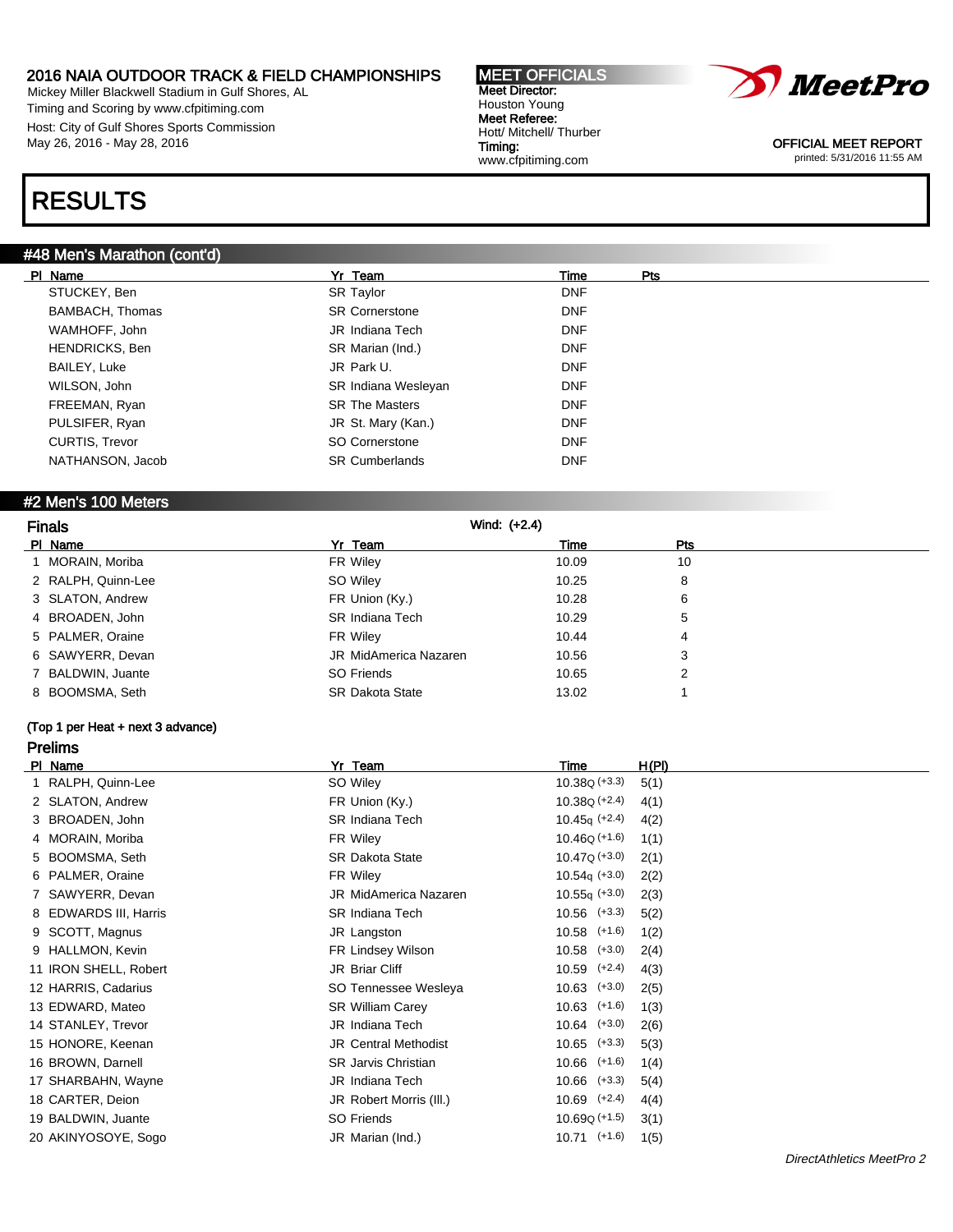Mickey Miller Blackwell Stadium in Gulf Shores, AL Timing and Scoring by www.cfpitiming.com Host: City of Gulf Shores Sports Commission May 26, 2016 - May 28, 2016

### RESULTS

### #2 Men's 100 Meters (cont'd)

#### (Top 1 per Heat + next 3 advance)

#### Prelims

| PI Name                 | Yr Team               | Time             | H(PI) |  |
|-------------------------|-----------------------|------------------|-------|--|
| 21 JOHNSON, Justin      | SO William Carey      | $10.72$ $(+1.5)$ | 3(2)  |  |
| 22 CUMBERBATCH, Jebarri | FR Eastern Oregon     | $10.72$ (+1.5)   | 3(2)  |  |
| 23 MUNCY, Rusty         | <b>SR Briar Cliff</b> | $10.73$ $(+2.4)$ | 4(5)  |  |
| 24 MIMMS, Dondre        | FR Lindsey Wilson     | $10.74$ $(+1.5)$ | 3(4)  |  |
| 25 LONG, Troy           | SO Wayland Baptist    | $10.75$ (+1.5)   | 3(5)  |  |
| 26 PLEBAN, Kyle         | SO Keiser             | $10.76$ $(+2.4)$ | 4(6)  |  |
| 27 DURHAM, Tobias       | FR Warner             | $10.77$ $(+3.3)$ | 5(5)  |  |
| 28 JOHNSON, Brady       | <b>FR Friends</b>     | $10.86$ $(+1.5)$ | 3(6)  |  |
| 29 FLYNN, Roriguz       | SO Allen              | $10.90$ $(+3.3)$ | 5(6)  |  |
| 30 SPILLER, Montae      | FR Graceland          | $10.91$ $(+2.4)$ | 4(7)  |  |
| 31 BREAUX, Justin       | SR Bacone             | $10.93$ $(+1.6)$ | 1(6)  |  |
| 32 PENN, J'Moi          | JR McPherson          | $10.97$ $(+3.0)$ | 2(7)  |  |
| 33 MOSSBERG, Blake      | <b>FR Briar Cliff</b> | $11.13$ $(+2.4)$ | 4(8)  |  |
| 34 MARK, Machael        | JR Wiley              | $11.18$ (+1.5)   | 3(7)  |  |
| 35 SURY, Hunter         | FR McPherson          | $11.35$ (+1.6)   | 1(7)  |  |
| 36 GRANT, Tommy         | JR Bethel (Ind.)      | $12.34$ $(+3.3)$ | 5(7)  |  |
|                         |                       |                  |       |  |

Timing:

www.cfpitiming.com

### HEAT RESULTS

Prelims

Pl Name Yr Team Time Heat 1 of 5 Wind: (+1.6) 1 MORAIN, Moriba 10.46Q **FR Wiley 10.46Q** 2 SCOTT, Magnus 2 SCOTT, Magnus 2 SCOTT, Magnus 2 SCOTT, Magnus 2 SCOTT, Magnus 2 SCOTT, Magnus 2 SCOTT, 2015 3 EDWARD, Mateo SR William Carey 10.63 4 BROWN, Darnell SR Jarvis Christian 10.66 5 AKINYOSOYE, Sogo **JR Marian (Ind.)** 10.71 6 BREAUX, Justin No. 2008 SR Bacone 10.93 7 SURY, Hunter **FR McPherson** FR McPherson 11.35 Heat 2 of 5 Wind: (+3.0) 1 BOOMSMA, Seth SR Dakota State 10.47Q 2 PALMER, Oraine 10.54q 3 SAWYERR, Devan JR MidAmerica Nazaren 10.55q 4 HALLMON, Kevin FR Lindsey Wilson 10.58 5 HARRIS, Cadarius SO Tennessee Wesleya 10.63 6 STANLEY, Trevor JR Indiana Tech 10.64 7 PENN, J'Moi JR McPherson 10.97 Heat 3 of 5 Wind: (+1.5) 1 BALDWIN, Juante SO Friends 10.69Q 2 JOHNSON, Justin **SO William Carey 10.72** 2 CUMBERBATCH, Jebarri FR Eastern Oregon 10.72 4 MIMMS, Dondre **FR Lindsey Wilson** 10.74 5 LONG, Troy SO Wayland Baptist 10.75 6 JOHNSON, Brady **FR Friends** FR Friends 10.86 7 MARK, Machael **11.18** JR Wiley **11.18** 

MEET OFFICIALS Meet Director: Houston Young Meet Referee: Hott/ Mitchell/ Thurber

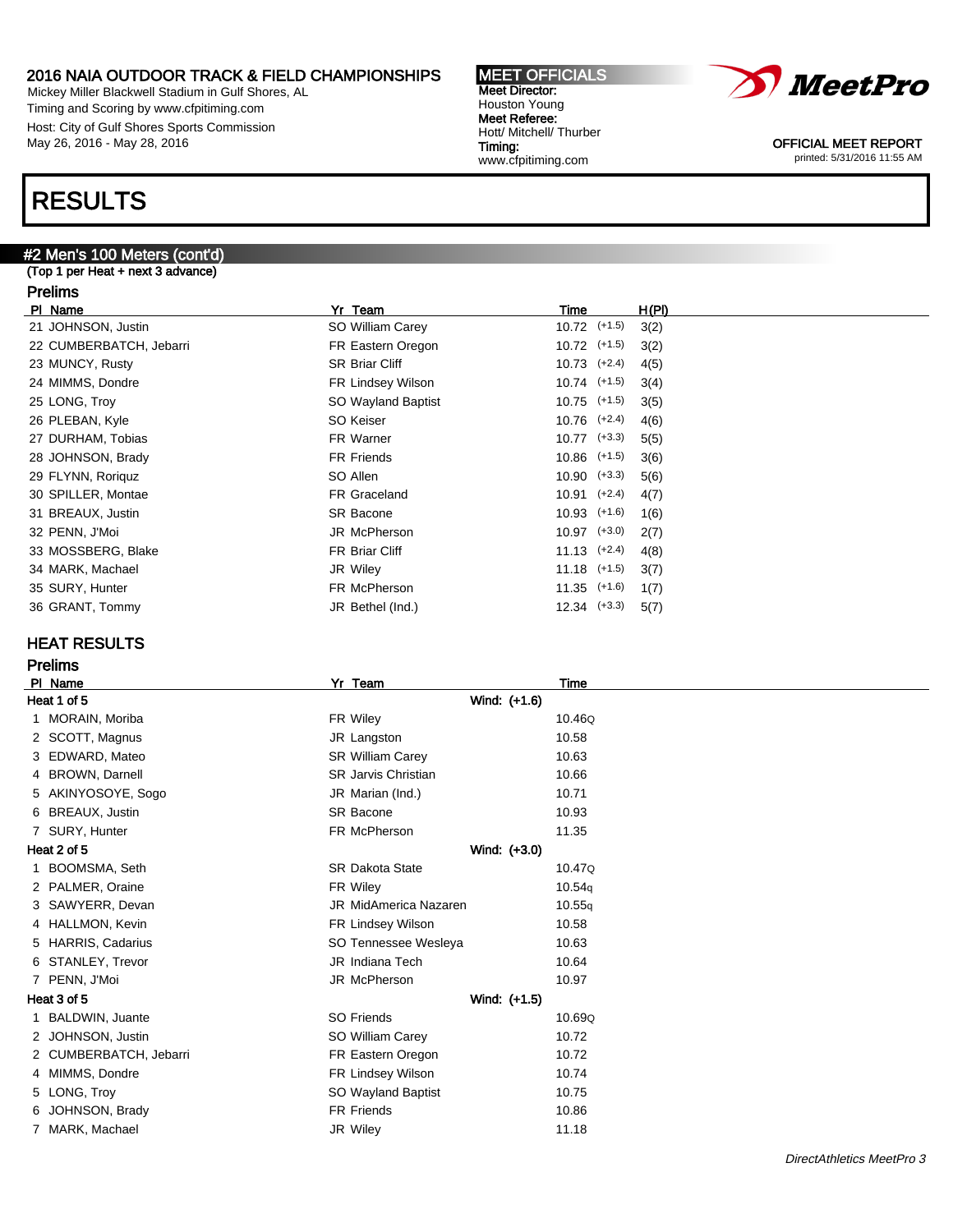Mickey Miller Blackwell Stadium in Gulf Shores, AL Timing and Scoring by www.cfpitiming.com Host: City of Gulf Shores Sports Commission May 26, 2016 - May 28, 2016

### RESULTS

### #2 Men's 100 Meters (cont'd)

| <b>Prelims</b>        |                             |        |
|-----------------------|-----------------------------|--------|
| PI Name               | Yr Team                     | Time   |
| Heat 4 of 5           | Wind: (+2.4)                |        |
| 1 SLATON, Andrew      | FR Union (Ky.)              | 10.38Q |
| 2 BROADEN, John       | <b>SR Indiana Tech</b>      | 10.45q |
| 3 IRON SHELL, Robert  | JR Briar Cliff              | 10.59  |
| 4 CARTER, Deion       | JR Robert Morris (III.)     | 10.69  |
| 5 MUNCY, Rusty        | <b>SR Briar Cliff</b>       | 10.73  |
| 6 PLEBAN, Kyle        | SO Keiser                   | 10.76  |
| 7 SPILLER, Montae     | <b>FR Graceland</b>         | 10.91  |
| 8 MOSSBERG, Blake     | FR Briar Cliff              | 11.13  |
| Heat 5 of 5           | Wind: (+3.3)                |        |
| 1 RALPH, Quinn-Lee    | SO Wiley                    | 10.38Q |
| 2 EDWARDS III, Harris | <b>SR Indiana Tech</b>      | 10.56  |
| 3 HONORE, Keenan      | <b>JR Central Methodist</b> | 10.65  |
| 4 SHARBAHN, Wayne     | JR Indiana Tech             | 10.66  |
| 5 DURHAM, Tobias      | FR Warner                   | 10.77  |
| 6 FLYNN, Roriguz      | SO Allen                    | 10.90  |
| 7 GRANT, Tommy        | JR Bethel (Ind.)            | 12.34  |

### #4 Men's 200 Meters

| <b>Finals</b>         | Wind: $(+2.3)$               |       |     |
|-----------------------|------------------------------|-------|-----|
| PI Name               | Yr Team                      | Time  | Pts |
| BROADEN, John         | <b>SR Indiana Tech</b>       | 20.66 | 10  |
| 2 MORAIN, Moriba      | FR Wiley                     | 20.76 | 8   |
| 3 RALPH, Quinn-Lee    | SO Wiley                     | 20.94 | 6   |
| 4 PALMER, Oraine      | FR Wiley                     | 20.95 | 5   |
| 5 MIMMS, Dondre       | FR Lindsey Wilson            | 21.02 | 4   |
| 6 OHIOZE, Michael     | JR St. Ambrose               | 21.06 | 3   |
| 7 EDWARDS III, Harris | <b>SR Indiana Tech</b>       | 21.22 | 2   |
| 8 SAWYERR, Devan      | <b>JR MidAmerica Nazaren</b> | 21.65 |     |

### (Top 2 per Heat + next 2 advance) Prelims

| PI Name               | Yr Team                  | Time             | H(PI) |
|-----------------------|--------------------------|------------------|-------|
| 1 MORAIN, Moriba      | FR Wiley                 | $20.89Q (+2.3)$  | 2(1)  |
| 2 OHIOZE, Michael     | JR St. Ambrose           | $21.00Q (+2.0)$  | 1(1)  |
| 3 BROADEN, John       | <b>SR Indiana Tech</b>   | $21.01Q (+2.3)$  | 2(2)  |
| 4 RALPH, Quinn-Lee    | SO Wiley                 | $21.02Q (+2.0)$  | 1(2)  |
| 5 PALMER, Oraine      | FR Wiley                 | $21.06q$ (+2.3)  | 2(3)  |
| 6 EDWARDS III, Harris | <b>SR Indiana Tech</b>   | $21.15Q (+3.2)$  | 3(1)  |
| 7 MIMMS, Dondre       | FR Lindsey Wilson        | $21.18Q (+3.2)$  | 3(2)  |
| 8 SAWYERR, Devan      | JR MidAmerica Nazaren    | $21.23q (+2.0)$  | 1(3)  |
| 9 HALLMON, Kevin      | <b>FR Lindsey Wilson</b> | $21.34$ $(+2.3)$ | 2(4)  |
| 10 BOOMSMA, Seth      | <b>SR Dakota State</b>   | $21.40$ $(+2.0)$ | 1(4)  |
| 11 IRON SHELL, Robert | JR Briar Cliff           | $21.43$ $(+2.3)$ | 2(5)  |
| 12 EDWARD, Mateo      | <b>SR William Carey</b>  | $21.52$ $(+3.2)$ | 3(3)  |
| 13 LONG, Troy         | SO Wayland Baptist       | $21.74$ $(+3.2)$ | 3(4)  |

MEET OFFICIALS Meet Director: Houston Young Meet Referee: Hott/ Mitchell/ Thurber Timing: www.cfpitiming.com

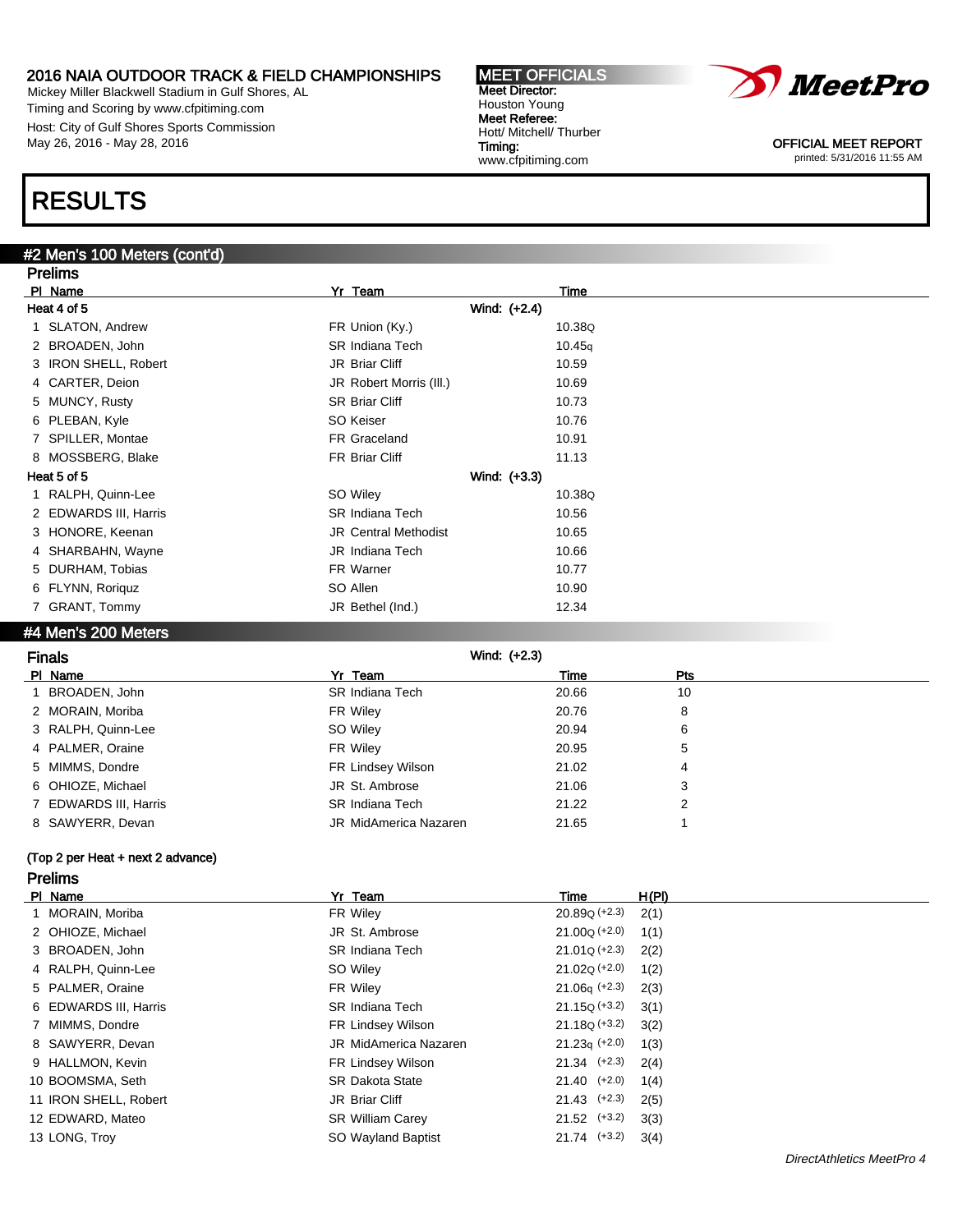Mickey Miller Blackwell Stadium in Gulf Shores, AL Timing and Scoring by www.cfpitiming.com Host: City of Gulf Shores Sports Commission May 26, 2016 - May 28, 2016

### RESULTS

### #4 Men's 200 Meters (cont'd)

(Top 2 per Heat + next 2 advance)

### Prelims

| PI Name               | Yr Team                 | Time             | H(PI) |
|-----------------------|-------------------------|------------------|-------|
| 14 PLEBAN, Kyle       | SO Keiser               | $21.80$ (+2.3) 2 |       |
| 15 HARGROVE, Wayne    | JR Huston-Tillotson     | $21.83$ $(+2.0)$ | 1(5)  |
| 16 BAUMGARTNER, Brett | JR Bethel (Ind.)        | $21.85$ (+3.2)   | 3(5)  |
| 17 POWELL, Quinton    | SO St. Gregory's        | $21.91$ (+3.2)   | 3(6)  |
| 18 DURHAM, Tobias     | FR Warner               | $21.92$ $(+2.0)$ | 1(6)  |
| 19 MULLER, CJ         | JR Concordia (Neb.)     | $21.96$ (+2.0)   | 1(7)  |
| 20 BERNDT, Dayshawn   | SO Baker                | $22.02$ $(+2.3)$ | 2(7)  |
| 21 CARTER, Deion      | JR Robert Morris (III.) | $22.03$ $(+3.2)$ | 3(7)  |
| 22 BREAUX, Justin     | <b>SR Bacone</b>        | $22.12$ $(+3.2)$ | 3(8)  |
| MARK, Machael         | JR Wiley                | <b>DNF</b>       | 2     |

### HEAT RESULTS

Prelims

| PI_Name               | Yr Team                      | Time       |
|-----------------------|------------------------------|------------|
| Heat 1 of 3           | Wind: (+2.0)                 |            |
| 1 OHIOZE, Michael     | JR St. Ambrose               | 21.00Q     |
| 2 RALPH, Quinn-Lee    | SO Wiley                     | 21.02Q     |
| 3 SAWYERR, Devan      | <b>JR MidAmerica Nazaren</b> | 21.23q     |
| 4 BOOMSMA, Seth       | <b>SR Dakota State</b>       | 21.40      |
| 5 HARGROVE, Wayne     | JR Huston-Tillotson          | 21.83      |
| 6 DURHAM, Tobias      | FR Warner                    | 21.92      |
| 7 MULLER, CJ          | JR Concordia (Neb.)          | 21.96      |
| Heat 2 of 3           | Wind: (+2.3)                 |            |
| PLEBAN, Kyle          | SO Keiser                    | 21.80      |
| 1 MORAIN, Moriba      | FR Wiley                     | 20.89Q     |
| 2 BROADEN, John       | <b>SR Indiana Tech</b>       | 21.01Q     |
| 3 PALMER, Oraine      | FR Wiley                     | 21.06q     |
| 4 HALLMON, Kevin      | FR Lindsey Wilson            | 21.34      |
| 5 IRON SHELL, Robert  | JR Briar Cliff               | 21.43      |
| 7 BERNDT, Dayshawn    | SO Baker                     | 22.02      |
| MARK, Machael         | JR Wiley                     | <b>DNF</b> |
| Heat 3 of 3           | Wind: (+3.2)                 |            |
| 1 EDWARDS III, Harris | <b>SR Indiana Tech</b>       | 21.15Q     |
| 2 MIMMS, Dondre       | FR Lindsey Wilson            | 21.18Q     |
| 3 EDWARD, Mateo       | SR William Carey             | 21.52      |
| 4 LONG, Troy          | SO Wayland Baptist           | 21.74      |
| 5 BAUMGARTNER, Brett  | JR Bethel (Ind.)             | 21.85      |
| 6 POWELL, Quinton     | SO St. Gregory's             | 21.91      |
| 7 CARTER, Deion       | JR Robert Morris (III.)      | 22.03      |
| 8 BREAUX, Justin      | <b>SR Bacone</b>             | 22.12      |
|                       |                              |            |



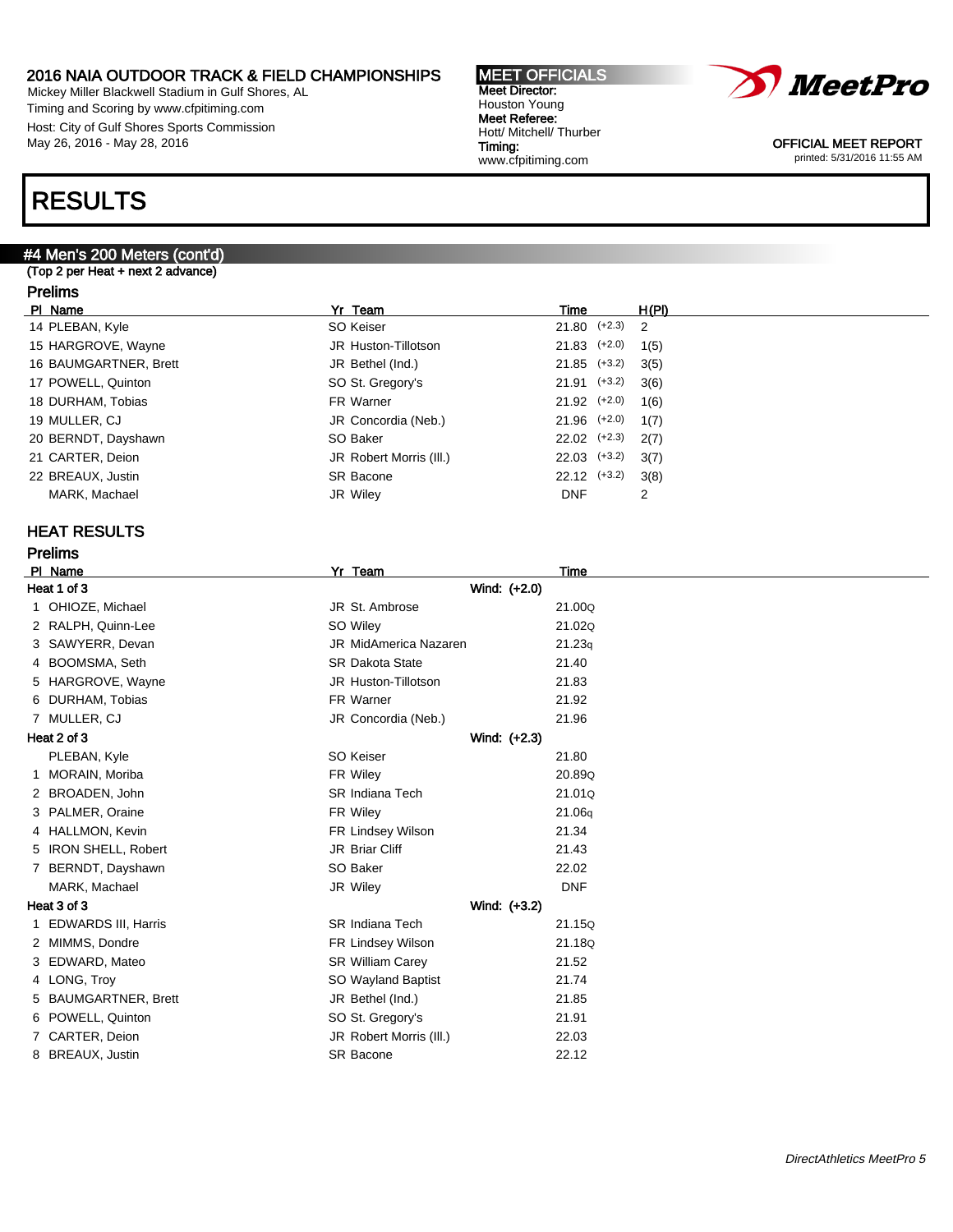Mickey Miller Blackwell Stadium in Gulf Shores, AL Timing and Scoring by www.cfpitiming.com Host: City of Gulf Shores Sports Commission May 26, 2016 - May 28, 2016

### RESULTS

### #6 Men's 400 Meters

### Finals

| .                    |                            |       |     |
|----------------------|----------------------------|-------|-----|
| PI Name              | Yr Team                    | Time  | Pts |
| SPRINGER, Gairy      | FR Indiana Tech            | 47.11 | 10  |
| 2 IRON SHELL, Robert | JR Briar Cliff             | 47.13 | 8   |
| 3 CLARKE, Jordan     | JR Webber                  | 47.37 | 6   |
| 4 OHIOZE, Michael    | JR St. Ambrose             | 47.67 | 5   |
| 5 RICHARDS, Danielle | FR Southern-NO             | 47.86 | 4   |
| 6 PIERRE, Kelson     | SO Wayland Baptist         | 48.19 | 3   |
| 7 WARREN, Jim        | SR St. Ambrose             | 48.53 | 2   |
| 8 MILLER, Phoenix    | <b>JR Cardinal Stritch</b> | 48.57 |     |
|                      |                            |       |     |

MEET OFFICIALS Meet Director: Houston Young Meet Referee: Hott/ Mitchell/ Thurber

www.cfpitiming.com

Timing:

### (Top 2 per Heat + next 2 advance)

### Prelims

| PI Name                 | Yr Team                     | H(PI)<br>Time              |
|-------------------------|-----------------------------|----------------------------|
| 1 CLARKE, Jordan        | JR Webber                   | 47.32Q<br>2(1)             |
| 2 PIERRE, Kelson        | SO Wayland Baptist          | 47.59Q<br>2(2)             |
| 3 IRON SHELL, Robert    | JR Briar Cliff              | 47.62Q 1(1)                |
| 4 SPRINGER, Gairy       | FR Indiana Tech             | 47.69Q<br>1(2)             |
| 5 WARREN, Jim           | SR St. Ambrose              | $47.74q$ 2(3)              |
| 6 RICHARDS, Danielle    | FR Southern-NO              | 47.92 <sub>q</sub><br>1(3) |
| 7 OHIOZE, Michael       | JR St. Ambrose              | 48.06Q<br>3(1)             |
| 8 MILLER, Phoenix       | <b>JR Cardinal Stritch</b>  | 48.11Q<br>3(2)             |
| 9 MULLER, CJ            | JR Concordia (Neb.)         | 48.37<br>3(3)              |
| 10 HAINES, Zakary       | <b>SR Siena Heights</b>     | 48.48<br>3(4)              |
| 11 WOODS, Jordan        | <b>SR Wiley</b>             | 48.60<br>2(4)              |
| 12 MALONEY, Justin      | SO Wiley                    | 48.63<br>3(5)              |
| 13 WATTS, CJ            | <b>SR William Penn</b>      | 48.67<br>2(5)              |
| 14 SANDERS, Devon       | SO Wayland Baptist          | 48.69<br>1(4)              |
| 15 BEST, Alvin          | SO Olivet Nazarene          | 48.71<br>2(6)              |
| 16 GIOVANNELLI, Michael | SO St. Francis (III.)       | 49.14<br>1(5)              |
| 17 POWELL, Quinton      | SO St. Gregory's            | 49.32<br>3(6)              |
| 18 WILLIAMS, Dijonn     | JR St. Mary (Kan.)          | 49.70<br>2(7)              |
| 19 THOMPSON, Neiman     | <b>SR William Penn</b>      | 1(6)<br>53.41              |
| LACHER, Sam             | FR Taylor                   | 3<br><b>DNF</b>            |
| OYESHILE, Saheed        | <b>JR Tennessee Wesleva</b> | <b>FS</b>                  |

### HEAT RESULTS

Prelims

| Time                           |
|--------------------------------|
|                                |
| 47.62Q                         |
| 47.69Q                         |
| 47.92 <sub>g</sub>             |
| SO Wayland Baptist<br>48.69    |
| SO St. Francis (III.)<br>49.14 |
| 53.41                          |
| FS<br>JR Tennessee Wesleya     |
|                                |

# *MeetPro*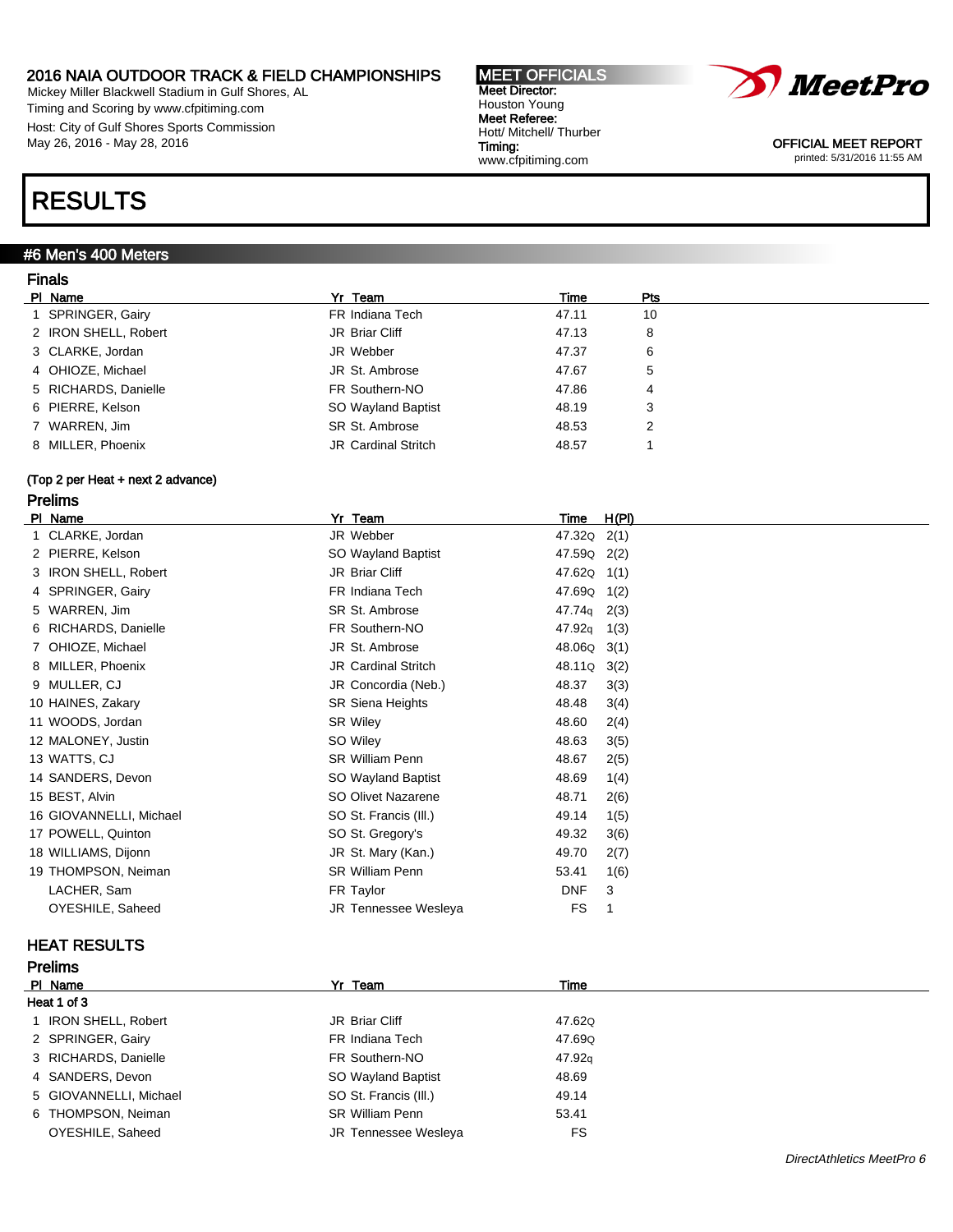Mickey Miller Blackwell Stadium in Gulf Shores, AL Timing and Scoring by www.cfpitiming.com Host: City of Gulf Shores Sports Commission May 26, 2016 - May 28, 2016

### RESULTS

Prelims

### #6 Men's 400 Meters (cont'd)

| <b>FIGILIS</b>                                                                                                                                                                                                                                                                                                                     |                            |            |  |  |  |  |
|------------------------------------------------------------------------------------------------------------------------------------------------------------------------------------------------------------------------------------------------------------------------------------------------------------------------------------|----------------------------|------------|--|--|--|--|
| PI Name                                                                                                                                                                                                                                                                                                                            | Yr Team                    | Time       |  |  |  |  |
| Heat 2 of 3                                                                                                                                                                                                                                                                                                                        |                            |            |  |  |  |  |
| 1 CLARKE, Jordan                                                                                                                                                                                                                                                                                                                   | JR Webber                  | 47.32Q     |  |  |  |  |
| 2 PIERRE, Kelson                                                                                                                                                                                                                                                                                                                   | SO Wayland Baptist         | 47.59Q     |  |  |  |  |
| 3 WARREN, Jim                                                                                                                                                                                                                                                                                                                      | SR St. Ambrose             | 47.74g     |  |  |  |  |
| 4 WOODS, Jordan                                                                                                                                                                                                                                                                                                                    | <b>SR Wiley</b>            | 48.60      |  |  |  |  |
| 5 WATTS, CJ                                                                                                                                                                                                                                                                                                                        | <b>SR William Penn</b>     | 48.67      |  |  |  |  |
| 6 BEST, Alvin                                                                                                                                                                                                                                                                                                                      | SO Olivet Nazarene         | 48.71      |  |  |  |  |
| 7 WILLIAMS, Dijonn                                                                                                                                                                                                                                                                                                                 | JR St. Mary (Kan.)         | 49.70      |  |  |  |  |
| Heat 3 of 3                                                                                                                                                                                                                                                                                                                        |                            |            |  |  |  |  |
| 1 OHIOZE, Michael                                                                                                                                                                                                                                                                                                                  | JR St. Ambrose             | 48.06Q     |  |  |  |  |
| 2 MILLER, Phoenix                                                                                                                                                                                                                                                                                                                  | <b>JR Cardinal Stritch</b> | 48.11Q     |  |  |  |  |
| 3 MULLER, CJ                                                                                                                                                                                                                                                                                                                       | JR Concordia (Neb.)        | 48.37      |  |  |  |  |
| 4 HAINES, Zakary                                                                                                                                                                                                                                                                                                                   | <b>SR Siena Heights</b>    | 48.48      |  |  |  |  |
| 5 MALONEY, Justin                                                                                                                                                                                                                                                                                                                  | SO Wiley                   | 48.63      |  |  |  |  |
| 6 POWELL, Quinton                                                                                                                                                                                                                                                                                                                  | SO St. Gregory's           | 49.32      |  |  |  |  |
| LACHER, Sam                                                                                                                                                                                                                                                                                                                        | FR Taylor                  | <b>DNF</b> |  |  |  |  |
| $\mathbf{A}$ $\mathbf{A}$ $\mathbf{A}$ $\mathbf{A}$ $\mathbf{A}$ $\mathbf{A}$ $\mathbf{A}$ $\mathbf{A}$ $\mathbf{A}$ $\mathbf{A}$ $\mathbf{A}$ $\mathbf{A}$ $\mathbf{A}$ $\mathbf{A}$ $\mathbf{A}$ $\mathbf{A}$ $\mathbf{A}$ $\mathbf{A}$ $\mathbf{A}$ $\mathbf{A}$ $\mathbf{A}$ $\mathbf{A}$ $\mathbf{A}$ $\mathbf{A}$ $\mathbf{$ |                            |            |  |  |  |  |

MEET OFFICIALS Meet Director: Houston Young Meet Referee: Hott/ Mitchell/ Thurber

www.cfpitiming.com

Timing:

#### #8 Men's 800 Meters

| PI Name<br>Yr Team<br><b>Pts</b><br>Time<br>FR Wiley<br>1 EDGAR, Marbeg<br>1:49.24<br>10<br>2 HINDS, Tre<br>FR Wayland Baptist<br>1:50.09<br>8<br>3 SAUNDERS, Alex<br>JR Southern-NO<br>1:50.64<br>6<br><b>JR British Columbia</b><br>4 JARRON, Lukas<br>1:50.98<br>5<br>5 GARCIA, Daniel<br><b>SR Cardinal Stritch</b><br>1:51.19<br>4<br>6 WENSINK, Sam<br>1:52.46<br>3<br>JR Dordt<br>SO Marian (Ind.)<br>7 MARTIN, Presley<br>1:54.92<br>2<br>8 WINT, Oraine<br><b>SR Texas Wesleyan</b><br>1:56.17 | <b>Finals</b> |  |  |
|---------------------------------------------------------------------------------------------------------------------------------------------------------------------------------------------------------------------------------------------------------------------------------------------------------------------------------------------------------------------------------------------------------------------------------------------------------------------------------------------------------|---------------|--|--|
|                                                                                                                                                                                                                                                                                                                                                                                                                                                                                                         |               |  |  |
|                                                                                                                                                                                                                                                                                                                                                                                                                                                                                                         |               |  |  |
|                                                                                                                                                                                                                                                                                                                                                                                                                                                                                                         |               |  |  |
|                                                                                                                                                                                                                                                                                                                                                                                                                                                                                                         |               |  |  |
|                                                                                                                                                                                                                                                                                                                                                                                                                                                                                                         |               |  |  |
|                                                                                                                                                                                                                                                                                                                                                                                                                                                                                                         |               |  |  |
|                                                                                                                                                                                                                                                                                                                                                                                                                                                                                                         |               |  |  |
|                                                                                                                                                                                                                                                                                                                                                                                                                                                                                                         |               |  |  |
|                                                                                                                                                                                                                                                                                                                                                                                                                                                                                                         |               |  |  |

### (Top 2 per Heat + next 2 advance)

### Prelims

| PI Name              | Yr Team                    | Time              | H(PI) |
|----------------------|----------------------------|-------------------|-------|
| 1 EDGAR, Marbeg      | FR Wiley                   | $1:49.83Q$ 2(1)   |       |
| 2 WINT, Oraine       | <b>SR Texas Wesleyan</b>   | $1:50.56Q$ 2(2)   |       |
| 3 GARCIA, Daniel     | <b>SR Cardinal Stritch</b> | $1:50.66q$ 2(3)   |       |
| 4 SAUNDERS, Alex     | JR Southern-NO             | $1:51.40q$ 2(4)   |       |
| 5 CLARK, Jacob       | JR Friends                 | 1:51.48           | 2(5)  |
| 6 JARRON, Lukas      | <b>JR British Columbia</b> | $1:52.29Q$ $1(1)$ |       |
| 7 WENSINK, Sam       | JR Dordt                   | $1:52.40Q$ $1(2)$ |       |
| 8 MUESSIG, Dominic   | JR Siena Heights           | 1:52.45           | 1(3)  |
| 9 HESTER, John       | JR Indiana Tech            | 1:52.99           | 1(4)  |
| 10 MARTIN, Presley   | SO Marian (Ind.)           | $1:53.01Q$ $3(1)$ |       |
| 11 HINDS, Tre        | <b>FR Wayland Baptist</b>  | $1:53.13Q$ $3(2)$ |       |
| 12 PEACE, Aaron      | <b>SR Evangel</b>          | 1:53.79           | 1(5)  |
| 13 CLARK, Isaac      | JR Friends                 | 1:54.00           | 3(3)  |
| 14 ALLEN, Dontayeous | <b>JR</b> Jarvis Christian | 1:54.76           | 3(4)  |

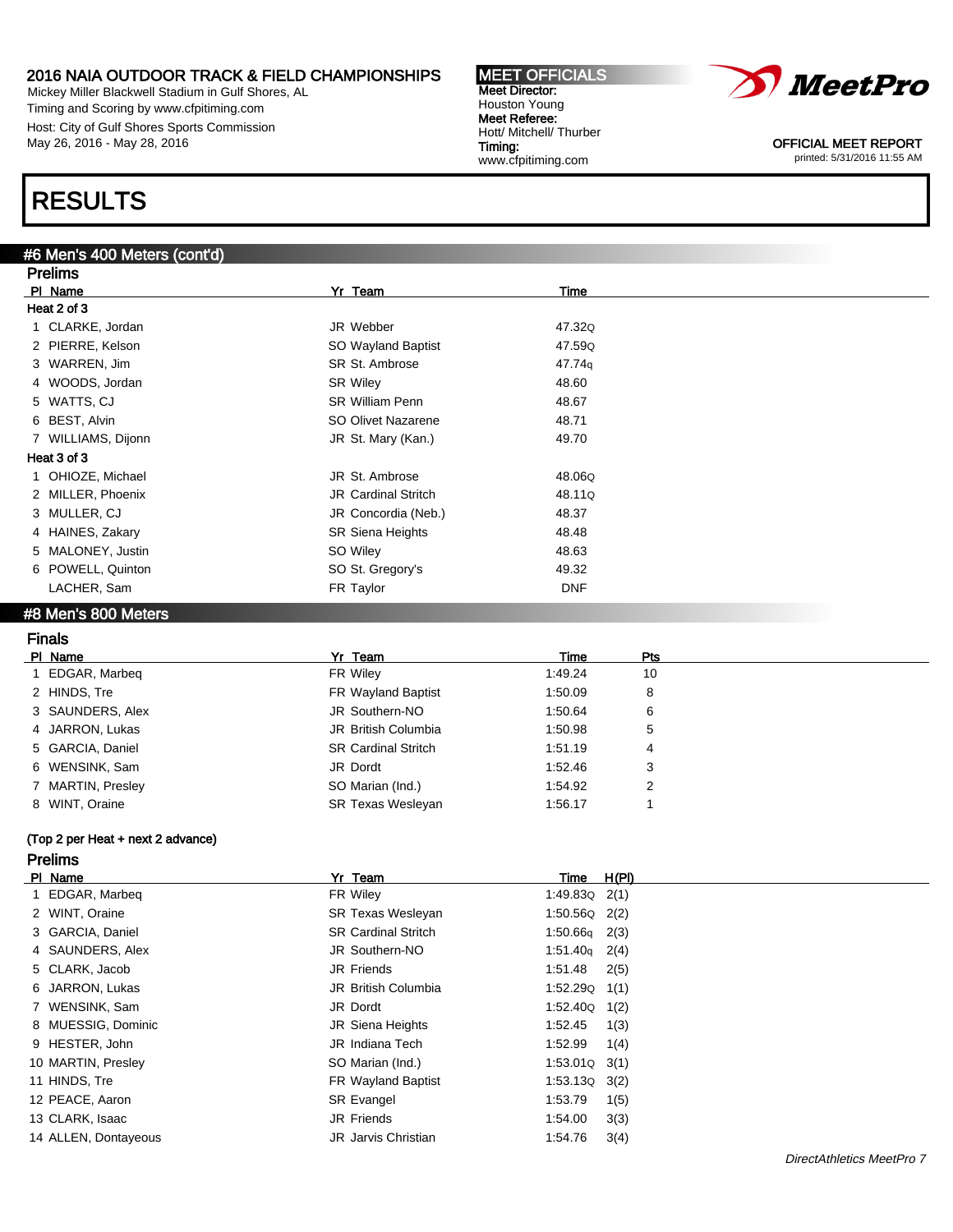Mickey Miller Blackwell Stadium in Gulf Shores, AL Timing and Scoring by www.cfpitiming.com Host: City of Gulf Shores Sports Commission May 26, 2016 - May 28, 2016

### RESULTS

### #8 Men's 800 Meters (cont'd)

(Top 2 per Heat + next 2 advance)

### Prelims

| PI Name              | Yr Team              | Time    | H(PI) |
|----------------------|----------------------|---------|-------|
| 15 MARROW, Devon     | JR Indiana Tech      | 1:55.04 | 3(5)  |
| 16 RAMIREZ, Gilbert  | FR Southwest (N.M.)  | 1:55.05 | 3(6)  |
| 17 BECKHAM, Devonta  | FR Indiana Tech      | 1:55.76 | 2(6)  |
| 18 NOYES, Wes        | SO Biola             | 1:55.85 | 1(6)  |
| 19 RODDEN, Brent     | FR Siena Heights     | 1:55.95 | 3(7)  |
| 20 VROEGH, Kevin     | SO Cornerstone       | 1:56.88 | 1(7)  |
| 21 ELLIOTT II, Craig | JR William Jessup    | 1:58.42 | 1(8)  |
| 22 CHOATE, Bryce     | FR Tennessee Wesleya | 2:04.11 | 2(7)  |
|                      |                      |         |       |

### HEAT RESULTS

| <b>Prelims</b>      |                            |             |  |  |  |  |  |
|---------------------|----------------------------|-------------|--|--|--|--|--|
| PI Name             | Yr Team                    | <b>Time</b> |  |  |  |  |  |
| Heat 1 of 3         |                            |             |  |  |  |  |  |
| 1 JARRON, Lukas     | <b>JR British Columbia</b> | 1:52.290    |  |  |  |  |  |
| 2 WENSINK, Sam      | JR Dordt                   | 1:52.40Q    |  |  |  |  |  |
| 3 MUESSIG, Dominic  | JR Siena Heights           | 1:52.45     |  |  |  |  |  |
| 4 HESTER, John      | JR Indiana Tech            | 1:52.99     |  |  |  |  |  |
| 5 PEACE, Aaron      | SR Evangel                 | 1:53.79     |  |  |  |  |  |
| 6 NOYES, Wes        | SO Biola                   | 1:55.85     |  |  |  |  |  |
| 7 VROEGH, Kevin     | SO Cornerstone             | 1:56.88     |  |  |  |  |  |
| 8 ELLIOTT II, Craig | JR William Jessup          | 1.58.42     |  |  |  |  |  |
| Heat 2 of 3         |                            |             |  |  |  |  |  |
| 1 EDGAR, Marbeg     | FR Wiley                   | 1:49.830    |  |  |  |  |  |
| 2 WINT, Oraine      | <b>SR Texas Wesleyan</b>   | 1:50.56Q    |  |  |  |  |  |
| 3 GARCIA, Daniel    | <b>SR Cardinal Stritch</b> | 1:50.66q    |  |  |  |  |  |
| 4 SAUNDERS, Alex    | JR Southern-NO             | 1:51.40q    |  |  |  |  |  |
| 5 CLARK, Jacob      | <b>JR Friends</b>          | 1:51.48     |  |  |  |  |  |
| 6 BECKHAM, Devonta  | FR Indiana Tech            | 1:55.76     |  |  |  |  |  |
| 7 CHOATE, Bryce     | FR Tennessee Wesleya       | 2:04.11     |  |  |  |  |  |
| Heat 3 of 3         |                            |             |  |  |  |  |  |
| 1 MARTIN, Presley   | SO Marian (Ind.)           | 1:53.010    |  |  |  |  |  |
| 2 HINDS, Tre        | FR Wayland Baptist         | 1:53.13Q    |  |  |  |  |  |
| 3 CLARK, Isaac      | <b>JR Friends</b>          | 1:54.00     |  |  |  |  |  |
| 4 ALLEN, Dontayeous | <b>JR</b> Jarvis Christian | 1:54.76     |  |  |  |  |  |
| 5 MARROW, Devon     | JR Indiana Tech            | 1:55.04     |  |  |  |  |  |
| 6 RAMIREZ, Gilbert  | FR Southwest (N.M.)        | 1:55.05     |  |  |  |  |  |
| 7 RODDEN, Brent     | FR Siena Heights           | 1:55.95     |  |  |  |  |  |

### #10 Men's 1500 Meters

Finals

| - - - - - - -    |         |                                                                                            |                                          |
|------------------|---------|--------------------------------------------------------------------------------------------|------------------------------------------|
| PI Name          | Yr Team | Time                                                                                       | Pts                                      |
| HIXON, Jared     |         |                                                                                            | 10                                       |
| 2 POCHA, Lyle    |         |                                                                                            | 8                                        |
| 3 GARCIA, Daniel |         |                                                                                            | 6                                        |
| 4 HYATT, Chance  |         |                                                                                            | <sub>5</sub>                             |
|                  |         | <b>SR Southern Oregon</b><br><b>SR Carroll</b><br><b>SR Cardinal Stritch</b><br>SO Carroll | 3:52.73<br>3:53.21<br>3:53.60<br>3:54.29 |



MEET OFFICIALS Meet Director: Houston Young Meet Referee: Hott/ Mitchell/ Thurber Timing: www.cfpitiming.com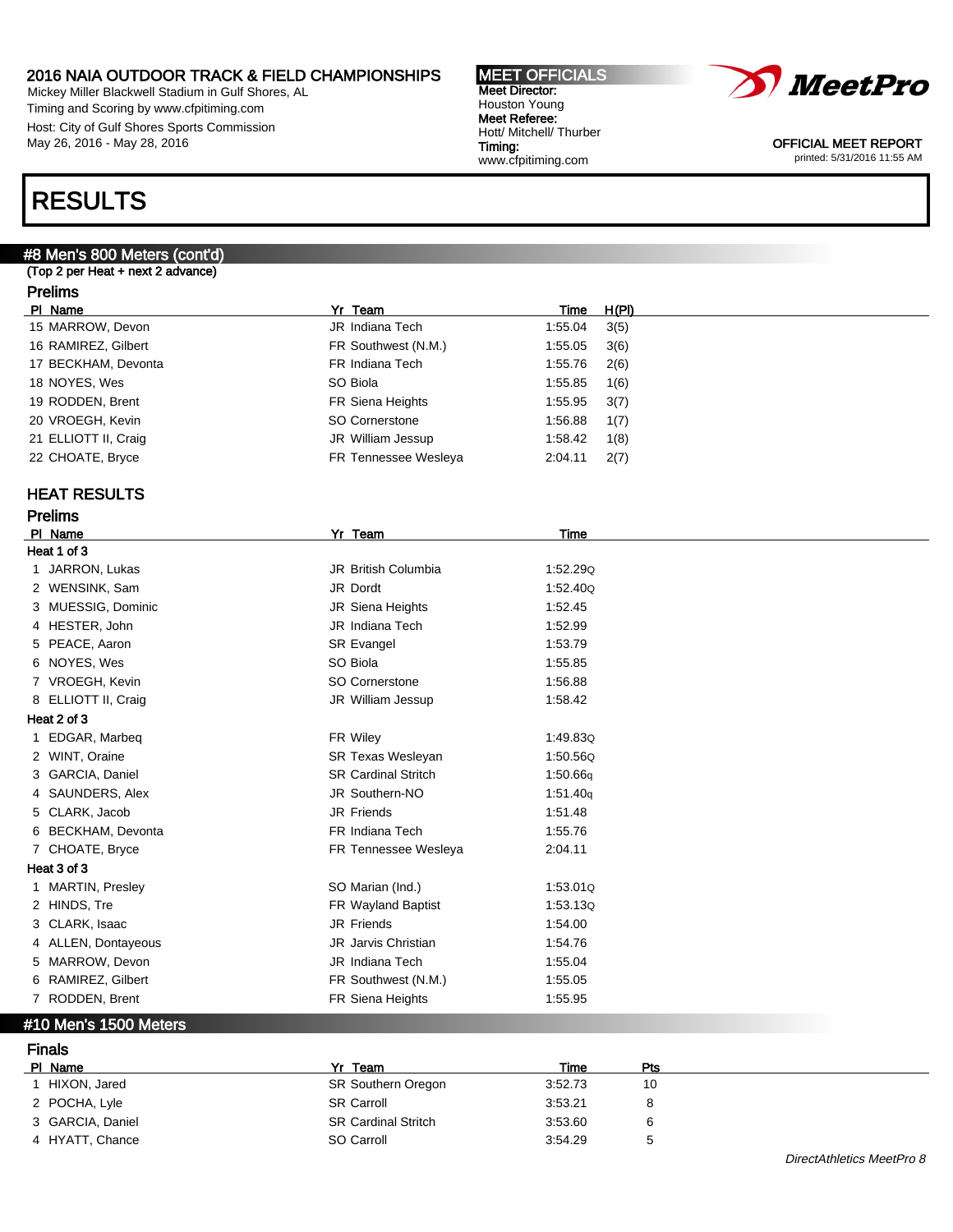Mickey Miller Blackwell Stadium in Gulf Shores, AL Timing and Scoring by www.cfpitiming.com Host: City of Gulf Shores Sports Commission May 26, 2016 - May 28, 2016

### RESULTS

### #10 Men's 1500 Meters (cont'd)

| <b>Finals</b>                     |                            |                  |                |
|-----------------------------------|----------------------------|------------------|----------------|
| PI Name                           | Yr Team                    | Time             | Pts            |
| 5 KNUDSEN, Cam                    | JR St. Francis (III.)      | 3:55.41          | 4              |
| 6 THOR, David                     | SO Carroll                 | 3:56.29          | 3              |
| 7 WAHPEPAH-HARRIS, Mackenzie      | SO Oklahoma City           | 3:57.87          | $\overline{2}$ |
| 8 VERCOE-CURTIS, Michael          | SR Oklahoma City           | 3:58.56          | 1              |
| 9 ALDABA, Daniel                  | SO Midland                 | 4:00.46          |                |
| 10 WINT, Oraine                   | SR Texas Wesleyan          | 4:06.82          |                |
| 11 GAY, John                      | SO British Columbia        | 4:12.17          |                |
| 12 EDGAR, Marbeg                  | FR Wiley                   | 4:17.76          |                |
| (Top 4 per Heat + next 4 advance) |                            |                  |                |
| <b>Prelims</b>                    |                            |                  |                |
| PI Name                           | Yr Team                    | H(PI)<br>Time    |                |
| 1 GARCIA, Daniel                  | <b>SR Cardinal Stritch</b> | $3:53.39Q$ 2(1)  |                |
| 2 GAY, John                       | SO British Columbia        | $3:53.39Q$ 2(2)  |                |
| 3 EDGAR, Marbeg                   | FR Wiley                   | $3:53.86Q$ 2(3)  |                |
| 4 WAHPEPAH-HARRIS, Mackenzie      | SO Oklahoma City           | $3:54.10Q$ 1(1)  |                |
| 5 POCHA, Lyle                     | <b>SR Carroll</b>          | $3:54.29Q$ 1(2)  |                |
| 6 HYATT, Chance                   | SO Carroll                 | $3:54.30Q$ 1(3)  |                |
| 7 WINT, Oraine                    | SR Texas Wesleyan          | $3:54.43Q$ 2(4)  |                |
| 8 VERCOE-CURTIS, Michael          | SR Oklahoma City           | 3.54.50Q<br>1(4) |                |
| 9 HIXON, Jared                    | SR Southern Oregon         | 3:54.52q<br>1(5) |                |
| 10 THOR, David                    | SO Carroll                 | 3:54.88q<br>2(5) |                |
| 11 ALDABA, Daniel                 | SO Midland                 | 3:55.06q<br>1(6) |                |
| 12 KNUDSEN, Cam                   | JR St. Francis (III.)      | 3:55.46q<br>1(7) |                |
| 13 TAFELSKY, Taylor               | JR Milligan                | 3:56.99<br>2(6)  |                |
| 14 EVANS, Nathan                  | <b>SR Westmont</b>         | 3:57.15<br>2(7)  |                |
| 15 RUNYAN, Luke                   | SO Indiana Tech            | 1(8)<br>3:57.35  |                |
| 16 SMITH, Tomislav                | <b>JR Lewis-Clark</b>      | 3:59.54<br>2(8)  |                |
| 17 DAEDLER, Andrew                | SR Biola                   | 4:00.09<br>2(9)  |                |
| 18 DRAKE, Caleb                   | <b>JR Olivet Nazarene</b>  | 4:00.43<br>1(9)  |                |
| 19 FERGUSON, Jonathan             | SR Northwest U.            | 4:02.39<br>2(10) |                |
| 20 MIKESELL, Skyler               | <b>SO The Masters</b>      | 4:04.07<br>1(10) |                |
| 21 GARCIA, Alejandro              | SO Robert Morris (III.)    | 4:05.33<br>1(11) |                |
| 22 KRAMER, Evan                   | <b>SR Westmont</b>         | 4:17.53<br>2(11) |                |

### HEAT RESULTS

| <b>Prelims</b>               |                           |             |  |  |
|------------------------------|---------------------------|-------------|--|--|
| PI Name                      | Yr Team                   | <b>Time</b> |  |  |
| Heat 1 of 2                  |                           |             |  |  |
| 1 WAHPEPAH-HARRIS, Mackenzie | SO Oklahoma City          | 3:54.10Q    |  |  |
| 2 POCHA, Lyle                | <b>SR Carroll</b>         | 3:54.29Q    |  |  |
| 3 HYATT, Chance              | SO Carroll                | 3:54.30Q    |  |  |
| 4 VERCOE-CURTIS, Michael     | SR Oklahoma City          | 3:54.50Q    |  |  |
| 5 HIXON, Jared               | <b>SR Southern Oregon</b> | 3:54.52q    |  |  |
| 6 ALDABA, Daniel             | SO Midland                | 3.55.06q    |  |  |



OFFICIAL MEET REPORT printed: 5/31/2016 11:55 AM

DirectAthletics MeetPro 9

#### MEET OFFICIALS Meet Director: Houston Young Meet Referee: Hott/ Mitchell/ Thurber Timing: www.cfpitiming.com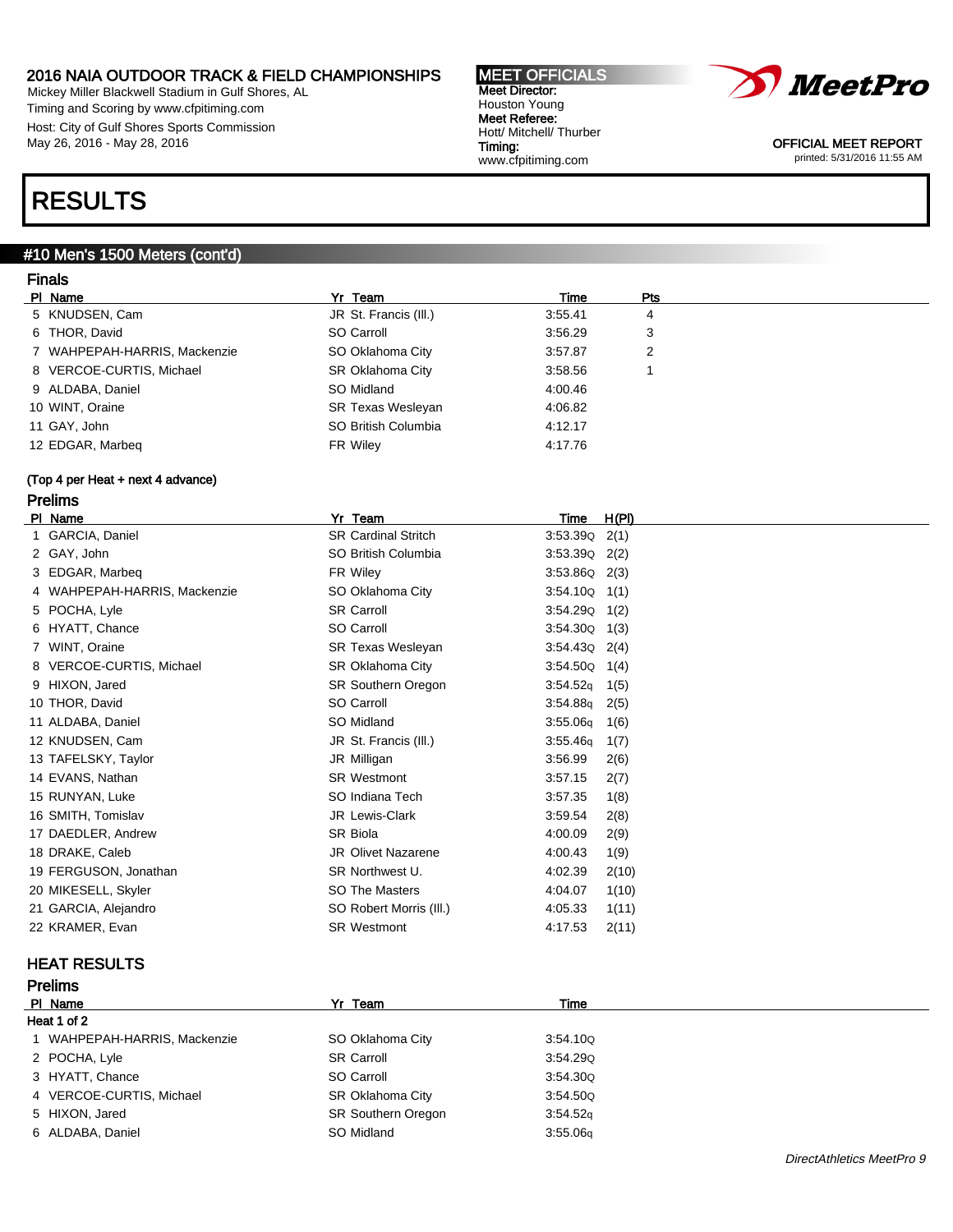Mickey Miller Blackwell Stadium in Gulf Shores, AL Timing and Scoring by www.cfpitiming.com Host: City of Gulf Shores Sports Commission May 26, 2016 - May 28, 2016

### RESULTS

### #10 Men's 1500 Meters (cont'd)

| <b>Prelims</b>        |                            |          |  |  |  |
|-----------------------|----------------------------|----------|--|--|--|
| PI Name               | Yr Team                    | Time     |  |  |  |
| 7 KNUDSEN, Cam        | JR St. Francis (III.)      | 3:55.46q |  |  |  |
| 8 RUNYAN, Luke        | SO Indiana Tech            | 3:57.35  |  |  |  |
| 9 DRAKE, Caleb        | <b>JR Olivet Nazarene</b>  | 4:00.43  |  |  |  |
| 10 MIKESELL, Skyler   | SO The Masters             | 4:04.07  |  |  |  |
| 11 GARCIA, Alejandro  | SO Robert Morris (III.)    | 4:05.33  |  |  |  |
| Heat 2 of 2           |                            |          |  |  |  |
| 1 GARCIA, Daniel      | <b>SR Cardinal Stritch</b> | 3.53.39Q |  |  |  |
| 2 GAY, John           | SO British Columbia        | 3.53.39Q |  |  |  |
| 3 EDGAR, Marbeq       | FR Wiley                   | 3.53.86Q |  |  |  |
| 4 WINT, Oraine        | <b>SR Texas Wesleyan</b>   | 3:54.43Q |  |  |  |
| 5 THOR, David         | SO Carroll                 | 3:54.88q |  |  |  |
| 6 TAFELSKY, Taylor    | JR Milligan                | 3:56.99  |  |  |  |
| EVANS, Nathan<br>7    | <b>SR Westmont</b>         | 3:57.15  |  |  |  |
| 8 SMITH, Tomislav     | JR Lewis-Clark             | 3:59.54  |  |  |  |
| 9 DAEDLER, Andrew     | SR Biola                   | 4:00.09  |  |  |  |
| 10 FERGUSON, Jonathan | SR Northwest U.            | 4:02.39  |  |  |  |
| 11 KRAMER, Evan       | <b>SR Westmont</b>         | 4:17.53  |  |  |  |

MEET OFFICIALS Meet Director: Houston Young Meet Referee: Hott/ Mitchell/ Thurber

www.cfpitiming.com

Timing:

### #12 Men's 5000 Meters

### Finals

| Yr Team                    | Time     | Pts |
|----------------------------|----------|-----|
| <b>SR Lewis-Clark</b>      | 14:08.84 | 10  |
| SO William Carey           | 14:22.88 | 8   |
| <b>SR Southern Oregon</b>  | 14:46.31 | 6   |
| JR Taylor                  | 14:46.48 | 5   |
| <b>SR British Columbia</b> | 14:47.93 | 4   |
| JR Bacone                  | 14:48.41 | 3   |
| SR College of Idaho        | 14:48.84 | 2   |
| SO Soka                    | 14:49.17 |     |
| <b>SR British Columbia</b> | 14:53.40 |     |
| JR Oklahoma City           | 14:58.43 |     |
| JR Northwestern (lowa)     | 15:07.57 |     |
| SO St. Francis (III.)      | 15:12.70 |     |
| <b>SR Lewis-Clark</b>      | 15:21.11 |     |
| SR College of Idaho        | 15:22.30 |     |
| JR Marian (Ind.)           | 15:38.02 |     |
| JR The Masters             | 15:59.77 |     |
|                            |          |     |

### (Top 6 per Heat + next 4 advance)

### **Prelims**<br>PL Name

| PI Name               | Yr Team                   | Time           | H(PI) |
|-----------------------|---------------------------|----------------|-------|
| 1 KIPCHUMBA, Geoffrey | SO William Carey          | 15:04.74Q 2(1) |       |
| 2 ATKIN, Sam          | <b>SR Lewis-Clark</b>     | 15:05.07Q 2(2) |       |
| 3 NORRIS, Will        | JR Northwestern (lowa)    | 15:05.30Q 2(3) |       |
| 4 ALEXANDER, Dylan    | <b>SR Southern Oregon</b> | 15:05.32Q 2(4) |       |
| 5 HALL, Matt          | JR Taylor                 | 15:05.37Q 2(5) |       |

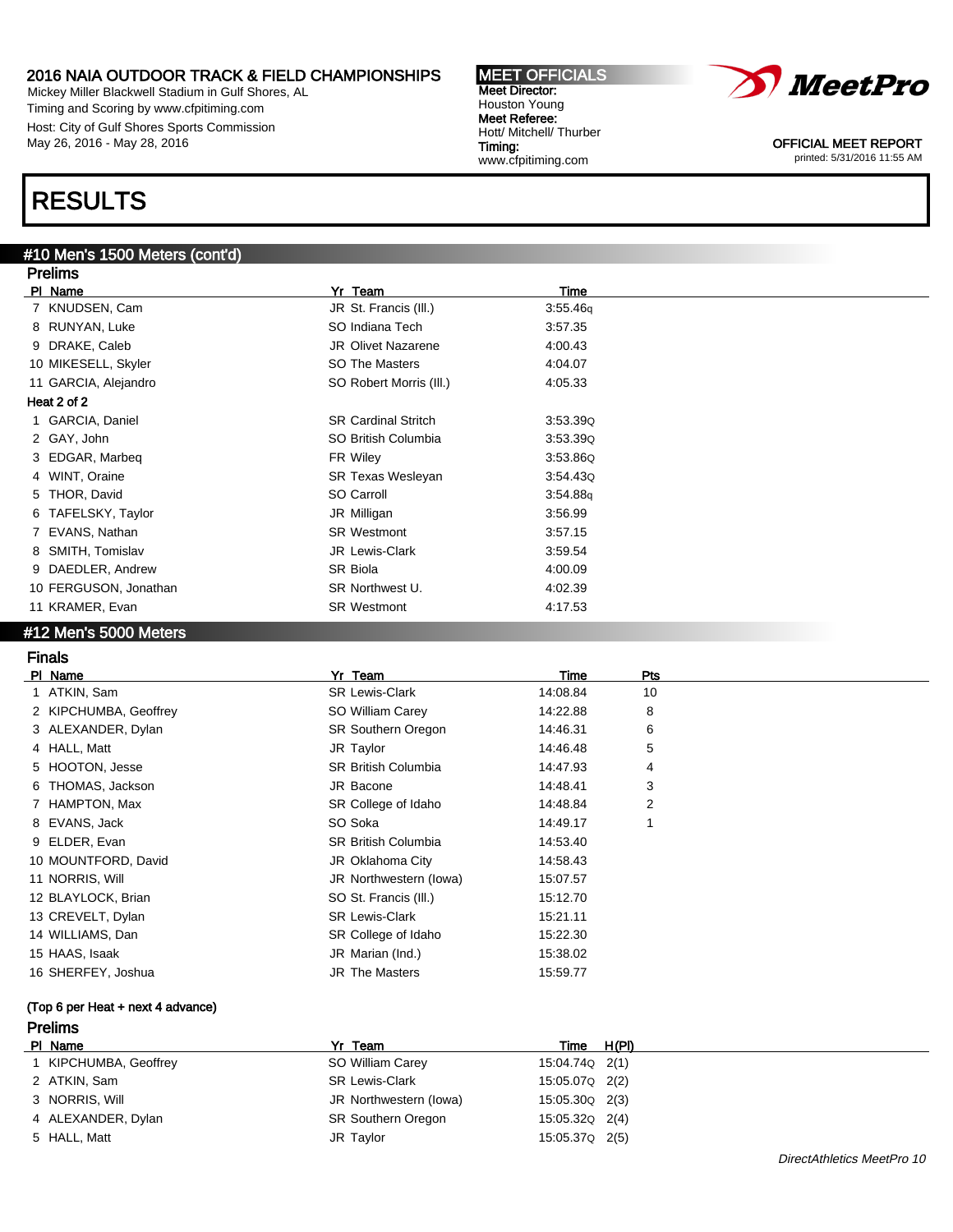Mickey Miller Blackwell Stadium in Gulf Shores, AL Timing and Scoring by www.cfpitiming.com Host: City of Gulf Shores Sports Commission May 26, 2016 - May 28, 2016

### RESULTS

### #12 Men's 5000 Meters (cont'd)

### (Top 6 per Heat + next 4 advance)

#### Prelims

| PI Name                  | Yr Team                    | <b>Time</b>        | H(PI) |
|--------------------------|----------------------------|--------------------|-------|
| 6 THOMAS, Jackson        | JR Bacone                  | 15:06.22Q 2(6)     |       |
| 7 BLAYLOCK, Brian        | SO St. Francis (III.)      | $15:08.93q$ 2(7)   |       |
| 8 EVANS, Jack            | SO Soka                    | 15:11.69Q 1(1)     |       |
| 9 HOOTON, Jesse          | <b>SR British Columbia</b> | 15:11.89Q 1(2)     |       |
| 10 HAMPTON, Max          | SR College of Idaho        | $15:12.03Q$ $1(3)$ |       |
| 11 HAAS, Isaak           | JR Marian (Ind.)           | 15:12.08Q 1(4)     |       |
| 12 ELDER, Evan           | <b>SR British Columbia</b> | $15:12.21Q$ $1(5)$ |       |
| 13 CREVELT, Dylan        | <b>SR Lewis-Clark</b>      | 15:12.47Q 1(6)     |       |
| 14 MOUNTFORD, David      | JR Oklahoma City           | $15:13.05q$ 1(7)   |       |
| 15 SHERFEY, Joshua       | <b>JR The Masters</b>      | $15:13.40q$ 2(8)   |       |
| 16 WILLIAMS, Dan         | SR College of Idaho        | 15:15.58g          | 1(8)  |
| 17 KRAAL, Garrett        | SO Northwest Christian     | 15:21.91           | 1(9)  |
| 18 ORONA, Andrew         | SO The Masters             | 15:31.30           | 2(9)  |
| 19 REINKING, Jacob       | JR Indiana Wesleyan        | 15:44.28           | 2(10) |
| 20 SMITH, Ryan           | JR Goshen                  | 15:46.51           | 1(10) |
| 21 WILLIAMSON, John-Paul | <b>SR Lindsey Wilson</b>   | 16:09.20           | 2(11) |

### HEAT RESULTS

| <b>Prelims</b>           |                            |           |  |  |
|--------------------------|----------------------------|-----------|--|--|
| PI Name                  | Yr Team                    | Time      |  |  |
| Heat 1 of 2              |                            |           |  |  |
| 1 EVANS, Jack            | SO Soka                    | 15:11.69Q |  |  |
| 2 HOOTON, Jesse          | <b>SR British Columbia</b> | 15:11.89Q |  |  |
| 3 HAMPTON, Max           | SR College of Idaho        | 15:12.03Q |  |  |
| 4 HAAS, Isaak            | JR Marian (Ind.)           | 15:12.08Q |  |  |
| 5 ELDER, Evan            | <b>SR British Columbia</b> | 15:12.210 |  |  |
| 6 CREVELT, Dylan         | <b>SR Lewis-Clark</b>      | 15:12.47Q |  |  |
| 7 MOUNTFORD, David       | JR Oklahoma City           | 15:13.05g |  |  |
| 8 WILLIAMS, Dan          | SR College of Idaho        | 15:15.58g |  |  |
| 9 KRAAL, Garrett         | SO Northwest Christian     | 15:21.91  |  |  |
| 10 SMITH, Ryan           | JR Goshen                  | 15:46.51  |  |  |
| Heat 2 of 2              |                            |           |  |  |
| 1 KIPCHUMBA, Geoffrey    | SO William Carey           | 15:04.74Q |  |  |
| 2 ATKIN, Sam             | <b>SR Lewis-Clark</b>      | 15:05.07Q |  |  |
| 3 NORRIS, Will           | JR Northwestern (lowa)     | 15:05.30Q |  |  |
| 4 ALEXANDER, Dylan       | <b>SR Southern Oregon</b>  | 15:05.320 |  |  |
| 5 HALL, Matt             | JR Taylor                  | 15:05.37Q |  |  |
| 6 THOMAS, Jackson        | JR Bacone                  | 15:06.22Q |  |  |
| 7 BLAYLOCK, Brian        | SO St. Francis (III.)      | 15:08.93g |  |  |
| 8 SHERFEY, Joshua        | <b>JR The Masters</b>      | 15:13.40g |  |  |
| 9 ORONA, Andrew          | SO The Masters             | 15:31.30  |  |  |
| 10 REINKING, Jacob       | JR Indiana Wesleyan        | 15:44.28  |  |  |
| 11 WILLIAMSON, John-Paul | <b>SR Lindsey Wilson</b>   | 16:09.20  |  |  |

MEET OFFICIALS Meet Director: Houston Young Meet Referee: Hott/ Mitchell/ Thurber Timing: www.cfpitiming.com

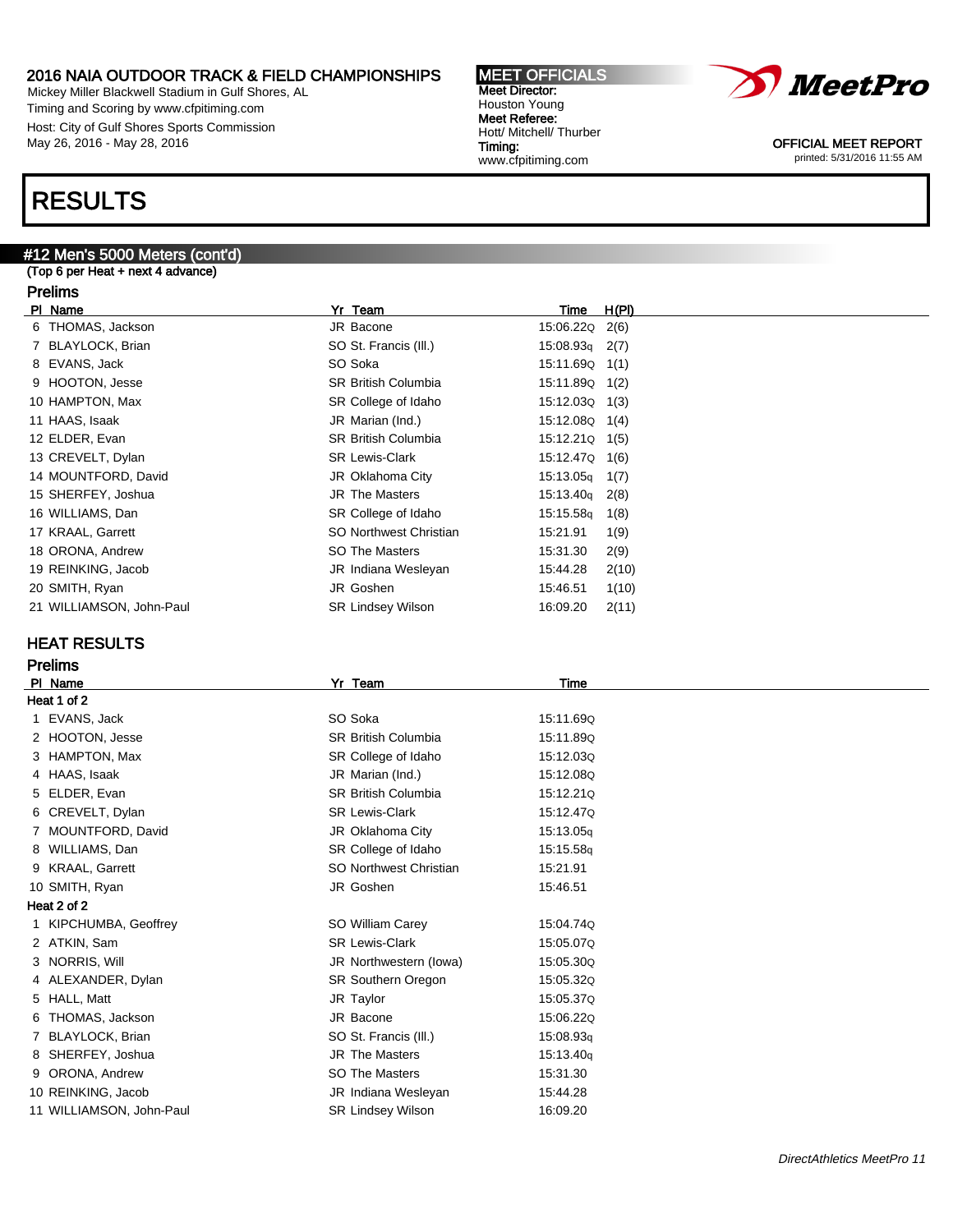Mickey Miller Blackwell Stadium in Gulf Shores, AL Timing and Scoring by www.cfpitiming.com Host: City of Gulf Shores Sports Commission May 26, 2016 - May 28, 2016

### RESULTS

#### #14 Men's 10000 Meters

| PI Name               | Yr Team                    | Time     | Pts |
|-----------------------|----------------------------|----------|-----|
| 1 KIPCHUMBA, Geoffrey | SO William Carey           | 30:15.36 | 10  |
| 2 THOMAS, Jackson     | JR Bacone                  | 30:32.53 | 8   |
| 3 ATKIN, Sam          | <b>SR Lewis-Clark</b>      | 30:37.51 | 6   |
| 4 BAHREINI, Arya      | <b>SR Oklahoma City</b>    | 30:47.05 | 5   |
| 5 WEBER, Tony         | SO St. Mary (Kan.)         | 30:55.60 | 4   |
| 6 ELDER, Evan         | <b>SR British Columbia</b> | 31:11.80 | 3   |
| 7 HAMPTON, Max        | SR College of Idaho        | 31:36.38 | 2   |
| 8 MOUNTFORD, David    | JR Oklahoma City           | 31:53.19 | 1   |
| 9 HOOTON, Jesse       | <b>SR British Columbia</b> | 32:03.58 |     |
| 10 BROWN, Russell     | SR St. Mary (Kan.)         | 32:17.07 |     |
| 11 HERNANDEZ, Abel    | JR St. Xavier              | 32:21.62 |     |
| 12 ROA, Carlos        | JR Bacone                  | 32:26.14 |     |
| 13 SMITH, Ryan        | JR Goshen                  | 32:39.69 |     |
| 14 SANTILLO, Joey     | JR St. Francis (III.)      | 32:56.82 |     |
| 15 GRAHAM, Christian  | SO St. Mary (Kan.)         | 33:03.76 |     |
| 16 GUERRERO, Andres   | SR St. Mary (Kan.)         | 33:04.30 |     |
| 17 DIAZ, Caleb        | JR Southern Oregon         | 33:06.87 |     |
| 18 SHERFEY, Joshua    | <b>JR The Masters</b>      | 34:38.47 |     |

MEET OFFICIALS Meet Director: Houston Young Meet Referee: Hott/ Mitchell/ Thurber

www.cfpitiming.com

Timing:

### #16 Men's 110m Hurdles

| <b>Finals</b>         | Wind: (+1.8)               |       |     |  |
|-----------------------|----------------------------|-------|-----|--|
| PI Name               | Yr Team                    | Time  | Pts |  |
| 1 KILLINGS, Taylor    | JR Marian (Ind.)           | 14.07 | 10  |  |
| 2 WOODS, Deshawn      | JR Indiana Tech            | 14.08 | 8   |  |
| 3 BOYD, Frederick     | SO Siena Heights           | 14.31 | 6   |  |
| 4 GOURDINE, Brandon   | <b>SR USC-Beaufort</b>     | 14.35 | 5   |  |
| 5 WILCHCOMBE, Brandan | <b>SR Taylor</b>           | 14.50 | 4   |  |
| 6 HAWKINS, Chaz       | SO Tennessee Wesleya       | 14.55 | 3   |  |
| 7 PAVEL, Bogdan       | <b>FR British Columbia</b> | 14.60 | 2   |  |
| 8 KIRKENDALL, Matthew | JR Eastern Oregon          | 14.66 |     |  |

### (Top 1 per Heat + next 4 advance) Prelims

| PI Name               | Yr Team                    | Time                      | H(PI) |
|-----------------------|----------------------------|---------------------------|-------|
| 1 KILLINGS, Taylor    | JR Marian (Ind.)           | 14.06Q (+2.0)             | 2(1)  |
| 2 BOYD, Frederick     | SO Siena Heights           | $14.44Q (+0.8)$           | 1(1)  |
| 3 WOODS, Deshawn      | JR Indiana Tech            | 14.46Q (+1.4)             | 3(1)  |
| 4 GOURDINE, Brandon   | <b>SR USC-Beaufort</b>     | $14.47q$ (+0.8)           | 1(2)  |
| 5 HAWKINS, Chaz       | SO Tennessee Wesleya       | 14.49 <sub>Q</sub> (+1.4) | 4(1)  |
| 6 WILCHCOMBE, Brandan | <b>SR Taylor</b>           | 14.52 $_{\rm q}$ (+0.8)   | 1(3)  |
| 7 PAVEL, Bogdan       | <b>FR British Columbia</b> | $14.61q$ (+0.8)           | 1(4)  |
| 7 KIRKENDALL, Matthew | JR Eastern Oregon          | $14.61q$ (+1.4)           | 3(2)  |
| 9 SMITH, Joshua       | FR Spring Arbor            | $14.62$ $(+0.8)$          | 1(5)  |
| 10 JOHNSON, Dante     | SO Lindsey Wilson          | $14.63$ $(+0.8)$          | 1(6)  |
| 11 MILLER, Tyravian   | JR William Carey           | $14.66$ $(+2.0)$          | 2(2)  |
| 12 HEIDEMA, Keith     | SO Dordt                   | $14.67$ $(+2.0)$          | 2(3)  |

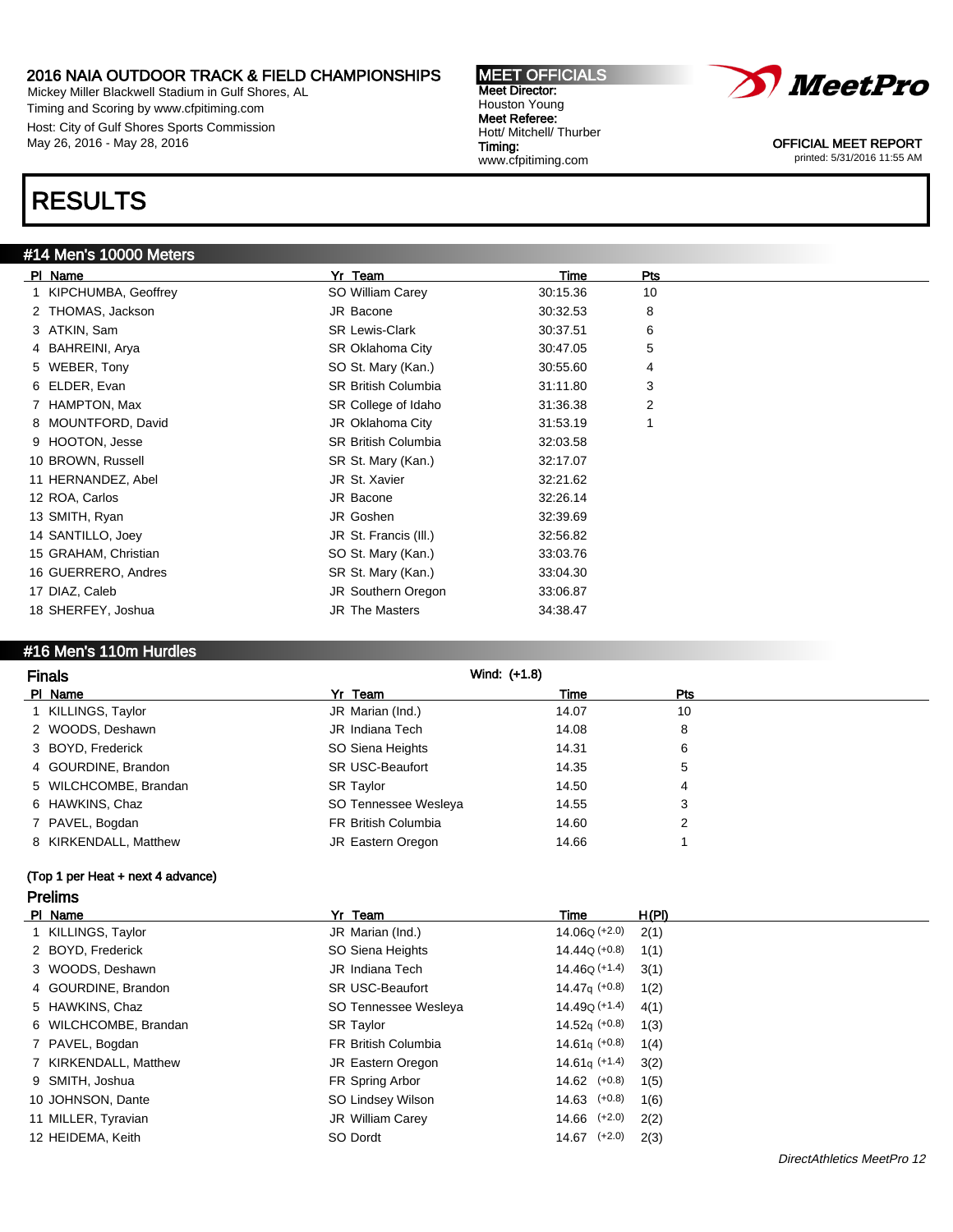Mickey Miller Blackwell Stadium in Gulf Shores, AL Timing and Scoring by www.cfpitiming.com Host: City of Gulf Shores Sports Commission May 26, 2016 - May 28, 2016

### RESULTS

### #16 Men's 110m Hurdles (cont'd)

(Top 1 per Heat + next 4 advance)

#### Prelims

| PI Name                 | Yr Team                      | Time             | H(PI) |
|-------------------------|------------------------------|------------------|-------|
| 13 ROSENAU, Ryan        | SR Eastern Oregon            | $14.68$ $(+1.4)$ | 4(2)  |
| 14 MCNAIRY, Lawrence    | FR Missouri Baptist          | $14.77$ $(+1.4)$ | 4(3)  |
| 15 MAYESKE, Matt        | <b>JR MidAmerica Nazaren</b> | $14.79$ $(+2.0)$ | 2(4)  |
| 16 WIECHMAN, Lucas      | JR Concordia (Neb.)          | $14.82$ $(+2.0)$ | 2(5)  |
| 17 WEST, Alonzo         | FR Marian (Ind.)             | $14.86$ $(+1.4)$ | 3(3)  |
| 18 NEY, Brooks          | SO College of Idaho          | $14.87$ $(+1.4)$ | 3(4)  |
| 18 WILEY, Paxton        | FR Campbellsville            | $14.87$ $(+1.4)$ | 3(4)  |
| 20 CHORRO, Jose         | JR Dickinson St.             | $14.92$ $(+2.0)$ | 2(6)  |
| 21 PIOLET, Daguvon      | JR Langston                  | $14.93$ $(+1.4)$ | 3(6)  |
| 22 JENKINS, Henry       | SO Allen                     | $15.16$ $(+2.0)$ | 2(7)  |
| 23 TOPHAM, Seth         | JR Southwestern (Kan.)       | $15.27$ $(+1.4)$ | 4(4)  |
| 24 HERRING, Christian   | JR Lindenwood-Bellevill      | $15.32$ $(+1.4)$ | 4(5)  |
| 25 GRAHAM, Christopher  | JR MidAmerica Nazaren        | $15.36$ $(+1.4)$ | 3(7)  |
| <b>WATKINS, Anthony</b> | SR St. Gregory's             | FS               | 4     |
|                         |                              |                  |       |

MEET OFFICIALS Meet Director: Houston Young Meet Referee: Hott/ Mitchell/ Thurber

www.cfpitiming.com

Timing:

### HEAT RESULTS

### Prelims

| <b>PI</b> | Name                  | Yr Team                      | Time               |
|-----------|-----------------------|------------------------------|--------------------|
|           | Heat 1 of 4           | Wind: (+0.8)                 |                    |
|           | 1 BOYD, Frederick     | SO Siena Heights             | 14.44Q             |
|           | 2 GOURDINE, Brandon   | SR USC-Beaufort              | 14.47 <sub>g</sub> |
|           | 3 WILCHCOMBE, Brandan | <b>SR Taylor</b>             | 14.52q             |
|           | 4 PAVEL, Bogdan       | FR British Columbia          | 14.61g             |
|           | 5 SMITH, Joshua       | FR Spring Arbor              | 14.62              |
|           | 6 JOHNSON, Dante      | SO Lindsey Wilson            | 14.63              |
|           | Heat 2 of 4           | Wind: (+2.0)                 |                    |
|           | 1 KILLINGS, Taylor    | JR Marian (Ind.)             | 14.06Q             |
|           | 2 MILLER, Tyravian    | JR William Carey             | 14.66              |
|           | 3 HEIDEMA, Keith      | SO Dordt                     | 14.67              |
|           | 4 MAYESKE, Matt       | <b>JR MidAmerica Nazaren</b> | 14.79              |
| 5.        | WIECHMAN, Lucas       | JR Concordia (Neb.)          | 14.82              |
|           | 6 CHORRO, Jose        | JR Dickinson St.             | 14.92              |
|           | 7 JENKINS, Henry      | SO Allen                     | 15.16              |
|           | Heat 3 of 4           | Wind: (+1.4)                 |                    |
|           | 1 WOODS, Deshawn      | <b>JR</b> Indiana Tech       | 14.46Q             |
|           | 2 KIRKENDALL, Matthew | JR Eastern Oregon            | 14.61g             |
|           | 3 WEST, Alonzo        | FR Marian (Ind.)             | 14.86              |
|           | 4 NEY, Brooks         | SO College of Idaho          | 14.87              |
|           | 4 WILEY, Paxton       | FR Campbellsville            | 14.87              |
|           | 6 PIOLET, Daguvon     | JR Langston                  | 14.93              |
|           | 7 GRAHAM, Christopher | <b>JR MidAmerica Nazaren</b> | 15.36              |
|           | Heat 4 of 4           | Wind: (+1.4)                 |                    |
|           | 1 HAWKINS, Chaz       | SO Tennessee Wesleya         | 14.49Q             |
|           | 2 ROSENAU, Ryan       | <b>SR Eastern Oregon</b>     | 14.68              |
|           |                       |                              |                    |

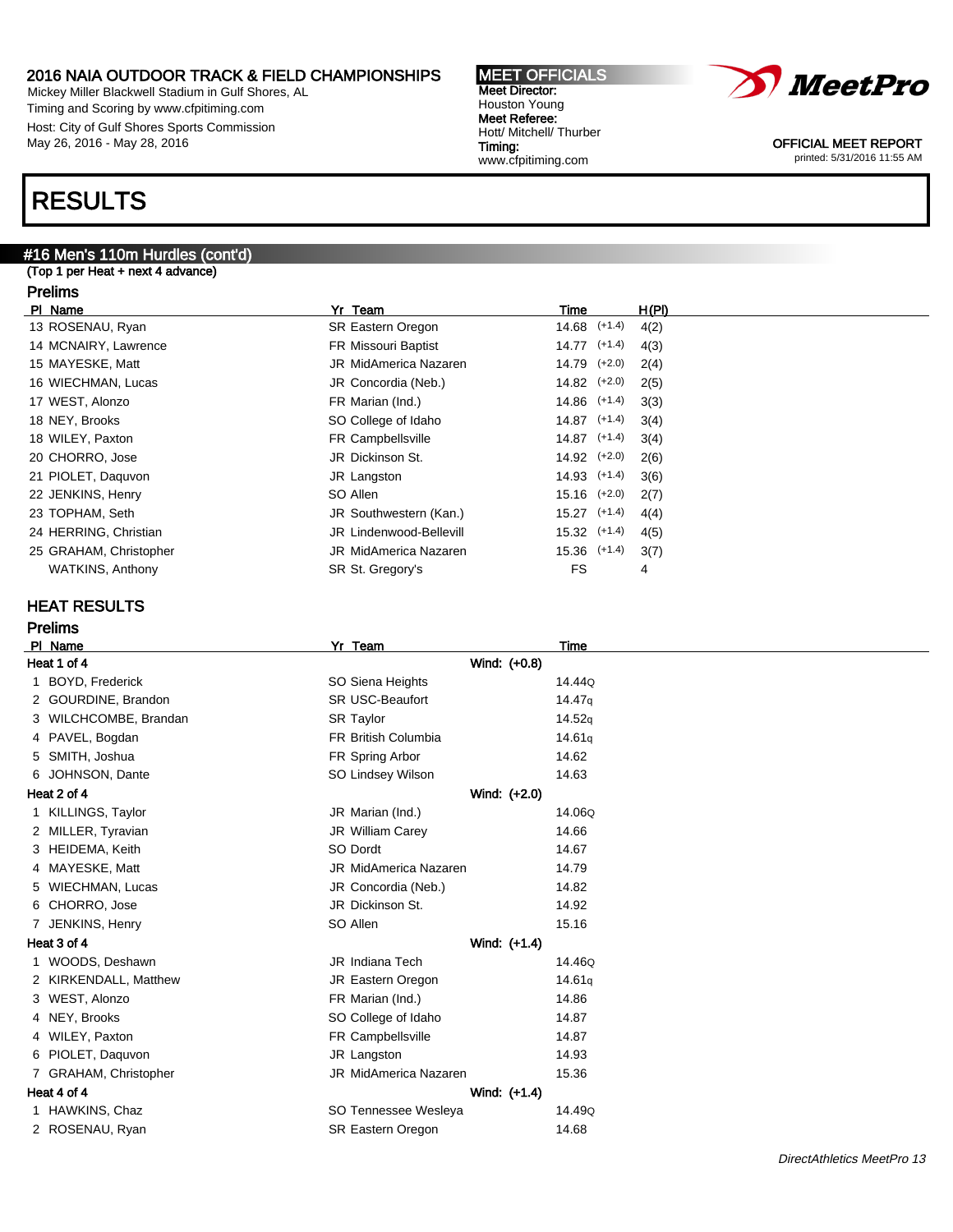Mickey Miller Blackwell Stadium in Gulf Shores, AL Timing and Scoring by www.cfpitiming.com Host: City of Gulf Shores Sports Commission May 26, 2016 - May 28, 2016

#### MEET OFFICIALS Meet Director: Houston Young Meet Referee: Hott/ Mitchell/ Thurber Timing: www.cfpitiming.com



OFFICIAL MEET REPORT printed: 5/31/2016 11:55 AM

### RESULTS

### #16 Men's 110m Hurdles (cont'd)

| гіешір                  |                         |       |  |
|-------------------------|-------------------------|-------|--|
| PI Name                 | Yr Team                 | Time  |  |
| 3 MCNAIRY, Lawrence     | FR Missouri Baptist     | 14.77 |  |
| 4 TOPHAM, Seth          | JR Southwestern (Kan.)  | 15.27 |  |
| 5 HERRING, Christian    | JR Lindenwood-Bellevill | 15.32 |  |
| <b>WATKINS, Anthony</b> | SR St. Gregory's        | FS    |  |
| #18 Men's 400m Hurdles  |                         |       |  |
| <b>The Alas</b>         |                         |       |  |

### Finals

Prelims

| PI Name           | Yr Team                   | Time  | <b>Pts</b> |
|-------------------|---------------------------|-------|------------|
| ROSENAU, Ryan     | <b>SR Eastern Oregon</b>  | 51.71 | 10         |
| 2 HELOM, Joshua   | <b>SR Wayland Baptist</b> | 51.79 | 8          |
| 3 JOHNSON, Dante  | SO Lindsey Wilson         | 52.77 | 6          |
| 4 MUNCY, Rusty    | <b>SR Briar Cliff</b>     | 53.48 | 5          |
| 5 WALLACE, Will   | SR Benedictine (Kan.)     | 53.74 | 4          |
| 6 THOMAS, Chad    | <b>SR Southern-NO</b>     | 53.91 | 3          |
| 7 ANDERSON, Torin | JR Siena Heights          | 54.06 | 2          |
| WOODS, Deshawn    | JR Indiana Tech           | DQ    |            |

### (Top 2 per Heat + next 2 advance)

### Prelims

|   | PI Name                    | Yr Team                     | Time               | H(PI) |
|---|----------------------------|-----------------------------|--------------------|-------|
|   | 1 ANDERSON, Torin          | JR Siena Heights            | 52.96Q             | 3(1)  |
|   | 2 ROSENAU, Ryan            | SR Eastern Oregon           | 53.07Q 3(2)        |       |
|   | 3 WOODS, Deshawn           | JR Indiana Tech             | 53.09Q             | 1(1)  |
|   | 4 WALLACE, Will            | SR Benedictine (Kan.)       | 53.39Q             | 1(2)  |
|   | 5 MUNCY, Rusty             | SR Briar Cliff              | 53.54 <sub>g</sub> | 1(3)  |
|   | 6 HELOM, Joshua            | <b>SR Wayland Baptist</b>   | 53.98Q             | 2(1)  |
|   | 7 THOMAS, Chad             | SR Southern-NO              | 54.14 <sub>q</sub> | 1(4)  |
|   | 8 HOWARD, Marcus           | <b>SR Arizona Christian</b> | 54.18              | 1(5)  |
| 9 | JOHNSON, Dante             | SO Lindsey Wilson           | 54.40Q             | 2(2)  |
|   | 10 PEROUZA, Kendell        | SO Wiley                    | 54.67              | 3(3)  |
|   | 11 GRIFFIN, Roderick       | SO Arizona Christian        | 54.86              | 2(3)  |
|   | 12 HANNA, Jacob            | FR British Columbia         | 54.89              | 1(6)  |
|   | 13 BOHUSLAVIZKI, Christian | SO Corban                   | 54.98              | 3(4)  |
|   | 14 MURPHY, Cameron         | SO Lindsey Wilson           | 55.06              | 2(4)  |
|   | 15 MATHEWS, Jesse          | SO Baker                    | 55.80              | 3(5)  |
|   | 16 CONDET, Octavian        | SO Aquinas                  | 56.28              | 3(6)  |
|   | 17 HAWKINS, Chaz           | SO Tennessee Wesleya        | 58.05              | 2(5)  |
|   | FLOYD, Ronnie              | JR McPherson                | <b>DNF</b>         | 2     |
|   |                            |                             |                    |       |

### HEAT RESULTS

| <b>Prelims</b>  |                       |        |                            |
|-----------------|-----------------------|--------|----------------------------|
| PI Name         | Yr Team               | Time   |                            |
| Heat 1 of 3     |                       |        |                            |
| WOODS, Deshawn  | JR Indiana Tech       | 53.09Q |                            |
| 2 WALLACE, Will | SR Benedictine (Kan.) | 53.39Q |                            |
| 3 MUNCY, Rusty  | <b>SR Briar Cliff</b> | 53.54q |                            |
|                 |                       |        | DirectAthletics MeetPro 14 |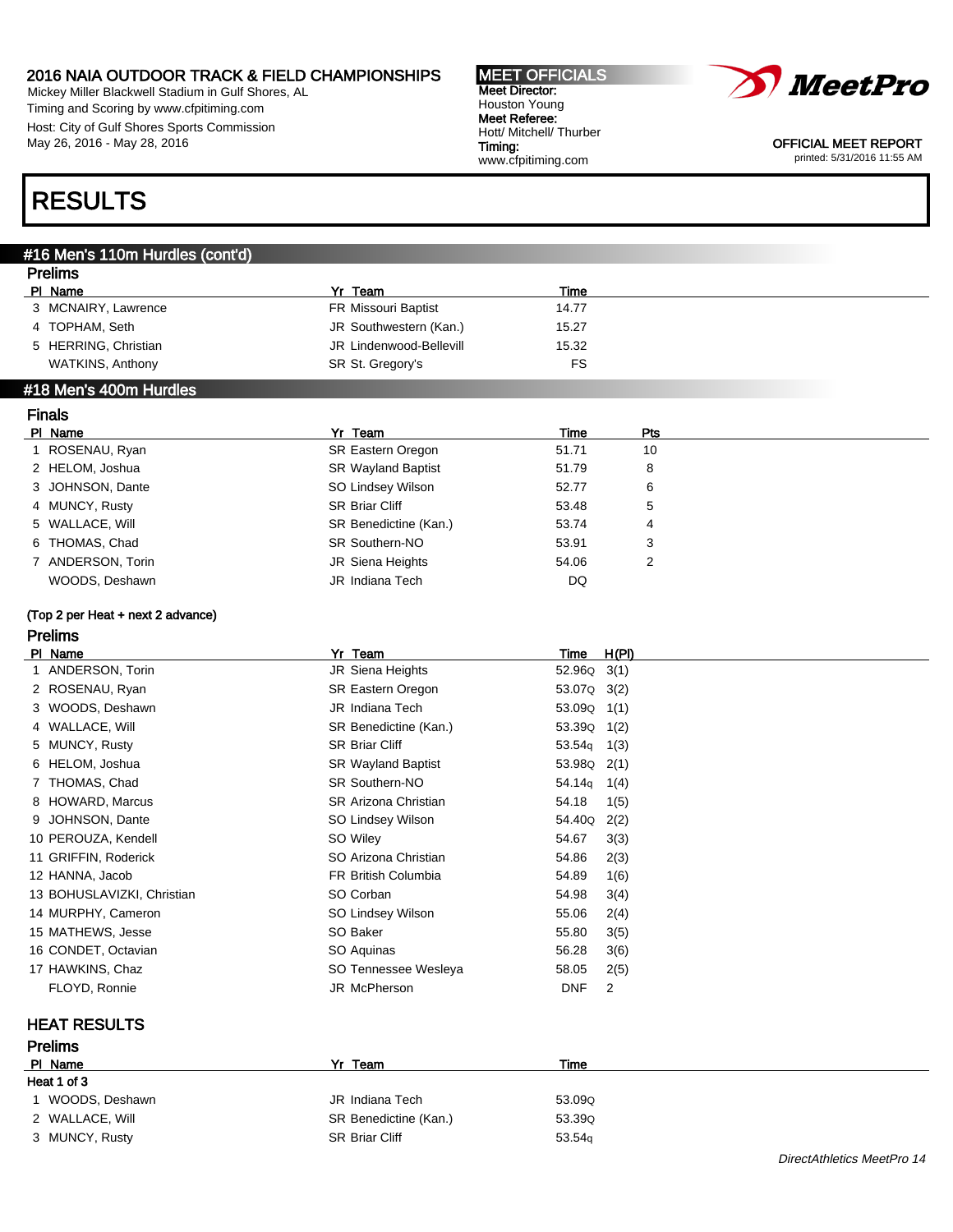Mickey Miller Blackwell Stadium in Gulf Shores, AL Timing and Scoring by www.cfpitiming.com Host: City of Gulf Shores Sports Commission May 26, 2016 - May 28, 2016

### RESULTS

Prelims

### #18 Men's 400m Hurdles (cont'd)

| г гоштэ                   |                             |            |
|---------------------------|-----------------------------|------------|
| PI Name                   | Yr Team                     | Time       |
| 4 THOMAS, Chad            | SR Southern-NO              | 54.14g     |
| 5 HOWARD, Marcus          | <b>SR Arizona Christian</b> | 54.18      |
| 6 HANNA, Jacob            | FR British Columbia         | 54.89      |
| Heat 2 of 3               |                             |            |
| 1 HELOM, Joshua           | <b>SR Wayland Baptist</b>   | 53.98Q     |
| 2 JOHNSON, Dante          | SO Lindsey Wilson           | 54.40Q     |
| 3 GRIFFIN, Roderick       | SO Arizona Christian        | 54.86      |
| 4 MURPHY, Cameron         | SO Lindsey Wilson           | 55.06      |
| 5 HAWKINS, Chaz           | SO Tennessee Wesleya        | 58.05      |
| FLOYD, Ronnie             | JR McPherson                | <b>DNF</b> |
| Heat 3 of 3               |                             |            |
| 1 ANDERSON, Torin         | JR Siena Heights            | 52.96Q     |
| 2 ROSENAU, Ryan           | <b>SR Eastern Oregon</b>    | 53.07Q     |
| 3 PEROUZA, Kendell        | SO Wiley                    | 54.67      |
| 4 BOHUSLAVIZKI, Christian | SO Corban                   | 54.98      |
| 5 MATHEWS, Jesse          | SO Baker                    | 55.80      |
| 6 CONDET, Octavian        | SO Aquinas                  | 56.28      |
|                           |                             |            |

MEET OFFICIALS Meet Director: Houston Young Meet Referee: Hott/ Mitchell/ Thurber

www.cfpitiming.com

Timing:

#### #20 Men's 3000m Steeple

| PI Name             | Yr Team                    | <b>Time</b> | Pts |
|---------------------|----------------------------|-------------|-----|
| 1 GAY, John         | SO British Columbia        | 9:12.15     | 10  |
| 2 SCIARRA, Michael  | <b>JR The Masters</b>      | 9:16.41     | 8   |
| 3 WRIGHT, TJ        | SO Northwest Christian     | 9:18.54     | 6   |
| 4 LARKIN, Ryan      | SO Olivet Nazarene         | 9:20.04     | 5   |
| 5 GODFREY, Billy    | FR College of Idaho        | 9:20.74     | 4   |
| 6 HARTMAN, Joel     | JR Bethel (Ind.)           | 9:22.52     | 3   |
| 7 ZOLTEK, Brenden   | <b>SR Indiana Tech</b>     | 9:23.83     | 2   |
| 8 POTERACKE, Kevin  | SO Southern Oregon         | 9:26.67     |     |
| 9 VECCHIO, Anthony  | <b>SR USC-Beaufort</b>     | 9:35.63     |     |
| 10 DEBOER, Joey     | <b>FR Cornerstone</b>      | 9:41.86     |     |
| 11 PASTARS, Janis   | SR St. Xavier              | 9:45.96     |     |
| 12 OSLADIL, Steven  | <b>SR Indiana Wesleyan</b> | 9:46.47     |     |
| 13 BROWN, Aesop     | JR SCAD Savannah           | 9:50.48     |     |
| 14 HALLIDAY, Kieran | JR British Columbia        | 9:59.47     |     |
| 15 O'NEILL, Nic     | JR USC-Beaufort            | 10:10.86    |     |
| 16 BEAMISH, Joseph  | SO Taylor                  | 10:29.04    |     |
| 17 DEATLEY, Zach    | JR Vanguard                | 11:08.94    |     |

### #46 Men's 5000m Walk

| PI Name              | Yr Team                     | Time     | Pts |  |
|----------------------|-----------------------------|----------|-----|--|
| PETERS, Anthony      | SO St. Ambrose              | 21:38.81 | 10  |  |
| 2 VANDERWALL, Nathan | <b>SR Cornerstone</b>       | 24:01.27 |     |  |
| 3 ELMI, Sam          | <b>FR Cornerstone</b>       | 24:05.51 |     |  |
| 4 HUTCHERSON, Doug   | <b>JR Central Methodist</b> | 24:52.63 |     |  |
| 5 CHENG, Colis       | <b>FR British Columbia</b>  | 26:13.95 |     |  |

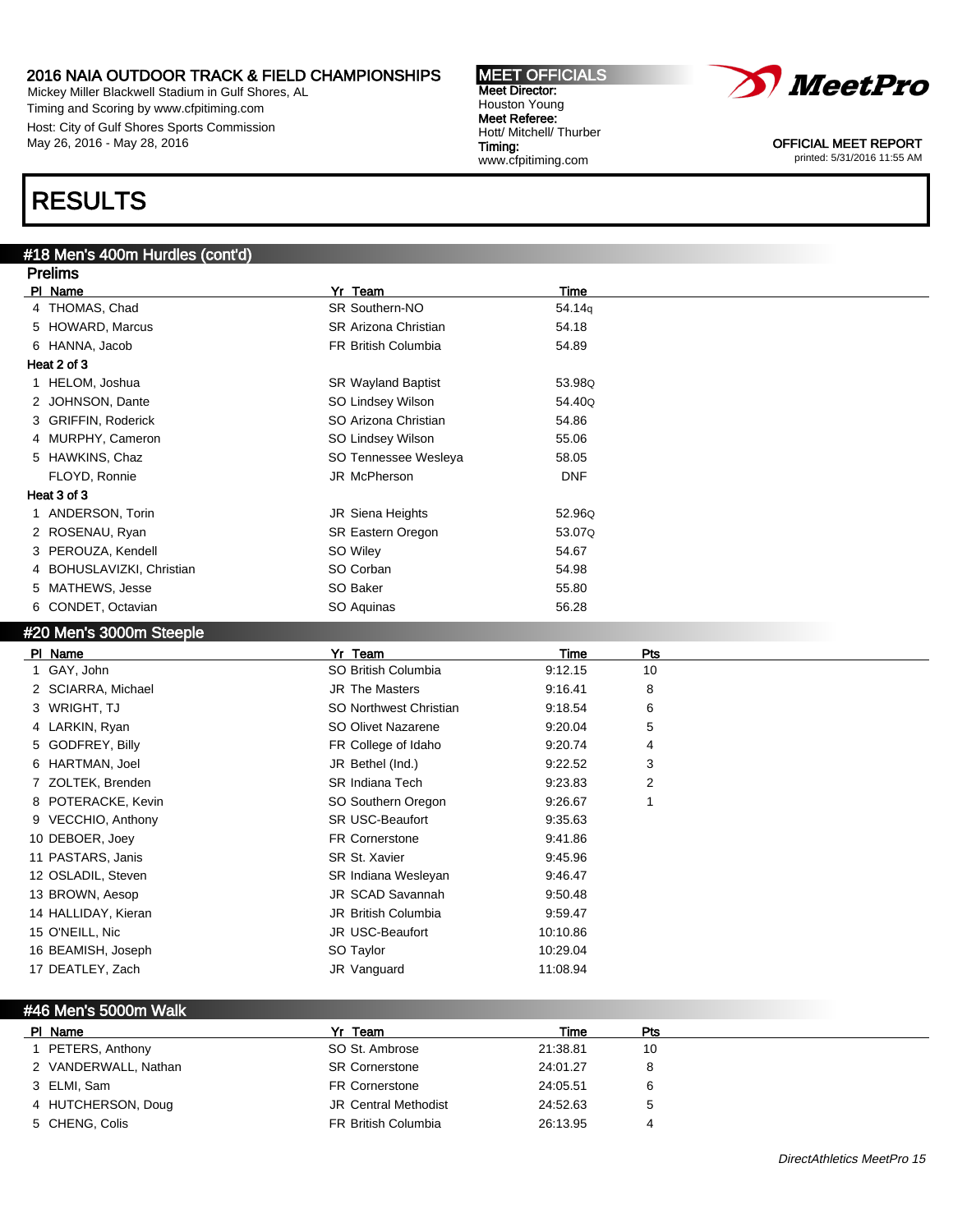Mickey Miller Blackwell Stadium in Gulf Shores, AL Timing and Scoring by www.cfpitiming.com Host: City of Gulf Shores Sports Commission May 26, 2016 - May 28, 2016

#### MEET OFFICIALS Meet Director: Houston Young Meet Referee: Hott/ Mitchell/ Thurber Timing: www.cfpitiming.com



OFFICIAL MEET REPORT printed: 5/31/2016 11:55 AM

### RESULTS

Prelims

| #46 Men's 5000m Walk (cont'd) |  |  |
|-------------------------------|--|--|
|                               |  |  |

| PI Name                | Team                  | Time     | Pts |
|------------------------|-----------------------|----------|-----|
| 6 JOBSON, Luke         | FR West Virginia Tech | 26:43.18 |     |
| <b>GRAHAM, Bernard</b> | SR Lindsey Wilson     | DQ       |     |

### #22 Men's 4 x 100m Relay

| <b>Finals</b>                     |                           |       |                |  |
|-----------------------------------|---------------------------|-------|----------------|--|
| PI Team                           |                           | Time  | Pts            |  |
| 1 Indiana Tech (A)                |                           | 40.17 | 10             |  |
| 1) STANLEY, Trevor JR             | 2) EDWARDS III, Harris SR |       |                |  |
| 3) SHARBAHN, Wayne JR             | 4) BROADEN, John SR       |       |                |  |
| 2 Lindsey Wilson (A)              |                           | 40.70 | 8              |  |
| 1) KEELING, Holt FR               | 2) MIMMS, Dondre FR       |       |                |  |
| 3) HALLMON, Kevin FR              | 4) HAYES, Austin FR       |       |                |  |
| 3 Marian (Ind.) (A)               |                           | 40.83 | 6              |  |
| 1) AKINYOSOYE, Sogo JR            | 2) CLARK, Jaron SO        |       |                |  |
| 3) GARDNER, Marcellion SO         | 4) VON BEHR, Richard FR   |       |                |  |
| 4 Southern Oregon (A)             |                           | 41.35 | $\mathbf 5$    |  |
| 1) SHELLMIRE, Julius FR           | 2) HANNAN, Zach FR        |       |                |  |
| 3) SAPARTO, Hayden SO             | 4) BREMNER, Cameron SO    |       |                |  |
| 5 Huston-Tillotson (A)            |                           | 41.74 | 4              |  |
| 1) BROWN, Rodney JR               | 2) RICHMOND, Oquasmon JR  |       |                |  |
| 3) PETTIES, Abram SO              | 4) HARGROVE, Wayne JR     |       |                |  |
| 6 Bethel (Ind.) (A)               |                           | 41.77 | 3              |  |
| 1) EVANS, Ahmad SR                | 2) BAUMGARTNER, Brett JR  |       |                |  |
| 3) MITCHELL, Jamique FR           | 4) GRANT, Tommy JR        |       |                |  |
| 7 Warner (A)                      |                           | 41.83 | $\overline{c}$ |  |
| 1) WILLIAMS, Gavonnah SR          | 2) PELHAM, Nykemis JR     |       |                |  |
| 3) PETTINGELL, Roger SO           | 4) DURHAM, Tobias FR      |       |                |  |
| Wiley (A)                         |                           | DQ    |                |  |
| 1) RALPH, Quinn-Lee SO            | 2) MORAIN, Moriba FR      |       |                |  |
| 3) MALONEY, Justin SO             | 4) PALMER, Oraine FR      |       |                |  |
| (Top 2 per Heat + next 2 advance) |                           |       |                |  |

| PI Team                |                           | H(PI)<br>Time           |  |
|------------------------|---------------------------|-------------------------|--|
| 1 Wiley (A)            |                           | 40.19 <sub>Q</sub> 1(1) |  |
| 1) RALPH, Quinn-Lee SO | 2) MORAIN, Moriba FR      |                         |  |
| 3) MARK, Machael JR    | 4) PALMER, Oraine FR      |                         |  |
| 2 Indiana Tech (A)     |                           | 40.56Q 2(1)             |  |
| 1) STANLEY, Trevor JR  | 2) EDWARDS III, Harris SR |                         |  |
| 3) SHARBAHN, Wayne JR  | 4) BROADEN, John SR       |                         |  |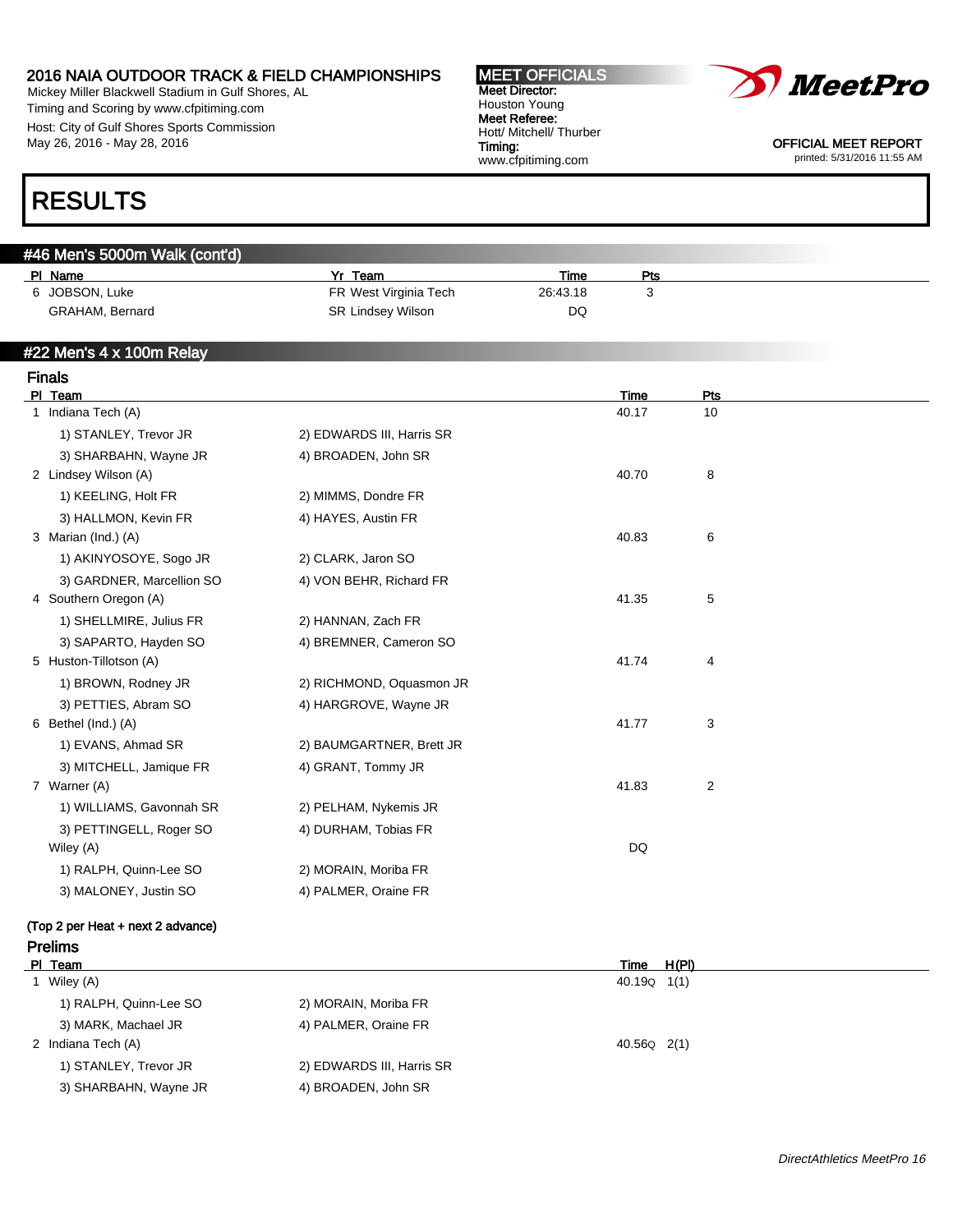Mickey Miller Blackwell Stadium in Gulf Shores, AL Timing and Scoring by www.cfpitiming.com Host: City of Gulf Shores Sports Commission May 26, 2016 - May 28, 2016

### RESULTS

### #22 Men's 4 x 100m Relay (cont'd)

(Top 2 per Heat + next 2 advance) Prelims

| PI Team                    |                          | <u>Time</u>             | H(PI) |
|----------------------------|--------------------------|-------------------------|-------|
| 3 Lindsey Wilson (A)       |                          | 40.60 <sub>Q</sub> 1(2) |       |
| 1) KEELING, Holt FR        | 2) MIMMS, Dondre FR      |                         |       |
| 3) HALLMON, Kevin FR       | 4) HAYES, Austin FR      |                         |       |
| 4 Marian (Ind.) (A)        |                          | 41.230 2(2)             |       |
| 1) AKINYOSOYE, Sogo JR     | 2) CLARK, Jaron SO       |                         |       |
| 3) GARDNER, Marcellion SO  | 4) VON BEHR, Richard FR  |                         |       |
| 5 Southern Oregon (A)      |                          | $41.47q$ 2(3)           |       |
| 1) SHELLMIRE, Julius FR    | 2) HANNAN, Zach FR       |                         |       |
| 3) SAPARTO, Hayden SO      | 4) BREMNER, Cameron SO   |                         |       |
| 6 Warner (A)               |                          | 41.67q 2(4)             |       |
| 1) WILLIAMS, Gavonnah SR   | 2) PELHAM, Nykemis JR    |                         |       |
| 3) PETTINGELL, Roger SO    | 4) DURHAM, Tobias FR     |                         |       |
| 7 Bethel (Ind.) (A)        |                          | 41.74Q 3(1)             |       |
| 1) EVANS, Ahmad SR         | 2) BAUMGARTNER, Brett JR |                         |       |
| 3) MITCHELL, Jamique FR    | 4) GRANT, Tommy JR       |                         |       |
| 8 Huston-Tillotson (A)     |                          | 41.77Q 3(2)             |       |
| 1) BROWN, Rodney JR        | 2) RICHMOND, Oquasmon JR |                         |       |
| 3) PETTIES, Abram SO       | 4) HARGROVE, Wayne JR    |                         |       |
| 9 McPherson (A)            |                          | 41.83                   | 2(5)  |
| 1) PENN, J'Moi JR          | 2) CLAYTON, Marlon SO    |                         |       |
| 3) FLOYD, Ronnie JR        | 4) SURY, Hunter FR       |                         |       |
| 10 St. Ambrose (A)         |                          | 41.87                   | 3(3)  |
| 1) MOSHER, Isaiah JR       | 2) OHIOZE, Michael JR    |                         |       |
| 3) FERRIS, Matt JR         | 4) WARREN, Jim SR        |                         |       |
| 11 William Carey (A)       |                          | 41.89                   | 3(4)  |
| 1) MILLER, Tyravian JR     | 2) EDWARD, Mateo SR      |                         |       |
| 3) JOHNSON, Justin SO      | 4) BOONE, Nate SO        |                         |       |
| 12 Tennessee Wesleyan (A)  |                          | 41.90                   | 3(5)  |
| 1) HARRIS, Cadarius SO     | 2) DODD, Steven SR       |                         |       |
| 3) PARSONS, Josh SO        | 4) OYESHILE, Saheed JR   |                         |       |
| 13 Hastings (A)            |                          | 41.91                   | 1(3)  |
| 1) NELSON, Kevin SR        | 2) ROBNETT, Sean SR      |                         |       |
| 3) JOHNSON, Ty FR          | 4) LEWIS, Adrian SR      |                         |       |
| 14 Siena Heights (A)       |                          | 42.02                   | 1(4)  |
| 1) MCQUEEN, Javon FR       | 2) ELLINGTON, Blaine FR  |                         |       |
| 3) HUGHS, Demetris SR      | 4) HAINES, Zakary SR     |                         |       |
| 15 Northwestern (lowa) (A) |                          | 42.10                   | 2(6)  |
| 1) AKERS, Derrick SO       | 2) WEDEL, Nathan SO      |                         |       |
| 3) VAN ROEKEL, Alex SR     | 4) TE BRINK, Levi SO     |                         |       |



OFFICIAL MEET REPORT printed: 5/31/2016 11:55 AM

MEET OFFICIALS Meet Director: Houston Young Meet Referee: Hott/ Mitchell/ Thurber Timing: www.cfpitiming.com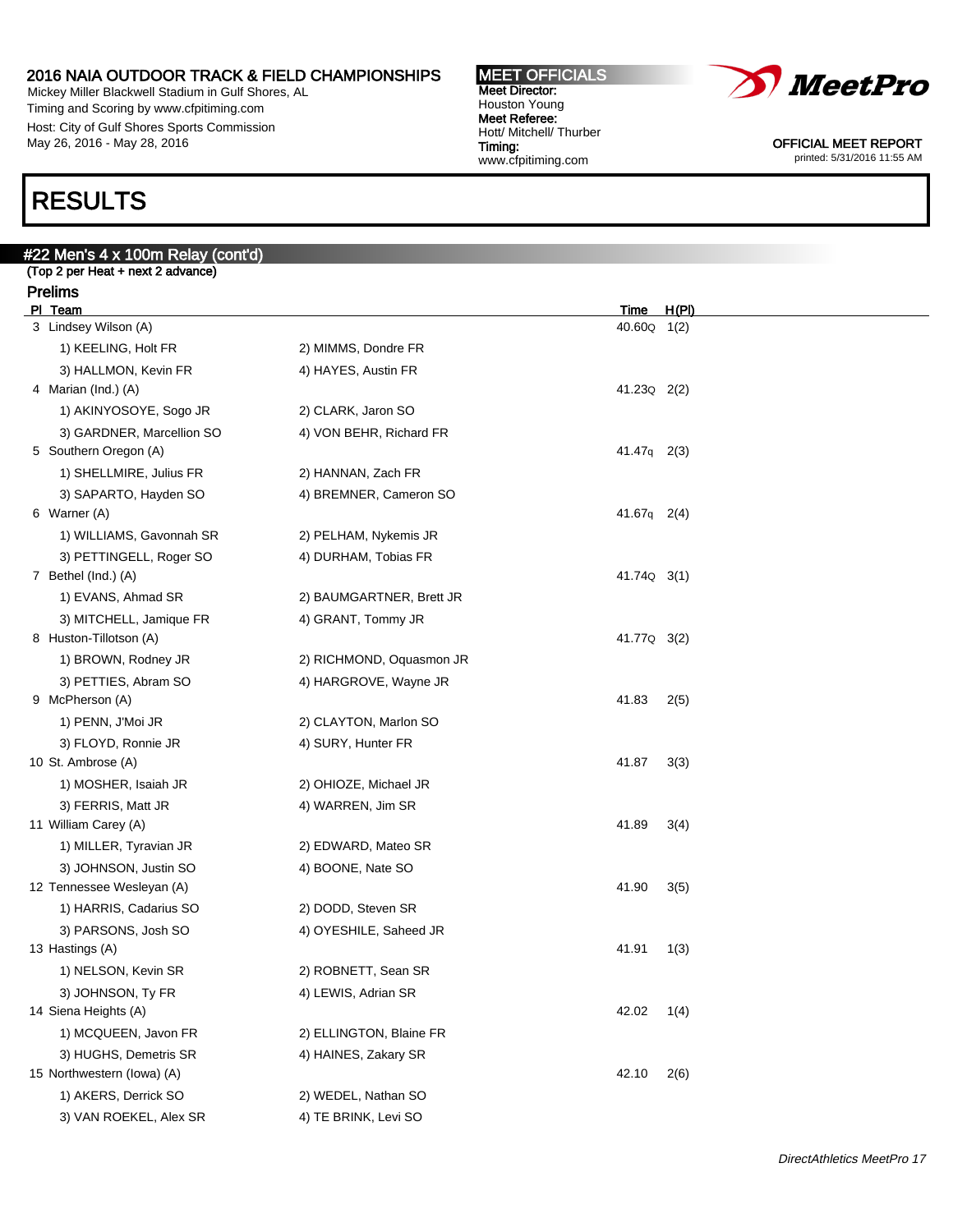Mickey Miller Blackwell Stadium in Gulf Shores, AL Timing and Scoring by www.cfpitiming.com Host: City of Gulf Shores Sports Commission May 26, 2016 - May 28, 2016

#### MEET OFFICIALS Meet Director: Houston Young Meet Referee: Hott/ Mitchell/ Thurber Timing: www.cfpitiming.com



OFFICIAL MEET REPORT printed: 5/31/2016 11:55 AM

### RESULTS

### #22 Men's 4 x 100m Relay (cont'd)

| (Top 2 per Heat + next 2 advance) |  |  |
|-----------------------------------|--|--|
| <b>Prelims</b>                    |  |  |
| PI Team                           |  |  |
| 16 Olivet Nazarene (A)            |  |  |
| 1) HARRIS-SAMUELS, Dela           |  |  |
| 3) HUTCHISON, Jonathan S          |  |  |
| $- - - - - - - -$                 |  |  |

| PI Team                      |                        | Time       | H(PI) |
|------------------------------|------------------------|------------|-------|
| 16 Olivet Nazarene (A)       |                        | 42.17      | 3(6)  |
| 1) HARRIS-SAMUELS, Delano JR | 2) BEST, Alvin SO      |            |       |
| 3) HUTCHISON, Jonathan SR    | 4) BAILEY, Richmond SO |            |       |
| 17 Langston (A)              |                        | 42.28      | 1(5)  |
| 1) PIOLET, Daguvon JR        | 2) SCOTT, Magnus JR    |            |       |
| 3) VINSON, Bryan FR          | 4) JONES, Ricollis SR  |            |       |
| 18 Bethany (Kan.) (A)        |                        | 43.26      | 2(7)  |
| 1) SMUCKER, Noah SO          | 2) ALEXANDER, Ricky FR |            |       |
| 3) COVINGTON, Adrian FR      | 4) JENKINS, Malcom FR  |            |       |
| Friends (A)                  |                        | <b>DNF</b> |       |
| 1) JOHNSON, Brady FR         | 2) RANDOLPH, Peyton JR |            |       |
| 3) GLOVER, Jace SO           | 4) BALDWIN, Juante SO  |            |       |
| Southern-NO (A)              |                        | DQ         |       |
| 1) RICHARDS, Danielle FR     | 2) THOMAS, Chad SR     |            |       |
| 3) OWENS, Rodrick SO         | 4) THOMPSON, Jahnoy FR |            |       |
|                              |                        |            |       |

### HEAT RESULTS

| PL<br>Team             |                         | Time       |  |
|------------------------|-------------------------|------------|--|
| Heat 1 of 3            |                         |            |  |
| 1 Wiley (A)            |                         | 40.19Q     |  |
| 1) RALPH, Quinn-Lee SO | 2) MORAIN, Moriba FR    |            |  |
| 3) MARK, Machael JR    | 4) PALMER, Oraine FR    |            |  |
| 2 Lindsey Wilson (A)   |                         | 40.60Q     |  |
| 1) KEELING, Holt FR    | 2) MIMMS, Dondre FR     |            |  |
| 3) HALLMON, Kevin FR   | 4) HAYES, Austin FR     |            |  |
| 3 Hastings (A)         |                         | 41.91      |  |
| 1) NELSON, Kevin SR    | 2) ROBNETT, Sean SR     |            |  |
| 3) JOHNSON, Ty FR      | 4) LEWIS, Adrian SR     |            |  |
| 4 Siena Heights (A)    |                         | 42.02      |  |
| 1) MCQUEEN, Javon FR   | 2) ELLINGTON, Blaine FR |            |  |
| 3) HUGHS, Demetris SR  | 4) HAINES, Zakary SR    |            |  |
| 5 Langston (A)         |                         | 42.28      |  |
| 1) PIOLET, Daquvon JR  | 2) SCOTT, Magnus JR     |            |  |
| 3) VINSON, Bryan FR    | 4) JONES, Ricollis SR   |            |  |
| Friends (A)            |                         | <b>DNF</b> |  |
| 1) JOHNSON, Brady FR   | 2) RANDOLPH, Peyton JR  |            |  |
| 3) GLOVER, Jace SO     | 4) BALDWIN, Juante SO   |            |  |
| Southern-NO (A)        |                         | DQ         |  |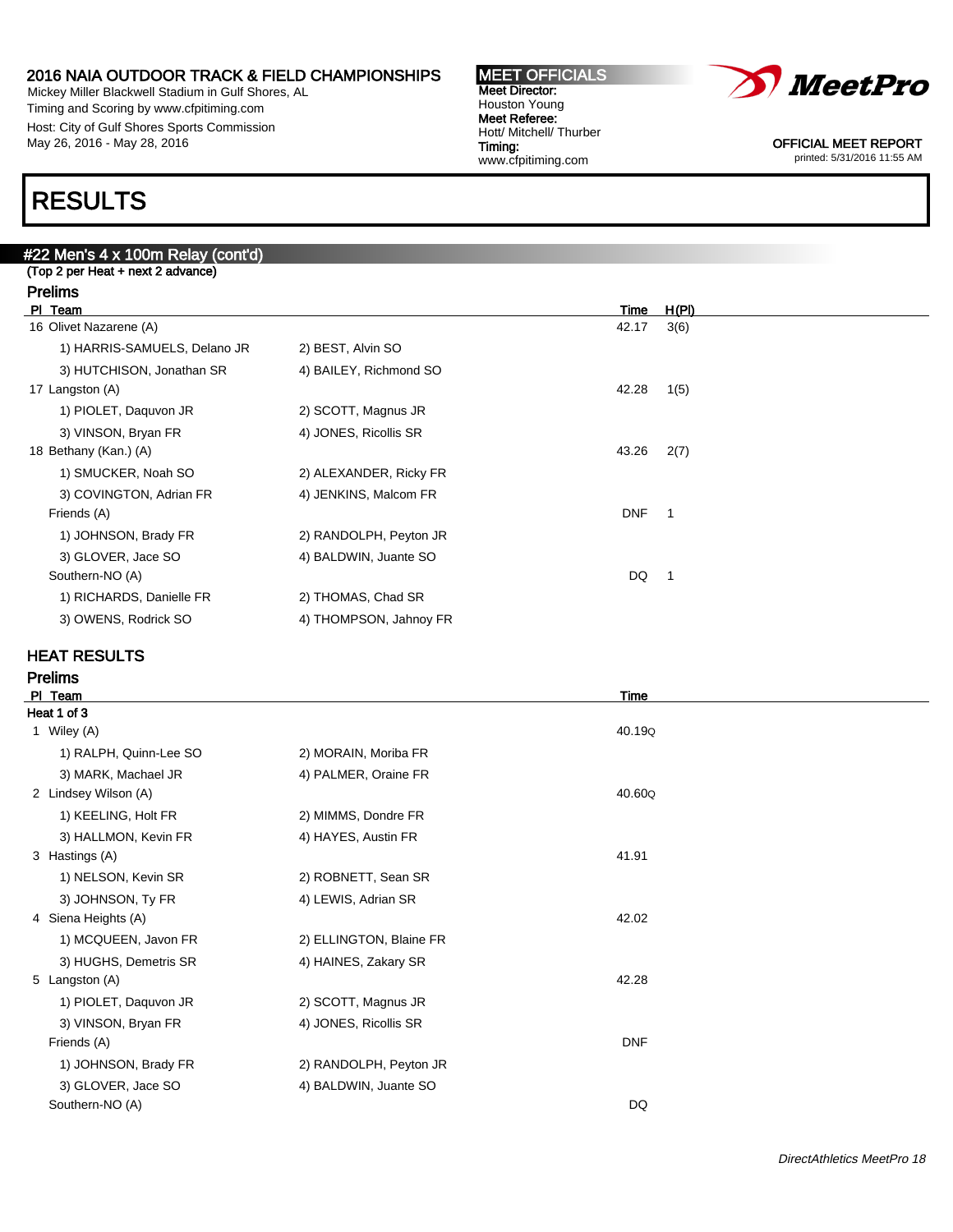Mickey Miller Blackwell Stadium in Gulf Shores, AL Timing and Scoring by www.cfpitiming.com Host: City of Gulf Shores Sports Commission May 26, 2016 - May 28, 2016

#22 Men's 4 x 100m Relay (cont'd)

### RESULTS

| <b>Prelims</b>            |                           |        |  |
|---------------------------|---------------------------|--------|--|
| PI Team                   |                           | Time   |  |
| 1) RICHARDS, Danielle FR  | 2) THOMAS, Chad SR        |        |  |
| 3) OWENS, Rodrick SO      | 4) THOMPSON, Jahnoy FR    |        |  |
| 1 Indiana Tech (A)        |                           | 40.56Q |  |
| 1) STANLEY, Trevor JR     | 2) EDWARDS III, Harris SR |        |  |
| 3) SHARBAHN, Wayne JR     | 4) BROADEN, John SR       |        |  |
| 2 Marian (Ind.) (A)       |                           | 41.23Q |  |
| 1) AKINYOSOYE, Sogo JR    | 2) CLARK, Jaron SO        |        |  |
| 3) GARDNER, Marcellion SO | 4) VON BEHR, Richard FR   |        |  |
| 3 Southern Oregon (A)     |                           | 41.47q |  |
| 1) SHELLMIRE, Julius FR   | 2) HANNAN, Zach FR        |        |  |
| 3) SAPARTO, Hayden SO     | 4) BREMNER, Cameron SO    |        |  |
| 4 Warner (A)              |                           | 41.67q |  |
| 1) WILLIAMS, Gavonnah SR  | 2) PELHAM, Nykemis JR     |        |  |
| 3) PETTINGELL, Roger SO   | 4) DURHAM, Tobias FR      |        |  |
| 5 McPherson (A)           |                           | 41.83  |  |
| 1) PENN, J'Moi JR         | 2) CLAYTON, Marlon SO     |        |  |
| 3) FLOYD, Ronnie JR       | 4) SURY, Hunter FR        |        |  |
| 6 Northwestern (lowa) (A) |                           | 42.10  |  |
| 1) AKERS, Derrick SO      | 2) WEDEL, Nathan SO       |        |  |
| 3) VAN ROEKEL, Alex SR    | 4) TE BRINK, Levi SO      |        |  |
| 7 Bethany (Kan.) (A)      |                           | 43.26  |  |
| 1) SMUCKER, Noah SO       | 2) ALEXANDER, Ricky FR    |        |  |
| 3) COVINGTON, Adrian FR   | 4) JENKINS, Malcom FR     |        |  |
| Heat 3 of 3               |                           |        |  |
| 1 Bethel (Ind.) (A)       |                           | 41.74Q |  |
| 1) EVANS, Ahmad SR        | 2) BAUMGARTNER, Brett JR  |        |  |
| 3) MITCHELL, Jamique FR   | 4) GRANT, Tommy JR        |        |  |
| 2 Huston-Tillotson (A)    |                           | 41.77Q |  |
| 1) BROWN, Rodney JR       | 2) RICHMOND, Oquasmon JR  |        |  |
| 3) PETTIES, Abram SO      | 4) HARGROVE, Wayne JR     |        |  |
| 3 St. Ambrose (A)         |                           | 41.87  |  |
| 1) MOSHER, Isaiah JR      | 2) OHIOZE, Michael JR     |        |  |
| 3) FERRIS, Matt JR        | 4) WARREN, Jim SR         |        |  |
| 4 William Carey (A)       |                           | 41.89  |  |
| 1) MILLER, Tyravian JR    | 2) EDWARD, Mateo SR       |        |  |
| 3) JOHNSON, Justin SO     | 4) BOONE, Nate SO         |        |  |
| 5 Tennessee Wesleyan (A)  |                           | 41.90  |  |
| 1) HARRIS, Cadarius SO    | 2) DODD, Steven SR        |        |  |
| 3) PARSONS, Josh SO       | 4) OYESHILE, Saheed JR    |        |  |
| 6 Olivet Nazarene (A)     |                           | 42.17  |  |

www.cfpitiming.com

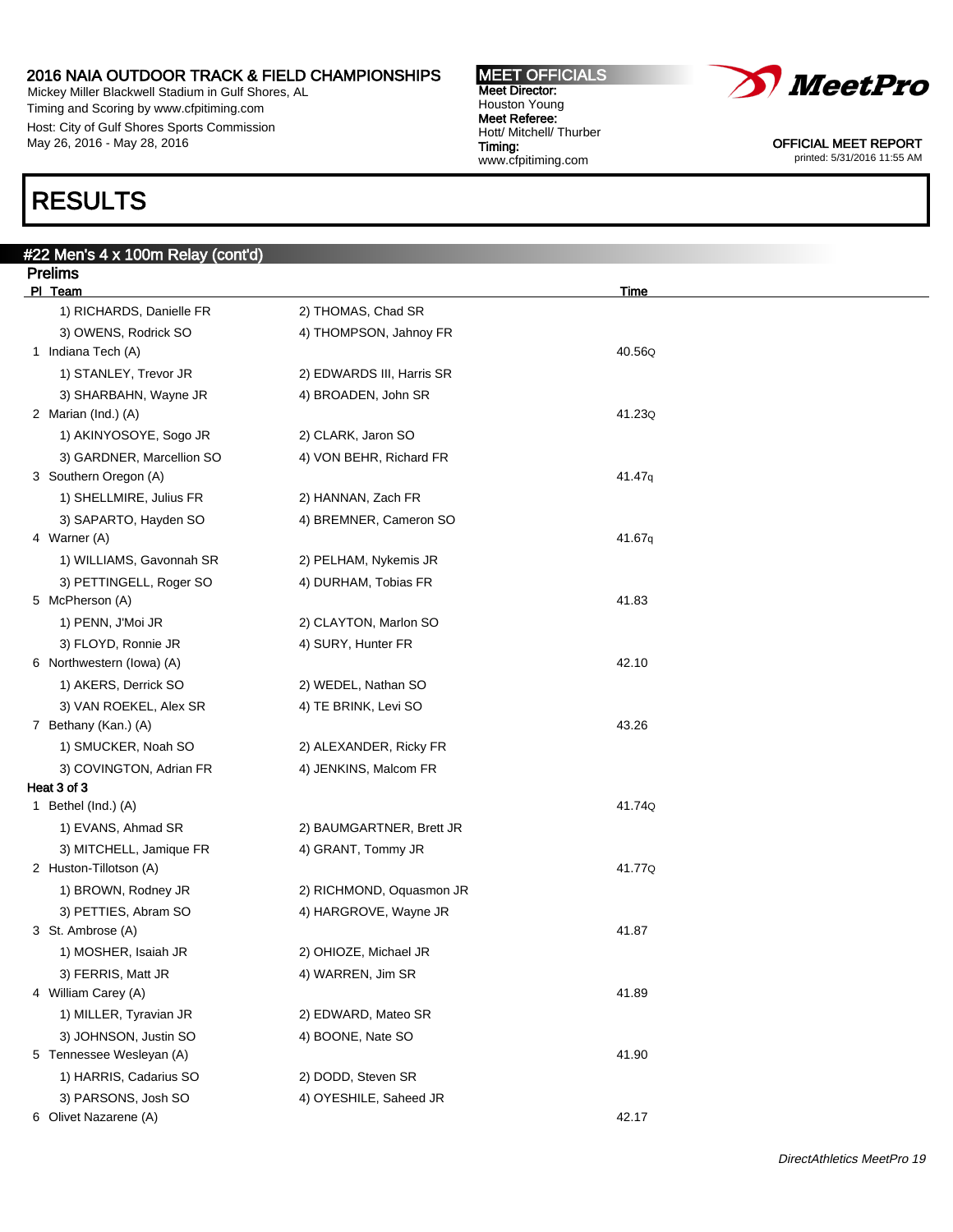Mickey Miller Blackwell Stadium in Gulf Shores, AL Timing and Scoring by www.cfpitiming.com Host: City of Gulf Shores Sports Commission May 26, 2016 - May 28, 2016

| <b>MEET OFFICIALS</b>   |
|-------------------------|
| <b>Meet Director:</b>   |
| Houston Young           |
| Meet Referee:           |
| Hott/ Mitchell/ Thurber |
| Timing:                 |
| www.cfpitiming.com      |



OFFICIAL MEET REPORT printed: 5/31/2016 11:55 AM

### RESULTS

| $#22$ Men's 4 x 100m Relay (cont'd) |                        |      |  |  |  |  |  |  |  |
|-------------------------------------|------------------------|------|--|--|--|--|--|--|--|
| <b>Prelims</b>                      |                        |      |  |  |  |  |  |  |  |
| PI Team                             |                        | Time |  |  |  |  |  |  |  |
| 1) HARRIS-SAMUELS, Delano JR        | 2) BEST, Alvin SO      |      |  |  |  |  |  |  |  |
| 3) HUTCHISON, Jonathan SR           | 4) BAILEY, Richmond SO |      |  |  |  |  |  |  |  |
| $#24$ Men's 4 x 400m Relay          |                        |      |  |  |  |  |  |  |  |

### Finals

| PI Team                           |                            | <b>Time</b> | Pts                     |  |
|-----------------------------------|----------------------------|-------------|-------------------------|--|
| Indiana Tech (A)<br>1.            |                            | 3:09.30     | 10                      |  |
| 1) SPRINGER, Gairy FR             | 2) EDWARDS III, Harris SR  |             |                         |  |
| 3) WOODS, Deshawn JR              | 4) BROADEN, John SR        |             |                         |  |
| 2 Wayland Baptist (A)             |                            | 3:10.67     | 8                       |  |
| 1) HINDS, Tre FR                  | 2) SANDERS, Devon SO       |             |                         |  |
| 3) REYNOLDS, Andrew SO            | 4) HELOM, Joshua SR        |             |                         |  |
| 3 Siena Heights (A)               |                            | 3:11.24     | 6                       |  |
| 1) HAINES, Zakary SR              | 2) SMITH, Juarrezz SR      |             |                         |  |
| 3) ANDERSON, Torin JR             | 4) MUESSIG, Dominic JR     |             |                         |  |
| 4 St. Francis (III.) (A)          |                            | 3:12.40     | 5                       |  |
| 1) RUFFIN, Brandon FR             | 2) GIOVANNELLI, Michael SO |             |                         |  |
| 3) PRINCIPATO, John SO            | 4) HOPKINS, Tevin SR       |             |                         |  |
| 5 St. Ambrose (A)                 |                            | 3:13.02     | 4                       |  |
| 1) FERRIS, Matt JR                | 2) KUNTZ, Jonah FR         |             |                         |  |
| 3) OHIOZE, Michael JR             | 4) WARREN, Jim SR          |             |                         |  |
| 6 Briar Cliff (A)                 |                            | 3:13.09     | 3                       |  |
| 1) MUNCY, Rusty SR                | 2) MOSSBERG, Blake FR      |             |                         |  |
| 3) IRON SHELL, Robert JR          | 4) RODEN, Joe SR           |             |                         |  |
| 7 Baker (A)                       |                            | 3:14.60     | $\overline{\mathbf{c}}$ |  |
| 1) RANDALL, Tyler JR              | 2) WARREN, Birdsong JR     |             |                         |  |
| 3) MATHEWS, Jesse SO              | 4) BERNDT, Dayshawn SO     |             |                         |  |
| 8 Marian (Ind.) (A)               |                            | 3:15.18     | 1                       |  |
| 1) SNEIDERWINE, Zach SO           | 2) PURHAM, Tyree SR        |             |                         |  |
| 3) CLARK, Jaron SO                | 4) MURRAY, Aaron FR        |             |                         |  |
| (Top 2 per Heat + next 4 advance) |                            |             |                         |  |
| <b>Prelims</b>                    |                            |             |                         |  |

PI Team Time H(PI) 1 Indiana Tech (A) 3:11.91Q 2(1) 1) SPRINGER, Gairy FR 2) WILLIAMS, Xavier FR 3) MUHAMMAD, Qadir FR 4) WOODS, Deshawn JR 2 Siena Heights (A) 3:12.66Q 2(2) 1) HAINES, Zakary SR 2) SMITH, Juarrezz SR 3) ANDERSON, Torin JR 4) MUESSIG, Dominic JR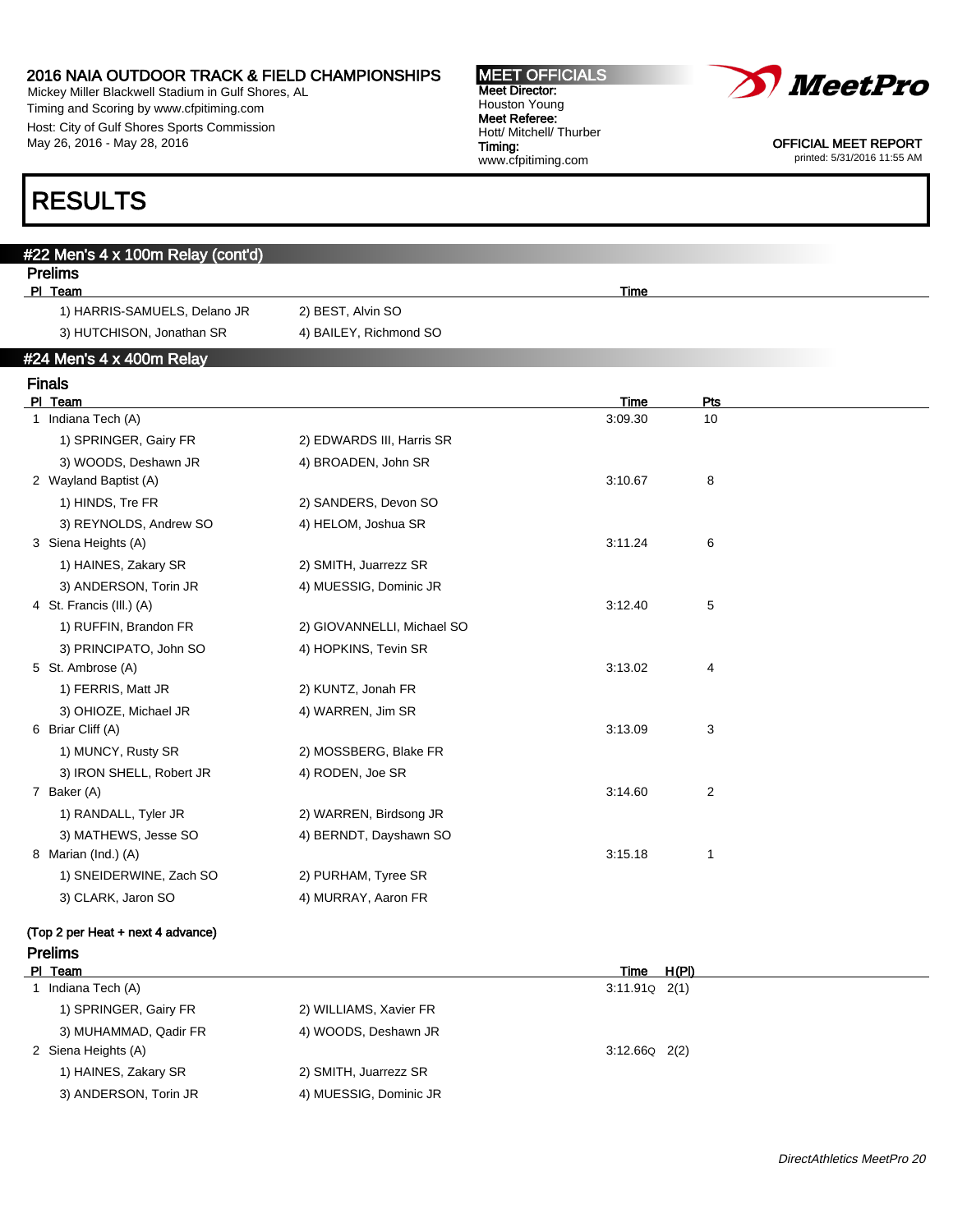Mickey Miller Blackwell Stadium in Gulf Shores, AL Timing and Scoring by www.cfpitiming.com Host: City of Gulf Shores Sports Commission May 26, 2016 - May 28, 2016

#### MEET OFFICIALS Meet Director: Houston Young Meet Referee: Hott/ Mitchell/ Thurber Timing: www.cfpitiming.com



OFFICIAL MEET REPORT printed: 5/31/2016 11:55 AM

### RESULTS

### #24 Men's 4 x 400m Relay (cont'd) (Top 2 per Heat + next 4 advance) Prelims PI Team Time H(PI) 3 Wayland Baptist (A) 3:13.30Q 1(1) 1) HELOM, Joshua SR 2) SANDERS, Devon SO 3) REYNOLDS, Andrew SO 4) PIERRE, Kelson SO 4 Briar Cliff (A) 3:13.55q 2(3) 1) MUNCY, Rusty SR 2) MOSSBERG, Blake FR 3) IRON SHELL, Robert JR 4) RODEN, Joe SR 5 St. Francis (Ill.) (A) 3:13.68Q 1(2) 1) RUFFIN, Brandon FR 2) GIOVANNELLI, Michael SO 3) PRINCIPATO, John SO 4) HOPKINS, Tevin SR 6 St. Ambrose (A) 3:13.76q 2(4) 1) OHIOZE, Michael JR 2) KUNTZ, Jonah FR 3) WARREN, Jim SR 4) FERRIS, Matt JR 7 Marian (Ind.) (A) 3:14.46q 1(3) 1) SNEIDERWINE, Zach SO 2) MURRAY, Aaron FR 3) PURHAM, Tyree SR 4) CLARK, Jaron SO 8 Baker (A) 3:14.90q 1(4) 1) RANDALL, Tyler JR 2) WARREN, Birdsong JR 3) MATHEWS, Jesse SO 4) BERNDT, Dayshawn SO 9 Southern-NO (A) 3:15.38 1(5) 1) THOMAS, Chad SR 2) RICHARDS, Danielle FR 3) POWELL, Sanj SO 4) SAUNDERS, Alex JR 10 Wiley (A) 3:16.06 1 (6) 1) WOODS, Jordan SR 2) PEROUZA, Kendell SO 3) ALI, Roger SO 4) MALONEY, Justin SO 11 Friends (A) 3:16.98 1(7) 1) SUMMERS, Chandler FR 2) CLARK, Jacob JR 3) RANDOLPH, Peyton JR 4) CLARK, Isaac JR 12 Webber (A) 3:17.76 2(5) 1) WILSON, Lilrobert SO 2) BRAXTON, Michael FR 3) CLARKE, Jordan JR 4) HUDSON, Christopher JR 13 Huston-Tillotson (A) 3:19.20 2(6) 1) DIXON, Ryan FR 2) RICHMOND, Oquasmon JR 3) PETTIES, Abram SO 4) HARGROVE, Wayne JR

### HEAT RESULTS

Prelims Pl Team Time Heat 1 of 2 1 Wayland Baptist (A) 3:13.30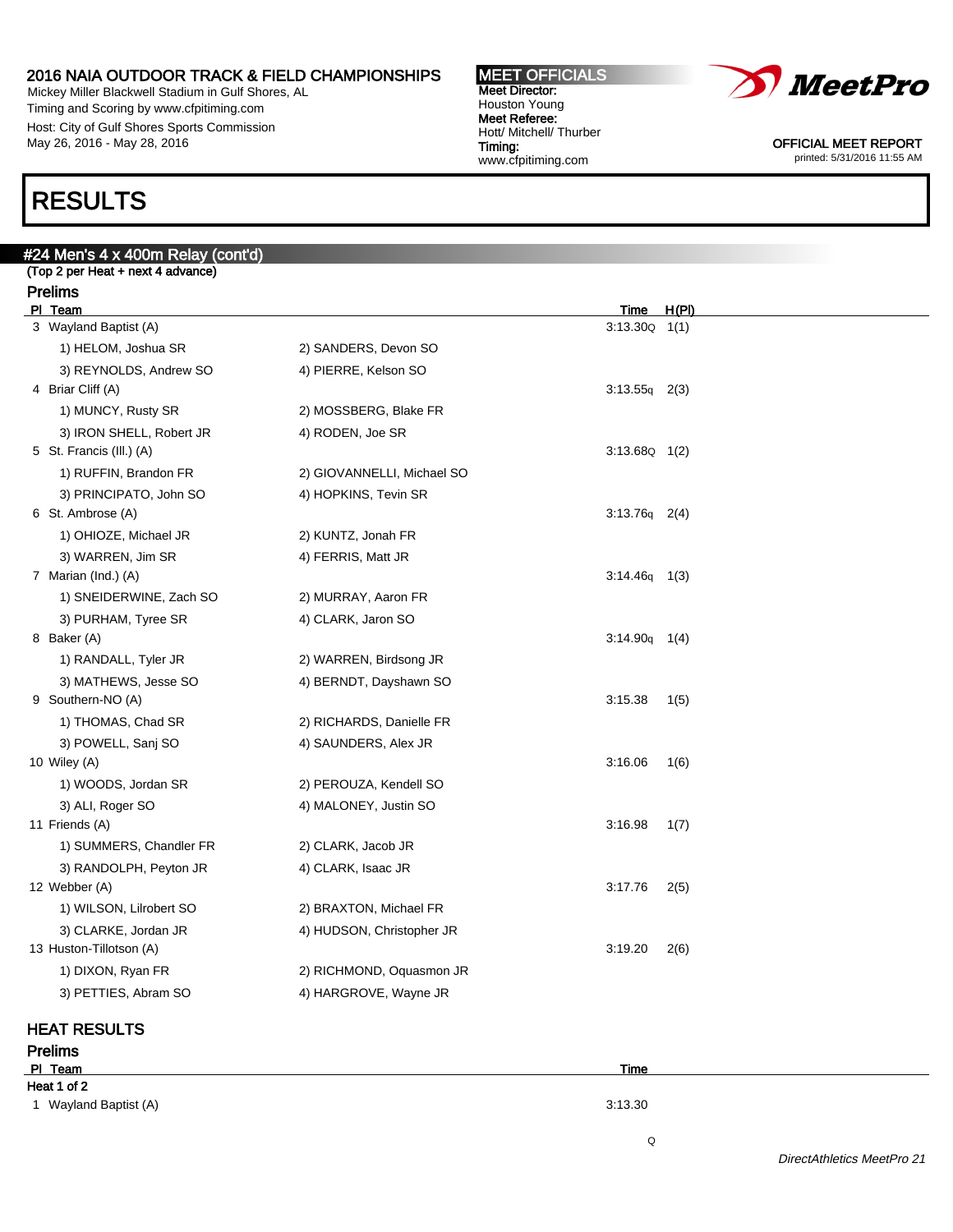Mickey Miller Blackwell Stadium in Gulf Shores, AL Timing and Scoring by www.cfpitiming.com Host: City of Gulf Shores Sports Commission May 26, 2016 - May 28, 2016

### RESULTS

| #24 Men's 4 x 400m Relay (cont'd)     |                           |          |
|---------------------------------------|---------------------------|----------|
| <b>Prelims</b>                        |                           |          |
| PI Team                               |                           | Time     |
| 1) HELOM, Joshua SR                   | 2) SANDERS, Devon SO      |          |
| 3) REYNOLDS, Andrew SO                | 4) PIERRE, Kelson SO      | 3:14.46q |
| 3 Marian (Ind.) (A)                   |                           |          |
| 1) SNEIDERWINE, Zach SO               | 2) MURRAY, Aaron FR       |          |
| 3) PURHAM, Tyree SR                   | 4) CLARK, Jaron SO        |          |
| 4 Baker (A)                           |                           | 3:14.90q |
| 1) RANDALL, Tyler JR                  | 2) WARREN, Birdsong JR    |          |
| 3) MATHEWS, Jesse SO                  | 4) BERNDT, Dayshawn SO    |          |
| 5 Southern-NO (A)                     |                           | 3:15.38  |
| 1) THOMAS, Chad SR                    | 2) RICHARDS, Danielle FR  |          |
| 3) POWELL, Sanj SO                    | 4) SAUNDERS, Alex JR      | 3:16.06  |
| 6 Wiley (A)                           |                           |          |
| 1) WOODS, Jordan SR                   | 2) PEROUZA, Kendell SO    |          |
| 3) ALI, Roger SO<br>7 Friends (A)     | 4) MALONEY, Justin SO     | 3:16.98  |
|                                       |                           |          |
| 1) SUMMERS, Chandler FR               | 2) CLARK, Jacob JR        |          |
| 3) RANDOLPH, Peyton JR<br>Heat 2 of 2 | 4) CLARK, Isaac JR        |          |
| 1 Indiana Tech (A)                    |                           | 3:11.91Q |
| 1) SPRINGER, Gairy FR                 | 2) WILLIAMS, Xavier FR    |          |
| 3) MUHAMMAD, Qadir FR                 | 4) WOODS, Deshawn JR      |          |
| 2 Siena Heights (A)                   |                           | 3:12.66Q |
| 1) HAINES, Zakary SR                  | 2) SMITH, Juarrezz SR     |          |
| 3) ANDERSON, Torin JR                 | 4) MUESSIG, Dominic JR    |          |
| 3 Briar Cliff (A)                     |                           | 3:13.55q |
| 1) MUNCY, Rusty SR                    | 2) MOSSBERG, Blake FR     |          |
| 3) IRON SHELL, Robert JR              | 4) RODEN, Joe SR          |          |
| 4 St. Ambrose (A)                     |                           | 3:13.76q |
| 1) OHIOZE, Michael JR                 | 2) KUNTZ, Jonah FR        |          |
| 3) WARREN, Jim SR                     | 4) FERRIS, Matt JR        |          |
| 5 Webber (A)                          |                           | 3:17.76  |
| 1) WILSON, Lilrobert SO               | 2) BRAXTON, Michael FR    |          |
| 3) CLARKE, Jordan JR                  | 4) HUDSON, Christopher JR |          |
| 6 Huston-Tillotson (A)                |                           | 3:19.20  |
| 1) DIXON, Ryan FR                     | 2) RICHMOND, Oquasmon JR  |          |
| 3) PETTIES, Abram SO                  | 4) HARGROVE, Wayne JR     |          |
| #44 Men's 4 x 800m Relay              |                           |          |

MEET OFFICIALS Meet Director: Houston Young Meet Referee:

Timing:

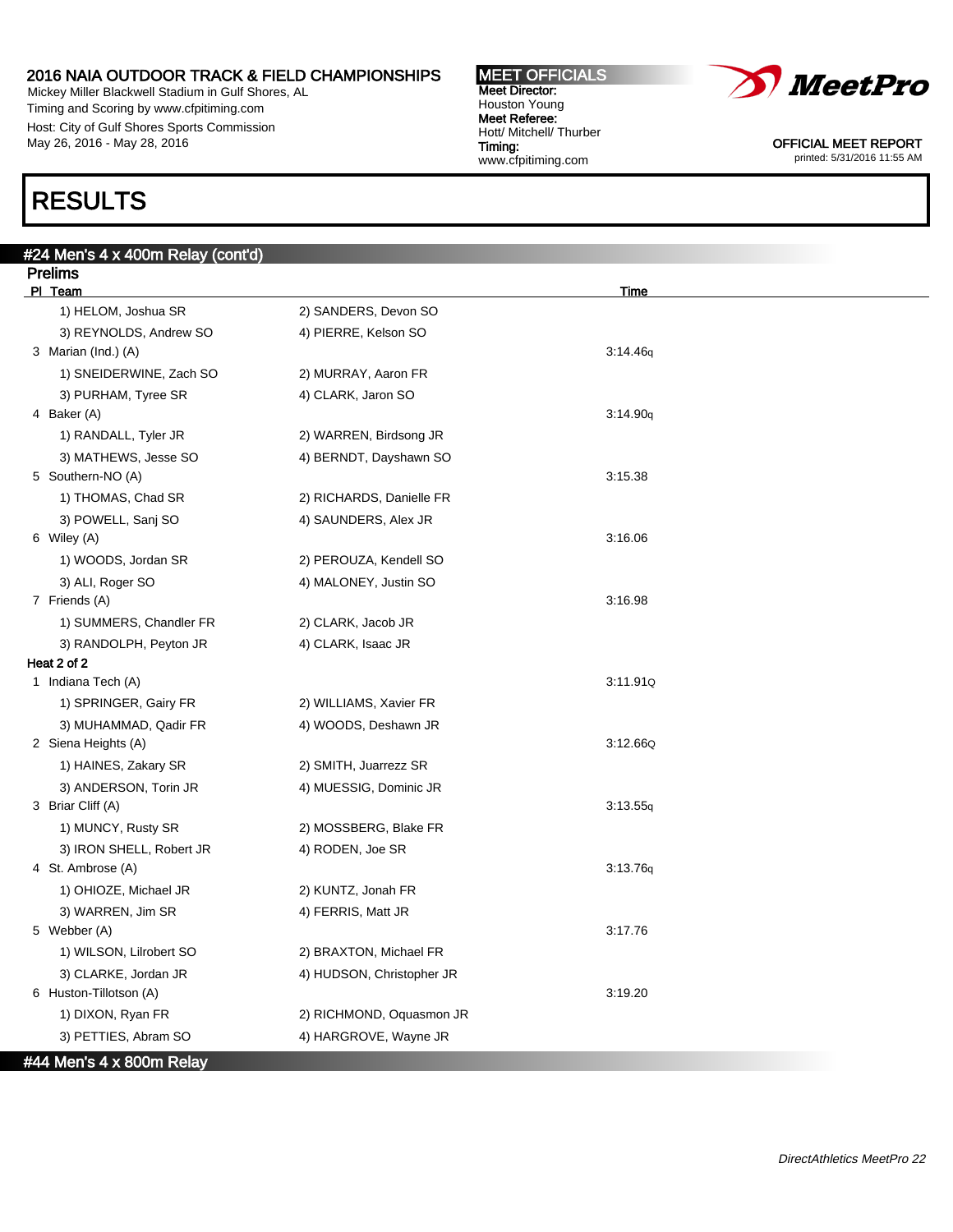Mickey Miller Blackwell Stadium in Gulf Shores, AL Timing and Scoring by www.cfpitiming.com Host: City of Gulf Shores Sports Commission May 26, 2016 - May 28, 2016

### RESULTS

### #44 Men's 4 x 800m Relay (cont'd)

| <b>Finals</b>                     |                         |             |     |  |
|-----------------------------------|-------------------------|-------------|-----|--|
| PI Team                           |                         | <b>Time</b> | Pts |  |
| 1 Friends (A)                     |                         | 7:36.40     | 10  |  |
| 1) LYLE, Jesse SR                 | 2) MATHUR, Kris SO      |             |     |  |
| 3) CLARK, Isaac JR                | 4) CLARK, Jacob JR      |             |     |  |
| 2 Indiana Tech (A)                |                         | 7:41.89     | 8   |  |
| 1) MARROW, Devon JR               | 2) RUNYAN, Luke SO      |             |     |  |
| 3) BECKHAM, Devonta FR            | 4) HESTER, John JR      |             |     |  |
| 3 Northwestern (lowa) (A)         |                         | 7:42.46     | 6   |  |
| 1) WEITGENANT, Ryan SR            | 2) JOHNSON, Elliott SR  |             |     |  |
| 3) HOLLINGER, Peter FR            | 4) ROSE, Tim SO         |             |     |  |
| 4 Briar Cliff (A)                 |                         | 7:42.65     | 5   |  |
| 1) HEINRICHS, Joe SO              | 2) JACKSON, Joe SR      |             |     |  |
| 3) THELEN, Tommy JR               | 4) SCHLEIS, Mitchell SR |             |     |  |
| 5 Indiana Wesleyan (A)            |                         | 7:42.97     | 4   |  |
| 1) KEAFFABER, Grant SR            | 2) DEKKER, Jordan JR    |             |     |  |
| 3) STRATTON, Noah SO              | 4) NEIDECK, Joshua SO   |             |     |  |
| 6 Morningside (A)                 |                         | 7:48.98     | 3   |  |
| 1) GREEN, Jacob SO                | 2) SCHILTZ, Drew JR     |             |     |  |
| 3) WILLEY, Jacob SR               | 4) HISER, Kyle JR       |             |     |  |
| 7 Marian (Ind.) (A)               |                         | 7:49.17     | 2   |  |
| 1) HENDRICKS, Ben SR              | 2) MARTIN, Presley SO   |             |     |  |
| 3) BRIGGS, Luke SR                | 4) BALL, Chandler SO    |             |     |  |
| 8 Siena Heights (A)               |                         | 8:14.39     | 1   |  |
| 1) VERMILYE, Anthony JR           | 2) JACKSON, William FR  |             |     |  |
| 3) RODDEN, Brent FR               | 4) MUESSIG, Dominic JR  |             |     |  |
| (Top 2 per Heat + next 2 advance) |                         |             |     |  |

### Prelims

| PI Team                   |                        | Time              | H(PI) |
|---------------------------|------------------------|-------------------|-------|
| 1 Friends (A)             |                        | $7:36.75Q$ 3(1)   |       |
| 1) LYLE, Jesse SR         | 2) MATHUR, Kris SO     |                   |       |
| 3) CLARK, Isaac JR        | 4) CLARK, Jacob JR     |                   |       |
| 2 Marian (Ind.) (A)       |                        | $7:37.41Q$ $3(2)$ |       |
| 1) HENDRICKS, Ben SR      | 2) MARTIN, Presley SO  |                   |       |
| 3) BRIGGS, Luke SR        | 4) BALL, Chandler SO   |                   |       |
| 3 Northwestern (lowa) (A) |                        | $7:38.04q$ 3(3)   |       |
| 1) WEITGENANT, Ryan SR    | 2) JOHNSON, Elliott SR |                   |       |
| 3) HOLLINGER, Peter FR    | 4) ROSE, Tim SO        |                   |       |
| 4 Indiana Wesleyan (A)    |                        | $7:39.26q$ 3(4)   |       |
| 1) KEAFFABER, Grant SR    | 2) DEKKER, Jordan JR   |                   |       |
| 3) STRATTON, Noah SO      | 4) NEIDECK, Joshua SO  |                   |       |

MEET OFFICIALS Meet Director: Houston Young Meet Referee: Hott/ Mitchell/ Thurber Timing: www.cfpitiming.com

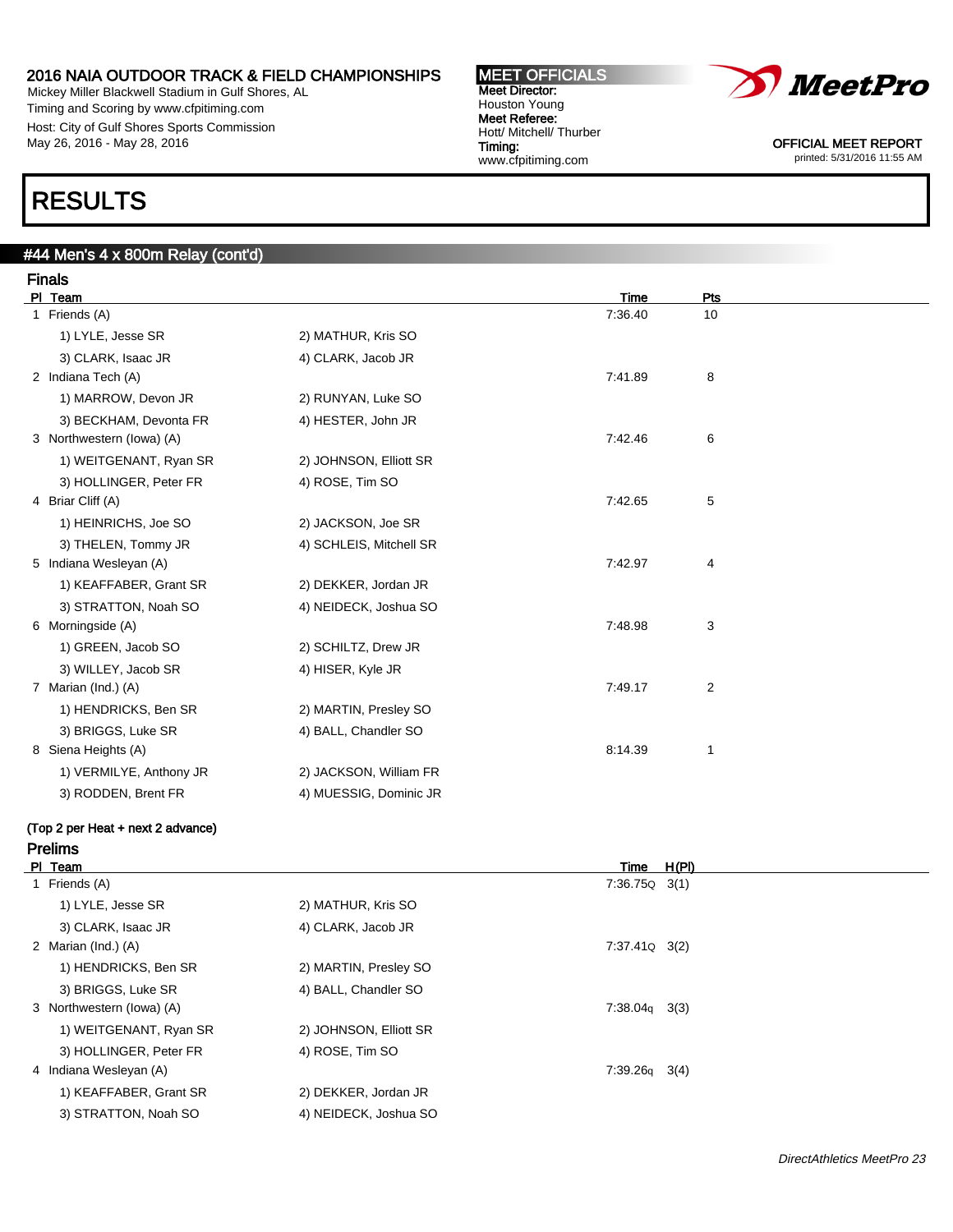Mickey Miller Blackwell Stadium in Gulf Shores, AL Timing and Scoring by www.cfpitiming.com Host: City of Gulf Shores Sports Commission May 26, 2016 - May 28, 2016

#44 Men's 4 x 800m Relay (cont'd) (Top 2 per Heat + next 2 advance)

### RESULTS

#### MEET OFFICIALS Meet Director: Houston Young Meet Referee: Hott/ Mitchell/ Thurber Timing: www.cfpitiming.com



OFFICIAL MEET REPORT printed: 5/31/2016 11:55 AM

| <b>Prelims</b><br>PI Team                    |                           |                              | H(PI) |
|----------------------------------------------|---------------------------|------------------------------|-------|
| 5 Briar Cliff (A)                            |                           | <u>Time</u><br>7:39.26Q 1(1) |       |
| 1) HEINRICHS, Joe SO                         | 2) JACKSON, Joe SR        |                              |       |
| 3) THELEN, Tommy JR                          | 4) SCHLEIS, Mitchell SR   |                              |       |
| 6 Morningside (A)                            |                           | $7:39.49Q$ 1(2)              |       |
| 1) GREEN, Jacob SO                           | 2) HISER, Kyle JR         |                              |       |
| 3) SCHILTZ, Drew JR                          | 4) SCHILTZ, Drew JR       |                              |       |
| 7 St. Francis (III.) (A)                     |                           | 7:41.71                      | 1(3)  |
| 1) LIMA, Alex FR                             | 2) PRINCIPATO, John SO    |                              |       |
| 3) SANCHEZ, Aaron SO                         | 4) TOBIAS, Misael SO      |                              |       |
| 8 Indiana Tech (A)                           |                           | $7:42.62Q$ $2(1)$            |       |
| 1) MARROW, Devon JR                          | 2) RUNYAN, Luke SO        |                              |       |
| 3) BECKHAM, Devonta FR                       | 4) HESTER, John JR        |                              |       |
| 9 Olivet Nazarene (A)                        |                           | 7:43.29                      | 1(4)  |
| 1) MEEHAN, Matt SO                           | 2) BRASSARD, Jeremy SO    |                              |       |
| 3) DIVAN, Brandon SR                         | 4) FIENE, Nicholas SO     |                              |       |
| 10 Siena Heights (A)                         |                           | $7:44.34Q$ 2(2)              |       |
| 1) VERMILYE, Anthony JR                      | 2) JACKSON, William FR    |                              |       |
| 3) RODDEN, Brent FR                          | 4) MUESSIG, Dominic JR    |                              |       |
| 11 Taylor (A)                                |                           | 7:45.58                      | 3(5)  |
| 1) BYRD, Ben FR                              | 2) VAN NIEKERK, Schalk SR |                              |       |
| 3) SHELTON, Kyle SO                          | 4) DYE, Tanner JR         |                              |       |
| 12 British Columbia (A)                      |                           | 7:46.40                      | 2(3)  |
| 1) TRUMMER, Max SO                           | 2) TAYLOR, Christopher SO |                              |       |
| 3) LARSEN, Cole JR<br>13 St. Mary (Kan.) (A) | 4) JARRON, Lukas JR       | 7:50.05                      | 3(6)  |
| 1) ADAMS, Meshach JR                         | 2) TYLL, Michael SO       |                              |       |
| 3) JOHNSON, Jermie SO                        | 4) RACHFORD, Patrick SR   |                              |       |
| 14 Wayland Baptist (A)                       |                           | 7:50.93                      | 2(4)  |
| 1) BERHE, Adam SO                            | 2) KIPTOO, Boniface FR    |                              |       |
| 3) GONZALEZ, Joey SO                         | 4) HINDS, Tre FR          |                              |       |
| 15 Cornerstone (A)                           |                           | 7:56.85                      | 1(5)  |
| 1) DEBOER, Joey FR                           | 2) VANDERVELDE, Elijah FR |                              |       |
| 3) BAMBACH, Thomas SR                        | 4) VROEGH, Kevin SO       |                              |       |
| 16 York (Neb.) (A)                           |                           | 7:57.50                      | 1(6)  |
| 1) GASTINEAU, Matthew SR                     | 2) JARVIS, Brennan JR     |                              |       |
| 3) MAGNER, Caleb SO                          | 4) HELD, Mason FR         |                              |       |

### HEAT RESULTS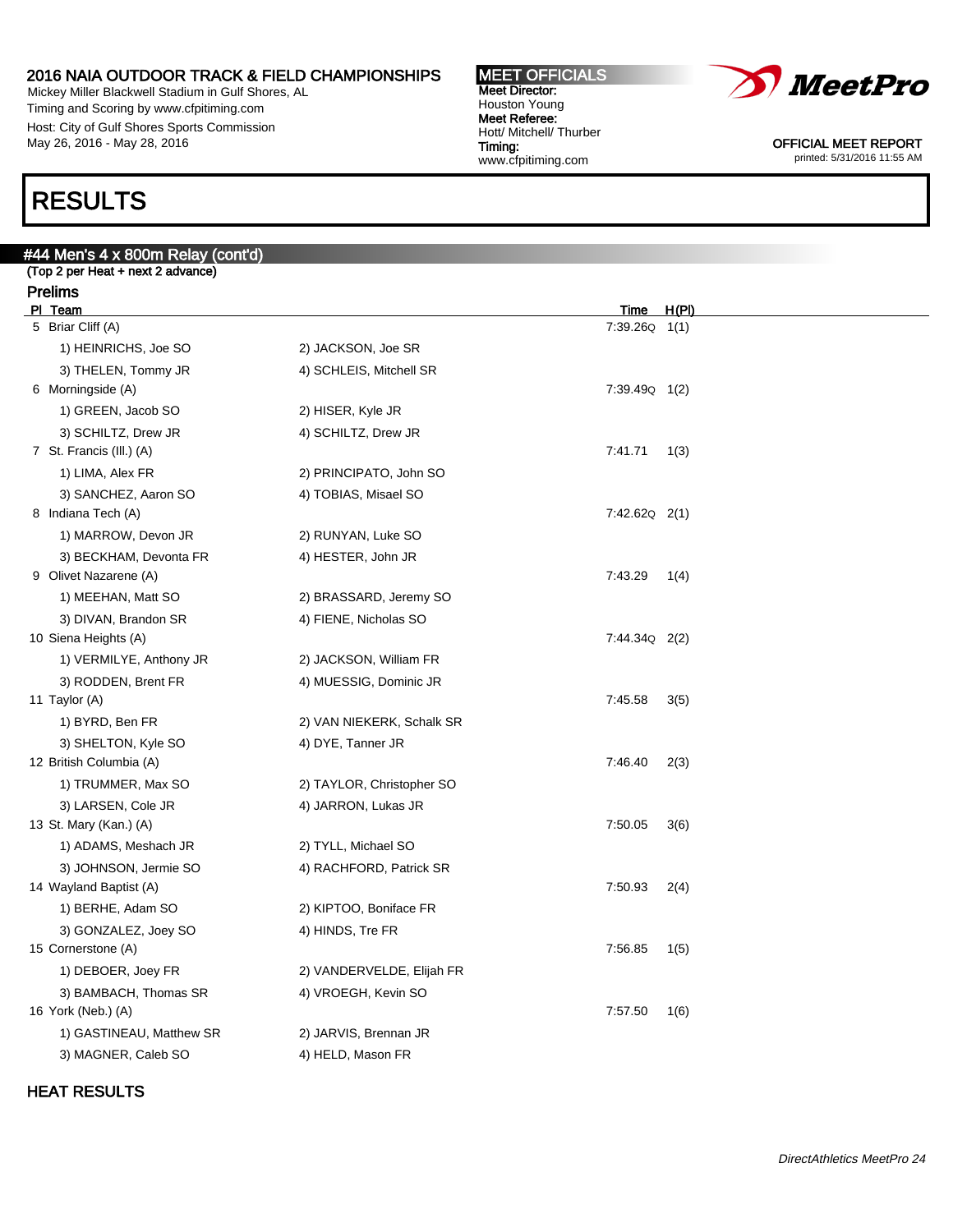Mickey Miller Blackwell Stadium in Gulf Shores, AL Timing and Scoring by www.cfpitiming.com Host: City of Gulf Shores Sports Commission May 26, 2016 - May 28, 2016

### RESULTS

| #44 Men's 4 x 800m Relay (cont'd) |                           |             |
|-----------------------------------|---------------------------|-------------|
| <b>Prelims</b>                    |                           |             |
| PI Team                           |                           | <u>Time</u> |
| Heat 1 of 3                       |                           |             |
| 1 Briar Cliff (A)                 |                           | 7:39.26Q    |
| 1) HEINRICHS, Joe SO              | 2) JACKSON, Joe SR        |             |
| 3) THELEN, Tommy JR               | 4) SCHLEIS, Mitchell SR   |             |
| 2 Morningside (A)                 |                           | 7:39.49Q    |
| 1) GREEN, Jacob SO                | 2) HISER, Kyle JR         |             |
| 3) SCHILTZ, Drew JR               | 4) SCHILTZ, Drew JR       |             |
| 3 St. Francis (III.) (A)          |                           | 7:41.71     |
| 1) LIMA, Alex FR                  | 2) PRINCIPATO, John SO    |             |
| 3) SANCHEZ, Aaron SO              | 4) TOBIAS, Misael SO      |             |
| 4 Olivet Nazarene (A)             |                           | 7:43.29     |
| 1) MEEHAN, Matt SO                | 2) BRASSARD, Jeremy SO    |             |
| 3) DIVAN, Brandon SR              | 4) FIENE, Nicholas SO     |             |
| 5 Cornerstone (A)                 |                           | 7:56.85     |
| 1) DEBOER, Joey FR                | 2) VANDERVELDE, Elijah FR |             |
| 3) BAMBACH, Thomas SR             | 4) VROEGH, Kevin SO       |             |
| 6 York (Neb.) (A)                 |                           | 7:57.50     |
| 1) GASTINEAU, Matthew SR          | 2) JARVIS, Brennan JR     |             |
| 3) MAGNER, Caleb SO               | 4) HELD, Mason FR         |             |
| Heat 2 of 3                       |                           |             |
| 1 Indiana Tech (A)                |                           | 7:42.62Q    |
| 1) MARROW, Devon JR               | 2) RUNYAN, Luke SO        |             |
| 3) BECKHAM, Devonta FR            | 4) HESTER, John JR        |             |
| 2 Siena Heights (A)               |                           | 7:44.34Q    |
| 1) VERMILYE, Anthony JR           | 2) JACKSON, William FR    |             |
| 3) RODDEN, Brent FR               | 4) MUESSIG, Dominic JR    |             |
| 3 British Columbia (A)            |                           | 7:46.40     |
| 1) TRUMMER, Max SO                | 2) TAYLOR, Christopher SO |             |
| 3) LARSEN, Cole JR                | 4) JARRON, Lukas JR       |             |
| 4 Wayland Baptist (A)             |                           | 7:50.93     |
| 1) BERHE, Adam SO                 | 2) KIPTOO, Boniface FR    |             |
| 3) GONZALEZ, Joey SO              | 4) HINDS, Tre FR          |             |
| Heat 3 of 3                       |                           |             |
| 1 Friends (A)                     |                           | 7:36.75Q    |
| 1) LYLE, Jesse SR                 | 2) MATHUR, Kris SO        |             |
| 3) CLARK, Isaac JR                | 4) CLARK, Jacob JR        |             |
| 2 Marian (Ind.) (A)               |                           | 7:37.41Q    |
| 1) HENDRICKS, Ben SR              | 2) MARTIN, Presley SO     |             |
| 3) BRIGGS, Luke SR                | 4) BALL, Chandler SO      |             |
| 3 Northwestern (lowa) (A)         |                           | 7:38.04     |

MEET OFFICIALS Meet Director: Houston Young Meet Referee: Hott/ Mitchell/ Thurber

www.cfpitiming.com

Timing:

q

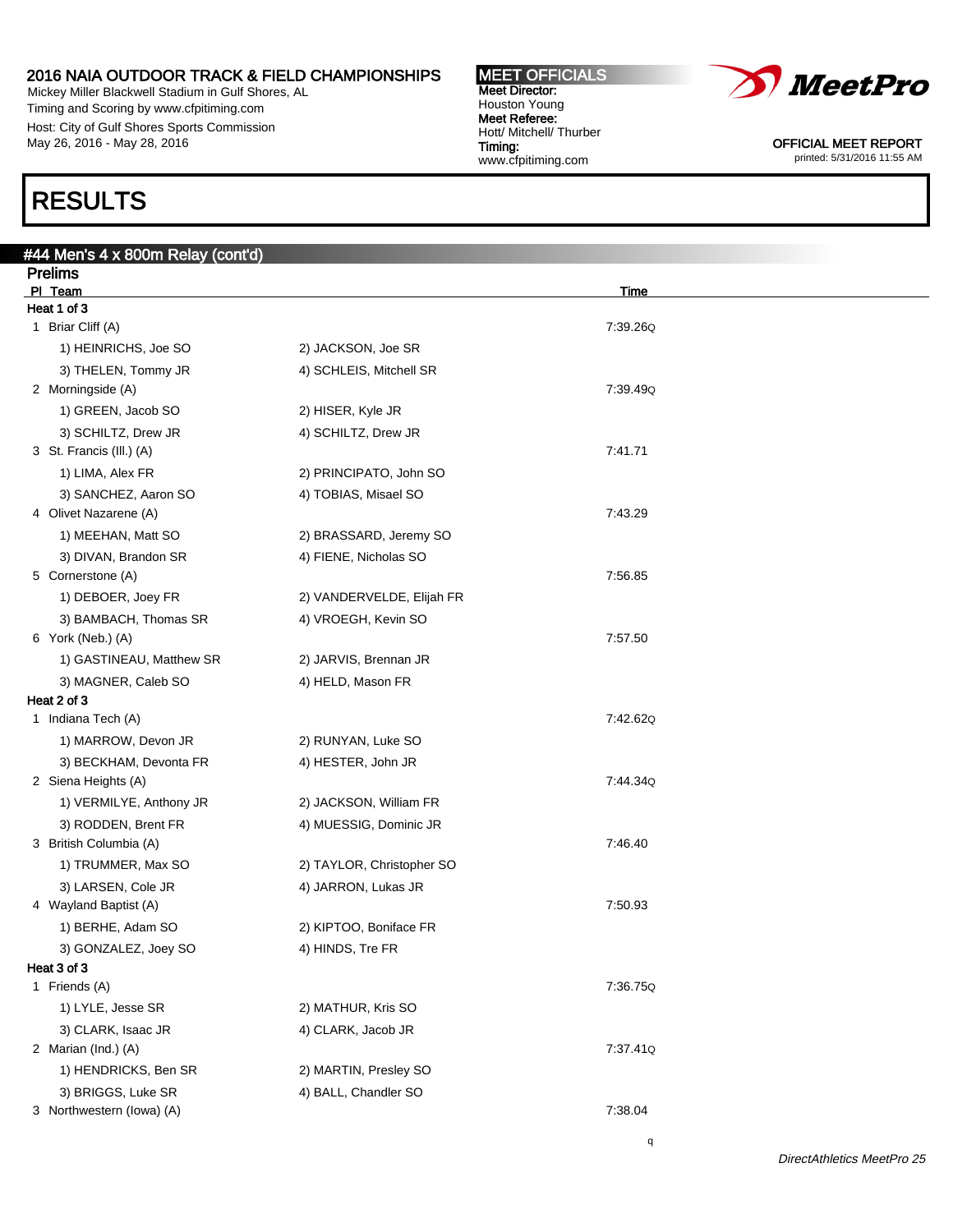Mickey Miller Blackwell Stadium in Gulf Shores, AL Timing and Scoring by www.cfpitiming.com Host: City of Gulf Shores Sports Commission May 26, 2016 - May 28, 2016

#### MEET OFFICIALS Meet Director: Houston Young Meet Referee: Hott/ Mitchell/ Thurber Timing: www.cfpitiming.com



OFFICIAL MEET REPORT printed: 5/31/2016 11:55 AM

### RESULTS

Prelims

### #44 Men's 4 x 800m Relay (cont'd)

| <b>FIGIIIIS</b>        |                           |         |  |
|------------------------|---------------------------|---------|--|
| PI Team                |                           | Time    |  |
| 1) WEITGENANT, Ryan SR | 2) JOHNSON, Elliott SR    |         |  |
| 3) HOLLINGER, Peter FR | 4) ROSE, Tim SO           |         |  |
| 5 Taylor (A)           |                           | 7:45.58 |  |
| 1) BYRD, Ben FR        | 2) VAN NIEKERK, Schalk SR |         |  |
| 3) SHELTON, Kyle SO    | 4) DYE, Tanner JR         |         |  |
| 6 St. Mary (Kan.) (A)  |                           | 7:50.05 |  |
| 1) ADAMS, Meshach JR   | 2) TYLL, Michael SO       |         |  |
| 3) JOHNSON, Jermie SO  | 4) RACHFORD, Patrick SR   |         |  |
|                        |                           |         |  |

### #26 Men's High Jump

| PI Name               | Team<br>Yr              | Mark                                      | 1.98       | 2.03       | 2.06       | 2.09       | 2.12    | 2.15       | 2.18       | Pts  |
|-----------------------|-------------------------|-------------------------------------------|------------|------------|------------|------------|---------|------------|------------|------|
| 1 GARY, Herb          | <b>SR Indiana Tech</b>  | 2.15m $7'0\frac{1}{2}$                    | $\circ$    | P          | O          | $\circ$    | $\circ$ | XO         | <b>XXX</b> | 10   |
| 2 RICHARDSON, Gerald  | <b>SR Siena Heights</b> | 2.15m $7'0\frac{1}{2}$                    | $\circ$    | O          | P          | $\circ$    | XO      | XO         | <b>XXX</b> | 8    |
| 3 KNIGHT, Corion      | SO Florida Memo         | 2.12m $6'$ 11 <sup>1</sup> / <sub>2</sub> | $\circ$    | XO         | P          | XXO        | $\circ$ | <b>XXX</b> |            | 6    |
| 4 MOFFITT, Michael    | <b>SR Indiana Wesl</b>  | 2.06m 6'9''                               | $\circ$    | O          | XO         | <b>XXX</b> |         |            |            | 5    |
| 5 MOATS, Jacob        | JR Dordt                | 2.03m $6'$ 7 $\frac{3}{4}$                | P          | $\circ$    | <b>XXX</b> |            |         |            |            | 4    |
| 6 STAIR, Mark         | FR Milligan             | 1.98m $6'6''$                             | $\circ$    | XXX        |            |            |         |            |            | 2.5  |
| 6 MEYER, Stetson      | FR Hastings             | 1.98m $6'6''$                             | O          | <b>XXX</b> |            |            |         |            |            | 2.5  |
| 8 LINNIN, Christopher | FR McPherson            | 1.98m $6'6''$                             | XO         | <b>XXX</b> |            |            |         |            |            | 0.33 |
| 8 NASH, Jake          | <b>SR Huntington</b>    | 1.98m $6'6''$                             | XO         | XXX        |            |            |         |            |            | 0.33 |
| 8 GREGORY, Kohl       | <b>SR Clarke</b>        | 1.98m $6'6''$                             | XO         | XXX        |            |            |         |            |            | 0.33 |
| 11 BROWN, Nathan      | <b>SR Grace</b>         | 1.98m $6'6''$                             | XXO        | <b>XXX</b> |            |            |         |            |            |      |
| 11 BELLOWS, Trey      | <b>FR Friends</b>       | 1.98m $6'6''$                             | <b>XXO</b> | <b>XXX</b> |            |            |         |            |            |      |
| DORISMOND, Samuel     | JR Florida Memo         | <b>NH</b>                                 | <b>XXX</b> |            |            |            |         |            |            |      |
| PRESTON, James        | FR Doane                | <b>NH</b>                                 | <b>XXX</b> |            |            |            |         |            |            |      |
| MOBLEY, Desmond       | SO Lindsey Wilso        | NH                                        | <b>XXX</b> |            |            |            |         |            |            |      |
| ZITTERKOPF, Isaac     | FR MidAmerica           | NH                                        | XXX        |            |            |            |         |            |            |      |
| HOLMER, Logan         | <b>SR Culver-Stockt</b> | NH                                        | <b>XXX</b> |            |            |            |         |            |            |      |
| CLARK, Kejuan         | SO Langston             | <b>NH</b>                                 | <b>XXX</b> |            |            |            |         |            |            |      |
|                       |                         |                                           |            |            |            |            |         |            |            |      |

### #28 Men's Pole Vault

| PI Name            | Yr Team                 | Mark                | 4.70       | 4.75       | 4.80       | 4.85    | 4.90       | 4.95    | 5.00       | 5.05       | 5.10       | 5.20       | Pts        |
|--------------------|-------------------------|---------------------|------------|------------|------------|---------|------------|---------|------------|------------|------------|------------|------------|
| 1 HOP, Art         | <b>SR McPherson</b>     | 5.10m $16'8^{3/4}$  | XO         | O          | P          | O       | P          | $\circ$ | XO         | XO         | $\circ$    | <b>XXX</b> | 10         |
| 2 BELL, Curtis     | SO Aquinas              | 5.05m $16'6^{3/4}$  | XO         | P          | O          | $\circ$ | O          | XO      | XXO        | <b>XXO</b> | XXX        |            | 8          |
| 3 DEPALMA, Richard | <b>SR Siena Heights</b> | 5.00m $16' 4^{3/4}$ | P          | P          | P          | P       | XO         | P       | <b>XXO</b> | P          | <b>XXX</b> |            | 6          |
| 4 HOMAN, Nicholas  | <b>SR Central Meth</b>  | 4.90m $16'0^{3/4}$  | P          | P          | P          | P       | $\circ$    | P       | <b>XXX</b> |            |            |            | 5          |
| 5 KLEIN, Andrew    | SO Doane                | 4.80m 15' 9"        | $\circ$    | P          | $\circ$    | P       | <b>XXX</b> |         |            |            |            |            | 4          |
| 6 FOX. Deon        | <b>JR Cornerstone</b>   | 4.80m 15' 9"        | XO         | XXO        | <b>XXO</b> | P       | <b>XXX</b> |         |            |            |            |            | 3          |
| 7 HODGES, Aaron    | JR Aquinas              | 4.70m $15'5''$      | $\circ$    | P          | <b>XXX</b> |         |            |         |            |            |            |            | 2          |
| 8 HILL, Paul       | <b>SR Graceland</b>     | 4.70m $15'5''$      | XO.        | <b>XXX</b> |            |         |            |         |            |            |            |            |            |
| 9 TATUM, Andrew    | <b>SR Doane</b>         | 4.70m 15' 5"        | <b>XXO</b> | P          | <b>XXX</b> |         |            |         |            |            |            |            |            |
| PI Name            | Yr Team                 | Mark                | 4.50       | 4.60       |            |         |            |         |            |            |            |            | <b>Pts</b> |
| 1 HOP, Art         | <b>SR McPherson</b>     | (cont'd)            | P          | O          |            |         |            |         |            |            |            |            | 10         |
| 2 BELL, Curtis     | SO Aquinas              | (cont'd)            | P          | O          |            |         |            |         |            |            |            |            | 8          |
|                    |                         |                     |            |            |            |         |            |         |            |            |            |            |            |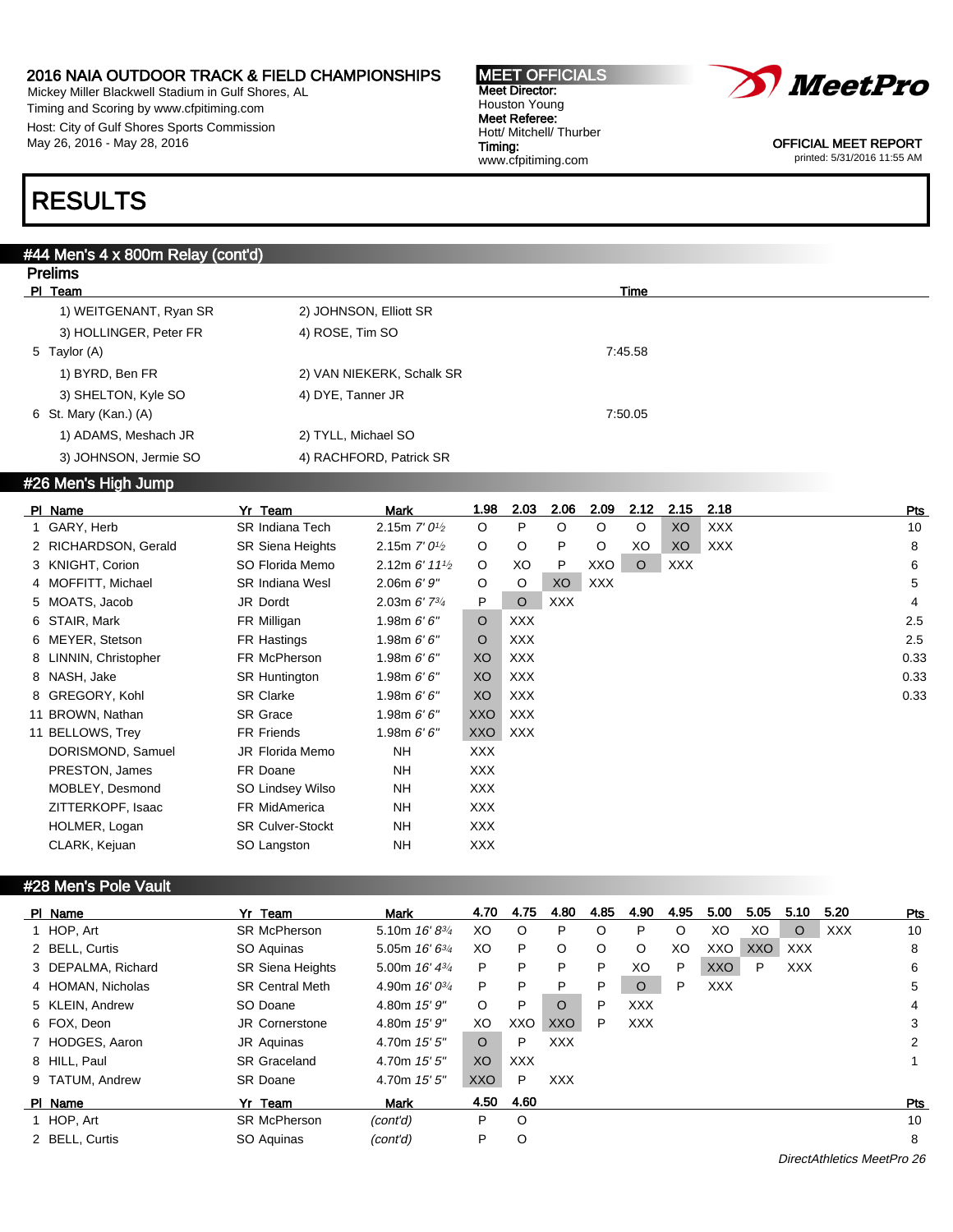Mickey Miller Blackwell Stadium in Gulf Shores, AL Timing and Scoring by www.cfpitiming.com Host: City of Gulf Shores Sports Commission May 26, 2016 - May 28, 2016

### RESULTS

### #28 Men's Pole Vault (cont'd)

| 3 DEPALMA, Richard     | <b>SR Siena Heights</b> | (cont'd)     | P              | P          |
|------------------------|-------------------------|--------------|----------------|------------|
| 4 HOMAN, Nicholas      | <b>SR Central Meth</b>  | (cont'd)     | P              | P          |
| 5 KLEIN, Andrew        | SO Doane                | (cont'd)     | P              | P          |
| 9 TATUM, Andrew        | SR Doane                | (cont'd)     | P              | P          |
| 14 VOS, Drew           | SR Bethel (Ind.)        | 4.50m 14' 9" | $\circ$        | XXX        |
| 15 WALKER, Kaden       | FR Eastern Oreg         | 4.50m 14' 9" | X <sub>O</sub> | <b>XXX</b> |
| 15 GRETZ, Seth         | SO Oregon Tech          | 4.50m 14' 9" | XO             | P          |
| 17 MCKENZIE, Justin    | SO Indiana Tech         | 4.50m 14' 9" | <b>XXO</b>     | <b>XXX</b> |
| BOLIN, Joseph          | SR College of Ida       | NH.          | <b>XXX</b>     |            |
| WOLKEN, Kale           | <b>SR Doane</b>         | NH.          | P              | P          |
| AXLINE, Dustin         | FR Doane                | NH           | XXX            |            |
| MARSEE, Blake          | JR Marian (Ind.)        | NH.          | <b>XXX</b>     |            |
| <b>WIECHMAN, Lucas</b> | JR Concordia (N         | <b>NH</b>    | P              | P          |

### #30 Men's Long Jump

| PI Name                   | Yr Team                 | <b>Mark</b>                             |          | Rnd 1                                 | Rnd 2         | Rnd 3                                             | Rnd 4                     | Rnd 5                                 | Rnd 6         | F(PI) Pts |              |
|---------------------------|-------------------------|-----------------------------------------|----------|---------------------------------------|---------------|---------------------------------------------------|---------------------------|---------------------------------------|---------------|-----------|--------------|
| 1 KNIGHT, Corion          | SO Florida Memo         | 7.66m 25' 13/4                          | $(+1.1)$ | $7.21 (+2.1)$ 7.10 (+0.3)             |               | $7.38(+0.7)$                                      | $7.13 (+2.4)$             | $7.66(+1.1)$                          | <b>FOUL</b>   | 3(1)      | 10           |
| 2 MOBLEY, Desmond         | SO Lindsey Wilso        | 7.62m 25' 0"                            | $(+2.9)$ | <b>FOUL</b>                           | $7.25 (+0.6)$ | $7.47 (+0.0)$                                     |                           | $7.62 (+2.9)$ 7.23 (+1.1) 7.43 (+1.6) |               | 1(1)      | 8            |
| 3 NORTHOVER, Wayne        | <b>SR Wayland Bapt</b>  | 7.59m 24' 11"                           | $(+1.5)$ | $ 7.03 (+1.4)   7.45 (+0.0)$          |               | <b>FOUL</b>                                       |                           | $7.59 (+1.5)$ $7.41 (+0.0)$           | $7.53 (+0.0)$ | 2(1)      | 6            |
| 4 ENGLAND, Eric           | <b>JR Eastern Oreg</b>  | 7.45m 24' 5 <sup>1</sup> / <sub>2</sub> | $(+1.1)$ | $7.11 (+0.3)$ 7.31 (+1.5)             |               | $7.13 (+2.2)$ 7.21 (+1.7)                         |                           | <b>FOUL</b>                           | $7.45 (+1.1)$ | 1(2)      | 5            |
| 5 WOLKEN, Kale            | <b>SR Doane</b>         | 7.44m 24' 5"                            | $(+1.8)$ | <b>FOUL</b>                           | <b>FOUL</b>   | $7.44 (+1.8)$                                     |                           |                                       |               | 3(2)      | 4            |
| 6 DIXON, Alain            | SO Indiana Tech         | 7.41m 24' 33/4                          | $(+1.7)$ | <b>FOUL</b>                           | <b>FOUL</b>   | $7.26 (+0.8)$                                     | <b>FOUL</b>               | $6.60 (+0.8)$ 7.41 (+1.7)             |               | 3(3)      | 3            |
| 7 SESSOMS, Quamel         | <b>FR Dillard</b>       | 7.27m 23' 101/4 (+1.0)                  |          |                                       |               | $6.94 (+2.5)$ 6.49 (+1.0) 7.27 (+1.0) 6.56 (+0.0) |                           | <b>FOUL</b>                           | <b>FOUL</b>   | 3(4)      | 2            |
| 8 BROOKS, Tirrell         | JR Graceland            | 7.23m 23' 83/4                          | $(+0.2)$ | $7.01 (+0.8)$ $7.23 (+0.2)$           |               | <b>FOUL</b>                                       | <b>FOUL</b>               | $7.06 (+0.9)$ 6.98 (+2.3)             |               | 2(2)      | $\mathbf{1}$ |
| 9 LIGGINS, Jay            | FR Dickinson St.        | 7.06m 23' 2"                            | $(+0.2)$ | $7.06 (+0.2) 6.87 (+1.0)$             |               |                                                   | $6.74 (+0.0)$ 6.61 (+0.3) | $6.75(+0.4)$                          | <b>FOUL</b>   | 2(3)      |              |
| 10 ROBINSON, Keshawn      | SO Indiana Tech         | 7.02m 23' 0 <sup>1</sup> / <sub>2</sub> | $(+3.6)$ | $6.64 (+0.2)$ 4.83 (+0.0) 7.02 (+3.6) |               |                                                   |                           |                                       |               | 2(4)      |              |
| 10 BECK, Dalen            | <b>JR</b> Indiana Wesl  | 7.02m 23' 0 <sup>1</sup> /2             | $(+1.9)$ | $7.02 (+1.9) 6.93 (+1.0)$             |               | <b>FOUL</b>                                       |                           |                                       |               | 2(4)      |              |
| 10 MURPHY, Kevin          | <b>SR Doane</b>         | 7.02m 23' 0 <sup>1/2</sup>              | $(+0.6)$ | <b>FOUL</b>                           |               | $6.97 (+0.0)$ 7.02 $(+0.6)$                       |                           |                                       |               | 2(4)      |              |
| 10 MAMON, Chris           | <b>FR Midland</b>       | 7.02m 23' 0 <sup>1/2</sup>              | $(+0.1)$ | <b>FOUL</b>                           | $7.02 (+0.1)$ | $6.80 (+1.3)$                                     |                           |                                       |               | 3(5)      |              |
| 14 PARTEE, Jordan         | SO Indiana Tech         | 7.01m 23'0''                            | $(+0.1)$ | <b>FOUL</b>                           | $6.78(-1.2)$  | $7.01 (+0.1)$                                     |                           |                                       |               | 1(3)      |              |
| 15 HILD, Scott            | JR Doane                | 6.92m 22' 8 <sup>1/2</sup>              | $(+0.0)$ | <b>FOUL</b>                           | <b>FOUL</b>   | $6.92 (+0.0)$                                     |                           |                                       |               | 3(6)      |              |
| 16 GARDNER, Marcellion    | SO Marian (Ind.)        | 6.90m 22' 73/4                          | $(+0.0)$ | <b>FOUL</b>                           | <b>FOUL</b>   | $6.90 (+0.0)$                                     |                           |                                       |               | 2(7)      |              |
| 17 NELSON, Kevin          | <b>SR Hastings</b>      | 6.87m 22' 6 <sup>1</sup> / <sub>2</sub> | $(-0.1)$ | <b>FOUL</b>                           | <b>FOUL</b>   | $6.87(-0.1)$                                      |                           |                                       |               | 1(4)      |              |
| 18 ZITTERKOPF, Isaac      | <b>FR MidAmerica</b>    | 6.86m 22' 61/4                          | $(+1.2)$ | $6.86 (+1.2)$                         | <b>FOUL</b>   | <b>FOUL</b>                                       |                           |                                       |               | 1(5)      |              |
| 19 HARRIS-SAMUELS, Delano | <b>JR Olivet Nazare</b> | 6.84m 22' 51/4                          | $(+0.3)$ | <b>FOUL</b>                           |               | $6.68 (+0.0) 6.84 (+0.3)$                         |                           |                                       |               | 1(6)      |              |
| 20 HENNING, Greg          | JR Baker                | 6.79m 22' 3 <sup>1</sup> / <sub>2</sub> |          | $(+1.8)$ 6.79 $(+1.8)$ 6.68 $(+1.7)$  |               | $6.64 (+0.7)$                                     |                           |                                       |               | 1(7)      |              |
| 21 NOEL, Elijah           | FR Menlo Colleg         | 6.77m 22' 21/2                          |          | $(+1.0)$ 6.77 $(+1.0)$ 6.46 $(-0.2)$  |               | $6.62(-0.6)$                                      |                           |                                       |               | 2(8)      |              |
| 22 BELTZ, Zach            | <b>FR Southern Ore</b>  | 6.74m 22' 11/2                          | $(+0.3)$ | $6.47 (+1.7) 6.74 (+0.3) 6.59 (+1.0)$ |               |                                                   |                           |                                       |               | 3(7)      |              |
| 23 JONES, Ryan            | SO Bethel (Ind.)        | 6.62m 21'83/4                           | $(-0.1)$ | <b>FOUL</b>                           | <b>FOUL</b>   | $6.62(-0.1)$                                      |                           |                                       |               | 3(8)      |              |
| 24 MARK, Machael          | JR Wiley                | 6.26m $20'61/2$                         |          | $(+0.7)$ 6.25 $(+2.3)$ 6.26 $(+0.7)$  |               | <b>FOUL</b>                                       |                           |                                       |               | 1(8)      |              |

MEET OFFICIALS Meet Director: Houston Young Meet Referee: Hott/ Mitchell/ Thurber

www.cfpitiming.com

Timing:

FLIGHT RESULTS

| PI Name           | Yr Team          | Mark                                                                      |          | Rnd 1 | Rnd 2                    | Rnd 3 | Rnd 4                                                            | Rnd 5 | Rnd 6         |
|-------------------|------------------|---------------------------------------------------------------------------|----------|-------|--------------------------|-------|------------------------------------------------------------------|-------|---------------|
| Flight 1 of 3     |                  |                                                                           |          |       |                          |       |                                                                  |       |               |
| 1 MOBLEY, Desmond | SO Lindsey Wilso | 7.62m <i>25' 0"</i>                                                       | $(+2.9)$ |       |                          |       | FOUL 7.25 (+0.6) 7.47 (+0.0) 7.62 (+2.9) 7.23 (+1.1) 7.43 (+1.6) |       |               |
| 2 ENGLAND, Eric   | JR Eastern Oreg  | 7.45m $24'5^{1/2}$ (+1.1) 7.11 (+0.3) 7.31 (+1.5) 7.13 (+2.2) 7.21 (+1.7) |          |       |                          |       |                                                                  | FOUL  | $7.45 (+1.1)$ |
| 3 PARTEE, Jordan  | SO Indiana Tech  | 7.01m <i>23' 0"</i>                                                       | $(+0.1)$ | FOUL  | $6.78(-1.2)$ 7.01 (+0.1) |       |                                                                  |       |               |



OFFICIAL MEET REPORT

printed: 5/31/2016 11:55 AM

DirectAthletics MeetPro 27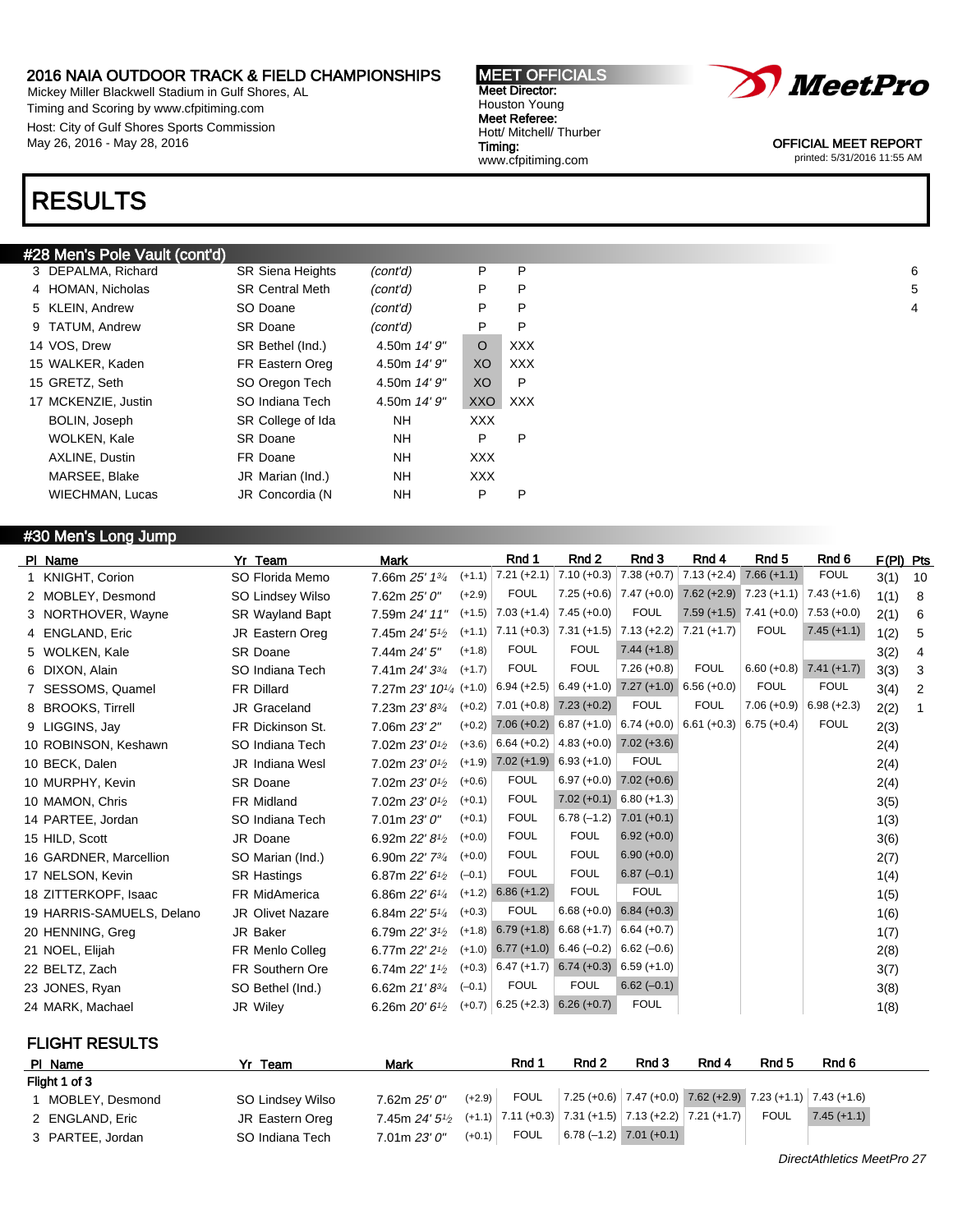Mickey Miller Blackwell Stadium in Gulf Shores, AL Timing and Scoring by www.cfpitiming.com Host: City of Gulf Shores Sports Commission May 26, 2016 - May 28, 2016





OFFICIAL MEET REPORT printed: 5/31/2016 11:55 AM

### RESULTS

### #30 Men's Long Jump (cont'd)

| PI Name                  | Yr Team                 | <b>Mark</b>                             |          | Rnd 1                                | Rnd 2                     | Rnd 3                                                                          | Rnd 4                     | Rnd <sub>5</sub>                          | Rnd 6                     |
|--------------------------|-------------------------|-----------------------------------------|----------|--------------------------------------|---------------------------|--------------------------------------------------------------------------------|---------------------------|-------------------------------------------|---------------------------|
| 4 NELSON, Kevin          | <b>SR Hastings</b>      | 6.87m 22' 61/2                          | $(-0.1)$ | <b>FOUL</b>                          | <b>FOUL</b>               | $6.87(-0.1)$                                                                   |                           |                                           |                           |
| 5 ZITTERKOPF, Isaac      | FR MidAmerica           | 6.86m 22' 61/4                          | $(+1.2)$ | $6.86 (+1.2)$                        | <b>FOUL</b>               | <b>FOUL</b>                                                                    |                           |                                           |                           |
| 6 HARRIS-SAMUELS, Delano | <b>JR Olivet Nazare</b> | 6.84m 22' 51/4                          | $(+0.3)$ | <b>FOUL</b>                          | $6.68 (+0.0)$             | $6.84 (+0.3)$                                                                  |                           |                                           |                           |
| 7 HENNING, Greg          | JR Baker                | 6.79m 22' 3 <sup>1</sup> / <sub>2</sub> |          | $(+1.8)$ 6.79 $(+1.8)$ 6.68 $(+1.7)$ |                           | $6.64 (+0.7)$                                                                  |                           |                                           |                           |
| 8 MARK, Machael          | JR Wiley                | 6.26m $20'6_{1/2}$                      |          | $(+0.7)$ 6.25 (+2.3) 6.26 (+0.7)     |                           | <b>FOUL</b>                                                                    |                           |                                           |                           |
| Flight 2 of 3            |                         |                                         |          |                                      |                           |                                                                                |                           |                                           |                           |
| 1 NORTHOVER, Wayne       | <b>SR Wayland Bapt</b>  | 7.59m 24' 11"                           |          | $(+1.5)$ 7.03 $(+1.4)$ 7.45 $(+0.0)$ |                           | <b>FOUL</b>                                                                    |                           | $7.59 (+1.5)$ $7.41 (+0.0)$ $7.53 (+0.0)$ |                           |
| 2 BROOKS, Tirrell        | JR Graceland            | 7.23m 23' 83/4                          | $(+0.2)$ | $7.01 (+0.8)$ $7.23 (+0.2)$          |                           | <b>FOUL</b>                                                                    | <b>FOUL</b>               | $7.06 (+0.9)$                             | $6.98 (+2.3)$             |
| 3 LIGGINS, Jay           | FR Dickinson St.        | 7.06m 23' 2"                            | $(+0.2)$ |                                      | $7.06 (+0.2) 6.87 (+1.0)$ | $  6.74 (+0.0)  $                                                              | $6.61 (+0.3)$ 6.75 (+0.4) |                                           | <b>FOUL</b>               |
| 4 ROBINSON, Keshawn      | SO Indiana Tech         | 7.02m 23' 0 <sup>1/2</sup>              | $(+3.6)$ | $6.64 (+0.2)$ 4.83 (+0.0)            |                           | $7.02 (+3.6)$                                                                  |                           |                                           |                           |
| 4 BECK, Dalen            | <b>JR</b> Indiana Wesl  | 7.02m 23' 0 <sup>1/2</sup>              | $(+1.9)$ | $7.02 (+1.9) 6.93 (+1.0)$            |                           | <b>FOUL</b>                                                                    |                           |                                           |                           |
| 4 MURPHY, Kevin          | <b>SR Doane</b>         | 7.02m 23' 0 <sup>1/2</sup>              | $(+0.6)$ | <b>FOUL</b>                          | $6.97 (+0.0)$             | $7.02 (+0.6)$                                                                  |                           |                                           |                           |
| 7 GARDNER, Marcellion    | SO Marian (Ind.)        | 6.90m 22' 73/4                          | $(+0.0)$ | <b>FOUL</b>                          | <b>FOUL</b>               | $6.90 (+0.0)$                                                                  |                           |                                           |                           |
| 8 NOEL, Elijah           | FR Menlo Colleg         | 6.77m 22' 2 <sup>1/2</sup>              |          | $(+1.0)$ 6.77 $(+1.0)$ 6.46 $(-0.2)$ |                           | $6.62(-0.6)$                                                                   |                           |                                           |                           |
| Flight 3 of 3            |                         |                                         |          |                                      |                           |                                                                                |                           |                                           |                           |
| 1 KNIGHT, Corion         | SO Florida Memo         | 7.66m 25' 13/4                          |          |                                      |                           | $(+1.1)$ 7.21 $(+2.1)$ 7.10 $(+0.3)$ 7.38 $(+0.7)$ 7.13 $(+2.4)$ 7.66 $(+1.1)$ |                           |                                           | <b>FOUL</b>               |
| 2 WOLKEN, Kale           | <b>SR Doane</b>         | 7.44m 24' 5"                            | $(+1.8)$ | <b>FOUL</b>                          | <b>FOUL</b>               | $7.44 (+1.8)$                                                                  |                           |                                           |                           |
| 3 DIXON, Alain           | SO Indiana Tech         | 7.41m 24' 33/4                          | $(+1.7)$ | <b>FOUL</b>                          | <b>FOUL</b>               | $7.26(+0.8)$                                                                   | <b>FOUL</b>               |                                           | $6.60 (+0.8)$ 7.41 (+1.7) |
| 4 SESSOMS, Quamel        | FR Dillard              | 7.27m 23' 10 <sup>1/4</sup> (+1.0)      |          | $6.94 (+2.5)$                        | $6.49 (+1.0)$             | $7.27 (+1.0) 6.56 (+0.0)$                                                      |                           | <b>FOUL</b>                               | <b>FOUL</b>               |
| 5 MAMON, Chris           | <b>FR Midland</b>       | 7.02m $23'0^{1/2}$                      | $(+0.1)$ | <b>FOUL</b>                          | $7.02 (+0.1)$             | $6.80 (+1.3)$                                                                  |                           |                                           |                           |
| 6 HILD, Scott            | JR Doane                | 6.92m 22' 8 <sup>1/2</sup>              | $(+0.0)$ | <b>FOUL</b>                          | <b>FOUL</b>               | $6.92 (+0.0)$                                                                  |                           |                                           |                           |
| 7 BELTZ, Zach            | <b>FR Southern Ore</b>  | 6.74m 22' 11/2                          | $(+0.3)$ | $6.47 (+1.7)$                        | $6.74 (+0.3)$             | $6.59(+1.0)$                                                                   |                           |                                           |                           |
| 8 JONES, Ryan            | SO Bethel (Ind.)        | 6.62m 21'83/4                           | $(-0.1)$ | <b>FOUL</b>                          | <b>FOUL</b>               | $6.62(-0.1)$                                                                   |                           |                                           |                           |

### #32 Men's Triple Jump

| PI Name                | Yr Team                 | Mark                                     |          | Rnd 1                                                                                              | Rnd 2                       | Rnd 3       | Rnd 4          | Rnd 5                                                   | Rnd 6          | $F(PI)$ Pts |    |
|------------------------|-------------------------|------------------------------------------|----------|----------------------------------------------------------------------------------------------------|-----------------------------|-------------|----------------|---------------------------------------------------------|----------------|-------------|----|
| 1 ENGLAND, Eric        | JR Eastern Oreg         | 16.13m 52' 11"                           |          | $(+2.0)$   15.47 (+1.3)  15.66 (+0.0)                                                              |                             | <b>FOUL</b> | $16.07 (+1.7)$ | <b>FOUL</b>                                             | $16.13 (+2.0)$ | 2(1)        | 10 |
| 2 NORTHOVER, Wayne     | <b>SR Wayland Bapt</b>  | 15.91m $52'2'2$                          |          | $(+0.9)$   14.95 $(+1.9)$                                                                          | <b>FOUL</b>                 |             |                | $(15.38 (+0.9) 15.72 (+1.3) 15.89 (+1.2) 15.91 (+0.9))$ |                | 1(1)        | 8  |
| 3 HILL, Steven         | SR Park U.              | 15.46m 50'83/4                           |          | $(+1.1)$   14.66 $(+0.6)$                                                                          | <b>FOUL</b>                 |             |                | 14.88 (+0.9) 14.92 (+0.2) 15.46 (+1.1) 15.22 (+0.8)     |                | 1(2)        | -6 |
| 4 BELLE, Hakeem        | JR Eastern Oreg         | 15.14m 49' 8 <sup>1/4</sup>              |          | $(+2.0)$   13.58 (+0.2)   14.48 (+0.3)   14.56 (+0.5) 15.14 (+2.0) 14.92 (+1.0)   14.98 (+2.0)     |                             |             |                |                                                         |                | 1(3)        | -5 |
| 5 DERAMUS, Elisha      | <b>SR Olivet Nazare</b> | 14.94m 49' 0 <sup>1/4</sup>              |          | $(+1.7)$   14.27 (+0.4)   14.12 (+0.8)   14.94 (+1.7)   14.44 (+0.0)   14.41 (+1.8)   14.61 (+0.8) |                             |             |                |                                                         |                | 2(2)        | 4  |
| 6 ZITTERKOPF, Isaac    | FR MidAmerica           | 14.74m $48'4\frac{1}{2}$                 |          | $(+1.6)$ 14.74 $(+1.6)$ 12.76 $(+2.1)$                                                             |                             | FOUL        |                | $ 14.35(+0.3) 14.41(+1.4) 14.56(+1.5)$                  |                | 1(4)        | 3  |
| 7 DIXON, Alain         | SO Indiana Tech         | 14.68m 48' 2"                            |          | $(+1.2)$ 14.26 (-1.3) 14.68 (+1.2) 14.59 (+2.3) 14.53 (+2.0) 13.85 (+1.3)                          |                             |             |                |                                                         | FOUL           | 2(3)        | 2  |
| 8 KUSENA, Shingai      | SO Lindenwood-          | 14.65m $48'0^{3}/4$                      |          | $(-0.5)$ 14.38 (+1.3) 14.65 (-0.5) 14.63 (+0.0) 14.62 (+2.0)                                       |                             |             |                | <b>FOUL</b>                                             | $14.53 (+1.2)$ | 1(5)        | -1 |
| 9 LEWIS, Michael       | <b>JR MidAmerica</b>    | 14.51m 47' 7 <sup>1</sup> / <sub>4</sub> | $(+1.6)$ | <b>FOUL</b>                                                                                        | $14.23 (+1.0) 14.51 (+1.6)$ |             | <b>FOUL</b>    | $ 14.42 (+1.3) 14.48 (+1.3) $                           |                | 1(6)        |    |
| 10 CUNNINGHAM, Rasheed | SO Southern-NO          | 14.50m 47' 7"                            |          | $(+2.0)$   14.20 (-1.5) 14.50 (+2.0)                                                               |                             | <b>FOUL</b> |                |                                                         |                | 2(4)        |    |
| 11 THOMPSON, Anthony   | SO Lindsey Wilso        | 14.29m $46'$ $10^{3/4}$ $(+0.0)$         |          | <b>FOUL</b>                                                                                        | $14.29 (+0.0)$              | <b>FOUL</b> |                |                                                         |                | 1(7)        |    |
| 12 KETTNER, Jacob      | SR Concordia (N         | 14.24m $46' 8^{3/4}$                     |          | $(+1.3)$ 14.24 $(+1.3)$ 14.21 $(+0.4)$ 14.13 $(+2.4)$                                              |                             |             |                |                                                         |                | 2(5)        |    |
| 13 KUWA, Fidadya       | FR Hastings             | 13.77m 45' 21/4                          | $(+0.1)$ | <b>FOUL</b>                                                                                        | $13.20 (+0.8) 13.77 (+0.1)$ |             |                |                                                         |                | 2(6)        |    |
| 14 ANSTRAL, Willi      | SR Florida Memo         | 13.15m $43'$ $1\frac{3}{4}$              |          | $(+1.4)$ 13.15 $(+1.4)$                                                                            | <b>FOUL</b>                 | <b>FOUL</b> |                |                                                         |                | 1(8)        |    |
| CLAYTON, Marlon        | SO McPherson            | <b>NM</b>                                |          | <b>FOUL</b>                                                                                        | <b>FOUL</b>                 | <b>FOUL</b> |                |                                                         |                |             |    |
| WILLIAMS, TJ           | <b>SR Indiana Tech</b>  | <b>NM</b>                                |          | <b>FOUL</b>                                                                                        | <b>FOUL</b>                 | <b>FOUL</b> |                |                                                         |                | 2           |    |

### FLIGHT RESULTS

| PI Name          | Team                   | <b>Mark</b>                                        | Rnd 1 | Rnd 2 | Rnd 3 | Rnd 4 | Rnd 5 | Rnd 6                                                  |
|------------------|------------------------|----------------------------------------------------|-------|-------|-------|-------|-------|--------------------------------------------------------|
| Flight 1 of 2    |                        |                                                    |       |       |       |       |       |                                                        |
| NORTHOVER, Wayne | <b>SR Wavland Bapt</b> | 15.91m $52'$ $2^{1/2}$ (+0.9) $ 14.95$ (+1.9) FOUL |       |       |       |       |       | $(15.38 (+0.9) 15.72 (+1.3) 15.89 (+1.2) 15.91 (+0.9)$ |
|                  |                        |                                                    |       |       |       |       |       | DirectAthletics MeetPro 28                             |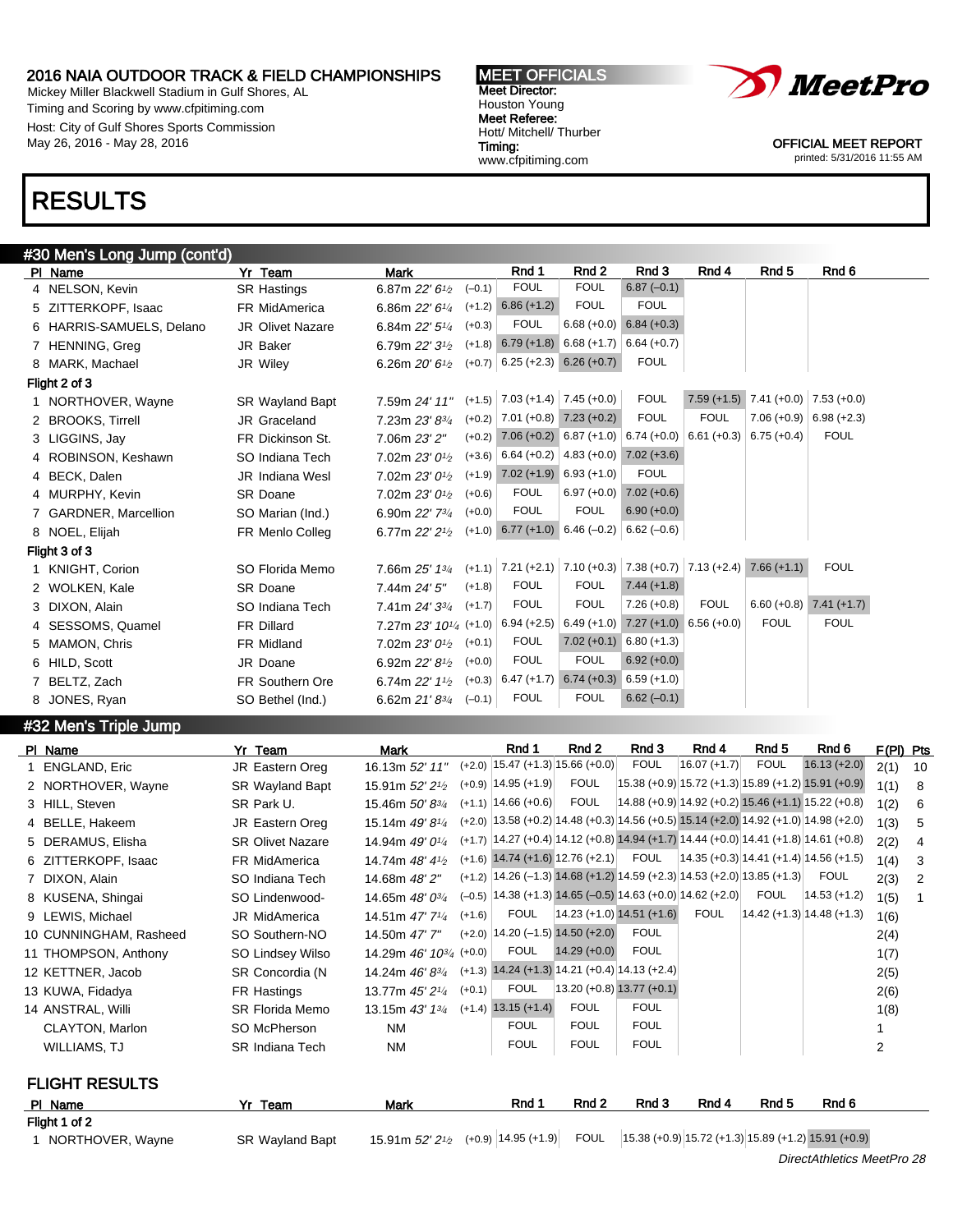Mickey Miller Blackwell Stadium in Gulf Shores, AL Timing and Scoring by www.cfpitiming.com Host: City of Gulf Shores Sports Commission May 26, 2016 - May 28, 2016





OFFICIAL MEET REPORT printed: 5/31/2016 11:55 AM

### RESULTS

#### #32 Men's Triple Jump (cont'd)

| PI Name               | Yr Team                 | Mark                                  |          | Rnd 1                                                                                              | Rnd 2          | Rnd 3                                               | Rnd 4          | Rnd 5       | Rnd 6                                      |
|-----------------------|-------------------------|---------------------------------------|----------|----------------------------------------------------------------------------------------------------|----------------|-----------------------------------------------------|----------------|-------------|--------------------------------------------|
| 2 HILL, Steven        | SR Park U.              | 15.46m 50'83/4                        |          | $(+1.1)$   14.66 $(+0.6)$                                                                          | <b>FOUL</b>    | 14.88 (+0.9) 14.92 (+0.2) 15.46 (+1.1) 15.22 (+0.8) |                |             |                                            |
| 3 BELLE, Hakeem       | JR Eastern Oreg         | 15.14m 49' 81/4                       |          | $(+2.0)$ 13.58 (+0.2) 14.48 (+0.3) 14.56 (+0.5) 15.14 (+2.0) 14.92 (+1.0) 14.98 (+2.0)             |                |                                                     |                |             |                                            |
| 4 ZITTERKOPF, Isaac   | FR MidAmerica           | 14.74m 48' 41/2                       | $(+1.6)$ | $14.74 (+1.6) 12.76 (+2.1)$                                                                        |                | <b>FOUL</b>                                         |                |             | $(14.35 (+0.3) 14.41 (+1.4) 14.56 (+1.5))$ |
| 5 KUSENA, Shingai     | SO Lindenwood-          | 14.65m $48'0^{3}/_4$                  | $(-0.5)$ | $14.38 (+1.3) 14.65 (-0.5) 14.63 (+0.0) 14.62 (+2.0)$                                              |                |                                                     |                | <b>FOUL</b> | 14.53 (+1.2)                               |
| 6 LEWIS, Michael      | <b>JR MidAmerica</b>    | 14.51m $47'$ $7^{1/4}$ $(+1.6)$       |          | <b>FOUL</b>                                                                                        |                | $14.23 (+1.0) 14.51 (+1.6)$                         | <b>FOUL</b>    |             | $ 14.42 (+1.3) 14.48 (+1.3) $              |
| 7 THOMPSON, Anthony   | SO Lindsey Wilso        | 14.29m $46'$ 10 <sup>3/4</sup> (+0.0) |          | <b>FOUL</b>                                                                                        | $14.29 (+0.0)$ | <b>FOUL</b>                                         |                |             |                                            |
| 8 ANSTRAL, Willi      | SR Florida Memo         | 13.15m $43'$ $13'$ $(+1.4)$           |          | $13.15 (+1.4)$                                                                                     | <b>FOUL</b>    | <b>FOUL</b>                                         |                |             |                                            |
| CLAYTON, Marlon       | SO McPherson            | NM                                    |          | <b>FOUL</b>                                                                                        | <b>FOUL</b>    | <b>FOUL</b>                                         |                |             |                                            |
| Flight 2 of 2         |                         |                                       |          |                                                                                                    |                |                                                     |                |             |                                            |
| 1 ENGLAND, Eric       | JR Eastern Oreg         | 16.13m 52' 11"                        |          | $(+2.0)$   15.47 (+1.3)   15.66 (+0.0)                                                             |                | <b>FOUL</b>                                         | $16.07 (+1.7)$ | <b>FOUL</b> | $16.13 (+2.0)$                             |
| 2 DERAMUS, Elisha     | <b>SR Olivet Nazare</b> | 14.94m $49'0\frac{1}{4}$              |          | $(+1.7)$ 14.27 $(+0.4)$ 14.12 $(+0.8)$ 14.94 $(+1.7)$ 14.44 $(+0.0)$ 14.41 $(+1.8)$ 14.61 $(+0.8)$ |                |                                                     |                |             |                                            |
| 3 DIXON, Alain        | SO Indiana Tech         | 14.68m 48' 2"                         |          | $(+1.2)$ 14.26 (-1.3) 14.68 (+1.2) 14.59 (+2.3) 14.53 (+2.0) 13.85 (+1.3)                          |                |                                                     |                |             | <b>FOUL</b>                                |
| 4 CUNNINGHAM, Rasheed | SO Southern-NO          | 14.50m 47' 7"                         |          | $(+2.0)$   14.20 (-1.5) 14.50 (+2.0)                                                               |                | <b>FOUL</b>                                         |                |             |                                            |
| 5 KETTNER, Jacob      | SR Concordia (N         | 14.24m $46'8^{3/4}$                   | $(+1.3)$ | $14.24$ (+1.3) 14.21 (+0.4) 14.13 (+2.4)                                                           |                |                                                     |                |             |                                            |
| 6 KUWA, Fidadya       | FR Hastings             | 13.77m 45' 21/4                       | $(+0.1)$ | <b>FOUL</b>                                                                                        |                | $13.20 (+0.8) 13.77 (+0.1)$                         |                |             |                                            |
| WILLIAMS, TJ          | <b>SR Indiana Tech</b>  | <b>NM</b>                             |          | <b>FOUL</b>                                                                                        | <b>FOUL</b>    | <b>FOUL</b>                                         |                |             |                                            |

#### #34 Men's Shot Put

| PI Name          |                           | Yr Team                 | <b>Mark</b>                               | Rnd 1       | Rnd 2       | Rnd 3       | Rnd 4       | Rnd <sub>5</sub> | Rnd 6       | F(PI) Pts      |                |
|------------------|---------------------------|-------------------------|-------------------------------------------|-------------|-------------|-------------|-------------|------------------|-------------|----------------|----------------|
|                  | 1 LURZ, Zachary           | JR Concordia (N         | 18.11m 59' 5 <sup>1/4</sup>               | 17.28       | 17.52       | 18.11       | 17.46       | <b>FOUL</b>      | <b>FOUL</b> | 2(1)           | 10             |
|                  | 2 ARMBRUST, Jacob         | <b>SR Olivet Nazare</b> | 17.66m 57' 11 <sup>1</sup> / <sub>2</sub> | 17.66       | <b>FOUL</b> | <b>FOUL</b> | <b>FOUL</b> | <b>FOUL</b>      | <b>FOUL</b> | 3(1)           | 8              |
|                  | 3 PRESLEY, Alex           | SO Rio Grande           | 17.47m 57' 4"                             | 16.83       | 17.47       | 16.53       | 17.01       | 17.23            | <b>FOUL</b> | 1(1)           | 6              |
| 4 ROJAS, Jose    |                           | SR Concordia (N         | 16.92m 55' 6 <sup>1</sup> /2              | 16.90       | <b>FOUL</b> | <b>FOUL</b> | 16.92       | 16.83            | 16.92       | 1(2)           | 5              |
| 5 GRAY, Logan    |                           | <b>SR Siena Heights</b> | 16.81m 55' 2"                             | <b>FOUL</b> | 15.84       | 16.81       | 16.44       | <b>FOUL</b>      | 16.09       | 1(3)           | $\overline{4}$ |
|                  | 6 WRIGHT, Trevor          | <b>SR Indiana Tech</b>  | 16.79m 55' 11/4                           | <b>FOUL</b> | 16.08       | 16.79       | <b>FOUL</b> | <b>FOUL</b>      | <b>FOUL</b> | 1(4)           | 3              |
|                  | 7 STUART, Malik           | SO Indiana Tech         | 16.66m 54' 8 <sup>1</sup> / <sub>4</sub>  | 15.40       | 15.80       | 16.42       | 16.49       | 16.48            | 16.66       | 1(5)           | $\overline{2}$ |
| 8 EMTER, Chris   |                           | SO Carroll              | 16.57m 54' 43/4                           | 15.15       | 14.92       | 16.08       | 15.34       | 15.81            | 16.57       | 2(2)           | $\overline{1}$ |
|                  | 9 JUDSON, Grant           | <b>JR Olivet Nazare</b> | 16.15m 53' 0"                             | <b>FOUL</b> | 16.15       | <b>FOUL</b> | <b>FOUL</b> | <b>FOUL</b>      | <b>FOUL</b> | 2(3)           |                |
|                  | 10 MITCHELL, Kyle         | JR St. Francis (III     | 15.98m 52' 5 <sup>1</sup> / <sub>2</sub>  | 15.32       | 15.98       | 14.93       |             |                  |             | 2(4)           |                |
| 11 BARNES, Trey  |                           | SO Concordia (N         | 15.91m 52' 23/4                           | 14.81       | 15.91       | 15.73       |             |                  |             | 1(6)           |                |
| 12 KING, Tylor   |                           | FR Southern Ore         | 15.79m 51' 10"                            | <b>FOUL</b> | 15.79       | <b>FOUL</b> |             |                  |             | 2(5)           |                |
| 13 GIST, Kalob   |                           | <b>SR William Penn</b>  | 15.76m 51'834                             | 15.45       | 15.76       | <b>FOUL</b> |             |                  |             | 1(7)           |                |
|                  | 14 ASCHEMANN, Christopher | <b>SR Olivet Nazare</b> | 15.68m 51' 5 <sup>1</sup> / <sub>2</sub>  | 15.48       | <b>FOUL</b> | 15.68       |             |                  |             | 3(2)           |                |
|                  | 15 OSTRANDER, Kyle        | SO Bethel (Ind.)        | 15.38m 50' 53/4                           | 13.91       | 15.38       | <b>FOUL</b> |             |                  |             | 2(6)           |                |
|                  | 16 KREUTZER, Philip       | JR Concordia (N         | 15.23m 50' 0"                             | 14.68       | 14.73       | 15.23       |             |                  |             | 1(8)           |                |
| 17 HAMMER, Ben   |                           | <b>FR Dakota Wesle</b>  | 15.15m 49' 83/4                           | <b>FOUL</b> | 14.61       | 15.15       |             |                  |             | 3(3)           |                |
| 18 SOPTICH, Alex |                           | SR Bethel (Ind.)        | 15.08m 49' 6"                             | 15.08       | <b>FOUL</b> | 14.32       |             |                  |             | 3(4)           |                |
|                  | 19 BERRECKMAN, Ben        | SO Doane                | 14.90m 48' 11"                            | 14.90       | <b>FOUL</b> | <b>FOUL</b> |             |                  |             | 2(7)           |                |
| 20 SABATA, Seth  |                           | FR Midland              | 14.88m 48' 10"                            | 14.22       | 14.63       | 14.88       |             |                  |             | 3(5)           |                |
|                  | 20 SCHERTZER, Adam        | SR Marian (Ind.)        | 14.88m 48' 10"                            | 14.88       | 14.58       | 14.70       |             |                  |             | 3(5)           |                |
| 22 NICHOLS, Alex |                           | <b>JR Rio Grande</b>    | 14.61m 47' 11 <sup>1</sup> / <sub>2</sub> | 14.61       | <b>FOUL</b> | 14.57       |             |                  |             | 3(7)           |                |
|                  | COIL, Brennan             | FR Indiana Wesl         | <b>NM</b>                                 | <b>FOUL</b> | <b>FOUL</b> | <b>FOUL</b> |             |                  |             |                |                |
|                  | SEDDON, Derek             | JR William Penn         | <b>NM</b>                                 | <b>FOUL</b> | <b>FOUL</b> | <b>FOUL</b> |             |                  |             | $\overline{c}$ |                |
|                  | CLOUSE, John              | <b>SR Doane</b>         | <b>NM</b>                                 | <b>FOUL</b> | <b>FOUL</b> | <b>FOUL</b> |             |                  |             | 3              |                |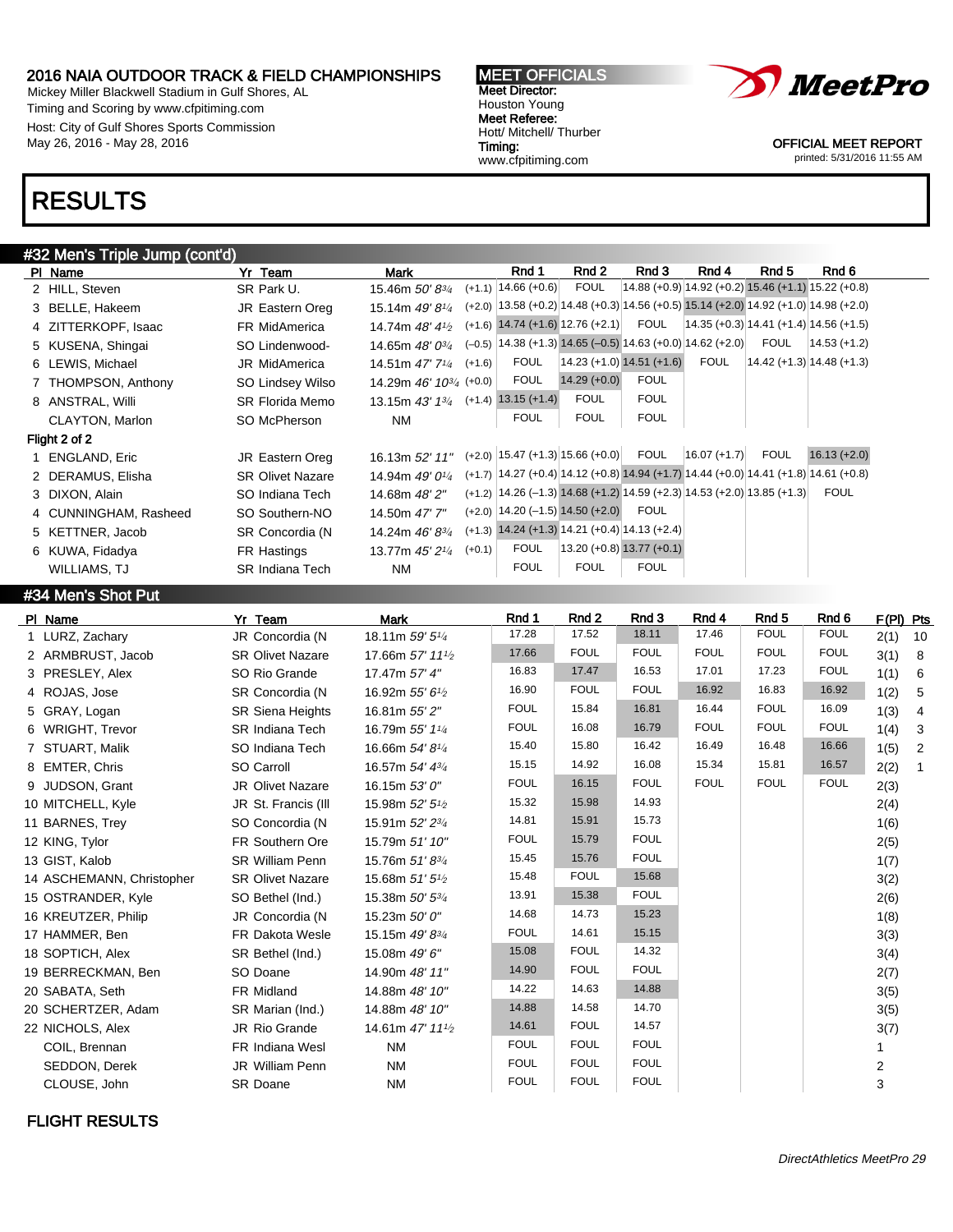Mickey Miller Blackwell Stadium in Gulf Shores, AL Timing and Scoring by www.cfpitiming.com Host: City of Gulf Shores Sports Commission May 26, 2016 - May 28, 2016

### RESULTS

| #34 Men's Shot Put (cont'd) |                         |                                           |             |             |             |             |                  |             |
|-----------------------------|-------------------------|-------------------------------------------|-------------|-------------|-------------|-------------|------------------|-------------|
| PI Name                     | Yr Team                 | <b>Mark</b>                               | Rnd 1       | Rnd 2       | Rnd 3       | Rnd 4       | Rnd <sub>5</sub> | Rnd 6       |
| Flight 1 of 3               |                         |                                           |             |             |             |             |                  |             |
| 1 PRESLEY, Alex             | SO Rio Grande           | 17.47m 57' 4"                             | 16.83       | 17.47       | 16.53       | 17.01       | 17.23            | <b>FOUL</b> |
| 2 ROJAS, Jose               | SR Concordia (N         | 16.92m 55' 61/2                           | 16.90       | <b>FOUL</b> | <b>FOUL</b> | 16.92       | 16.83            | 16.92       |
| 3 GRAY, Logan               | <b>SR Siena Heights</b> | 16.81m 55' 2"                             | <b>FOUL</b> | 15.84       | 16.81       | 16.44       | <b>FOUL</b>      | 16.09       |
| 4 WRIGHT, Trevor            | <b>SR Indiana Tech</b>  | 16.79m 55' 11/4                           | <b>FOUL</b> | 16.08       | 16.79       | <b>FOUL</b> | <b>FOUL</b>      | <b>FOUL</b> |
| 5 STUART, Malik             | SO Indiana Tech         | 16.66m 54' 81/4                           | 15.40       | 15.80       | 16.42       | 16.49       | 16.48            | 16.66       |
| 6 BARNES, Trey              | SO Concordia (N         | 15.91m 52' 23/4                           | 14.81       | 15.91       | 15.73       |             |                  |             |
| 7 GIST, Kalob               | <b>SR William Penn</b>  | 15.76m 51'83/4                            | 15.45       | 15.76       | <b>FOUL</b> |             |                  |             |
| 8 KREUTZER, Philip          | JR Concordia (N         | 15.23m 50' 0"                             | 14.68       | 14.73       | 15.23       |             |                  |             |
| COIL, Brennan               | FR Indiana Wesl         | <b>NM</b>                                 | <b>FOUL</b> | <b>FOUL</b> | <b>FOUL</b> |             |                  |             |
| Flight 2 of 3               |                         |                                           |             |             |             |             |                  |             |
| 1 LURZ, Zachary             | JR Concordia (N         | 18.11m 59' 51/4                           | 17.28       | 17.52       | 18.11       | 17.46       | <b>FOUL</b>      | <b>FOUL</b> |
| 2 EMTER, Chris              | SO Carroll              | 16.57m 54' 43/4                           | 15.15       | 14.92       | 16.08       | 15.34       | 15.81            | 16.57       |
| 3 JUDSON, Grant             | <b>JR Olivet Nazare</b> | 16.15m 53' 0"                             | <b>FOUL</b> | 16.15       | <b>FOUL</b> | <b>FOUL</b> | <b>FOUL</b>      | <b>FOUL</b> |
| 4 MITCHELL, Kyle            | JR St. Francis (III     | 15.98m 52' 51/2                           | 15.32       | 15.98       | 14.93       |             |                  |             |
| 5 KING, Tylor               | FR Southern Ore         | 15.79m 51' 10"                            | <b>FOUL</b> | 15.79       | <b>FOUL</b> |             |                  |             |
| 6 OSTRANDER, Kyle           | SO Bethel (Ind.)        | 15.38m 50' 53/4                           | 13.91       | 15.38       | <b>FOUL</b> |             |                  |             |
| 7 BERRECKMAN, Ben           | SO Doane                | 14.90m 48' 11"                            | 14.90       | <b>FOUL</b> | <b>FOUL</b> |             |                  |             |
| SEDDON, Derek               | JR William Penn         | <b>NM</b>                                 | <b>FOUL</b> | <b>FOUL</b> | <b>FOUL</b> |             |                  |             |
| Flight 3 of 3               |                         |                                           |             |             |             |             |                  |             |
| 1 ARMBRUST, Jacob           | <b>SR Olivet Nazare</b> | 17.66m 57' 11 <sup>1</sup> / <sub>2</sub> | 17.66       | <b>FOUL</b> | <b>FOUL</b> | <b>FOUL</b> | <b>FOUL</b>      | <b>FOUL</b> |
| 2 ASCHEMANN, Christopher    | <b>SR Olivet Nazare</b> | 15.68m 51' 51/2                           | 15.48       | <b>FOUL</b> | 15.68       |             |                  |             |
| 3 HAMMER, Ben               | <b>FR Dakota Wesle</b>  | 15.15m 49' 83/4                           | <b>FOUL</b> | 14.61       | 15.15       |             |                  |             |
| 4 SOPTICH, Alex             | SR Bethel (Ind.)        | 15.08m 49' 6"                             | 15.08       | <b>FOUL</b> | 14.32       |             |                  |             |
| 5 SABATA, Seth              | FR Midland              | 14.88m 48' 10"                            | 14.22       | 14.63       | 14.88       |             |                  |             |
| 5 SCHERTZER, Adam           | SR Marian (Ind.)        | 14.88m 48' 10"                            | 14.88       | 14.58       | 14.70       |             |                  |             |
| 7 NICHOLS, Alex             | JR Rio Grande           | 14.61m 47' 111/2                          | 14.61       | <b>FOUL</b> | 14.57       |             |                  |             |
| CLOUSE, John                | SR Doane                | <b>NM</b>                                 | <b>FOUL</b> | <b>FOUL</b> | <b>FOUL</b> |             |                  |             |

#36 Men's Discus

| PI Name                  | Yr Team                 | Mark                                      | Rnd 1       | Rnd 2       | Rnd 3       | Rnd 4       | Rnd 5       | Rnd 6                      | $F(PI)$ Pts |                |
|--------------------------|-------------------------|-------------------------------------------|-------------|-------------|-------------|-------------|-------------|----------------------------|-------------|----------------|
| 1 ARMBRUST, Jacob        | <b>SR Olivet Nazare</b> | 59.15m 194' 1"                            | 59.15       | <b>FOUL</b> | <b>FOUL</b> | 58.09       | <b>FOUL</b> | 58.44                      | 1(1)        | 10             |
| 2 SEDDON, Derek          | <b>JR William Penn</b>  | 57.34m 188' 1 <sup>3/4</sup>              | 57.34       | <b>FOUL</b> | 55.09       | 56.42       | 53.46       | 53.09                      | 1(2)        | - 8            |
| 3 MICOZZI, Elias         | JR Bethel (Ind.)        | 56.96m 186' 10 <sup>3/4</sup>             | 53.30       | <b>FOUL</b> | 56.96       | <b>FOUL</b> | 54.04       | <b>FOUL</b>                | 1(3)        | - 6            |
| 4 PECK, Joshua           | <b>SR Baker</b>         | 54.93m 180' 23/4                          | 54.37       | 54.93       | 51.48       | 51.80       | 52.47       | <b>FOUL</b>                | 1(4)        | - 5            |
| 5 SLECHTA, Joshua        | SR Concordia (N         | 54.33m 178' 3 <sup>1/4</sup>              | 52.84       | 49.73       | 54.33       | 53.51       | 52.07       | <b>FOUL</b>                | 3(1)        | $\overline{4}$ |
| 6 LURZ, Zachary          | JR Concordia (N         | 52.89m 173' 6 <sup>1</sup> / <sub>2</sub> | <b>FOUL</b> | 48.71       | 52.89       | 51.07       | 51.00       | 51.04                      | 1(5)        | $\mathbf{3}$   |
| 7 ASCHEMANN, Christopher | <b>SR Olivet Nazare</b> | 51.03m $167'5''$                          | 51.03       | <b>FOUL</b> | 50.72       | 48.38       | 48.01       | <b>FOUL</b>                | 2(1)        | $\overline{2}$ |
| 8 SEITZ, Macallister     | JR Grace                | 50.91m $167'0\frac{1}{2}$                 | 50.91       | 50.91       | 49.28       | 48.69       | 48.05       | <b>FOUL</b>                | 1(6)        |                |
| 9 PRESLEY, Alex          | SO Rio Grande           | 50.76m $166'6^{3/4}$                      | 50.76       | 47.94       | <b>FOUL</b> | 46.15       | 47.87       | 47.94                      | 2(2)        |                |
| 10 MITCHELL, Kyle        | JR St. Francis (III     | 50.73m $166'5\frac{1}{2}$                 | <b>FOUL</b> | 48.00       | 50.73       |             |             |                            | 2(3)        |                |
| 11 SOPTICH, Alex         | SR Bethel (Ind.)        | 50.70m 166' 41/4                          | 50.51       | 50.22       | 50.70       |             |             |                            | 3(2)        |                |
| 12 GOEBEL, Patrick       | <b>SR Siena Heights</b> | 50.25m $164'$ $10\frac{1}{2}$             | 49.80       | <b>FOUL</b> | 50.25       |             |             |                            | 1(7)        |                |
| 13 EMTER, Chris          | SO Carroll              | 50.14m 164' 6 <sup>1/4</sup>              | 50.14       | <b>FOUL</b> | 45.27       |             |             |                            | 3(3)        |                |
| 14 WILLER, Nathan        | <b>SR</b> Jamestown     | 49.55m 162' 7"                            | 48.93       | <b>FOUL</b> | 49.55       |             |             |                            | 2(4)        |                |
| 15 BARNES, Trey          | SO Concordia (N         | 48.68m 159' 83/4                          | 48.68       | 47.87       | <b>FOUL</b> |             |             |                            | 2(5)        |                |
| 16 WRIGHT, Trevor        | <b>SR Indiana Tech</b>  | 48.46m $159'0^{1/4}$                      | 45.31       | 48.46       | <b>FOUL</b> |             |             |                            | 1(8)        |                |
|                          |                         |                                           |             |             |             |             |             | DirectAthletics MeetPro 30 |             |                |

MEET OFFICIALS Meet Director: Houston Young Meet Referee: Hott/ Mitchell/ Thurber Timing: www.cfpitiming.com

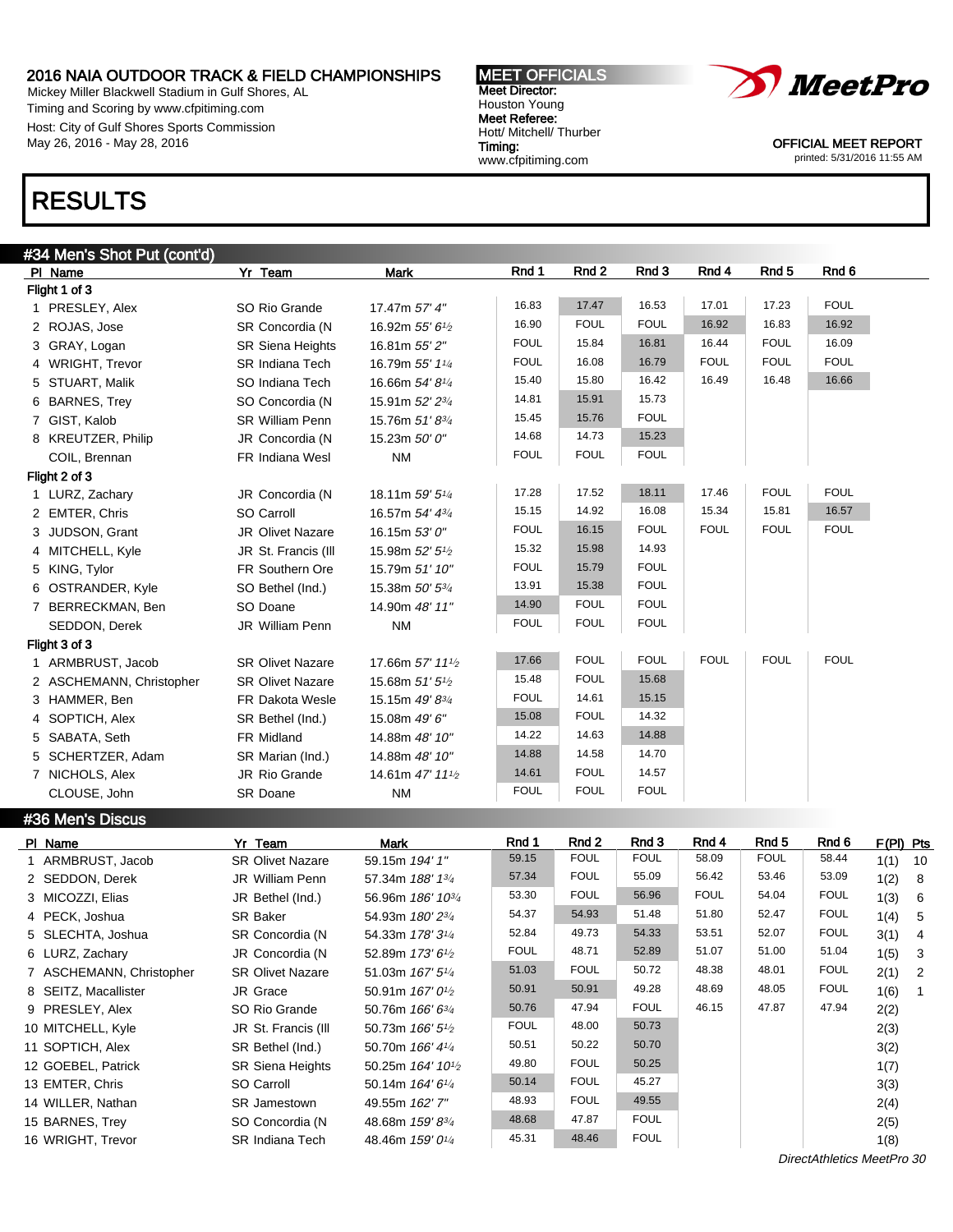Mickey Miller Blackwell Stadium in Gulf Shores, AL Timing and Scoring by www.cfpitiming.com Host: City of Gulf Shores Sports Commission May 26, 2016 - May 28, 2016

### RESULTS

### #36 Men's Discus (cont'd)

| PI Name               | Yr Team                 | Mark                                      | Rnd 1       | Rnd 2       | Rnd 3       | Rnd 4 | Rnd 5 | Rnd 6 | $F(PI)$ Pts    |
|-----------------------|-------------------------|-------------------------------------------|-------------|-------------|-------------|-------|-------|-------|----------------|
| 17 DONOVAN, Hunter    | <b>SR Grand View</b>    | 47.41m $155'6^{3}/4$                      | 45.75       | 47.41       | <b>FOUL</b> |       |       |       | 2(6)           |
| 18 GOELLER, Jacob     | FR Grand View           | 47.18m 154' 9 <sup>3/4</sup>              | <b>FOUL</b> | <b>FOUL</b> | 47.18       |       |       |       | 3(4)           |
| 19 HAMMER, Ben        | <b>FR Dakota Wesle</b>  | 46.23m 151'8 <sup>1/4</sup>               | 46.23       | <b>FOUL</b> | <b>FOUL</b> |       |       |       | 1(9)           |
| 20 ROJAS, Jose        | SR Concordia (N         | 45.94m 150' 9"                            | 45.94       | <b>FOUL</b> | <b>FOUL</b> |       |       |       | 2(7)           |
| 21 MITCHELL, Taylor   | <b>JR</b> Grand View    | 45.69m 149' 11"                           | <b>FOUL</b> | <b>FOUL</b> | 45.69       |       |       |       | 3(5)           |
| 22 STUCKERT, Adam     | <b>SR Siena Heights</b> | 45.46m 149'2"                             | 45.46       | 44.34       | 42.68       |       |       |       | 3(6)           |
| 23 ROBINSON. Derek    | SO William Penn         | 44.80m 147'0"                             | 43.46       | 44.80       | 44.48       |       |       |       | 3(7)           |
| 24 WEISSHAAR, Kendall | <b>SR Doane</b>         | 43.64m 143' 2 <sup>1</sup> / <sub>2</sub> | 43.64       | <b>FOUL</b> | <b>FOUL</b> |       |       |       | 2(8)           |
| 25 HARVIN, Dequan     | FR Webber               | 39.40m 129' 3 <sup>1</sup> / <sub>2</sub> | 39.40       | <b>FOUL</b> | <b>FOUL</b> |       |       |       | 3(8)           |
| LAKE, AI              | SO Davenport            | <b>NM</b>                                 | <b>FOUL</b> | <b>FOUL</b> | <b>FOUL</b> |       |       |       |                |
| STUART, Malik         | SO Indiana Tech         | NM                                        | <b>FOUL</b> | <b>FOUL</b> | <b>FOUL</b> |       |       |       | $\overline{2}$ |
| HOUSER, Nathan        | FR Midland              | <b>NM</b>                                 | <b>FOUL</b> | <b>FOUL</b> | <b>FOUL</b> |       |       |       | 3              |

### FLIGHT RESULTS

| PI Name                  | Yr Team                 | <b>Mark</b>                                | Rnd 1       | Rnd 2       | Rnd 3       | Rnd 4       | Rnd <sub>5</sub> | Rnd 6       |
|--------------------------|-------------------------|--------------------------------------------|-------------|-------------|-------------|-------------|------------------|-------------|
| Flight 1 of 3            |                         |                                            |             |             |             |             |                  |             |
| 1 ARMBRUST, Jacob        | <b>SR Olivet Nazare</b> | 59.15m 194' 1"                             | 59.15       | <b>FOUL</b> | <b>FOUL</b> | 58.09       | <b>FOUL</b>      | 58.44       |
| 2 SEDDON, Derek          | JR William Penn         | 57.34m 188' 13/4                           | 57.34       | <b>FOUL</b> | 55.09       | 56.42       | 53.46            | 53.09       |
| 3 MICOZZI, Elias         | JR Bethel (Ind.)        | 56.96m 186' 103/4                          | 53.30       | <b>FOUL</b> | 56.96       | <b>FOUL</b> | 54.04            | <b>FOUL</b> |
| 4 PECK, Joshua           | SR Baker                | 54.93m 180' 23/4                           | 54.37       | 54.93       | 51.48       | 51.80       | 52.47            | <b>FOUL</b> |
| 5 LURZ, Zachary          | JR Concordia (N         | 52.89m 173' 61/2                           | <b>FOUL</b> | 48.71       | 52.89       | 51.07       | 51.00            | 51.04       |
| 6 SEITZ, Macallister     | JR Grace                | 50.91m 167' 0 <sup>1</sup> /2              | 50.91       | 50.91       | 49.28       | 48.69       | 48.05            | <b>FOUL</b> |
| 7 GOEBEL, Patrick        | <b>SR Siena Heights</b> | 50.25m 164' 10 <sup>1</sup> / <sub>2</sub> | 49.80       | <b>FOUL</b> | 50.25       |             |                  |             |
| 8 WRIGHT, Trevor         | SR Indiana Tech         | 48.46m 159' 01/4                           | 45.31       | 48.46       | <b>FOUL</b> |             |                  |             |
| 9 HAMMER, Ben            | FR Dakota Wesle         | 46.23m 151'81/4                            | 46.23       | <b>FOUL</b> | <b>FOUL</b> |             |                  |             |
| LAKE, AI                 | SO Davenport            | <b>NM</b>                                  | <b>FOUL</b> | <b>FOUL</b> | <b>FOUL</b> |             |                  |             |
| Flight 2 of 3            |                         |                                            |             |             |             |             |                  |             |
| 1 ASCHEMANN, Christopher | <b>SR Olivet Nazare</b> | 51.03m 167' 51/4                           | 51.03       | <b>FOUL</b> | 50.72       | 48.38       | 48.01            | <b>FOUL</b> |
| 2 PRESLEY, Alex          | SO Rio Grande           | 50.76m 166' 63/4                           | 50.76       | 47.94       | <b>FOUL</b> | 46.15       | 47.87            | 47.94       |
| 3 MITCHELL, Kyle         | JR St. Francis (III     | 50.73m 166' 5 <sup>1</sup> /2              | <b>FOUL</b> | 48.00       | 50.73       |             |                  |             |
| 4 WILLER, Nathan         | SR Jamestown            | 49.55m 162' 7"                             | 48.93       | <b>FOUL</b> | 49.55       |             |                  |             |
| 5 BARNES, Trey           | SO Concordia (N         | 48.68m 159' 83/4                           | 48.68       | 47.87       | <b>FOUL</b> |             |                  |             |
| 6 DONOVAN, Hunter        | <b>SR Grand View</b>    | 47.41m 155' 63/4                           | 45.75       | 47.41       | <b>FOUL</b> |             |                  |             |
| 7 ROJAS, Jose            | SR Concordia (N         | 45.94m 150' 9"                             | 45.94       | <b>FOUL</b> | <b>FOUL</b> |             |                  |             |
| 8 WEISSHAAR, Kendall     | SR Doane                | 43.64m 143' 2 <sup>1</sup> / <sub>2</sub>  | 43.64       | <b>FOUL</b> | <b>FOUL</b> |             |                  |             |
| STUART, Malik            | SO Indiana Tech         | <b>NM</b>                                  | <b>FOUL</b> | <b>FOUL</b> | <b>FOUL</b> |             |                  |             |
| Flight 3 of 3            |                         |                                            |             |             |             |             |                  |             |
| 1 SLECHTA, Joshua        | SR Concordia (N         | 54.33m 178' 31/4                           | 52.84       | 49.73       | 54.33       | 53.51       | 52.07            | <b>FOUL</b> |
| 2 SOPTICH, Alex          | SR Bethel (Ind.)        | 50.70m 166' 41/4                           | 50.51       | 50.22       | 50.70       |             |                  |             |
| 3 EMTER, Chris           | SO Carroll              | 50.14m 164' 61/4                           | 50.14       | <b>FOUL</b> | 45.27       |             |                  |             |
| 4 GOELLER, Jacob         | FR Grand View           | 47.18m 154' 93/4                           | <b>FOUL</b> | <b>FOUL</b> | 47.18       |             |                  |             |
| 5 MITCHELL, Taylor       | <b>JR Grand View</b>    | 45.69m 149' 11"                            | <b>FOUL</b> | <b>FOUL</b> | 45.69       |             |                  |             |
| 6 STUCKERT, Adam         | <b>SR Siena Heights</b> | 45.46m 149' 2"                             | 45.46       | 44.34       | 42.68       |             |                  |             |
| 7 ROBINSON, Derek        | SO William Penn         | 44.80m 147' 0"                             | 43.46       | 44.80       | 44.48       |             |                  |             |
| 8 HARVIN, Dequan         | FR Webber               | 39.40m 129' 3 <sup>1</sup> /2              | 39.40       | <b>FOUL</b> | <b>FOUL</b> |             |                  |             |
| HOUSER, Nathan           | FR Midland              | <b>NM</b>                                  | <b>FOUL</b> | <b>FOUL</b> | <b>FOUL</b> |             |                  |             |
|                          |                         |                                            |             |             |             |             |                  |             |



OFFICIAL MEET REPORT printed: 5/31/2016 11:55 AM

MEET OFFICIALS Meet Director: Houston Young Meet Referee: Hott/ Mitchell/ Thurber Timing: www.cfpitiming.com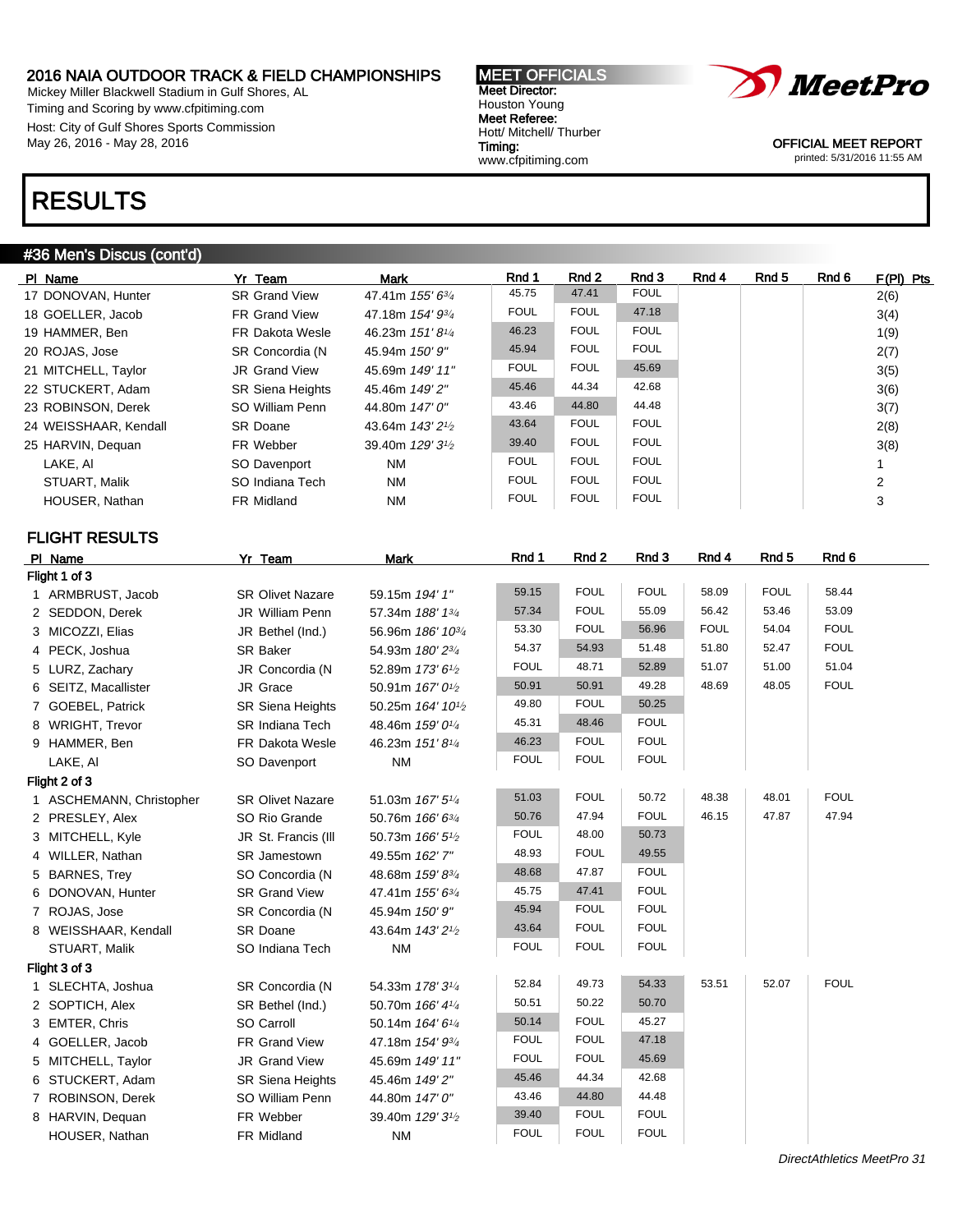Mickey Miller Blackwell Stadium in Gulf Shores, AL Timing and Scoring by www.cfpitiming.com Host: City of Gulf Shores Sports Commission May 26, 2016 - May 28, 2016

## RESULTS

### #38 Men's Hammer

| PI Name                  | Yr Team                 | <b>Mark</b>                                | Rnd 1       | Rnd <sub>2</sub> | Rnd 3       | Rnd 4       | Rnd <sub>5</sub> | Rnd 6       | F(PI) Pts |                |
|--------------------------|-------------------------|--------------------------------------------|-------------|------------------|-------------|-------------|------------------|-------------|-----------|----------------|
| 1 HOFFMAN, Zebuliah      | JR Evergreen St.        | 60.28m 197' 9 <sup>1</sup> /2              | 59.02       | 57.71            | 56.47       | 60.28       | <b>FOUL</b>      | <b>FOUL</b> | 2(1)      | 10             |
| 2 SLECHTA, Joshua        | SR Concordia (N         | 59.21m 194' 31/4                           | 57.48       | <b>FOUL</b>      | 56.53       | 58.49       | <b>FOUL</b>      | 59.21       | 1(1)      | - 8            |
| 3 ROJAS, Jose            | SR Concordia (N         | 58.95m 193' 51/4                           | 58.95       | <b>FOUL</b>      | 54.41       | 56.95       | 56.35            | 56.30       | 1(2)      | 6              |
| 4 LURZ, Zachary          | JR Concordia (N         | 58.16m 190' 10"                            | 56.29       | 55.62            | 57.72       | <b>FOUL</b> | 55.96            | 58.16       | 1(3)      | 5              |
| 5 ESCOBEDO, Erik         | SO Bethel (Ind.)        | 56.92m 186' 91/4                           | 54.55       | 56.92            | 56.81       | 53.36       | 55.22            | <b>FOUL</b> | 2(2)      | 4              |
| 6 KREUTZER, Philip       | JR Concordia (N         | 56.89m 186'8"                              | 53.89       | 55.98            | 55.71       | <b>FOUL</b> | <b>FOUL</b>      | 56.89       | 2(3)      | $\mathbf{3}$   |
| 7 JACOBS, Paul           | <b>SR Siena Heights</b> | 54.88m 180' 1"                             | 48.32       | 54.45            | 54.88       | 54.73       | 52.92            | <b>FOUL</b> | 3(1)      | $\overline{2}$ |
| 8 MARTINEZ, Franke       | SR Southwest (N         | 54.72m 179' 6 <sup>1</sup> /2              | <b>FOUL</b> | 54.72            | <b>FOUL</b> | 50.72       | <b>FOUL</b>      | 54.40       | 2(4)      | $\mathbf{1}$   |
| 9 ASCHEMANN, Christopher | <b>SR Olivet Nazare</b> | 54.37m 178' 43/4                           | 51.81       | 54.37            | 51.16       | <b>FOUL</b> | 53.36            | 52.91       | 1(4)      |                |
| 10 WICKHAM, Grant        | SO Hastings             | 54.11m 177' 6 <sup>1</sup> /2              | <b>FOUL</b> | <b>FOUL</b>      | 54.11       |             |                  |             | 3(2)      |                |
| 11 JOHNSTON, Nathan      | JR Grand View           | 53.43m 175' 33/4                           | <b>FOUL</b> | 53.43            | 49.62       |             |                  |             | 1(5)      |                |
| 12 SVOBODA, Chris        | JR Doane                | 53.24m 174' 81/4                           | 53.24       | <b>FOUL</b>      | <b>FOUL</b> |             |                  |             | 1(6)      |                |
| 13 COMPAGNER, Jacob      | SO Siena Heights        | 51.38m 168' 7"                             | 51.38       | <b>FOUL</b>      | <b>FOUL</b> |             |                  |             | 3(3)      |                |
| 14 SEDDON, Derek         | JR William Penn         | 51.24m 168' 11/2                           | 49.89       | 51.24            | <b>FOUL</b> |             |                  |             | 2(5)      |                |
| 15 SABATA, Seth          | FR Midland              | 51.00m 167' 41/4                           | 51.00       | 48.43            | 47.07       |             |                  |             | 3(4)      |                |
| 16 DAVELAAR, David       | SO Dordt                | 50.91m 167' 0 <sup>1</sup> / <sub>2</sub>  | 50.81       | 50.22            | 50.91       |             |                  |             | 1(7)      |                |
| 17 ASCHENBRENNER, Adam   | SR Concordia (N         | 50.25m 164' 10 <sup>1</sup> / <sub>2</sub> | 50.25       | <b>FOUL</b>      | <b>FOUL</b> |             |                  |             | 3(5)      |                |
| 18 DONOVAN, Hunter       | <b>SR Grand View</b>    | 50.18m 164' 73/4                           | 50.18       | <b>FOUL</b>      | <b>FOUL</b> |             |                  |             | 3(6)      |                |
| 19 FINDLEY, Alonzo       | <b>SR William Wood</b>  | 49.73m 163' 21/4                           | <b>FOUL</b> | 45.20            | 49.73       |             |                  |             | 2(6)      |                |
| 20 SCHULTEIS, Benjamin   | SR Concordia (N         | 49.14m 161'3"                              | <b>FOUL</b> | 49.14            | <b>FOUL</b> |             |                  |             | 3(7)      |                |
| 21 SMITH, Adam           | <b>SR William Wood</b>  | 48.91m 160' 53/4                           | 48.91       | <b>FOUL</b>      | <b>FOUL</b> |             |                  |             | 2(7)      |                |
| 22 MICOZZI, Elias        | JR Bethel (Ind.)        | 48.46m 159' 01/4                           | 45.66       | <b>FOUL</b>      | 48.46       |             |                  |             | 3(8)      |                |
| 23 CLOUSE, John          | <b>SR Doane</b>         | 48.32m 158' 63/4                           | 48.32       | <b>FOUL</b>      | <b>FOUL</b> |             |                  |             | 1(8)      |                |
| LAKE, AI                 | SO Davenport            | <b>NM</b>                                  | <b>FOUL</b> | <b>FOUL</b>      | <b>FOUL</b> |             |                  |             | 2         |                |
| PEOPLES, Cory            | SO Baker                | <b>NM</b>                                  | <b>FOUL</b> | <b>FOUL</b>      | <b>FOUL</b> |             |                  |             | 3         |                |

### FLIGHT RESULTS

| PI Name                  | Yr Team                 | Mark                                      | Rnd 1       | Rnd 2       | Rnd 3       | Rnd 4       | Rnd 5       | Rnd 6       |
|--------------------------|-------------------------|-------------------------------------------|-------------|-------------|-------------|-------------|-------------|-------------|
| Flight 1 of 3            |                         |                                           |             |             |             |             |             |             |
| 1 SLECHTA, Joshua        | SR Concordia (N         | 59.21m 194' 3 <sup>1/4</sup>              | 57.48       | <b>FOUL</b> | 56.53       | 58.49       | <b>FOUL</b> | 59.21       |
| 2 ROJAS, Jose            | SR Concordia (N         | 58.95m 193' 5 <sup>1/4</sup>              | 58.95       | <b>FOUL</b> | 54.41       | 56.95       | 56.35       | 56.30       |
| 3 LURZ, Zachary          | JR Concordia (N         | 58.16m 190' 10"                           | 56.29       | 55.62       | 57.72       | <b>FOUL</b> | 55.96       | 58.16       |
| 4 ASCHEMANN, Christopher | <b>SR Olivet Nazare</b> | 54.37m 178' 43/4                          | 51.81       | 54.37       | 51.16       | <b>FOUL</b> | 53.36       | 52.91       |
| 5 JOHNSTON, Nathan       | <b>JR Grand View</b>    | 53.43m 175' 3 <sup>3/4</sup>              | <b>FOUL</b> | 53.43       | 49.62       |             |             |             |
| 6 SVOBODA, Chris         | JR Doane                | 53.24m 174'8 <sup>1/4</sup>               | 53.24       | <b>FOUL</b> | <b>FOUL</b> |             |             |             |
| 7 DAVELAAR, David        | SO Dordt                | 50.91m $167'0\frac{1}{2}$                 | 50.81       | 50.22       | 50.91       |             |             |             |
| 8 CLOUSE, John           | SR Doane                | 48.32m 158' 63/4                          | 48.32       | <b>FOUL</b> | <b>FOUL</b> |             |             |             |
| Flight 2 of 3            |                         |                                           |             |             |             |             |             |             |
| 1 HOFFMAN, Zebuliah      | JR Evergreen St.        | 60.28m 197' 9 <sup>1</sup> / <sub>2</sub> | 59.02       | 57.71       | 56.47       | 60.28       | <b>FOUL</b> | <b>FOUL</b> |
| 2 ESCOBEDO, Erik         | SO Bethel (Ind.)        | 56.92m 186' 9 <sup>1/4</sup>              | 54.55       | 56.92       | 56.81       | 53.36       | 55.22       | <b>FOUL</b> |
| 3 KREUTZER, Philip       | JR Concordia (N         | 56.89m 186'8"                             | 53.89       | 55.98       | 55.71       | <b>FOUL</b> | <b>FOUL</b> | 56.89       |
| 4 MARTINEZ, Franke       | <b>SR Southwest (N)</b> | 54.72m 179' 6 <sup>1</sup> / <sub>2</sub> | <b>FOUL</b> | 54.72       | <b>FOUL</b> | 50.72       | <b>FOUL</b> | 54.40       |
| 5 SEDDON, Derek          | JR William Penn         | 51.24m $168'1\%$                          | 49.89       | 51.24       | <b>FOUL</b> |             |             |             |
| 6 FINDLEY, Alonzo        | <b>SR William Wood</b>  | 49.73m 163' 2 <sup>1/4</sup>              | <b>FOUL</b> | 45.20       | 49.73       |             |             |             |
| 7 SMITH, Adam            | SR William Wood         | 48.91m 160' 5 <sup>3/4</sup>              | 48.91       | <b>FOUL</b> | <b>FOUL</b> |             |             |             |
| LAKE, AI                 | SO Davenport            | ΝM                                        | <b>FOUL</b> | <b>FOUL</b> | <b>FOUL</b> |             |             |             |

MEET OFFICIALS Meet Director: Houston Young Meet Referee: Hott/ Mitchell/ Thurber Timing: www.cfpitiming.com

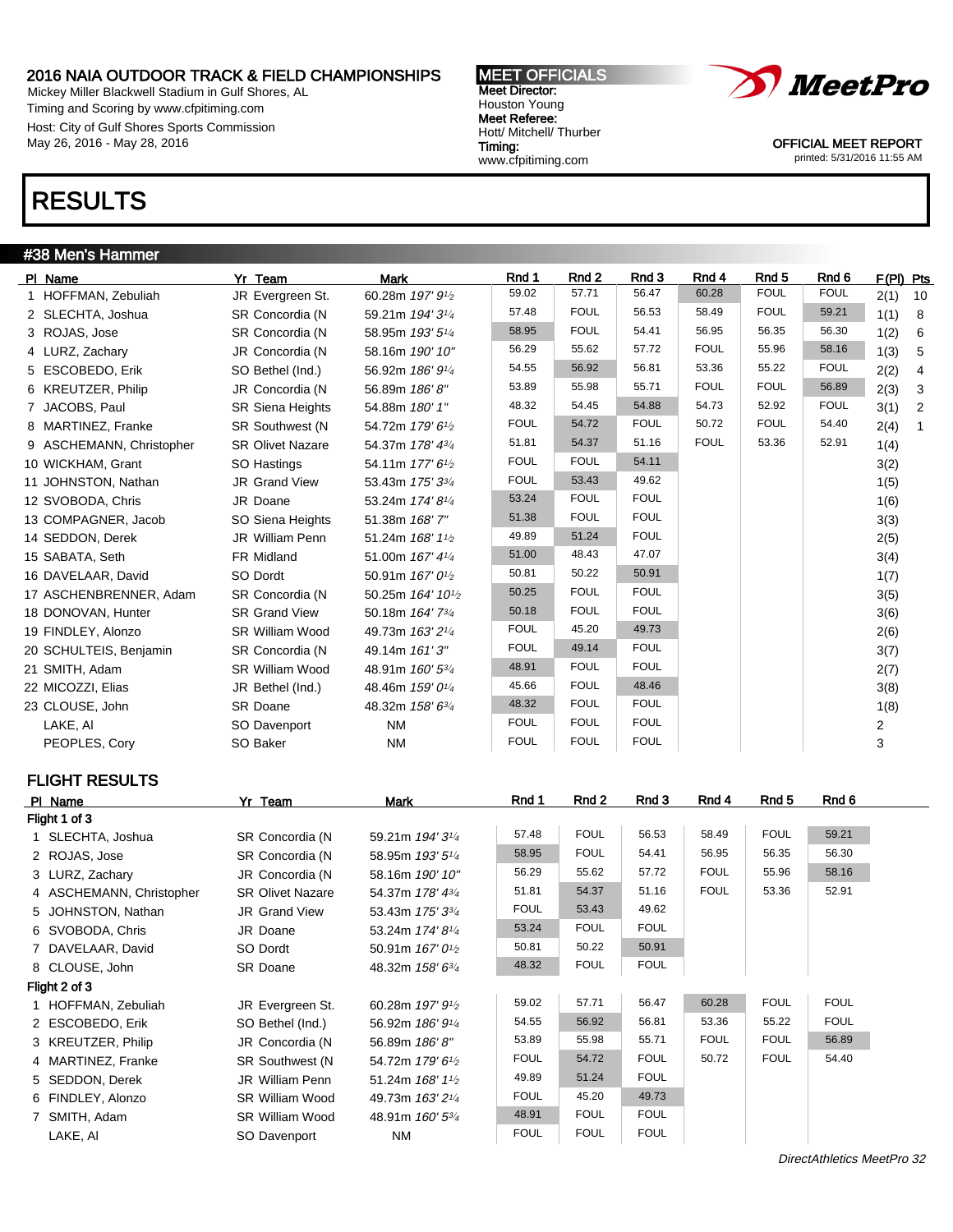10 LUNDSTEN, Trevor JR Oregon Tech 57.64m 189' 1<sup>1</sup>/2

11 CASTELLANOS, Justin SR Doane 56.49m 185' 4<sup>1/4</sup>

12 FODAY, Kai SR Huntington 55.78m 183' 0<sup>1/4</sup>

13 GANT, Garth JR Northwest Ch 55.66m 182' 7<sup>1</sup>/2

14 MILLER, Joseph JR Westmont 55.21m  $181'2''$ 

15 KURTZ, Austin FR Tabor 54.88m 180' 1"

16 ZIPPI, Peter **JR Westmont** 54.76m 179' 8<sup>1/4</sup>

17 KILCUP, Austin FR Eastern Oreg 54.03m 177' 3<sup>1</sup>/<sub>2</sub>

18 DICKEY, Darrien SO William Wood 53.06m 174' 1<sup>1/4</sup>

19 ACKERMAN, Beau FR Dickinson St. 51.74m 169' 91/<sup>4</sup>

20 MCCOLLUM, Dan JR Westmont 50.34m 165' 21/<sup>4</sup>

21 CAMPBELL, Cale SR Arizona Chris 50.32m 165' 1<sup>1/4</sup>

Mickey Miller Blackwell Stadium in Gulf Shores, AL Timing and Scoring by www.cfpitiming.com Host: City of Gulf Shores Sports Commission May 26, 2016 - May 28, 2016

### RESULTS

| #38 Men's Hammer (cont'd)  |                         |                                            |             |             |             |       |             |             |             |    |
|----------------------------|-------------------------|--------------------------------------------|-------------|-------------|-------------|-------|-------------|-------------|-------------|----|
| PI Name                    | Yr Team                 | Mark                                       | Rnd 1       | Rnd 2       | Rnd 3       | Rnd 4 | Rnd 5       | Rnd 6       |             |    |
| Flight 3 of 3              |                         |                                            |             |             |             |       |             |             |             |    |
| 1 JACOBS, Paul             | <b>SR Siena Heights</b> | 54.88m 180' 1"                             | 48.32       | 54.45       | 54.88       | 54.73 | 52.92       | <b>FOUL</b> |             |    |
| 2 WICKHAM, Grant           | SO Hastings             | 54.11m 177' 6 <sup>1</sup> / <sub>2</sub>  | <b>FOUL</b> | <b>FOUL</b> | 54.11       |       |             |             |             |    |
| 3 COMPAGNER, Jacob         | SO Siena Heights        | 51.38m 168' 7"                             | 51.38       | <b>FOUL</b> | <b>FOUL</b> |       |             |             |             |    |
| 4 SABATA, Seth             | FR Midland              | 51.00m 167' 41/4                           | 51.00       | 48.43       | 47.07       |       |             |             |             |    |
| 5 ASCHENBRENNER, Adam      | SR Concordia (N         | 50.25m 164' 10 <sup>1</sup> / <sub>2</sub> | 50.25       | <b>FOUL</b> | <b>FOUL</b> |       |             |             |             |    |
| 6 DONOVAN, Hunter          | <b>SR Grand View</b>    | 50.18m 164' 73/4                           | 50.18       | <b>FOUL</b> | <b>FOUL</b> |       |             |             |             |    |
| 7 SCHULTEIS, Benjamin      | SR Concordia (N         | 49.14m 161'3"                              | <b>FOUL</b> | 49.14       | <b>FOUL</b> |       |             |             |             |    |
| 8 MICOZZI, Elias           | JR Bethel (Ind.)        | 48.46m 159' 0 <sup>1/4</sup>               | 45.66       | <b>FOUL</b> | 48.46       |       |             |             |             |    |
| PEOPLES, Cory              | SO Baker                | <b>NM</b>                                  | <b>FOUL</b> | <b>FOUL</b> | <b>FOUL</b> |       |             |             |             |    |
| #40 Men's Javelin          |                         |                                            |             |             |             |       |             |             |             |    |
| PI Name                    | Yr Team                 | <b>Mark</b>                                | Rnd 1       | Rnd 2       | Rnd 3       | Rnd 4 | Rnd 5       | Rnd 6       | $F(PI)$ Pts |    |
| 1 BARNETT, David           | JR Carroll              | 62.33m 204' 61/4                           | 59.09       | 57.55       | 59.19       | 59.60 | 61.34       | 62.33       | 2(1)        | 10 |
| 2 SALDANA, Pancho          | JR Eastern Oreg         | 61.93m 203' 2 <sup>1</sup> / <sub>2</sub>  | 59.79       | <b>PASS</b> | <b>PASS</b> | 56.17 | 61.93       | 58.29       | 1(1)        | 8  |
| 3 WOLTERS, Brandt          | FR McPherson            | 61.91m 203' 1 <sup>3/4</sup>               | 61.91       | 57.37       | 56.63       | 61.04 | 60.35       | 59.12       | 1(2)        | 6  |
| 4 BLUDWORTH, Keegan        | <b>SR Viterbo</b>       | 61.23m 200' 11"                            | 55.19       | 51.50       | 61.23       | 55.18 | 54.71       | 56.69       | 1(3)        | 5  |
| 5 DRIELING, Adam           | <b>SR Briar Cliff</b>   | 60.85m 199'8"                              | 54.42       | 60.85       | 58.10       | 57.38 | 56.82       | 55.75       | 2(2)        | 4  |
| 6 HACKNEY, Christian       | SO Northwest Ch         | 59.69m 195' 10 <sup>1/4</sup>              | 57.14       | 58.85       | 56.93       | 58.88 | 59.63       | 59.69       | 1(4)        | 3  |
| 7 BURKI, Sam               | JR Briar Cliff          | 59.01m 193' 7 <sup>1</sup> / <sub>2</sub>  | 54.39       | 56.27       | 59.01       | 56.82 | 56.41       | 58.46       | 1(5)        | 2  |
| 8 IGLESIAS GONZAL, Rodrigo | FR Indiana Tech         | 58.78m 192' 10 <sup>1</sup> /2             | 54.50       | 58.78       | <b>FOUL</b> | 57.01 | <b>FOUL</b> | <b>PASS</b> | 1(6)        |    |
| 9 COBB, Kolton             | FR Eastern Oreg         | 58.60m 192' 3 <sup>1/4</sup>               | 52.85       | 58.60       | 50.85       | 51.21 | 55.38       | 47.56       | 2(3)        |    |

| <b>MEET OFFICIALS</b>   |
|-------------------------|
| <b>Meet Director:</b>   |
| Houston Young           |
| Meet Referee:           |
| Hott/ Mitchell/ Thurber |
| Timing:                 |
| www.cfpitiming.com      |



OFFICIAL MEET REPORT printed: 5/31/2016 11:55 AM

57.64 51.02 57.57 1(7)

52.50 FOUL 56.49 2(4)

50.37 55.78 54.05 1(8)

54.91 52.82 55.66 2(5)

55.21 53.35 52.81 2(6)

53.74 54.88 FOUL 2(7)

54.76 52.99 45.38 2(8)

53.39 53.64 54.03 1(9)

51.47 53.06 51.51 1(10)

44.79 50.11 51.74 2(9)

47.42 47.00 50.34 2(10)

46.98 50.32 48.23 1(11)

### FLIGHT RESULTS

| PI Name                    | Yr Team              | Mark                                       | Rnd 1 | Rnd <sub>2</sub> | Rnd 3       | Rnd 4 | Rnd <sub>5</sub> | Rnd 6       |  |
|----------------------------|----------------------|--------------------------------------------|-------|------------------|-------------|-------|------------------|-------------|--|
| Flight 1 of 2              |                      |                                            |       |                  |             |       |                  |             |  |
| 1 SALDANA, Pancho          | JR Eastern Oreg      | 61.93m 203' 21/2                           | 59.79 | <b>PASS</b>      | <b>PASS</b> | 56.17 | 61.93            | 58.29       |  |
| 2 WOLTERS, Brandt          | FR McPherson         | 61.91m 203' 1 <sup>3/4</sup>               | 61.91 | 57.37            | 56.63       | 61.04 | 60.35            | 59.12       |  |
| 3 BLUDWORTH, Keegan        | <b>SR Viterbo</b>    | 61.23m 200' 11"                            | 55.19 | 51.50            | 61.23       | 55.18 | 54.71            | 56.69       |  |
| 4 HACKNEY, Christian       | SO Northwest Ch      | 59.69m 195' 10 <sup>1</sup> / <sub>4</sub> | 57.14 | 58.85            | 56.93       | 58.88 | 59.63            | 59.69       |  |
| 5 BURKI, Sam               | JR Briar Cliff       | 59.01m 193' 7 <sup>1</sup> / <sub>2</sub>  | 54.39 | 56.27            | 59.01       | 56.82 | 56.41            | 58.46       |  |
| 6 IGLESIAS GONZAL, Rodrigo | FR Indiana Tech      | 58.78m 192' 10 <sup>1</sup> / <sub>2</sub> | 54.50 | 58.78            | <b>FOUL</b> | 57.01 | <b>FOUL</b>      | <b>PASS</b> |  |
| 7 LUNDSTEN, Trevor         | JR Oregon Tech       | 57.64m 189' 1 <sup>1</sup> / <sub>2</sub>  | 57.64 | 51.02            | 57.57       |       |                  |             |  |
| 8 FODAY, Kai               | <b>SR Huntington</b> | 55.78m 183' 0 <sup>1/4</sup>               | 50.37 | 55.78            | 54.05       |       |                  |             |  |
| 9 KILCUP, Austin           | FR Eastern Oreg      | 54.03m 177' 3 <sup>1</sup> / <sub>2</sub>  | 53.39 | 53.64            | 54.03       |       |                  |             |  |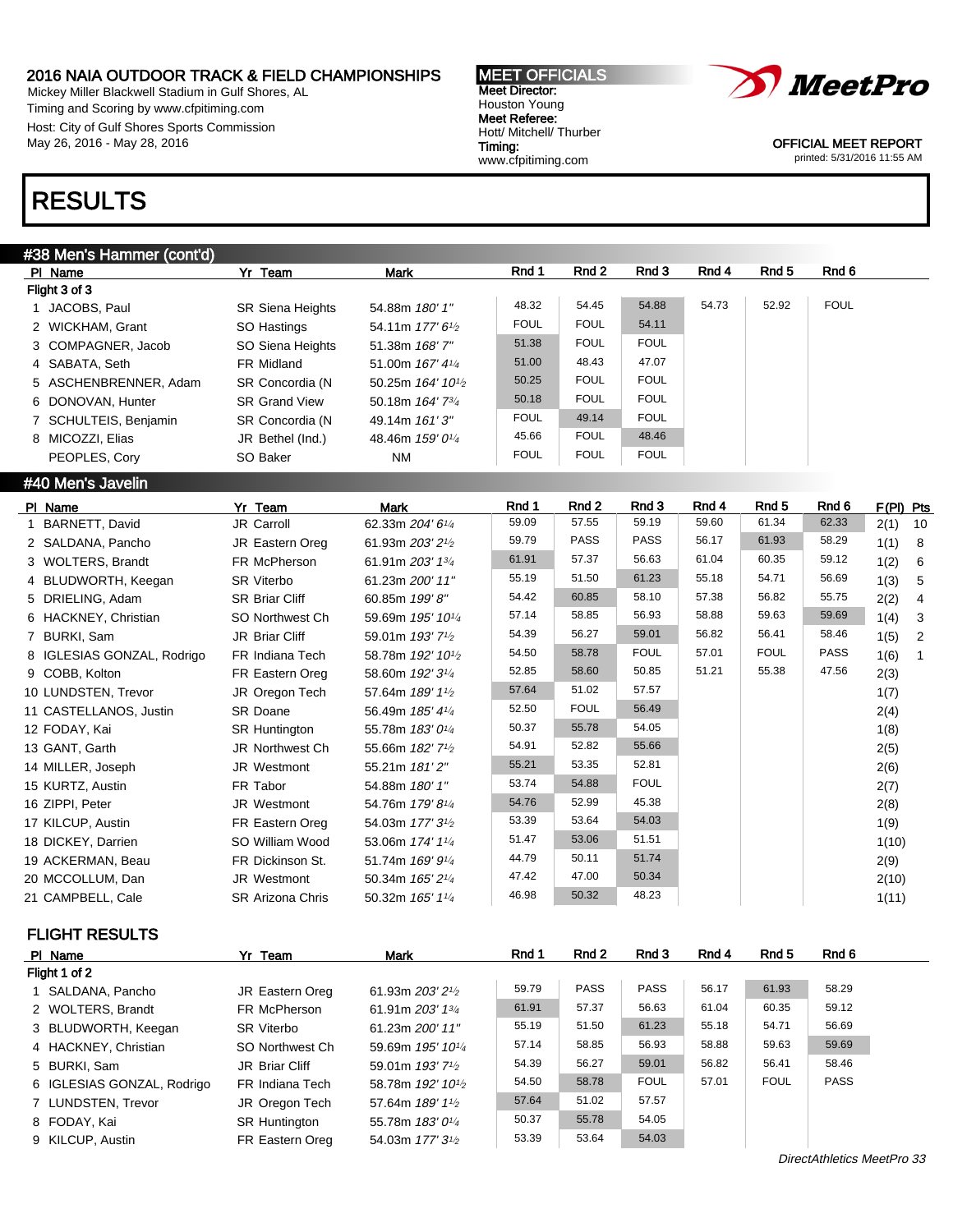Mickey Miller Blackwell Stadium in Gulf Shores, AL Timing and Scoring by www.cfpitiming.com Host: City of Gulf Shores Sports Commission May 26, 2016 - May 28, 2016

#### MEET OFFICIALS Meet Director: Houston Young Meet Referee: Hott/ Mitchell/ Thurber Timing: www.cfpitiming.com



OFFICIAL MEET REPORT printed: 5/31/2016 11:55 AM

### RESULTS

| #40 Men's Javelin (cont'd) |  |
|----------------------------|--|
|                            |  |
|                            |  |

| <del>84</del> 0 MEH S JAVENII (CON U) |                         |                                           |       |             |             |       |       |       |
|---------------------------------------|-------------------------|-------------------------------------------|-------|-------------|-------------|-------|-------|-------|
| PI Name                               | Yr Team                 | Mark                                      | Rnd 1 | Rnd 2       | Rnd 3       | Rnd 4 | Rnd 5 | Rnd 6 |
| 10 DICKEY, Darrien                    | SO William Wood         | 53.06m 174' 11/4                          | 51.47 | 53.06       | 51.51       |       |       |       |
| 11 CAMPBELL, Cale                     | <b>SR Arizona Chris</b> | 50.32m 165' 11/4                          | 46.98 | 50.32       | 48.23       |       |       |       |
| Flight 2 of 2                         |                         |                                           |       |             |             |       |       |       |
| BARNETT, David                        | <b>JR Carroll</b>       | 62.33m 204' 61/4                          | 59.09 | 57.55       | 59.19       | 59.60 | 61.34 | 62.33 |
| 2 DRIELING, Adam                      | <b>SR Briar Cliff</b>   | 60.85m 199'8"                             | 54.42 | 60.85       | 58.10       | 57.38 | 56.82 | 55.75 |
| 3 COBB, Kolton                        | FR Eastern Oreg         | 58.60m 192' 3 <sup>1/4</sup>              | 52.85 | 58.60       | 50.85       | 51.21 | 55.38 | 47.56 |
| 4 CASTELLANOS, Justin                 | <b>SR Doane</b>         | 56.49m 185' 41/4                          | 52.50 | <b>FOUL</b> | 56.49       |       |       |       |
| 5 GANT, Garth                         | <b>JR Northwest Ch</b>  | 55.66m 182' 7 <sup>1</sup> / <sub>2</sub> | 54.91 | 52.82       | 55.66       |       |       |       |
| 6 MILLER, Joseph                      | <b>JR Westmont</b>      | 55.21m 181'2"                             | 55.21 | 53.35       | 52.81       |       |       |       |
| 7 KURTZ, Austin                       | FR Tabor                | 54.88m 180' 1"                            | 53.74 | 54.88       | <b>FOUL</b> |       |       |       |
| 8 ZIPPI, Peter                        | JR Westmont             | 54.76m 179'8 <sup>1/4</sup>               | 54.76 | 52.99       | 45.38       |       |       |       |
| 9 ACKERMAN, Beau                      | FR Dickinson St.        | 51.74m 169' 91/4                          | 44.79 | 50.11       | 51.74       |       |       |       |
| 10 MCCOLLUM, Dan                      | <b>JR Westmont</b>      | 50.34m 165' 2 <sup>1/4</sup>              | 47.42 | 47.00       | 50.34       |       |       |       |

|   | #42 Men's Decathlon |               |                      |                                          |                 |                                     |                      |                        |               |                   |            |                       |
|---|---------------------|---------------|----------------------|------------------------------------------|-----------------|-------------------------------------|----------------------|------------------------|---------------|-------------------|------------|-----------------------|
|   | PI Athlete          | <b>Points</b> | 100<br><b>Meters</b> | Long Jump                                | <b>Shot Put</b> | <b>High Jump</b>                    | 400<br><b>Meters</b> | 110m<br><b>Hurdles</b> | <b>Discus</b> | <b>Pole Vault</b> | Javelin    | 1500<br><b>Meters</b> |
|   | <b>WOLKEN, Kale</b> | 7830          | 10.94                | 7.16m                                    | 13.15m          | 1.97m                               | 49.77                | 14.88                  | 43.79m        | 4.85m             | 57.16m     | 4:43.01               |
|   | Doane               |               | $(+1.0)$             | $23'6''$ (+1.7)                          | 43'2''          | 6'5'                                |                      | $(+3.3)$               | 143'81/4      | 15'11''           | 187' 63/4  |                       |
|   | Team Points: 10     |               | 874                  | 852                                      | 676             | 776                                 | 825                  | 864                    | 742           | 865               | 695        | 661                   |
|   | 2 WIECHMAN, Lucas   | 6858          | 11.17                | 6.58m                                    | 11.15m          | 1.79m                               | 51.14                | 14.83                  | 36.96m        | 4.75m             | 43.20m     | 4:55.52               |
|   | Concordia (Neb.)    |               | $(+1.0)$             | $21'7'$ <sup>4</sup> (+0.2)              | 36'7'4          | 5' 10 <sup>1</sup> /2               |                      | $(+2.9)$               | 121'31/2      | 15'7''            | 141'9''    |                       |
|   | Team Points: 8      |               | 823                  | 716                                      | 555             | 619                                 | 763                  | 870                    | 603           | 834               | 489        | 586                   |
| 3 | LAWSON, Winston     | 6801          | 11.28                | 6.49m                                    | 11.13m          | 2.00m                               | 50.83                | 15.09                  | 34.89m        | 3.85m             | 47.88m     | 4:46.43               |
|   | Vanguard            |               | $(+1.0)$             | $21'3^{1/2}(+2.1)$                       | 36' 61/2        | $6'6^{3/4}$                         |                      | $(+1.5)$               | 114'6''       | 12'7'2            | 157' 11/4  |                       |
|   | Team Points: 6      |               | 799                  | 695                                      | 554             | 803                                 | 777                  | 839                    | 561           | 576               | 557        | 640                   |
|   | 4 GRETZ, Seth       | 6661          | 11.27                | 6.59m                                    | 9.49m           | 1.91m                               | 51.86                | 15.07                  | 30.67m        | 4.65m             | 45.33m     | 4:55.05               |
|   | Oregon Tech         |               | $(+1.0)$             | $21'$ $7'$ <sub>2</sub> $(+1.0)$         | 31'2''          | 6'3''/4                             |                      | $(+2.9)$               | 100' 73/4     | 15'3''            | 148'9"     |                       |
|   | Team Points: 5      |               | 801                  | 718                                      | 455             | 723                                 | 731                  | 842                    | 478           | 804               | 520        | 589                   |
|   | 5 DOTSON, Joe       | 6484          | 11.63                | 6.15m                                    | 11.65m          | 1.70m                               | 51.54                | 16.08                  | 38.49m        | 4.05m             | 47.88m     | 4:33.84               |
|   | Southern Oregon     |               | $(+2.0)$             | $20'2'$ <sup><math>4</math></sup> (+1.8) | 38'3''          | 5'7''                               |                      | $(+1.5)$               | 126'31/2      | 13'31/2           | 157' 11/4  |                       |
|   | Team Points: 4      |               | 725                  | 619                                      | 585             | 544                                 | 745                  | 724                    | 634           | 631               | 557        | 720                   |
|   | 6 ANDJELIC, Nikola  | 6462          | 11.35                | 6.36m                                    | 10.81m          | 1.82m                               | 53.29                | 15.27                  | 32.15m        | 4.05m             | 49.74m     | 4:48.93               |
|   | Rio Grande          |               | $(+2.0)$             | $20' 10^{1/2}$ (+0.8)                    | $35' 5^{3/4}$   | $5'$ 11 <sup>1</sup> / <sub>2</sub> |                      | $(+1.5)$               | 105'6''       | 13'31/2           | 163' 21/2  |                       |
|   | Team Points: 3      |               | 784                  | 666                                      | 534             | 644                                 | 669                  | 817                    | 507           | 631               | 585        | 625                   |
|   | 7 CASTELLANOS, Ju   | 6420          | 11.68                | 6.78m                                    | 10.74m          | 1.88m                               | 53.55                | 16.26                  | 34.06m        | 3.75m             | 56.66m     | 4:57.78               |
|   | Doane               |               | $(+1.0)$             | $22'3''(+0.8)$                           | 35'3''          | 6'2''                               |                      | $(+2.9)$               | 111'9'4       | 12'31/2           | 185' 11"   |                       |
|   | Team Points: 2      |               | 715                  | 762                                      | 530             | 696                                 | 658                  | 704                    | 545           | 549               | 688        | 573                   |
|   | 8 ASSELIN, James    | 6386          | 12.19                | 6.14m                                    | 11.56m          | 1.94m                               | 54.75                | 16.15                  | 37.66m        | 3.95m             | 48.91m     | 4:35.53               |
|   | Westmont            |               | $(+2.0)$             | $20'$ 13/4 (+1.6)                        | 37' 111/2       | 6' 4'4                              |                      | $(+3.3)$               | 123'7"        | 12' 11'           | 160' 53/4  |                       |
|   | Team Points: 1      |               | 614                  | 617                                      | 580             | 749                                 | 609                  | 716                    | 617           | 603               | 572        | 709                   |
|   | 9 KRUEGER, Jake     | 6286          | 11.54                | 6.12m                                    | 10.47m          | 1.73m                               | 51.67                | 15.16                  | 27.24m        | 4.45m             | 42.02m     | 4:44.94               |
|   | Doane               |               | $(+2.0)$             | $20' 1'' (+1.6)$                         | 34' 41/2        | $5'8''$                             |                      | $(+3.0)$               | 89' 43/4      | 14'7'4            | 137' 101/2 |                       |
|   |                     |               | 744                  | 613                                      | 514             | 569                                 | 739                  | 830                    | 410           | 746               | 471        | 650                   |
|   | 10 WILLIAMS, Devin  | 6190          | 11.37                | 6.66m                                    | 10.58m          | 1.82m                               | 53.68                | 15.76                  | 40.86m        | 3.35m             | 48.52m     | 5:28.78               |
|   | Keiser              |               | $(+2.0)$             | $21' 10^{1/4}$ (+1.7)                    | 34' 83/4        | 5' 11'                              |                      | $(+3.0)$               | 134' 1"       | $10' 11^{3/4}$    | 159' 21/2  |                       |
|   |                     |               | 780                  | 734                                      | 521             | 644                                 | 653                  | 760                    | 682           | 444               | 567        | 405                   |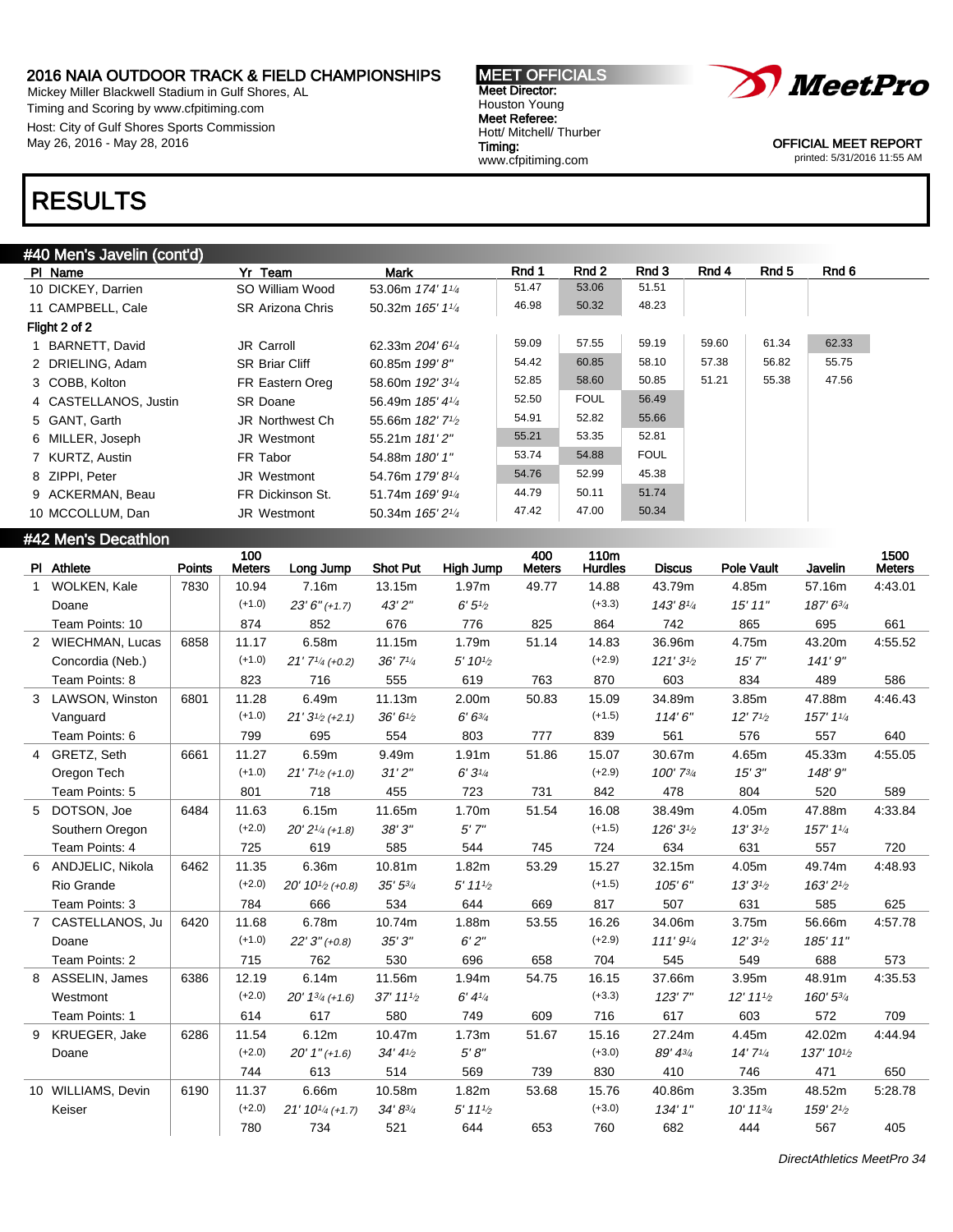Mickey Miller Blackwell Stadium in Gulf Shores, AL Timing and Scoring by www.cfpitiming.com Host: City of Gulf Shores Sports Commission May 26, 2016 - May 28, 2016

#### MEET OFFICIALS Meet Director: Houston Young Meet Referee: Hott/ Mitchell/ Thurber Timing: www.cfpitiming.com



OFFICIAL MEET REPORT printed: 5/31/2016 11:55 AM

### RESULTS

| #42 Men's Decathlon (continued) |                          |               |                      |                    |                 |                                     |                      |                        |                    |                      |           |                       |
|---------------------------------|--------------------------|---------------|----------------------|--------------------|-----------------|-------------------------------------|----------------------|------------------------|--------------------|----------------------|-----------|-----------------------|
|                                 | PI Athlete               | <b>Points</b> | 100<br><b>Meters</b> | Long Jump          | <b>Shot Put</b> | High Jump                           | 400<br><b>Meters</b> | 110m<br><b>Hurdles</b> | <b>Discus</b>      | Pole Vault           | Javelin   | 1500<br><b>Meters</b> |
| 11                              | GANDY, Drew              | 6174          | 11.28                | 6.41m              | 9.52m           | 1.73m                               | 50.78                | 15.65                  | 27.21m             | 3.45m                | 48.82m    | 4:41.62               |
|                                 | <b>Central Methodist</b> |               | $(+2.0)$             | $21'0^{1/2}(+0.1)$ | 31'3''          | 5'8''                               |                      | $(+3.0)$               | $89'31_{2}$        | 11'33/4              | 160' 21/4 |                       |
|                                 |                          |               | 799                  | 677                | 457             | 569                                 | 779                  | 773                    | 410                | 469                  | 571       | 670                   |
|                                 | 12 SEASE, Tommy          | 6155          | 11.89                | 5.87m              | 11.40m          | 1.85m                               | 52.29                | 16.75                  | 36.04m             | 3.85m                | 39.44m    | 4:32.97               |
|                                 | Dickinson St.            |               | $(+1.0)$             | $19'3^{1/4}(-0.9)$ | 37'5''          | $6' 0^{3/4}$                        |                      | $(+3.0)$               | $118'3\frac{1}{4}$ | $12'$ $7\frac{1}{2}$ | 129'5''   |                       |
|                                 |                          |               | 673                  | 559                | 570             | 670                                 | 712                  | 651                    | 585                | 576                  | 434       | 725                   |
|                                 | 13 GASTON, Kyle          | 6124          | 11.51                | 5.57m              | 9.85m           | 1.88m                               | 53.17                | 15.50                  | 33.61m             | 4.05m                | 38.46m    | 4:44.19               |
|                                 | Doane                    |               | $(+2.0)$             | $18'3^{1/4}(-0.1)$ | $32'$ 4"        | 6'2''                               |                      | $(+1.5)$               | $110'3\frac{1}{2}$ | $13'3^{1/2}$         | 126'21/2  |                       |
|                                 |                          |               | 750                  | 496                | 477             | 696                                 | 674                  | 790                    | 536                | 631                  | 420       | 654                   |
|                                 | 14 LUCAS, Michael        | 5912          | 12.02                | 5.79m              | 11.17m          | 1.82m                               | 54.24                | 16.06                  | 34.68m             | 3.65m                | 43.62m    | 4:54.30               |
|                                 | Doane                    |               | $(+2.0)$             | $19'0''$ (+0.0)    | 36'8''          | $5'$ 11 <sup>1</sup> / <sub>2</sub> |                      | $(+3.3)$               | $113'9\frac{1}{2}$ | $11'$ 11 $3/4$       | $143'1\%$ |                       |
|                                 |                          |               | 647                  | 542                | 556             | 644                                 | 630                  | 726                    | 557                | 522                  | 495       | 593                   |
| 15                              | WHITE, Julian            | 4192          | 11.72                | 6.48m              | 11.17m          | 1.94m                               | 52.45                | 15.57                  |                    |                      |           |                       |
|                                 | Graceland                |               | $(+1.0)$             | $21'3_{/4}$ (+0.8) | 36'8''          | 6' 4' <sub>4</sub>                  |                      | $(+3.3)$               |                    |                      |           |                       |
|                                 |                          |               | 707                  | 693                | 556             | 749                                 | 705                  | 782                    |                    |                      |           |                       |

### #42-1 Men's Decathlon 100 Meters

| PI Name                | Yr Team                     | Time             | $H(PI)$ Pts |
|------------------------|-----------------------------|------------------|-------------|
| 1 WOLKEN, Kale         | SR Doane                    | $10.94$ $(+1.0)$ | $1(1)$ 874  |
| 2 WIECHMAN, Lucas      | JR Concordia (Neb.)         | $11.17$ (+1.0)   | $1(2)$ 823  |
| 3 GRETZ, Seth          | SO Oregon Tech              | $11.27$ $(+1.0)$ | $1(3)$ 801  |
| 4 LAWSON, Winston      | JR Vanguard                 | $11.28$ $(+1.0)$ | $1(4)$ 799  |
| 4 GANDY, Drew          | <b>JR Central Methodist</b> | $11.28$ $(+2.0)$ | $2(1)$ 799  |
| 6 ANDJELIC, Nikola     | FR Rio Grande               | $11.35$ $(+2.0)$ | 2(2) 784    |
| 7 WILLIAMS, Devin      | FR Keiser                   | $11.37$ $(+2.0)$ | $2(3)$ 780  |
| 8 GASTON, Kyle         | <b>SR Doane</b>             | $11.51$ $(+2.0)$ | 2(4) 750    |
| 9 KRUEGER, Jake        | <b>SR Doane</b>             | $11.54$ $(+2.0)$ | 2(5) 744    |
| 10 DOTSON, Joe         | FR Southern Oregon          | $11.63$ $(+2.0)$ | 2(6) 725    |
| 11 CASTELLANOS, Justin | <b>SR Doane</b>             | $11.68$ (+1.0)   | $1(5)$ 715  |
| 12 WHITE, Julian       | <b>SR Graceland</b>         | $11.72$ $(+1.0)$ | $1(6)$ 707  |
| 13 SEASE, Tommy        | SO Dickinson St.            | $11.89$ $(+1.0)$ | $1(7)$ 673  |
| 14 LUCAS, Michael      | JR Doane                    | $12.02$ $(+2.0)$ | $2(7)$ 647  |
| 15 ASSELIN, James      | <b>SR Westmont</b>          | $12.19$ $(+2.0)$ | $2(8)$ 614  |

### SECTION RESULTS

| PI Name               | Yr Team             | Time         | <b>Pts</b> |  |
|-----------------------|---------------------|--------------|------------|--|
| Section 1 of 2        |                     | Wind: (+1.0) |            |  |
| 1 WOLKEN, Kale        | <b>SR Doane</b>     | 10.94        | 874        |  |
| 2 WIECHMAN, Lucas     | JR Concordia (Neb.) | 11.17        | 823        |  |
| 3 GRETZ, Seth         | SO Oregon Tech      | 11.27        | 801        |  |
| 4 LAWSON, Winston     | JR Vanguard         | 11.28        | 799        |  |
| 5 CASTELLANOS, Justin | SR Doane            | 11.68        | 715        |  |
| 6 WHITE, Julian       | <b>SR Graceland</b> | 11.72        | 707        |  |
| 7 SEASE, Tommy        | SO Dickinson St.    | 11.89        | 673        |  |
| Section 2 of 2        |                     | Wind: (+2.0) |            |  |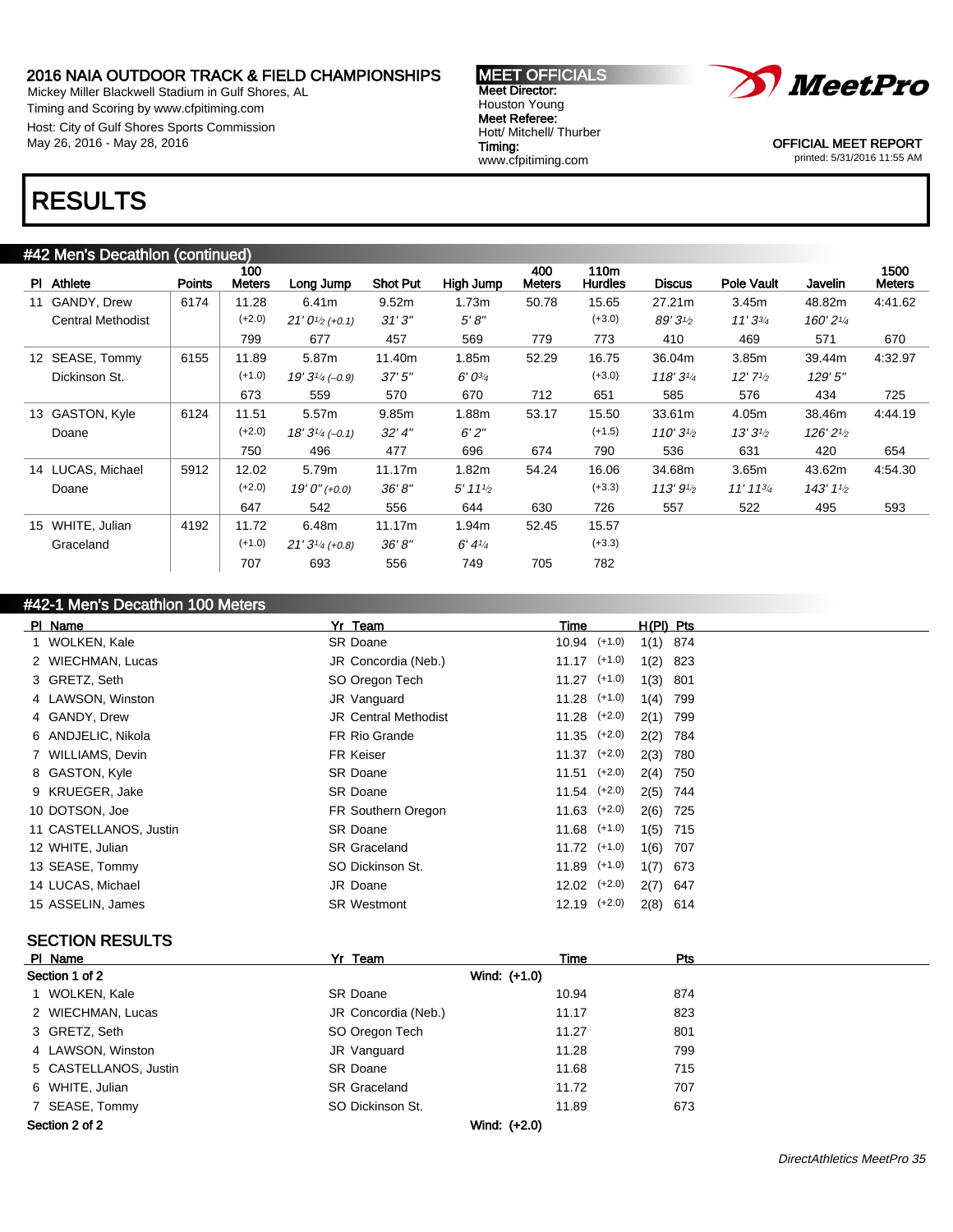Mickey Miller Blackwell Stadium in Gulf Shores, AL Timing and Scoring by www.cfpitiming.com Host: City of Gulf Shores Sports Commission May 26, 2016 - May 28, 2016

#### MEET OFFICIALS Meet Director: Houston Young Meet Referee: Hott/ Mitchell/ Thurber Timing: www.cfpitiming.com



OFFICIAL MEET REPORT printed: 5/31/2016 11:55 AM

### RESULTS

### #42-1 Men's Decathlon 100 Meters (cont'd)

| PI Name            | Yr Team                     | Time  | Pts |
|--------------------|-----------------------------|-------|-----|
| 1 GANDY, Drew      | <b>JR Central Methodist</b> | 11.28 | 799 |
| 2 ANDJELIC, Nikola | FR Rio Grande               | 11.35 | 784 |
| 3 WILLIAMS, Devin  | <b>FR Keiser</b>            | 11.37 | 780 |
| 4 GASTON, Kyle     | SR Doane                    | 11.51 | 750 |
| 5 KRUEGER, Jake    | SR Doane                    | 11.54 | 744 |
| 6 DOTSON, Joe      | FR Southern Oregon          | 11.63 | 725 |
| 7 LUCAS, Michael   | JR Doane                    | 12.02 | 647 |
| 8 ASSELIN, James   | <b>SR Westmont</b>          | 12.19 | 614 |

### #42-2 Men's Decathlon Long Jump

| PI Name               | Yr Team                | Mark                                              |          | Rnd 1                    | Rnd 2                                      | Rnd 3                     | Rnd 4 | Rnd 5 | Rnd 6 | Pts |
|-----------------------|------------------------|---------------------------------------------------|----------|--------------------------|--------------------------------------------|---------------------------|-------|-------|-------|-----|
| 1 WOLKEN, Kale        | <b>SR Doane</b>        | 7.16m 23'6''                                      | $(+1.7)$ | <b>FOUL</b>              | <b>FOUL</b>                                | $7.16 (+1.7)$             |       |       |       | 852 |
| 2 CASTELLANOS, Justin | SR Doane               | 6.78m 22' 3"                                      | $(+0.8)$ | $6.54 (+2.4)$            | $6.28 (+0.8) 6.78 (+0.8)$                  |                           |       |       |       | 762 |
| 3 WILLIAMS, Devin     | FR Keiser              | 6.66m $21'$ 10 <sup>1</sup> / <sub>4</sub> (+1.7) |          |                          | $6.18 (-0.2)$ 6.36 (+1.8) 6.66 (+1.7)      |                           |       |       |       | 734 |
| 4 GRETZ, Seth         | SO Oregon Tech         | 6.59m $21'7'2$                                    | $(+1.0)$ | <b>FOUL</b>              |                                            | $6.23 (+1.2) 6.59 (+1.0)$ |       |       |       | 718 |
| 5 WIECHMAN, Lucas     | JR Concordia (N        | 6.58m $21'7'4$                                    | $(+0.2)$ |                          | $6.58 (+0.2) 6.25 (+1.3)$                  | $6.55(+0.0)$              |       |       |       | 716 |
| 6 LAWSON, Winston     | JR Vanguard            | 6.49m $21'3^{1/2}$                                | $(+2.1)$ | <b>FOUL</b>              | <b>FOUL</b>                                | $6.49 (+2.1)$             |       |       |       | 695 |
| 7 WHITE, Julian       | <b>SR Graceland</b>    | 6.48m $21'3\frac{1}{4}$                           | $(+0.8)$ | <b>FOUL</b>              | <b>FOUL</b>                                | $6.48 (+0.8)$             |       |       |       | 693 |
| 8 GANDY, Drew         | <b>JR Central Meth</b> | 6.41m $21'0\frac{1}{2}$                           | $(+0.1)$ |                          | $6.25 (+1.9) 6.41 (+0.1)$                  | <b>FOUL</b>               |       |       |       | 677 |
| 9 ANDJELIC, Nikola    | FR Rio Grande          | 6.36m $20'$ 10 <sup>1</sup> / <sub>2</sub> (+0.8) |          | $ 6.20(+0.8) 6.23(+0.2)$ |                                            | $6.36 (+0.8)$             |       |       |       | 666 |
| 10 DOTSON, Joe        | FR Southern Ore        | 6.15m $20'2'$ <sup><math>4</math></sup>           | $(+1.8)$ | $6.15 (+1.8)$            | <b>FOUL</b>                                | $6.10 (+1.9)$             |       |       |       | 619 |
| 11 ASSELIN, James     | <b>SR Westmont</b>     | 6.14m $20'$ 1 $\frac{3}{4}$                       | $(+1.6)$ |                          | $6.05 (+1.9) 6.14 (+1.6)$                  | $6.12 (+2.6)$             |       |       |       | 617 |
| 12 KRUEGER, Jake      | <b>SR Doane</b>        | 6.12m $20'1''$                                    | $(+1.6)$ | <b>FOUL</b>              | <b>FOUL</b>                                | $6.12 (+1.6)$             |       |       |       | 613 |
| 13 SEASE, Tommy       | SO Dickinson St.       | 5.87m 19' 31/4                                    |          | $(-0.9)$ 5.80 (+1.7)     |                                            | $5.76 (+1.3) 5.87 (-0.9)$ |       |       |       | 559 |
| 14 LUCAS, Michael     | JR Doane               | 5.79m 19' 0"                                      | $(+0.0)$ |                          | $\mid$ 5.79 (+0.0) 5.77 (+1.4) 5.78 (+1.5) |                           |       |       |       | 542 |
| 15 GASTON, Kyle       | SR Doane               | 5.57m 18' 31/4                                    | $(-0.1)$ | $5.57(-0.1)$             | <b>FOUL</b>                                | <b>FOUL</b>               |       |       |       | 496 |

### #42-3 Men's Decathlon Shot Put

| PI Name                | Yr Team             | Mark                                        | Rnd 1       | Rnd 2 | Rnd 3       | Rnd 4 | Rnd <sub>5</sub> | Rnd 6 | Pts |
|------------------------|---------------------|---------------------------------------------|-------------|-------|-------------|-------|------------------|-------|-----|
| 1 WOLKEN, Kale         | <b>SR Doane</b>     | 13.15m 43' 2"                               | 12.56       | 13.15 | <b>FOUL</b> |       |                  |       | 676 |
| 2 DOTSON, Joe          | FR Southern Ore     | 11.65m 38' 3"                               | 11.65       | 11.12 | 11.45       |       |                  |       | 585 |
| 3 ASSELIN, James       | <b>SR Westmont</b>  | 11.56m $37'$ 11 <sup>1</sup> / <sub>2</sub> | 10.89       | 10.93 | 11.56       |       |                  |       | 580 |
| 4 SEASE, Tommy         | SO Dickinson St.    | 11.40m $37'5''$                             | 10.75       | 11.40 | 10.77       |       |                  |       | 570 |
| 5 WHITE, Julian        | <b>SR Graceland</b> | 11.17m 36'8"                                | 11.17       | 10.96 | 10.97       |       |                  |       | 556 |
| 6 LUCAS, Michael       | JR Doane            | 11.17m $36'8''$                             | 10.91       | 11.17 | 10.85       |       |                  |       | 556 |
| 7 WIECHMAN, Lucas      | JR Concordia (N     | 11.15m $36'$ 7 <sup>1</sup> / <sub>4</sub>  | 10.89       | 11.15 | <b>FOUL</b> |       |                  |       | 555 |
| 8 LAWSON, Winston      | JR Vanguard         | 11.13m $36'6'$                              | 10.91       | 11.13 | 10.87       |       |                  |       | 554 |
| 9 ANDJELIC, Nikola     | FR Rio Grande       | 10.81m $35'$ $5\frac{3}{4}$                 | 10.61       | 10.81 | <b>FOUL</b> |       |                  |       | 534 |
| 10 CASTELLANOS, Justin | <b>SR Doane</b>     | 10.74m 35' 3"                               | 9.29        | 9.25  | 10.74       |       |                  |       | 530 |
| 11 WILLIAMS, Devin     | FR Keiser           | 10.58m 34' 8 <sup>3</sup> / <sub>4</sub>    | <b>FOUL</b> | 9.96  | 10.58       |       |                  |       | 521 |
| 12 KRUEGER, Jake       | <b>SR Doane</b>     | 10.47m $34'$ 4 $\frac{1}{2}$                | 9.72        | 9.90  | 10.47       |       |                  |       | 514 |
| 13 GASTON, Kyle        | <b>SR Doane</b>     | 9.85m 32' 4"                                | 9.25        | 9.41  | 9.85        |       |                  |       | 477 |
| 14 GANDY, Drew         | JR Central Meth     | 9.52m31'3''                                 | 9.52        | 9.12  | 9.34        |       |                  |       | 457 |
| 15 GRETZ, Seth         | SO Oregon Tech      | $9.49m$ $31'2''$                            | 9.49        | 9.14  | 9.33        |       |                  |       | 455 |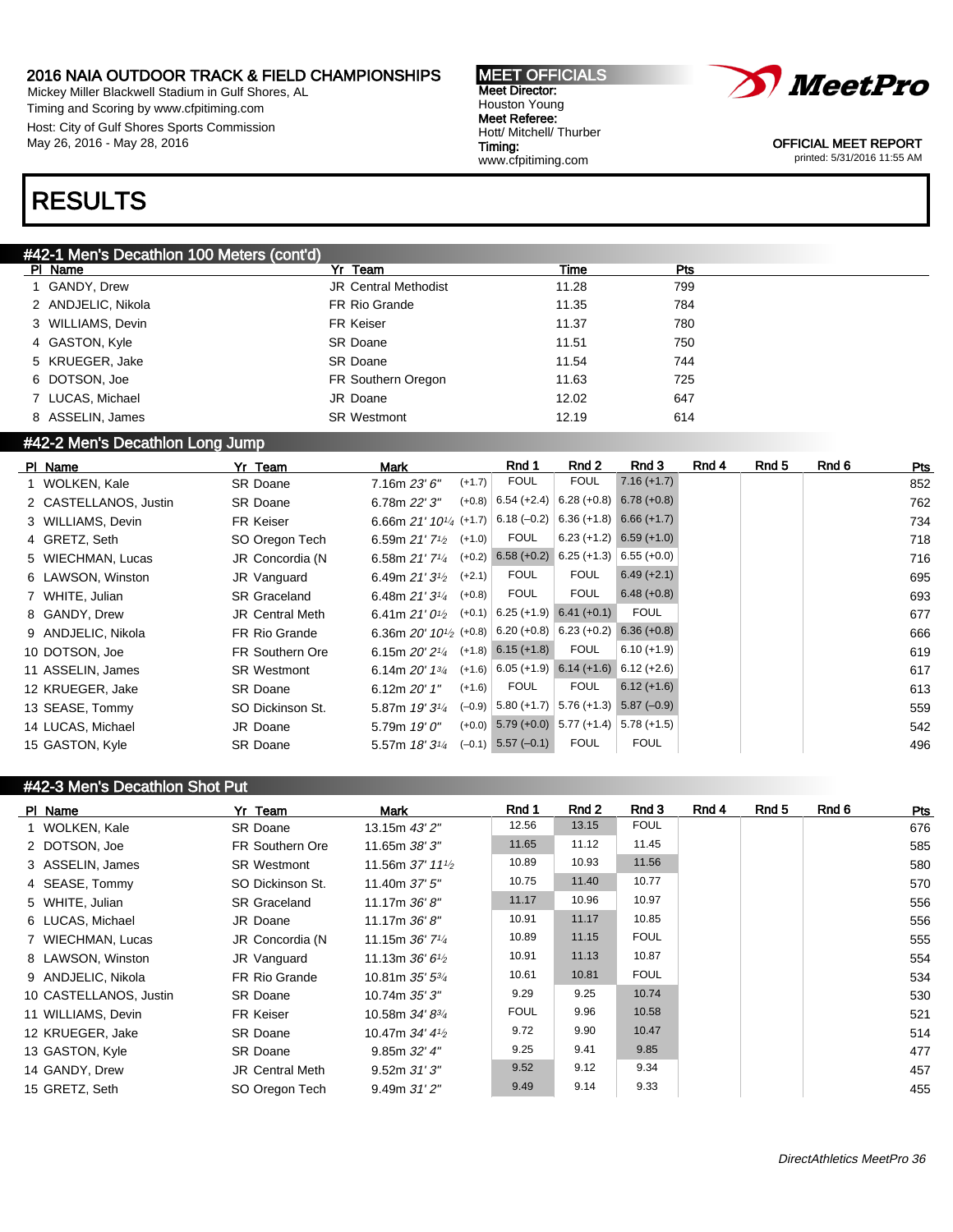Mickey Miller Blackwell Stadium in Gulf Shores, AL Timing and Scoring by www.cfpitiming.com Host: City of Gulf Shores Sports Commission May 26, 2016 - May 28, 2016





OFFICIAL MEET REPORT printed: 5/31/2016 11:55 AM

# RESULTS

### #42-4 Men's Decathlon High Jump

| PI Name               | Yr Team                | <b>Mark</b>                               | 1.85    | 1.88       | 1.91       | 1.94       | 1.97       | 2.00       | 2.03       | 2.06 | 2.09 | 2.12 | Pts |
|-----------------------|------------------------|-------------------------------------------|---------|------------|------------|------------|------------|------------|------------|------|------|------|-----|
| 1 LAWSON, Winston     | JR Vanguard            | 2.00m $6'6^{3/4}$                         | $\circ$ | P          | $\circ$    | O          | XO         | $\circ$    | <b>XXX</b> |      |      |      | 803 |
| 2 WOLKEN, Kale        | <b>SR Doane</b>        | 1.97m $6'5'$                              | P       | O          | O          | P          | XO         | <b>XXX</b> |            |      |      |      | 776 |
| 3 ASSELIN, James      | <b>SR Westmont</b>     | 1.94m $6'$ 4 $\frac{1}{4}$                | XO      | <b>XXO</b> | $\circ$    | $\circ$    | <b>XXX</b> |            |            |      |      |      | 749 |
| 4 WHITE, Julian       | <b>SR Graceland</b>    | 1.94m $6'$ 4 $\frac{1}{4}$                | $\circ$ | <b>XXO</b> | XO         | <b>XXO</b> | <b>XXX</b> |            |            |      |      |      | 749 |
| 5 GRETZ, Seth         | SO Oregon Tech         | 1.91m $6'3\frac{1}{4}$                    | $\circ$ | XXO        | XO         | <b>XXX</b> |            |            |            |      |      |      | 723 |
| 6 CASTELLANOS, Justin | SR Doane               | 1.88m $6'2''$                             | $\circ$ | $\Omega$   | P          | <b>XXX</b> |            |            |            |      |      |      | 696 |
| 7 GASTON, Kyle        | <b>SR Doane</b>        | 1.88m $6'2''$                             | O       | XO         | <b>XXX</b> |            |            |            |            |      |      |      | 696 |
| 8 SEASE, Tommy        | SO Dickinson St.       | 1.85m $6'0^{3/4}$                         | $\circ$ | <b>XXX</b> |            |            |            |            |            |      |      |      | 670 |
| PI Name               | Yr Team                | <b>Mark</b>                               | 1.64    | 1.67       | 1.70       | 1.73       | 1.76       | 1.79       | 1.82       |      |      |      | Pts |
| 1 LAWSON, Winston     | JR Vanguard            | (cont'd)                                  | P       | P          | P          | P          | P          | P          | P          |      |      |      | 803 |
| 2 WOLKEN, Kale        | <b>SR Doane</b>        | (cont'd)                                  | P       | P          | P          | P          | O          | P          | O          |      |      |      | 776 |
| 3 ASSELIN, James      | <b>SR Westmont</b>     | (cont'd)                                  | P       | P          | O          | P          | O          | P          | XO         |      |      |      | 749 |
| 4 WHITE, Julian       | <b>SR Graceland</b>    | (cont'd)                                  | P       | P          | P          | P          | P          | P          | O          |      |      |      | 749 |
| 5 GRETZ, Seth         | SO Oregon Tech         | (cont'd)                                  | P       | P          | O          | P          | O          | O          | O          |      |      |      | 723 |
| 6 CASTELLANOS, Justin | <b>SR Doane</b>        | (cont'd)                                  | P       | P          | P          | P          | P          | P          | P          |      |      |      | 696 |
| 7 GASTON, Kyle        | <b>SR Doane</b>        | (cont'd)                                  | P       | P          | P          | P          | XO         | P          | O          |      |      |      | 696 |
| 8 SEASE, Tommy        | SO Dickinson St.       | (cont'd)                                  | P       | P          | O          | O          | O          | $\circ$    | O          |      |      |      | 670 |
| 9 WILLIAMS, Devin     | <b>FR Keiser</b>       | 1.82m $5'$ 11 <sup>1</sup> / <sub>2</sub> | P       | P          | P          | P          | O          | O          | O          |      |      |      | 644 |
| 10 LUCAS, Michael     | JR Doane               | 1.82m $5'$ 11 <sup>1</sup> / <sub>2</sub> | P       | O          | P          | O          | O          | XO         | $\Omega$   |      |      |      | 644 |
| 11 ANDJELIC, Nikola   | FR Rio Grande          | 1.82m $5'$ 11 <sup>1</sup> / <sub>2</sub> | P       | P          | <b>XXO</b> | O          | XO         | XXO        | <b>XXO</b> |      |      |      | 644 |
| 12 WIECHMAN, Lucas    | JR Concordia (N        | 1.79m 5' 10 <sup>1</sup> / <sub>2</sub>   | $\circ$ | O          | O          | O          | XXO        | XO         | <b>XXX</b> |      |      |      | 619 |
| 13 GANDY, Drew        | <b>JR Central Meth</b> | 1.73 $m 5' 8''$                           | $\circ$ | O          | XXO        | XO         | <b>XXX</b> |            |            |      |      |      | 569 |
| 14 KRUEGER, Jake      | <b>SR Doane</b>        | 1.73 $m 5' 8''$                           | XO      | P          | P          | XXO        | <b>XXX</b> |            |            |      |      |      | 569 |
| 15 DOTSON, Joe        | FR Southern Ore        | 1.70 $m 5' 7''$                           | P       | P          | $\circ$    | P          | <b>XXX</b> |            |            |      |      |      | 544 |

#### #42-5 Men's Decathlon 400 Meters

| PI Name |                        | Yr Team                     | Time  | $H(PI)$ Pts |     |
|---------|------------------------|-----------------------------|-------|-------------|-----|
|         | 1 WOLKEN, Kale         | SR Doane                    | 49.77 | $2(1)$ 825  |     |
|         | 2 GANDY, Drew          | <b>JR Central Methodist</b> | 50.78 | $1(1)$ 779  |     |
|         | 3 LAWSON, Winston      | JR Vanguard                 | 50.83 | 1(2)        | 777 |
|         | 4 WIECHMAN, Lucas      | JR Concordia (Neb.)         | 51.14 | 2(2) 763    |     |
|         | 5 DOTSON, Joe          | FR Southern Oregon          | 51.54 | 2(3) 745    |     |
|         | 6 KRUEGER, Jake        | SR Doane                    | 51.67 | 1(3) 739    |     |
|         | 7 GRETZ, Seth          | SO Oregon Tech              | 51.86 | $1(4)$ 731  |     |
|         | 8 SEASE, Tommy         | SO Dickinson St.            | 52.29 | $1(5)$ 712  |     |
|         | 9 WHITE, Julian        | <b>SR Graceland</b>         | 52.45 | 1(6) 705    |     |
|         | 10 GASTON, Kyle        | <b>SR Doane</b>             | 53.17 | 2(4) 674    |     |
|         | 11 ANDJELIC, Nikola    | FR Rio Grande               | 53.29 | $2(5)$ 669  |     |
|         | 12 CASTELLANOS, Justin | SR Doane                    | 53.55 | $2(6)$ 658  |     |
|         | 13 WILLIAMS, Devin     | FR Keiser                   | 53.68 | $2(7)$ 653  |     |
|         | 14 LUCAS, Michael      | JR Doane                    | 54.24 | 1(7)        | 630 |
|         | 15 ASSELIN, James      | <b>SR Westmont</b>          | 54.75 | 1(8)        | 609 |

### SECTION RESULTS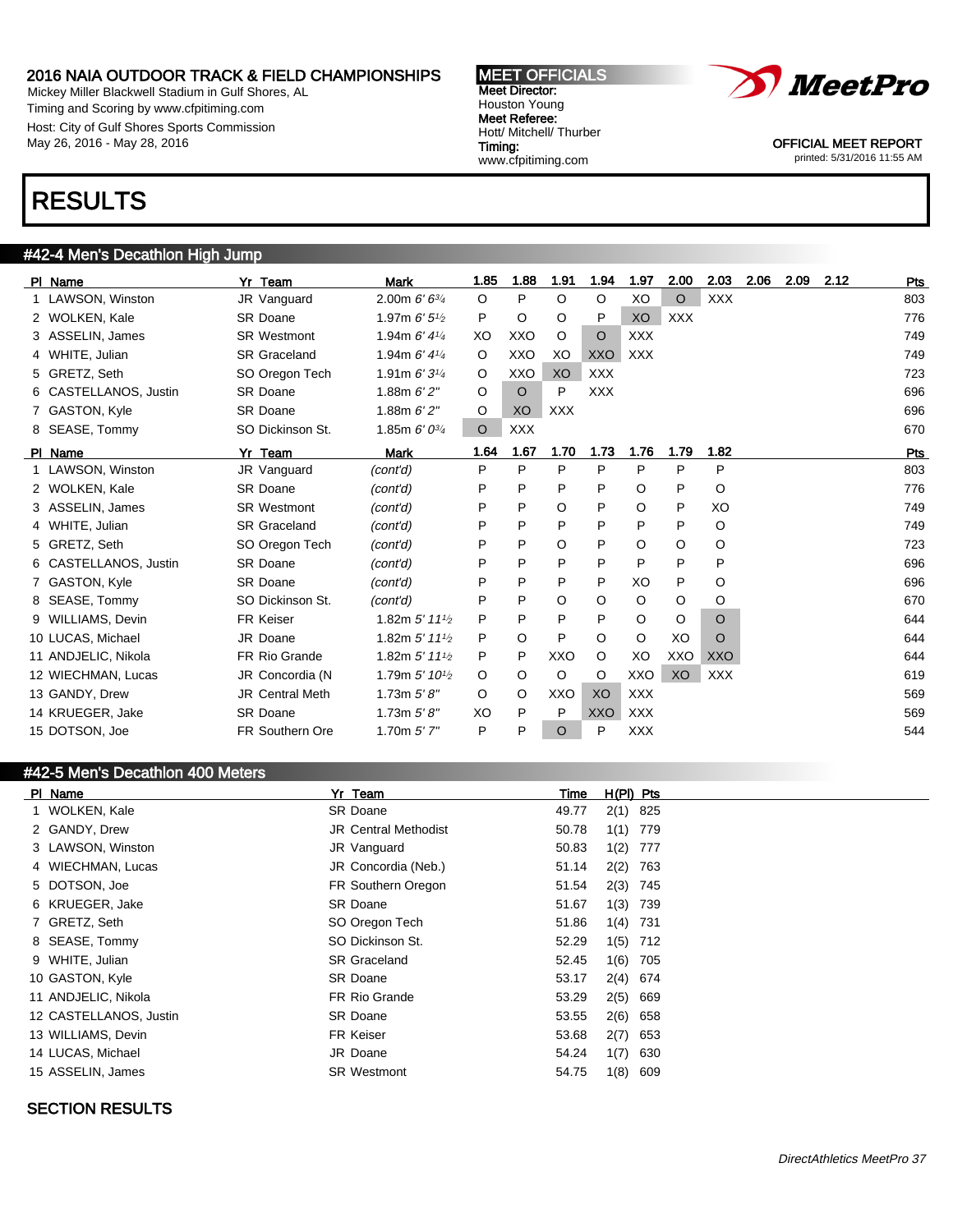Mickey Miller Blackwell Stadium in Gulf Shores, AL Timing and Scoring by www.cfpitiming.com Host: City of Gulf Shores Sports Commission May 26, 2016 - May 28, 2016

# RESULTS

| #42-5 Men's Decathlon 400 Meters (cont'd) |                             |                   |             |
|-------------------------------------------|-----------------------------|-------------------|-------------|
| PI Name                                   | Yr Team                     | Time              | Pts         |
| Section 1 of 2                            |                             |                   |             |
| 1 GANDY, Drew                             | <b>JR Central Methodist</b> | 50.78             | 779         |
| 2 LAWSON, Winston                         | JR Vanguard                 | 50.83             | 777         |
| 3 KRUEGER, Jake                           | <b>SR Doane</b>             | 51.67             | 739         |
| 4 GRETZ, Seth                             | SO Oregon Tech              | 51.86             | 731         |
| 5 SEASE, Tommy                            | SO Dickinson St.            | 52.29             | 712         |
| 6 WHITE, Julian                           | <b>SR Graceland</b>         | 52.45             | 705         |
| 7 LUCAS, Michael                          | JR Doane                    | 54.24             | 630         |
| 8 ASSELIN, James                          | <b>SR Westmont</b>          | 54.75             | 609         |
| Section 2 of 2                            |                             |                   |             |
| 1 WOLKEN, Kale                            | <b>SR Doane</b>             | 49.77             | 825         |
| 2 WIECHMAN, Lucas                         | JR Concordia (Neb.)         | 51.14             | 763         |
| 3 DOTSON, Joe                             | FR Southern Oregon          | 51.54             | 745         |
| 4 GASTON, Kyle                            | <b>SR Doane</b>             | 53.17             | 674         |
| 5 ANDJELIC, Nikola                        | FR Rio Grande               | 53.29             | 669         |
| 6 CASTELLANOS, Justin                     | <b>SR Doane</b>             | 53.55             | 658         |
| 7 WILLIAMS, Devin                         | <b>FR Keiser</b>            | 53.68             | 653         |
| #42-6 Men's Decathlon 110m Hurdles        |                             |                   |             |
| PI Name                                   | Yr Team                     | Time              | $H(PI)$ Pts |
| 1 WIECHMAN, Lucas                         | JR Concordia (Neb.)         | $(+2.9)$<br>14.83 | $3(1)$ 870  |
| 2 WOLKEN, Kale                            | <b>SR Doane</b>             | $(+3.3)$<br>14.88 | 4(1) 864    |
| 3 GRETZ, Seth                             | SO Oregon Tech              | $(+2.9)$<br>15.07 | 3(2) 842    |
| 4 LAWSON, Winston                         | JR Vanguard                 | $(+1.5)$<br>15.09 | $1(1)$ 839  |

| 9 GANDY, Drew          | <b>JR Central Methodist</b> |                  | $15.65$ $(+3.0)$ $2(2)$ 773 |            |  |
|------------------------|-----------------------------|------------------|-----------------------------|------------|--|
| 10 WILLIAMS, Devin     | <b>FR Keiser</b>            |                  | 15.76 (+3.0)                | $2(3)$ 760 |  |
| 11 LUCAS, Michael      | JR Doane                    | $16.06$ $(+3.3)$ |                             | 4(3) 726   |  |
| 12 DOTSON, Joe         | FR Southern Oregon          |                  | $16.08$ $(+1.5)$ $1(4)$ 724 |            |  |
| 13 ASSELIN, James      | <b>SR Westmont</b>          |                  | $16.15$ $(+3.3)$ $4(4)$ 716 |            |  |
| 14 CASTELLANOS, Justin | <b>SR Doane</b>             |                  | 16.26 (+2.9)                | 3(3) 704   |  |
| 15 SEASE, Tommy        | SO Dickinson St.            |                  | $16.75$ $(+3.0)$            | $2(4)$ 651 |  |
|                        |                             |                  |                             |            |  |

5 KRUEGER, Jake SR Doane SR Doane 15.16 (+3.0) 2(1) 830 6 ANDJELIC, Nikola FR Rio Grande 15.27 (+1.5) 1(2) 817 7 GASTON, Kyle SR Doane SR Doane 15.50 (+1.5) 1(3) 790 8 WHITE, Julian 15.57 (+3.3) 4(2) 782

### SECTION RESULTS

| PI Name            | Yr Team                     | <b>Time</b>  | Pts |  |
|--------------------|-----------------------------|--------------|-----|--|
| Section 1 of 4     |                             | Wind: (+1.5) |     |  |
| 1 LAWSON, Winston  | JR Vanguard                 | 15.09        | 839 |  |
| 2 ANDJELIC, Nikola | FR Rio Grande               | 15.27        | 817 |  |
| 3 GASTON, Kyle     | <b>SR Doane</b>             | 15.50        | 790 |  |
| 4 DOTSON, Joe      | FR Southern Oregon          | 16.08        | 724 |  |
| Section 2 of 4     |                             | Wind: (+3.0) |     |  |
| 1 KRUEGER, Jake    | <b>SR Doane</b>             | 15.16        | 830 |  |
| 2 GANDY, Drew      | <b>JR Central Methodist</b> | 15.65        | 773 |  |
| 3 WILLIAMS, Devin  | FR Keiser                   | 15.76        | 760 |  |
|                    |                             |              |     |  |





OFFICIAL MEET REPORT printed: 5/31/2016 11:55 AM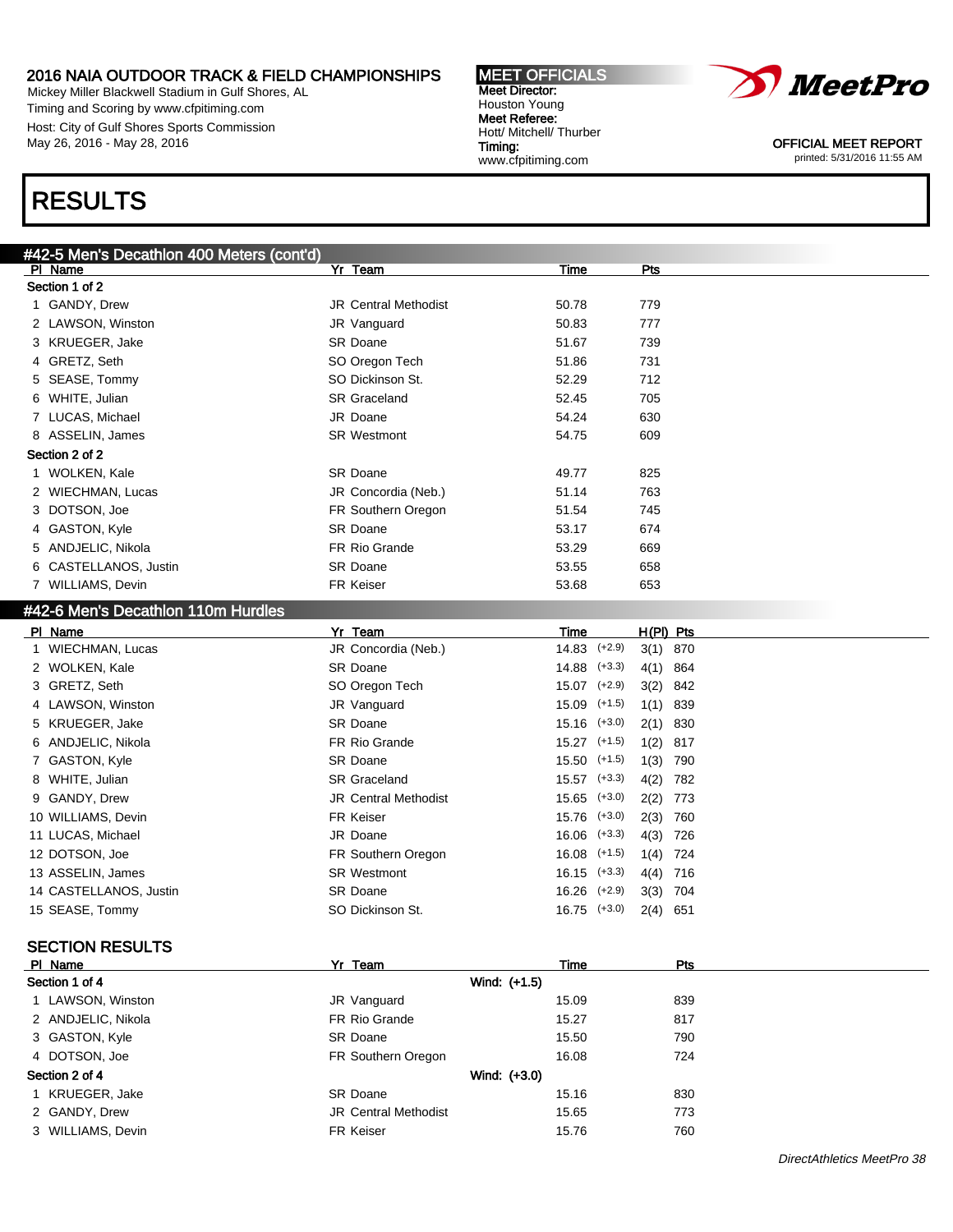Mickey Miller Blackwell Stadium in Gulf Shores, AL Timing and Scoring by www.cfpitiming.com Host: City of Gulf Shores Sports Commission May 26, 2016 - May 28, 2016

#### MEET OFFICIALS Meet Director: Houston Young Meet Referee: Hott/ Mitchell/ Thurber Timing: www.cfpitiming.com



OFFICIAL MEET REPORT printed: 5/31/2016 11:55 AM

# RESULTS

### #42-6 Men's Decathlon 110m Hurdles (cont'd)

| PI Name               | Yr Team             | Time  | Pts |
|-----------------------|---------------------|-------|-----|
| 4 SEASE, Tommy        | SO Dickinson St.    | 16.75 | 651 |
| Section 3 of 4        | Wind: (+2.9)        |       |     |
| 1 WIECHMAN, Lucas     | JR Concordia (Neb.) | 14.83 | 870 |
| 2 GRETZ, Seth         | SO Oregon Tech      | 15.07 | 842 |
| 3 CASTELLANOS, Justin | <b>SR Doane</b>     | 16.26 | 704 |
| Section 4 of 4        | Wind: (+3.3)        |       |     |
| 1 WOLKEN, Kale        | <b>SR Doane</b>     | 14.88 | 864 |
| 2 WHITE, Julian       | <b>SR Graceland</b> | 15.57 | 782 |
| 3 LUCAS, Michael      | JR Doane            | 16.06 | 726 |
| 4 ASSELIN, James      | <b>SR Westmont</b>  | 16.15 | 716 |
|                       |                     |       |     |

### #42-7 Men's Decathlon Discus

| PI Name               | Yr Team                | Mark                                      | Rnd 1       | Rnd 2       | Rnd 3       | Rnd 4 | Rnd 5 | Rnd 6 | Pts |
|-----------------------|------------------------|-------------------------------------------|-------------|-------------|-------------|-------|-------|-------|-----|
| 1 WOLKEN, Kale        | <b>SR Doane</b>        | 43.79m 143'81/4                           | 43.79       | 39.18       | <b>FOUL</b> |       |       |       | 742 |
| 2 WILLIAMS, Devin     | <b>FR Keiser</b>       | 40.86m 134' 1"                            | <b>FOUL</b> | 40.86       | <b>FOUL</b> |       |       |       | 682 |
| 3 DOTSON, Joe         | FR Southern Ore        | 38.49m 126' 3 <sup>1</sup> / <sub>2</sub> | 37.91       | 38.49       | 38.19       |       |       |       | 634 |
| 4 ASSELIN, James      | <b>SR Westmont</b>     | 37.66m 123' 7"                            | 37.66       | 37.14       | 36.52       |       |       |       | 617 |
| 5 WIECHMAN, Lucas     | JR Concordia (N        | 36.96m 121' 31/2                          | 19.96       | 32.18       | 36.96       |       |       |       | 603 |
| 6 SEASE, Tommy        | SO Dickinson St.       | 36.04m 118' 31/4                          | 35.01       | 35.03       | 36.04       |       |       |       | 585 |
| 7 LAWSON, Winston     | JR Vanguard            | 34.89m 114' 6"                            | <b>FOUL</b> | 34.89       | 31.40       |       |       |       | 561 |
| 8 LUCAS, Michael      | JR Doane               | 34.68m 113' 9 <sup>1</sup> / <sub>2</sub> | <b>FOUL</b> | <b>FOUL</b> | 34.68       |       |       |       | 557 |
| 9 CASTELLANOS, Justin | <b>SR Doane</b>        | 34.06m 111' 9 <sup>1/4</sup>              | 34.06       | 31.15       | 33.33       |       |       |       | 545 |
| 10 GASTON, Kyle       | <b>SR Doane</b>        | 33.61m $110'3^{1/2}$                      | 33.61       | 32.95       | <b>FOUL</b> |       |       |       | 536 |
| 11 ANDJELIC, Nikola   | FR Rio Grande          | 32.15m 105' 6"                            | 32.15       | 29.52       | <b>FOUL</b> |       |       |       | 507 |
| 12 GRETZ, Seth        | SO Oregon Tech         | 30.67m 100' 73/4                          | 28.22       | 29.20       | 30.67       |       |       |       | 478 |
| 13 KRUEGER, Jake      | <b>SR Doane</b>        | 27.24m 89' 43/4                           | 27.24       | <b>FOUL</b> | <b>FOUL</b> |       |       |       | 410 |
| 14 GANDY, Drew        | <b>JR Central Meth</b> | 27.21m 89' 3 <sup>1</sup> / <sub>2</sub>  | <b>FOUL</b> | 27.21       | 25.92       |       |       |       | 410 |
| WHITE, Julian         | <b>SR Graceland</b>    | <b>NM</b>                                 | <b>FOUL</b> | <b>FOUL</b> | <b>FOUL</b> |       |       |       |     |

### #42-8 Men's Decathlon Pole Vault

| PI Name            | Team<br>Yr      |                        | Mark                       | 4.05       | 4.15       | 4.25 | 4.35 | 4.45    | 4.55       | 4.65    | 4.75       | 4.85       | 4.96       | <b>Pts</b> |
|--------------------|-----------------|------------------------|----------------------------|------------|------------|------|------|---------|------------|---------|------------|------------|------------|------------|
| 1 WOLKEN, Kale     | <b>SR Doane</b> |                        | 4.85m 15' 11"              | P          | O          | P    | P    | P       | O          | P       | $\circ$    | <b>XXO</b> | <b>XXX</b> | 865        |
| 2 WIECHMAN, Lucas  |                 | JR Concordia (N        | 4.75m 15' 7"               | P          | O          | P    | O    | P       | O          | P       | $\circ$    | <b>XXX</b> |            | 834        |
| 3 GRETZ, Seth      |                 | SO Oregon Tech         | 4.65m $15'3''$             | P          | P          | O    | P    | O       | XO         | XXO     | <b>XXX</b> |            |            | 804        |
| 4 KRUEGER, Jake    | <b>SR Doane</b> |                        | 4.45m 14' 7 <sup>1/4</sup> | P          | O          | P    | O    | $\circ$ | <b>XXX</b> |         |            |            |            | 746        |
| 5 ANDJELIC, Nikola |                 | FR Rio Grande          | 4.05m $13'3'$              | <b>XXO</b> | <b>XXX</b> |      |      |         |            |         |            |            |            | 631        |
| 5 GASTON, Kyle     | <b>SR Doane</b> |                        | 4.05m $13'3'$              | XXO        | <b>XXX</b> |      |      |         |            |         |            |            |            | 631        |
| 5 DOTSON, Joe      |                 | <b>FR Southern Ore</b> | 4.05m $13'3'$              | XO         | <b>XXX</b> |      |      |         |            |         |            |            |            | 631        |
|                    |                 |                        |                            |            |            |      |      |         |            |         |            |            |            |            |
| PI Name            | Yr Team         |                        | Mark                       | 3.05       | 3.15       | 3.25 | 3.35 | 3.45    | 3.55       | 3.65    | 3.75       | 3.85       | 3.95       | Pts        |
| 1 WOLKEN, Kale     | <b>SR Doane</b> |                        | (cont'd)                   | P          | P          | P    | P    | P       | P          | P       | P          | P          | P          | 865        |
| 2 WIECHMAN, Lucas  |                 | JR Concordia (N        | (cont'd)                   | P          | P          | P    | P    | P       | P          | P       | P          | P          | P          | 834        |
| 3 GRETZ, Seth      |                 | SO Oregon Tech         | (cont'd)                   | P          | P          | P    | P    | P       | P          | P       | P          | P          | P          | 804        |
| 4 KRUEGER, Jake    | <b>SR Doane</b> |                        | (cont'd)                   | P          | P          | P    | P    | P       | P          | P       | $\circ$    | P          | $\circ$    | 746        |
| 5 ANDJELIC, Nikola |                 | <b>FR Rio Grande</b>   | (cont'd)                   | P          | P          | P    | P    | P       | P          | $\circ$ | P          | XO         | $\Omega$   | 631        |
| 5 GASTON, Kyle     | <b>SR Doane</b> |                        | (cont'd)                   | P          | P          | P    | P    | $\circ$ | $\circ$    | $\circ$ | $\circ$    | O          | $\circ$    | 631        |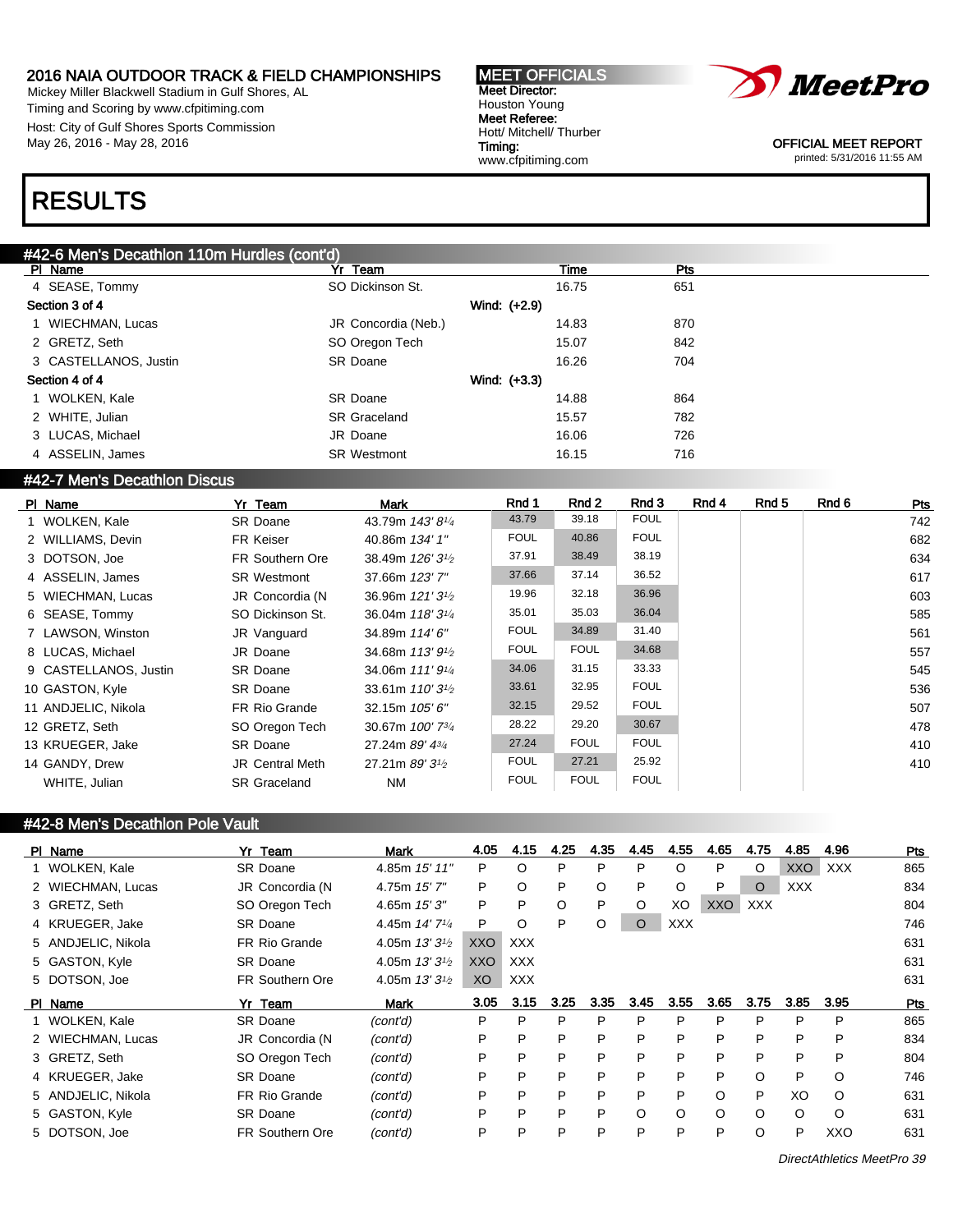Mickey Miller Blackwell Stadium in Gulf Shores, AL Timing and Scoring by www.cfpitiming.com Host: City of Gulf Shores Sports Commission May 26, 2016 - May 28, 2016

#### MEET OFFICIALS Meet Director: Houston Young Meet Referee: Hott/ Mitchell/ Thurber Timing: www.cfpitiming.com



OFFICIAL MEET REPORT

printed: 5/31/2016 11:55 AM

# RESULTS

| #42-8 Men's Decathlon Pole Vault (cont'd) |                        |                                         |         |      |    |         |            |         |            |            |            |            |     |
|-------------------------------------------|------------------------|-----------------------------------------|---------|------|----|---------|------------|---------|------------|------------|------------|------------|-----|
| 8 ASSELIN, James                          | <b>SR Westmont</b>     | 3.95m 12' 111/2                         | P       | P    | O  | P       | O          | O       | $\circ$    | $\circ$    | XXO        | XO         | 603 |
| 9 LAWSON, Winston                         | JR Vanguard            | 3.85m 12' 7 <sup>1</sup> / <sub>2</sub> | XO      | P    | P  | O       | P          | P       | $\circ$    | XO         | XO         | <b>XXX</b> | 576 |
| 9 SEASE, Tommy                            | SO Dickinson St.       | 3.85m 12' 7 <sup>1</sup> / <sub>2</sub> | $\circ$ | P    | O  | $\circ$ | O          | O       | XXO        | XXO        | XO         | XXX        | 576 |
| 11 CASTELLANOS, Justin                    | <b>SR Doane</b>        | 3.75m 12' 3 <sup>1</sup> / <sub>2</sub> | P       | P    | XO | P       | O          | O       | XO         | $\circ$    | <b>XXX</b> |            | 549 |
| 12 LUCAS, Michael                         | JR Doane               | 3.65m 11' 11 <sup>3/4</sup>             | P       | P    | P  | XO      | P          | $\circ$ | XO         | <b>XXX</b> |            |            | 522 |
| 13 GANDY, Drew                            | JR Central Meth        | 3.45m 11' 33/4                          | P       | P    | P  | XXO     | $\circ$    | P       | <b>XXX</b> |            |            |            | 469 |
| 14 WILLIAMS, Devin                        | FR Keiser              | 3.35m $10'$ 11 $\frac{3}{4}$            | $\circ$ | XO   | XO | XXO     | <b>XXX</b> |         |            |            |            |            | 444 |
| PI Name                                   | Yr Team                | Mark                                    | 2.85    | 2.95 |    |         |            |         |            |            |            |            | Pts |
| WOLKEN, Kale                              | <b>SR Doane</b>        | (cont'd)                                | P       | P    |    |         |            |         |            |            |            |            | 865 |
| 2 WIECHMAN, Lucas                         | JR Concordia (N        | (cont'd)                                | P       | P    |    |         |            |         |            |            |            |            | 834 |
| 3 GRETZ, Seth                             | SO Oregon Tech         | (cont'd)                                | P       | P    |    |         |            |         |            |            |            |            | 804 |
| 4 KRUEGER, Jake                           | <b>SR Doane</b>        | (cont'd)                                | P       | P    |    |         |            |         |            |            |            |            | 746 |
| 5 ANDJELIC, Nikola                        | FR Rio Grande          | (cont'd)                                | P       | P    |    |         |            |         |            |            |            |            | 631 |
| 5 GASTON, Kyle                            | <b>SR Doane</b>        | (cont'd)                                | P       | P    |    |         |            |         |            |            |            |            | 631 |
| 5 DOTSON, Joe                             | <b>FR Southern Ore</b> | (cont'd)                                | P       | P    |    |         |            |         |            |            |            |            | 631 |
| 8 ASSELIN, James                          | <b>SR Westmont</b>     | (cont'd)                                | P       | P    |    |         |            |         |            |            |            |            | 603 |
| 9 LAWSON, Winston                         | JR Vanguard            | (cont'd)                                | P       | P    |    |         |            |         |            |            |            |            | 576 |
| 9 SEASE, Tommy                            | SO Dickinson St.       | (cont'd)                                | P       | P    |    |         |            |         |            |            |            |            | 576 |
| 11 CASTELLANOS, Justin                    | <b>SR Doane</b>        | (cont'd)                                | P       | P    |    |         |            |         |            |            |            |            | 549 |
| 12 LUCAS, Michael                         | JR Doane               | (cont'd)                                | P       | P    |    |         |            |         |            |            |            |            | 522 |
| 13 GANDY, Drew                            | <b>JR Central Meth</b> | (cont'd)                                | P       | P    |    |         |            |         |            |            |            |            | 469 |
| WHITE, Julian                             | <b>SR Graceland</b>    | <b>NH</b>                               | P       | P    |    |         |            |         |            |            |            |            |     |

### #42-9 Men's Decathlon Javelin

| PI Name               | Yr Team                | Mark                                       | Rnd 1       | Rnd 2       | Rnd 3       | Rnd 4 | Rnd 5 | Rnd 6 | Pts |
|-----------------------|------------------------|--------------------------------------------|-------------|-------------|-------------|-------|-------|-------|-----|
| 1 WOLKEN, Kale        | SR Doane               | 57.16m 187' 63/4                           | 54.63       | 56.77       | 57.16       |       |       |       | 695 |
| 2 CASTELLANOS, Justin | SR Doane               | 56.66m 185' 11"                            | 56.66       | 55.59       | 53.29       |       |       |       | 688 |
| 3 ANDJELIC, Nikola    | FR Rio Grande          | 49.74m 163' 2 <sup>1</sup> / <sub>2</sub>  | 47.61       | 48.28       | 49.74       |       |       |       | 585 |
| 4 ASSELIN, James      | <b>SR Westmont</b>     | 48.91m 160' 5 <sup>3/4</sup>               | 48.91       | 48.00       | 39.71       |       |       |       | 572 |
| 5 GANDY, Drew         | <b>JR Central Meth</b> | 48.82m 160' 2 <sup>1/4</sup>               | 48.82       | <b>FOUL</b> | 48.40       |       |       |       | 571 |
| 6 WILLIAMS, Devin     | FR Keiser              | 48.52m 159' 2 <sup>1</sup> / <sub>2</sub>  | 44.55       | 48.52       | 41.53       |       |       |       | 567 |
| 7 LAWSON, Winston     | JR Vanguard            | 47.88m 157' 11/4                           | <b>FOUL</b> | 47.78       | 47.88       |       |       |       | 557 |
| 7 DOTSON, Joe         | FR Southern Ore        | 47.88m 157' 11/4                           | 43.37       | 44.57       | 47.88       |       |       |       | 557 |
| 9 GRETZ, Seth         | SO Oregon Tech         | 45.33m 148' 9"                             | 45.33       | 42.13       | 38.57       |       |       |       | 520 |
| 10 LUCAS, Michael     | JR Doane               | 43.62m 143' 1 <sup>1</sup> / <sub>2</sub>  | 43.23       | 39.58       | 43.62       |       |       |       | 495 |
| 11 WIECHMAN, Lucas    | JR Concordia (N        | 43.20m 141' 9"                             | 42.68       | 43.20       | 41.81       |       |       |       | 489 |
| 12 KRUEGER, Jake      | <b>SR Doane</b>        | 42.02m 137' 10 <sup>1</sup> / <sub>2</sub> | 42.02       | 37.18       | <b>FOUL</b> |       |       |       | 471 |
| 13 SEASE, Tommy       | SO Dickinson St.       | 39.44m 129' 5"                             | 36.82       | 36.45       | 39.44       |       |       |       | 434 |
| 14 GASTON, Kyle       | SR Doane               | 38.46m 126' 2 <sup>1</sup> / <sub>2</sub>  | 33.19       | 36.26       | 38.46       |       |       |       | 420 |
| WHITE, Julian         | <b>SR Graceland</b>    | NM                                         |             |             |             |       |       |       |     |

### #42-10 Men's Decathlon 1500 Meters PI Name Particle Property of the President President President President President President President President 1 SEASE, Tommy SO Dickinson St. 4:32.97 725 2 DOTSON, Joe FR Southern Oregon 4:33.84 720 3 ASSELIN, James SR Westmont 4:35.53 709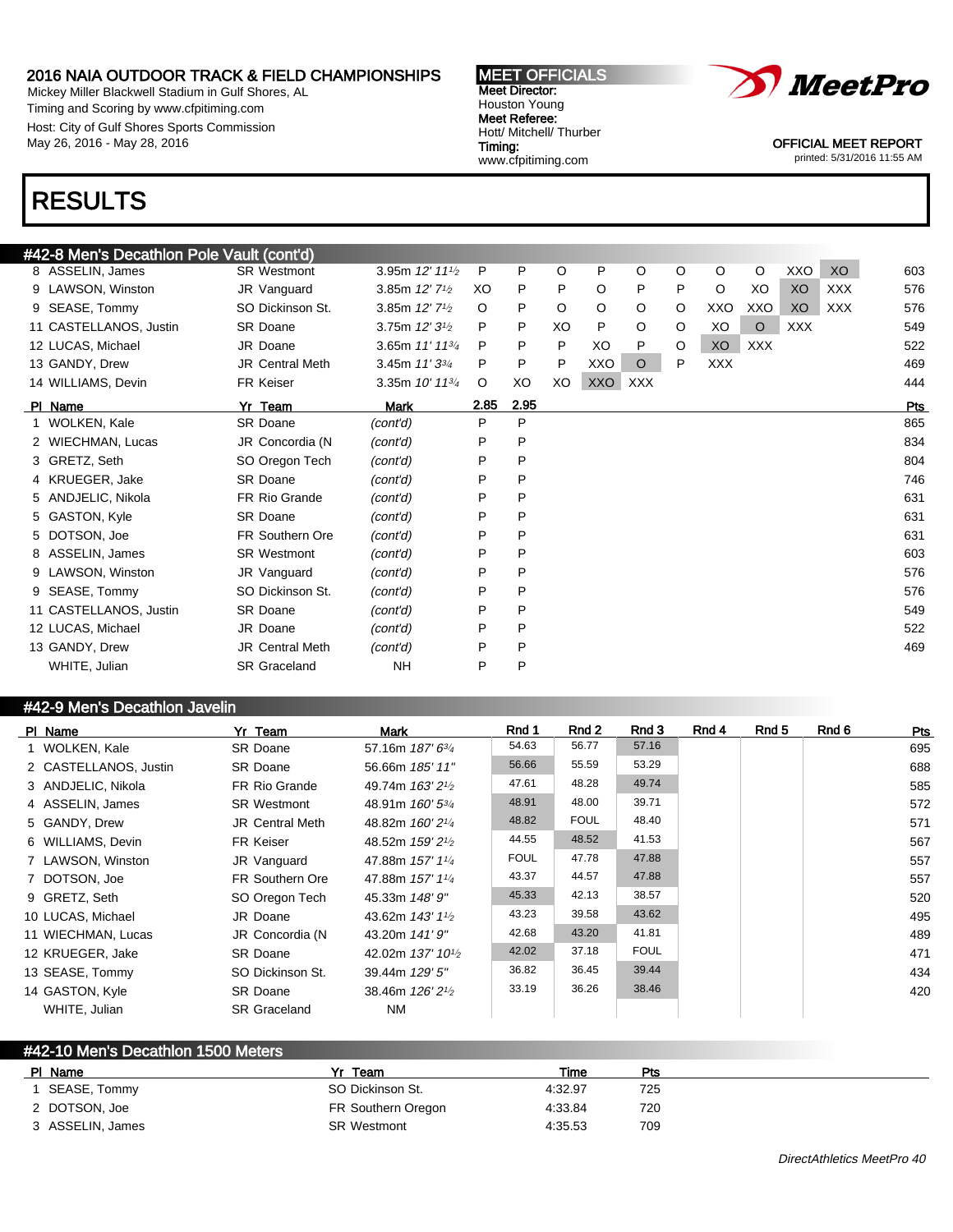Mickey Miller Blackwell Stadium in Gulf Shores, AL Timing and Scoring by www.cfpitiming.com Host: City of Gulf Shores Sports Commission May 26, 2016 - May 28, 2016

# RESULTS

### #42-10 Men's Decathlon 1500 Meters (cont'd)

| PI Name                | Yr Team                     | Time    | Pts |
|------------------------|-----------------------------|---------|-----|
| 4 GANDY, Drew          | <b>JR Central Methodist</b> | 4:41.62 | 670 |
| 5 WOLKEN, Kale         | <b>SR Doane</b>             | 4:43.01 | 661 |
| 6 GASTON, Kyle         | <b>SR Doane</b>             | 4:44.19 | 654 |
| 7 KRUEGER, Jake        | <b>SR Doane</b>             | 4:44.94 | 650 |
| 8 LAWSON, Winston      | JR Vanguard                 | 4:46.43 | 640 |
| 9 ANDJELIC, Nikola     | FR Rio Grande               | 4:48.93 | 625 |
| 10 LUCAS, Michael      | JR Doane                    | 4:54.30 | 593 |
| 11 GRETZ, Seth         | SO Oregon Tech              | 4:55.05 | 589 |
| 12 WIECHMAN, Lucas     | JR Concordia (Neb.)         | 4:55.52 | 586 |
| 13 CASTELLANOS, Justin | <b>SR Doane</b>             | 4:57.78 | 573 |
| 14 WILLIAMS, Devin     | <b>FR Keiser</b>            | 5:28.78 | 405 |

### #47 Women's Marathon

| PI Name                  | Yr Team                     | <b>Time</b> | Pts |  |
|--------------------------|-----------------------------|-------------|-----|--|
| GARZA, Destiny           | <b>JR Southwestern Asse</b> | 3:03:31.00  | 10  |  |
| 2 WOOLCOTT, Carley       | <b>SR Aquinas</b>           | 3:09:34.30  | 8   |  |
| 3 MAYFIELD, Karen        | SO Dakota State             | 3:16:47.20  | 6   |  |
| 4 PERONA, Emily          | SR Evangel                  | 3:19:08.00  | 5   |  |
| 5 HUDELSON, Jordyn       | <b>SR Mount Marty</b>       | 3:21:51.40  | 4   |  |
| STOBINSKI, Kristin<br>6. | JR Siena Heights            | 3:23:06.30  | 3   |  |
| DESANTIAGO, Sabrina      | SO St. Gregory's            | 3:23:35.00  | 2   |  |
| 8 RICHARDS, Anissa       | SR Taylor                   | 3:26:53.20  | 1   |  |
| SHYKOWSKI, Bailey<br>9   | FR William Jessup           | 3:27:47.50  |     |  |
| 10 CALDERWOOD, Jordan    | JR Ottawa                   | 3:31:22.20  |     |  |
| 11 BUFFUM, Kelsey        | SR Southwestern (Kan.)      | 3:31:35.00  |     |  |
| 12 NAUGHTON, Clare       | <b>SR Aquinas</b>           | 3:32:58.80  |     |  |
| 13 DARNBROUGH, Kayla     | <b>JR Westmont</b>          | 3:34:50.00  |     |  |
| 14 STEVENS, Alisn        | JR St. Mary (Kan.)          | 3:37:33.10  |     |  |
| 15 GROVE, Brittney       | FR Dickinson St.            | 3:38:38.80  |     |  |
| 16 HUNT, Kayla           | <b>SR Cornerstone</b>       | 3:40:03.80  |     |  |
| 17 EWAN, Dana            | <b>SR Mount Mercy</b>       | 3:44:16.80  |     |  |
| 18 ALFARO, Lucia         | JR Siena Heights            | 3:47:06.50  |     |  |
| 19 SCHMIDT, Hannah       | JR William Jessup           | 3:48:08.00  |     |  |
| 20 GEE, Alexis           | JR St. Gregory's            | 3:50:08.80  |     |  |
| 21 MARTINEZ, Margaret    | SR Dickinson St.            | 4:01:07.80  |     |  |
| STAYTON, Rebekah         | SR Bethel (Ind.)            | <b>DNF</b>  |     |  |
| WERNER, Michaela         | SO Oklahoma City            | <b>DNF</b>  |     |  |
| TYNER, Annie             | JR SCAD Savannah            | <b>DNF</b>  |     |  |
| SCHRODER, Hannah         | JR Taylor                   | <b>DNF</b>  |     |  |
| ASLAKSON, Donna          | SR St. Francis (III.)       | <b>DNF</b>  |     |  |
| CHANCE, Leah             | JR Tennessee Wesleya        | <b>DNF</b>  |     |  |
|                          |                             |             |     |  |



OFFICIAL MEET REPORT printed: 5/31/2016 11:55 AM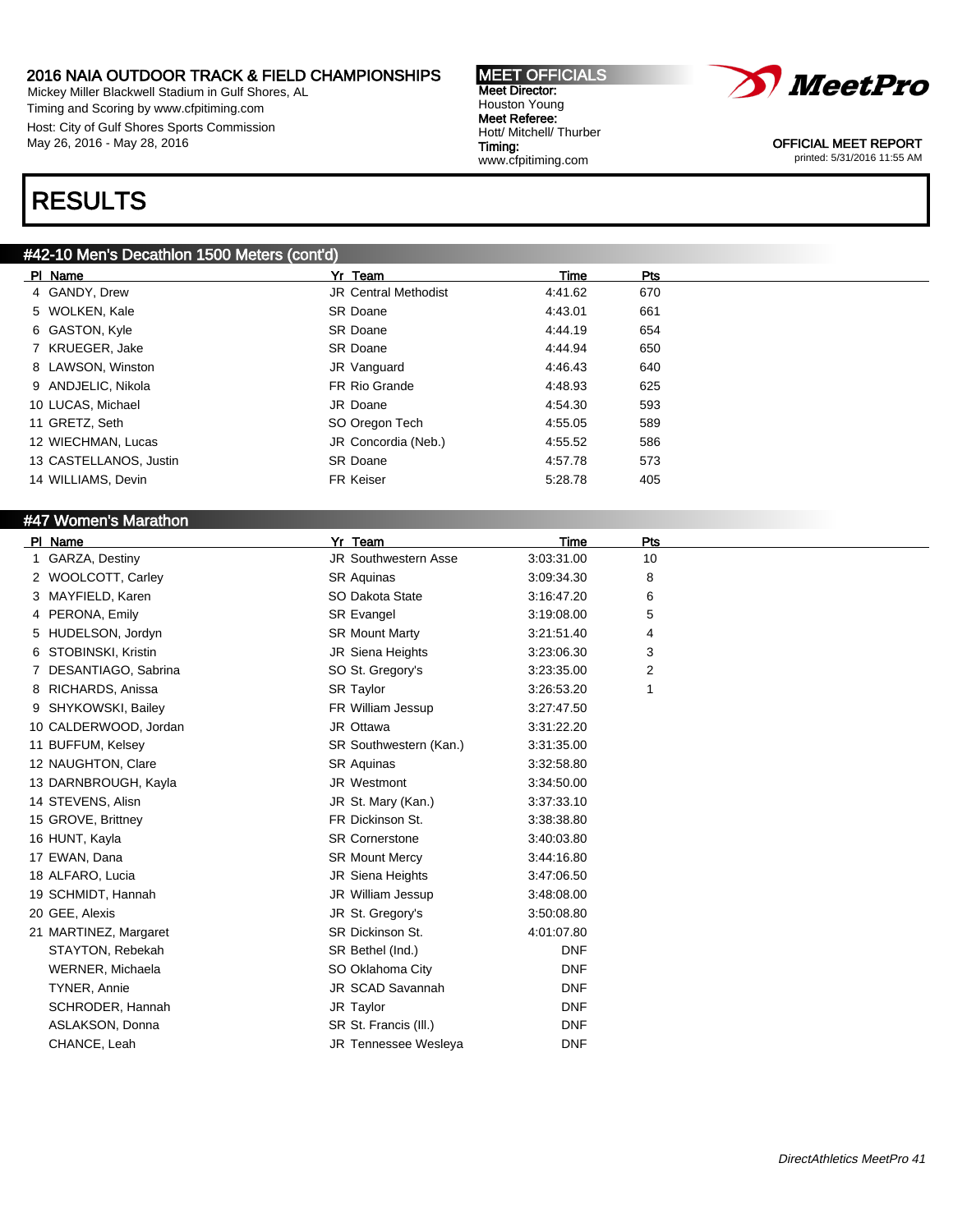Mickey Miller Blackwell Stadium in Gulf Shores, AL Timing and Scoring by www.cfpitiming.com Host: City of Gulf Shores Sports Commission May 26, 2016 - May 28, 2016

# RESULTS

### #1 Women's 100 Meters

| <b>Finals</b>                     | Wind: (+2.4)               |                   |              |
|-----------------------------------|----------------------------|-------------------|--------------|
| PI Name                           | Yr Team                    | Time              | Pts          |
| 1 WOODS, Brianna                  | JR Indiana Tech            | 11.45             | 10           |
| 2 SMITH, Rochene                  | SO Wayland Baptist         | 11.45             | 8            |
| 3 DUNMORE, Sarah                  | JR Indiana Tech            | 11.56             | 6            |
| 4 BROOKS-GILLINGS, Oshin          | SO Southern-NO             | 11.72             | 5            |
| 5 SOKUNBI, Olamide                | SO Brenau                  | 11.75             | 4            |
| 6 BRANCH, Bri'anna                | FR Mount Mercy             | 11.77             | 3            |
| 7 ENGLE, Natali                   | <b>SO Friends</b>          | 11.89             | 2            |
| 8 BRINSON, Jonina                 | SO Mobile                  | 12.32             | 1            |
| (Top 1 per Heat + next 4 advance) |                            |                   |              |
| <b>Prelims</b>                    |                            |                   |              |
| PI Name                           | Yr Team                    | Time              | H(PI)        |
| 1 SMITH, Rochene                  | SO Wayland Baptist         | $11.49Q (+3.4)$   | 2(1)         |
| 2 WOODS, Brianna                  | <b>JR</b> Indiana Tech     | $11.61Q (+2.6)$   | 3(1)         |
| 3 BRANCH, Bri'anna                | FR Mount Mercy             | 11.70 $q (+3.4)$  | 2(2)         |
| 4 DUNMORE, Sarah                  | JR Indiana Tech            | $11.71Q (+0.8)$   | 4(1)         |
| 5 SOKUNBI, Olamide                | SO Brenau                  | $11.73q$ (+2.6)   | 3(2)         |
| 6 BRINSON, Jonina                 | SO Mobile                  | 11.78 $q (+3.4)$  | 2(3)         |
| 7 BROOKS-GILLINGS, Oshin          | SO Southern-NO             | $11.80Q (+3.0)$   | 1(1)         |
| 8 ENGLE, Natali                   | <b>SO Friends</b>          | $11.86q (+0.8)$   | 4(2)         |
| 9 HOLMES, Tia                     | SO Indiana Tech            | $11.86$ $(+3.4)$  | 2(4)         |
| 10 THOMPSON, Patricia             | JR Indiana Tech            | $11.93$ $(+3.0)$  | 1(2)         |
| 11 STARLING, Brittany             | <b>JR Florida Memorial</b> | $11.94$ $(+3.0)$  | 1(3)         |
| 12 ROBINSON, Leonie               | SR Southern-NO             | $11.96$ $(+3.0)$  | 1(4)         |
| 13 COOKS, Annie                   | <b>JR William Carey</b>    | $11.98$ (+3.4)    | 2(5)         |
| 14 WEIR, Katrina                  | JR Southwest (N.M.)        | $12.04$ $(+0.8)$  | 4(3)         |
| 15 DAWKINS, Artisha               | JR Webber                  | $12.08$ $(+3.4)$  | 2(6)         |
| 16 HOWARD, T'Ara                  | JR Langston                | $12.09$ $(+2.6)$  | 3(3)         |
| 17 FORTUNA, Kaitlyn               | JR Dillard                 | $12.10$ $(+0.8)$  | 4(4)         |
| 18 REAMS, Aliyah                  | JR Missouri Baptist        | $12.10$ $(+3.4)$  | 2(7)         |
| 19 BROWN, Olivia                  | JR MidAmerica Nazaren      | $12.12$ $(+0.8)$  | 4(5)         |
| 20 JAMES, Chelsea                 | SR Xavier-Louisiana        | $12.16$ $(+2.6)$  | 3(4)         |
| 21 MARK, Terisa                   | JR Wiley                   | $12.22$ $(+2.6)$  | 3(5)         |
| 22 LEE, Lauren                    | <b>SR William Jessup</b>   | $12.24$ $(+2.6)$  | 3(6)         |
| 23 SAMUELS, Rea                   | <b>SR McPherson</b>        | $12.27$ $(+0.8)$  | 4(6)         |
| 24 JACOBS, Latisha                | SR Langston                | $12.30$ $(+0.8)$  | 4(7)         |
| 25 ARTHUR, Kenisha                | JR Wiley                   | $12.32$ $(+2.6)$  | 3(7)         |
| 26 CARTER, Aaliyah                | FR Tabor                   | 12.40<br>$(+3.0)$ | 1(5)         |
| <b>BRIDGES, Mia</b>               | SO William Carey           | FS                | $\mathbf{1}$ |

MEET OFFICIALS Meet Director: Houston Young Meet Referee: Hott/ Mitchell/ Thurber

www.cfpitiming.com

Timing:

# HEAT RESULTS

| <b>Prelims</b>         |                |        |  |  |
|------------------------|----------------|--------|--|--|
| PI Name                | Yr<br>Team     | Time   |  |  |
| Heat 1 of 4            | Wind: (+3.0)   |        |  |  |
| BROOKS-GILLINGS, Oshin | SO Southern-NO | 11.80Q |  |  |



OFFICIAL MEET REPORT printed: 5/31/2016 11:55 AM

DirectAthletics MeetPro 42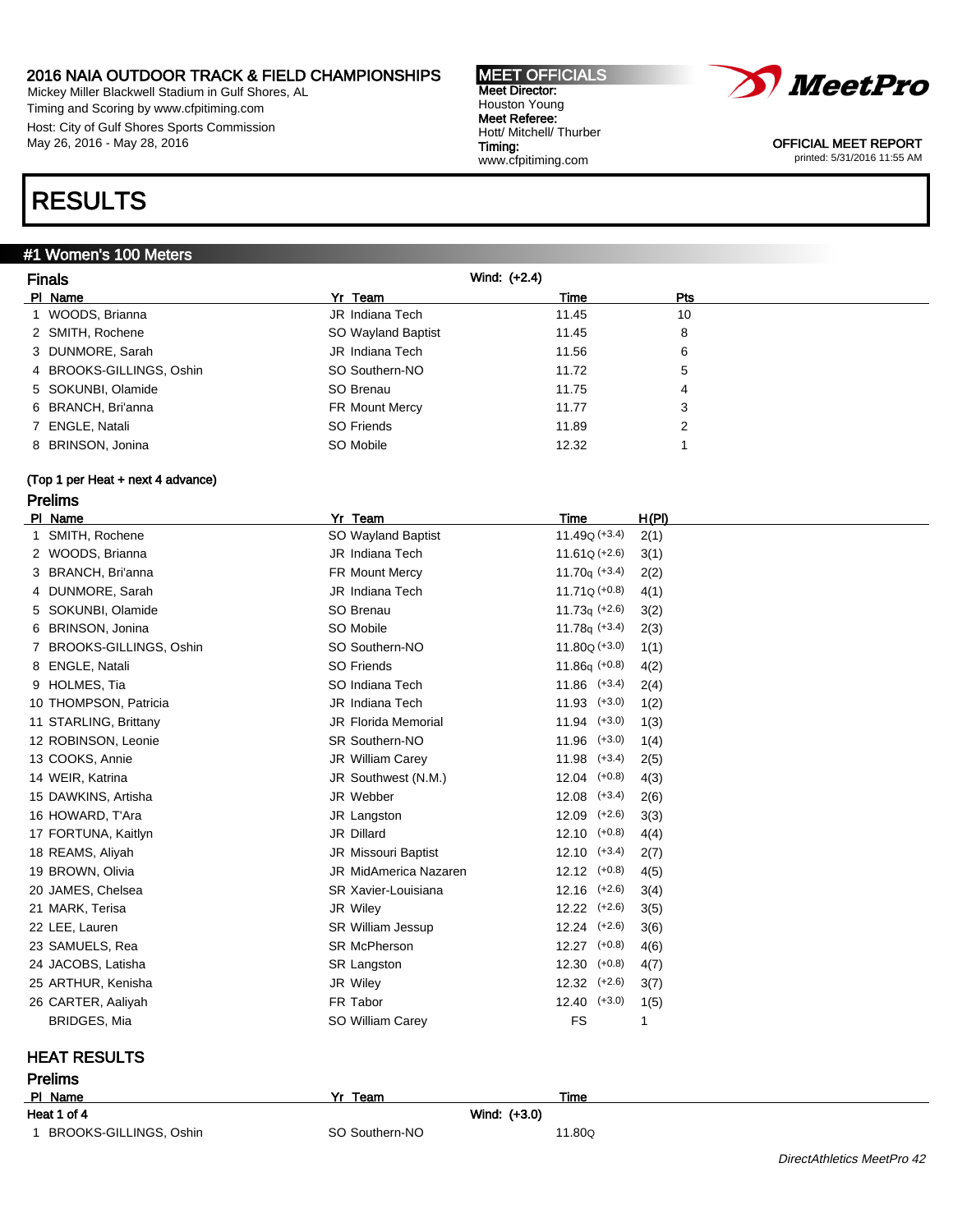Mickey Miller Blackwell Stadium in Gulf Shores, AL Timing and Scoring by www.cfpitiming.com Host: City of Gulf Shores Sports Commission May 26, 2016 - May 28, 2016

# RESULTS

### #1 Women's 100 Meters (cont'd)

| <b>Prelims</b>            |                              |           |  |  |
|---------------------------|------------------------------|-----------|--|--|
| PI Name                   | Yr Team                      | Time      |  |  |
| 2 THOMPSON, Patricia      | JR Indiana Tech              | 11.93     |  |  |
| 3 STARLING, Brittany      | JR Florida Memorial          | 11.94     |  |  |
| 4 ROBINSON, Leonie        | <b>SR Southern-NO</b>        | 11.96     |  |  |
| 5 CARTER, Aaliyah         | FR Tabor                     | 12.40     |  |  |
| <b>BRIDGES, Mia</b>       | SO William Carey             | <b>FS</b> |  |  |
| Heat 2 of 4               | Wind: (+3.4)                 |           |  |  |
| 1 SMITH, Rochene          | SO Wayland Baptist           | 11.49Q    |  |  |
| 2 BRANCH, Bri'anna        | FR Mount Mercy               | 11.70q    |  |  |
| 3 BRINSON, Jonina         | SO Mobile                    | 11.78g    |  |  |
| 4 HOLMES, Tia             | SO Indiana Tech              | 11.86     |  |  |
| 5 COOKS, Annie            | JR William Carey             | 11.98     |  |  |
| 6 DAWKINS, Artisha        | JR Webber                    | 12.08     |  |  |
| 7 REAMS, Aliyah           | JR Missouri Baptist          | 12.10     |  |  |
| Heat 3 of 4               | Wind: (+2.6)                 |           |  |  |
| 1 WOODS, Brianna          | JR Indiana Tech              | 11.61Q    |  |  |
| 2 SOKUNBI, Olamide        | SO Brenau                    | 11.73q    |  |  |
| 3 HOWARD, T'Ara           | JR Langston                  | 12.09     |  |  |
| JAMES, Chelsea<br>4       | SR Xavier-Louisiana          | 12.16     |  |  |
| MARK, Terisa<br>5.        | JR Wiley                     | 12.22     |  |  |
| 6 LEE, Lauren             | <b>SR William Jessup</b>     | 12.24     |  |  |
| 7 ARTHUR, Kenisha         | JR Wiley                     | 12.32     |  |  |
| Heat 4 of 4               | Wind: (+0.8)                 |           |  |  |
| DUNMORE, Sarah<br>1.      | JR Indiana Tech              | 11.71Q    |  |  |
| 2 ENGLE, Natali           | SO Friends                   | 11.86g    |  |  |
| 3 WEIR, Katrina           | JR Southwest (N.M.)          | 12.04     |  |  |
| 4 FORTUNA, Kaitlyn        | JR Dillard                   | 12.10     |  |  |
| <b>BROWN, Olivia</b><br>5 | <b>JR MidAmerica Nazaren</b> | 12.12     |  |  |
| 6 SAMUELS, Rea            | <b>SR McPherson</b>          | 12.27     |  |  |
| 7 JACOBS, Latisha         | <b>SR Langston</b>           | 12.30     |  |  |

### #3 Women's 200 Meters

| <b>Finals</b>                     | Wind: $(+2.5)$     |                 |                |
|-----------------------------------|--------------------|-----------------|----------------|
| PI Name                           | Yr Team            | Time            | Pts            |
| 1 WOODS, Brianna                  | JR Indiana Tech    | 23.45           | 10             |
| 2 SMITH, Rochene                  | SO Wayland Baptist | 23.70           | 8              |
| 3 ENGLE, Natali                   | SO Friends         | 24.24           | 6              |
| 4 THOMPSON, Patricia              | JR Indiana Tech    | 24.33           | 5              |
| 5 DUNMORE, Sarah                  | JR Indiana Tech    | 24.50           | 4              |
| 6 INGERSOLL, Marissa              | <b>SR Aquinas</b>  | 24.50           | 3              |
| 7 FORTUNA, Kaitlyn                | JR Dillard         | 24.79           | $\overline{2}$ |
| (Top 2 per Heat + next 2 advance) |                    |                 |                |
| <b>Prelims</b>                    |                    |                 |                |
| PI Name                           | Yr Team            | Time            | H(PI)          |
| 1 SMITH, Rochene                  | SO Wayland Baptist | $23.83Q (+4.7)$ | 3(1)           |
| 2 WOODS, Brianna                  | JR Indiana Tech    | $23.90Q (+2.5)$ | 1(1)           |



OFFICIAL MEET REPORT printed: 5/31/2016 11:55 AM

MEET OFFICIALS Meet Director: Houston Young Meet Referee: Hott/ Mitchell/ Thurber Timing: www.cfpitiming.com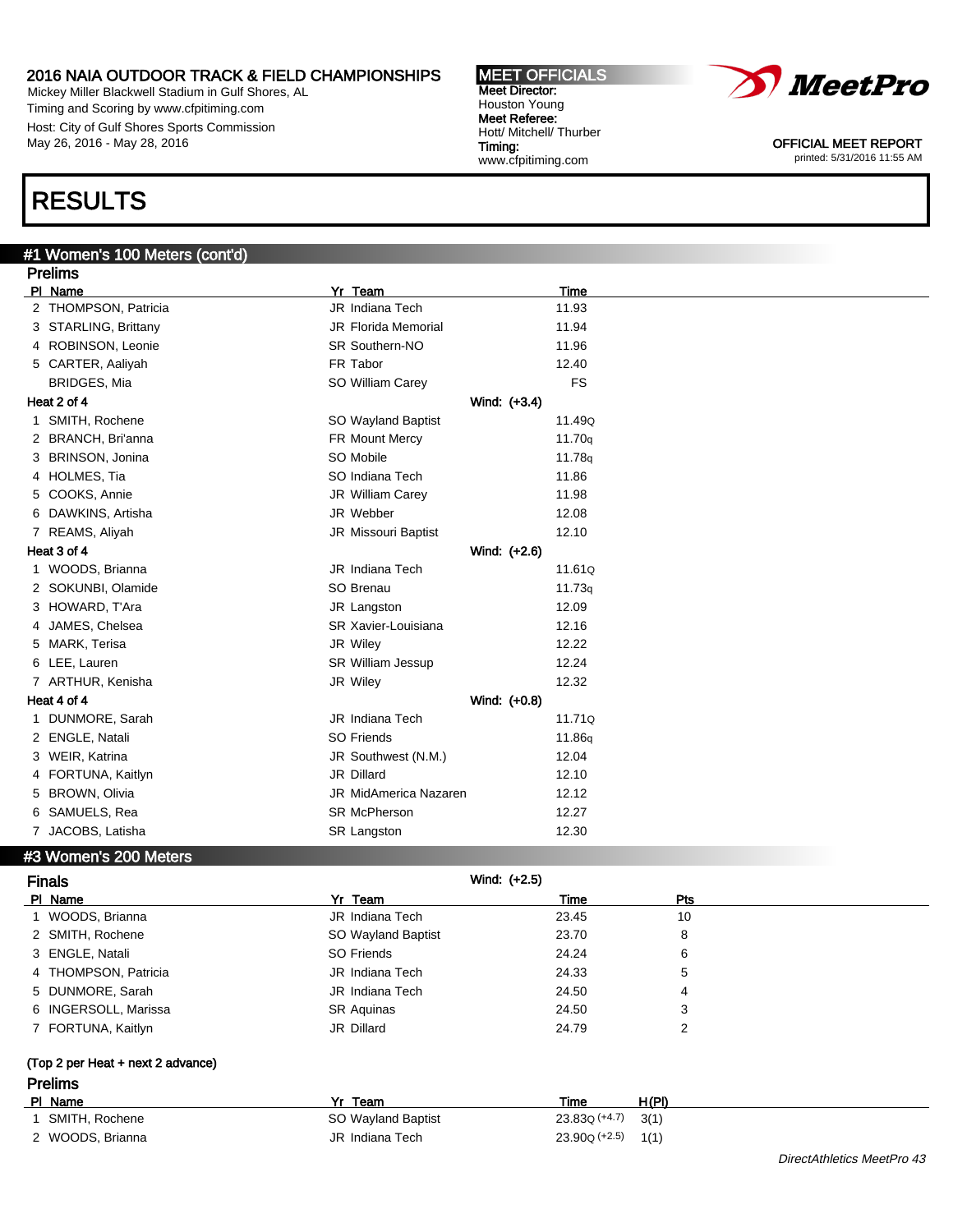Mickey Miller Blackwell Stadium in Gulf Shores, AL Timing and Scoring by www.cfpitiming.com Host: City of Gulf Shores Sports Commission May 26, 2016 - May 28, 2016

# RESULTS

# #3 Women's 200 Meters (cont'd)

### (Top 2 per Heat + next 2 advance)

### Prelims

| PI Name                  | Yr Team                    | H(PI)<br>Time            |  |
|--------------------------|----------------------------|--------------------------|--|
| 3 BROOKS-GILLINGS, Oshin | SO Southern-NO             | $24.12Q (+3.3)$<br>2(1)  |  |
| 4 ENGLE, Natali          | SO Friends                 | $24.21Q (+3.3)$<br>2(2)  |  |
| 5 DUNMORE, Sarah         | JR Indiana Tech            | $24.34Q (+2.5)$<br>1(2)  |  |
| 6 INGERSOLL, Marissa     | <b>SR Aquinas</b>          | $24.36Q (+4.7)$<br>3(2)  |  |
| 7 THOMPSON, Patricia     | JR Indiana Tech            | $24.38q$ (+3.3)<br>2(3)  |  |
| 8 FORTUNA, Kaitlyn       | JR Dillard                 | $24.56q (+4.7)$<br>3(3)  |  |
| 9 COOKS, Annie           | JR William Carey           | $24.64$ $(+2.5)$<br>1(3) |  |
| 10 JOHNSON, Darion       | SR Langston                | 24.69 (+4.7)<br>3(4)     |  |
| 11 STARLING, Brittany    | <b>JR Florida Memorial</b> | $24.80$ (+2.5)<br>1(4)   |  |
| 12 MARES, Gloria         | FR Baker                   | 24.84 (+4.7)<br>3(5)     |  |
| 13 BRADLEY, Kaitlin      | FR Doane                   | $24.85$ (+2.5)<br>1(5)   |  |
| 14 PORCH, Hannah         | FR Carroll                 | $24.92$ $(+3.3)$<br>2(4) |  |
| 15 WARE, India           | JR Dillard                 | $24.96$ $(+2.5)$<br>1(6) |  |
| 16 REAMS, Aliyah         | <b>JR Missouri Baptist</b> | 24.97 (+2.5)<br>1(7)     |  |
| 17 SAMUELS, Rea          | <b>SR McPherson</b>        | $25.04$ $(+4.7)$<br>3(6) |  |
| 18 COLUMBUS, Kahlia      | FR Dillard                 | $25.06$ $(+2.5)$<br>1(8) |  |
| 19 QUINCY, Kayla         | JR Xavier-Louisiana        | $25.12$ $(+3.3)$<br>2(5) |  |
| 20 MARK, Terisa          | JR Wiley                   | $25.18$ $(+3.3)$<br>2(6) |  |
| 21 REED, meagan          | SO Dillard                 | $25.36$ $(+4.7)$<br>3(7) |  |
| 22 HARTER, Mariah        | FR Huntington              | $25.61$ (+3.3)<br>2(7)   |  |
|                          |                            |                          |  |

### HEAT RESULTS

| <b>Prelims</b>         |                            |              |  |
|------------------------|----------------------------|--------------|--|
| PI Name                | Yr Team                    | Time         |  |
| Heat 1 of 3            |                            | Wind: (+2.5) |  |
| 1 WOODS, Brianna       | <b>JR Indiana Tech</b>     | 23.90Q       |  |
| 2 DUNMORE, Sarah       | JR Indiana Tech            | 24.34Q       |  |
| 3 COOKS, Annie         | JR William Carey           | 24.64        |  |
| 4 STARLING, Brittany   | <b>JR Florida Memorial</b> | 24.80        |  |
| 5 BRADLEY, Kaitlin     | FR Doane                   | 24.85        |  |
| 6 WARE, India          | JR Dillard                 | 24.96        |  |
| 7 REAMS, Aliyah        | JR Missouri Baptist        | 24.97        |  |
| 8 COLUMBUS, Kahlia     | FR Dillard                 | 25.06        |  |
| Heat 2 of 3            |                            | Wind: (+3.3) |  |
| BROOKS-GILLINGS, Oshin | SO Southern-NO             | 24.12Q       |  |
| 2 ENGLE, Natali        | SO Friends                 | 24.21Q       |  |
| THOMPSON, Patricia     | JR Indiana Tech            | 24.38g       |  |
| 4 PORCH, Hannah        | FR Carroll                 | 24.92        |  |
| 5 QUINCY, Kayla        | JR Xavier-Louisiana        | 25.12        |  |
| 6 MARK, Terisa         | JR Wiley                   | 25.18        |  |
| 7 HARTER, Mariah       | FR Huntington              | 25.61        |  |
| Heat 3 of 3            |                            | Wind: (+4.7) |  |
| 1 SMITH, Rochene       | SO Wayland Baptist         | 23.83Q       |  |
| 2 INGERSOLL, Marissa   | <b>SR Aquinas</b>          | 24.36Q       |  |



MEET OFFICIALS Meet Director: Houston Young Meet Referee: Hott/ Mitchell/ Thurber Timing: www.cfpitiming.com



OFFICIAL MEET REPORT printed: 5/31/2016 11:55 AM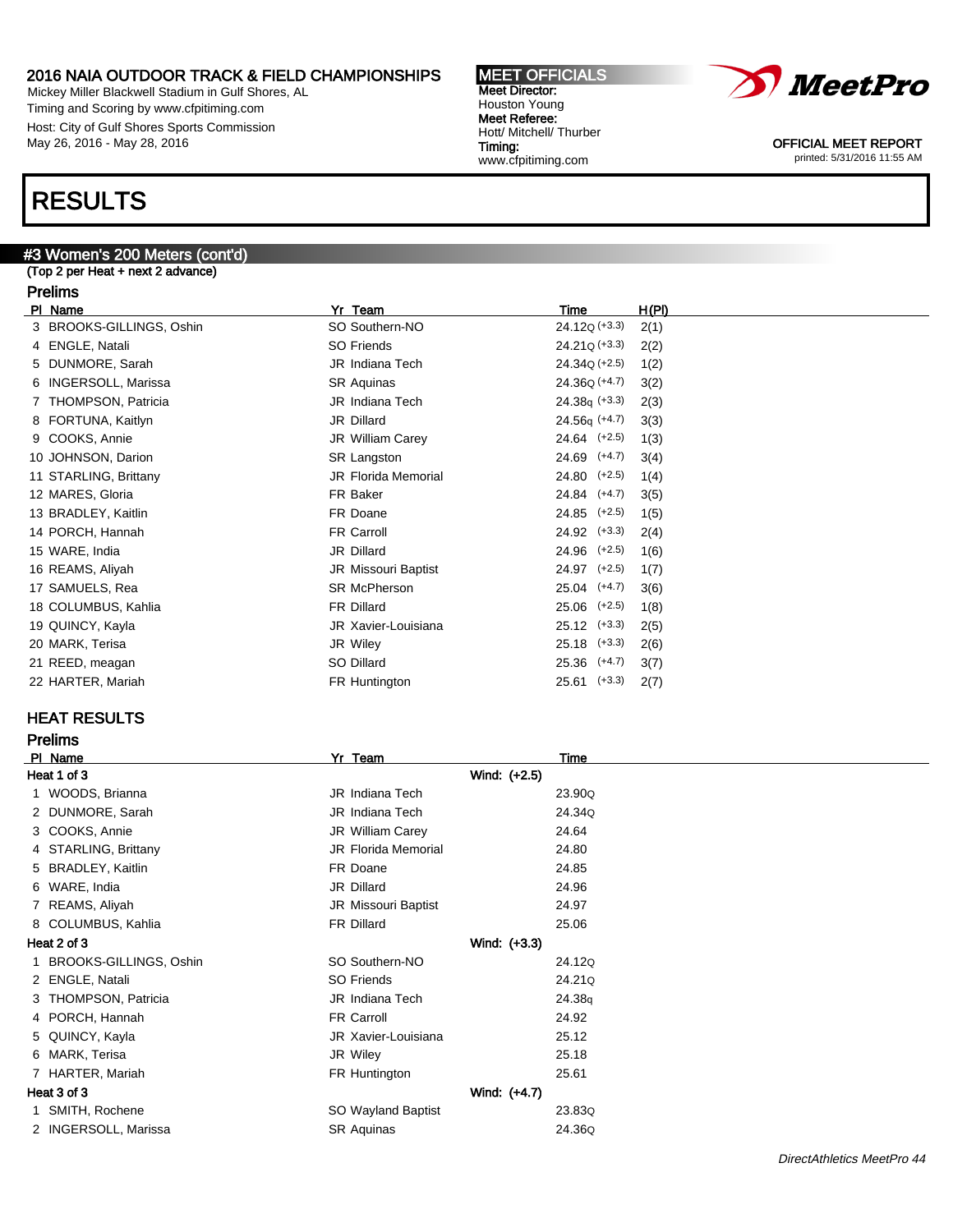Mickey Miller Blackwell Stadium in Gulf Shores, AL Timing and Scoring by www.cfpitiming.com Host: City of Gulf Shores Sports Commission May 26, 2016 - May 28, 2016

#### MEET OFFICIALS Meet Director: Houston Young Meet Referee: Hott/ Mitchell/ Thurber Timing: www.cfpitiming.com



OFFICIAL MEET REPORT printed: 5/31/2016 11:55 AM

# RESULTS

Prelims

Finals

### #3 Women's 200 Meters (cont'd)

| <u>Fiellins</u>    |                     |        |  |  |
|--------------------|---------------------|--------|--|--|
| PI Name            | Yr Team             | Time   |  |  |
| 3 FORTUNA, Kaitlyn | JR Dillard          | 24.56q |  |  |
| 4 JOHNSON, Darion  | <b>SR Langston</b>  | 24.69  |  |  |
| 5 MARES, Gloria    | FR Baker            | 24.84  |  |  |
| 6 SAMUELS, Rea     | <b>SR McPherson</b> | 25.04  |  |  |
| 7 REED, meagan     | SO Dillard          | 25.36  |  |  |
|                    |                     |        |  |  |

#### #5 Women's 400 Meters

| гназ              |                                                                                                                                                    |         |     |  |
|-------------------|----------------------------------------------------------------------------------------------------------------------------------------------------|---------|-----|--|
|                   | Yr Team                                                                                                                                            | Time    | Pts |  |
| BENNETT, Orenthia | <b>SR Southern-NO</b>                                                                                                                              | 54.44   | 10  |  |
|                   | <b>SR Wiley</b>                                                                                                                                    | 55.03   | 8   |  |
|                   | SO Southern-NO                                                                                                                                     | 55.04   | 6   |  |
|                   | SO St. Francis (III.)                                                                                                                              | 55.14   | 5   |  |
|                   | JR Carroll                                                                                                                                         | 56.11   | 4   |  |
|                   | SO Brenau                                                                                                                                          | 56.30   | 3   |  |
|                   | FR Indiana Tech                                                                                                                                    | 56.51   | 2   |  |
|                   | JR St. Ambrose                                                                                                                                     | 1:01.83 |     |  |
|                   | PI Name<br>2 AJANGA, Ethel<br>3 HYLTON, Shadae<br>4 MOODY, Jenna<br>5 BARTH, Kara<br>6 HONEYCUTT, Deishane<br>7 MOODY, Ayanna<br>8 SMITH, Molly Jo |         |     |  |

### (Top 2 per Heat + next 2 advance)

### Prelims

| PI Name               | Yr<br>Team                | H(PI)<br>Time              |
|-----------------------|---------------------------|----------------------------|
| 1 BENNETT, Orenthia   | SR Southern-NO            | 55.24Q 2(1)                |
| 2 AJANGA, Ethel       | <b>SR Wiley</b>           | 55.51Q 3(1)                |
| 3 HYLTON, Shadae      | SO Southern-NO            | 55.57Q 1(1)                |
| 4 MOODY, Jenna        | SO St. Francis (III.)     | 55.68Q 1(2)                |
| 5 BARTH, Kara         | JR Carroll                | 55.76Q 3(2)                |
| 6 HONEYCUTT, Deishane | SO Brenau                 | 56.26Q 2(2)                |
| 7 SMITH, Molly Jo     | JR St. Ambrose            | 56.54 <sub>q</sub><br>3(3) |
| 8 MOODY, Ayanna       | FR Indiana Tech           | 56.79 <sub>q</sub><br>3(4) |
| 9 ENGLE, Natali       | SO Friends                | 56.82<br>1(3)              |
| 10 LAWSON, Taneka     | <b>SR Olivet Nazarene</b> | 56.92<br>2(3)              |
| 11 SPRANGER, Lauren   | SR Northwestern (lowa)    | 56.98<br>2(4)              |
| 12 WILSON, April      | JR Indiana Tech           | 57.02<br>2(5)              |
| 13 FORTUNA, Kaitlyn   | JR Dillard                | 57.14<br>1(4)              |
| 14 BOREN, Johanna     | <b>SR Grace</b>           | 57.73<br>1(5)              |
| 15 COLUMBUS, Kahlia   | FR Dillard                | 57.75<br>3(5)              |
| 16 OLSON, Brianna     | SO Carroll                | 57.81<br>3(6)              |
| 17 NASH, LeeAnn       | SO Huston-Tillotson       | 58.10<br>3(7)              |
| 18 DEGRANGE, Nichole  | SR College of Idaho       | 58.13<br>3(8)              |
| 19 THOMAS, Chriss Ann | FR Wiley                  | 58.74<br>2(6)              |
| BIRKS, Lateefah       | SO Marian (Ind.)          | <b>DNF</b><br>1            |
| KIRVEN, Dianna        | FR Wiley                  | DQ                         |
|                       |                           |                            |

### HEAT RESULTS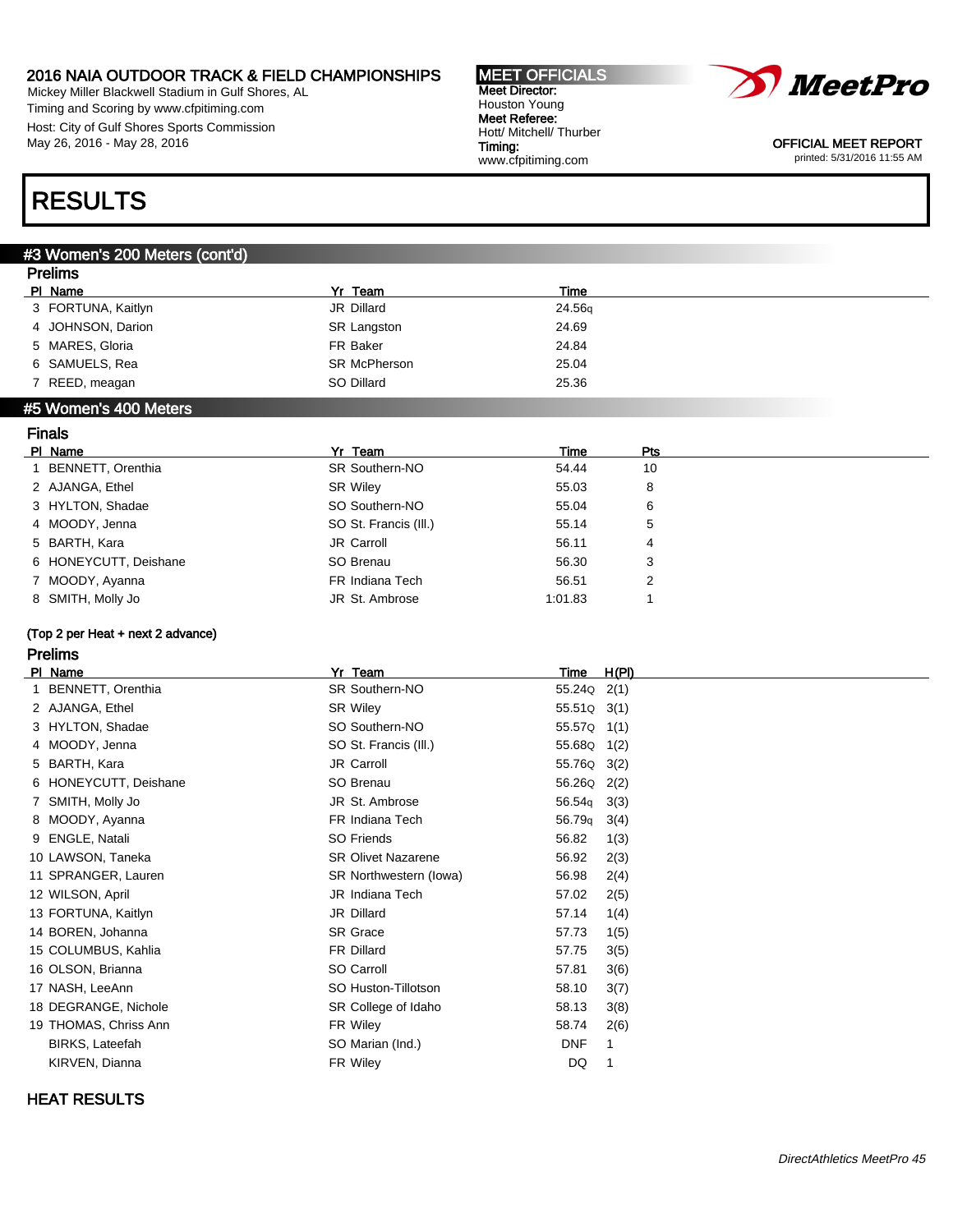Mickey Miller Blackwell Stadium in Gulf Shores, AL Timing and Scoring by www.cfpitiming.com Host: City of Gulf Shores Sports Commission May 26, 2016 - May 28, 2016

# RESULTS

### #5 Women's 400 Meters (cont'd)

| <b>Prelims</b>           |                           |            |  |  |
|--------------------------|---------------------------|------------|--|--|
| PI Name                  | Yr Team                   | Time       |  |  |
| Heat 1 of 3              |                           |            |  |  |
| 1 HYLTON, Shadae         | SO Southern-NO            | 55.57Q     |  |  |
| 2 MOODY, Jenna           | SO St. Francis (III.)     | 55.68Q     |  |  |
| 3 ENGLE, Natali          | SO Friends                | 56.82      |  |  |
| 4 FORTUNA, Kaitlyn       | JR Dillard                | 57.14      |  |  |
| BOREN, Johanna<br>5      | <b>SR</b> Grace           | 57.73      |  |  |
| BIRKS, Lateefah          | SO Marian (Ind.)          | <b>DNF</b> |  |  |
| KIRVEN, Dianna           | FR Wiley                  | DQ         |  |  |
| Heat 2 of 3              |                           |            |  |  |
| <b>BENNETT, Orenthia</b> | <b>SR Southern-NO</b>     | 55.240     |  |  |
| 2 HONEYCUTT, Deishane    | SO Brenau                 | 56.26Q     |  |  |
| 3 LAWSON, Taneka         | <b>SR Olivet Nazarene</b> | 56.92      |  |  |
| SPRANGER, Lauren<br>4    | SR Northwestern (lowa)    | 56.98      |  |  |
| 5 WILSON, April          | JR Indiana Tech           | 57.02      |  |  |
| 6 THOMAS, Chriss Ann     | FR Wiley                  | 58.74      |  |  |
| Heat 3 of 3              |                           |            |  |  |
| AJANGA, Ethel            | <b>SR Wiley</b>           | 55.510     |  |  |
| 2 BARTH, Kara            | JR Carroll                | 55.76Q     |  |  |
| SMITH, Molly Jo<br>3     | JR St. Ambrose            | 56.54g     |  |  |
| 4 MOODY, Ayanna          | FR Indiana Tech           | 56.79q     |  |  |
| 5 COLUMBUS, Kahlia       | <b>FR Dillard</b>         | 57.75      |  |  |
| 6 OLSON, Brianna         | SO Carroll                | 57.81      |  |  |
| 7 NASH, LeeAnn           | SO Huston-Tillotson       | 58.10      |  |  |
| 8 DEGRANGE, Nichole      | SR College of Idaho       | 58.13      |  |  |

#### #7 Women's 800 Meters

| <b>Finals</b>       |                     |         |     |  |
|---------------------|---------------------|---------|-----|--|
| PI Name             | Yr Team             | Time    | Pts |  |
| 1 SEGRAVE, Hannah   | JR Milligan         | 2:06.04 | 10  |  |
| 2 HERMANSSON, Hanna | SR Marymount (Ca.)  | 2:07.10 | 8   |  |
| 3 TORRES, Sandy     | <b>SR Carroll</b>   | 2:10.78 | 6   |  |
| 4 KUNTZ, Ann        | SR Marian (Ind.)    | 2:11.40 | 5   |  |
| 5 GODAR, Tayler     | SR Georgetown (Ky.) | 2:12.16 | 4   |  |
| 6 WOOD, Kimberly    | SR Concordia (Neb.) | 2:12.38 | 3   |  |
| 7 HIGGINS, Candice  | SO Wiley            | 2:12.82 | 2   |  |
| 8 PFAFF, Amy        | SO College of Idaho | 2:13.42 |     |  |

### (Top 2 per Heat + next 2 advance)

### Prelims

| PI Name             | Yr Team             | Time              | H(PI) |
|---------------------|---------------------|-------------------|-------|
| SEGRAVE, Hannah     | JR Milligan         | $2:11.16Q$ 3(1)   |       |
| 2 HERMANSSON, Hanna | SR Marymount (Ca.)  | $2:12.79Q$ $2(1)$ |       |
| 3 KUNTZ, Ann        | SR Marian (Ind.)    | $2:12.80Q$ 1(1)   |       |
| 4 HIGGINS, Candice  | SO Wilev            | $2:13.08Q$ $3(2)$ |       |
| 5 PFAFF, Amy        | SO College of Idaho | $2:13.12Q$ $2(2)$ |       |
| 6 TORRES, Sandy     | <b>SR Carroll</b>   | $2:13.66q$ 3(3)   |       |



OFFICIAL MEET REPORT printed: 5/31/2016 11:55 AM

Houston Young Meet Referee: Hott/ Mitchell/ Thurber Timing: www.cfpitiming.com

MEET OFFICIALS Meet Director: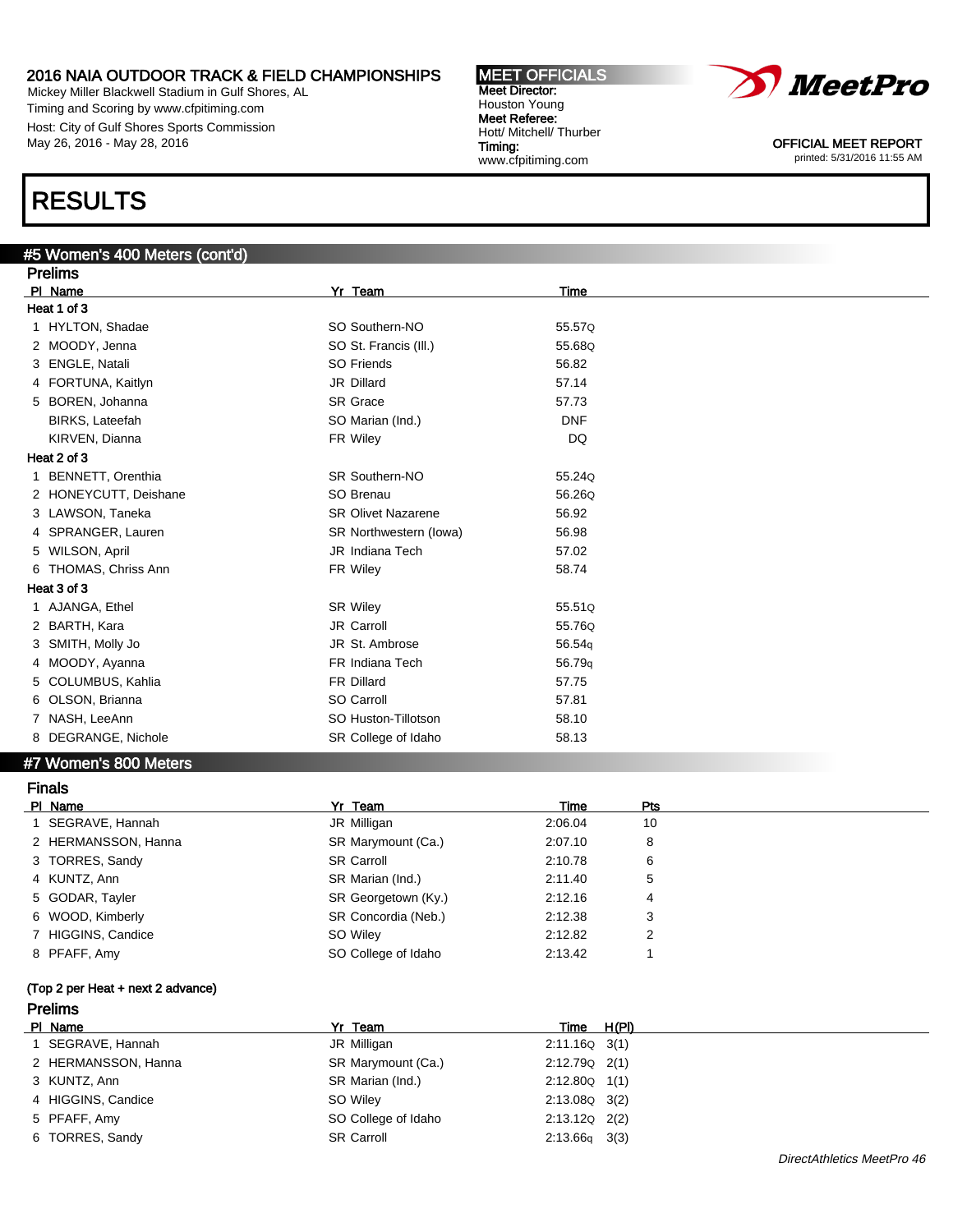Mickey Miller Blackwell Stadium in Gulf Shores, AL Timing and Scoring by www.cfpitiming.com Host: City of Gulf Shores Sports Commission May 26, 2016 - May 28, 2016

# RESULTS

### #7 Women's 800 Meters (cont'd)

(Top 2 per Heat + next 2 advance)

### Prelims

| PI Name               | Yr Team                    | <b>Time</b>          | H(PI) |
|-----------------------|----------------------------|----------------------|-------|
| 7 WOOD, Kimberly      | SR Concordia (Neb.)        | 2:13.86Q             | 1(2)  |
| 8 GODAR, Tayler       | SR Georgetown (Ky.)        | 2:14.01 <sub>q</sub> | 2(3)  |
| 9 PEACE, Madison      | SO Cumberlands             | 2:14.24              | 2(4)  |
| 10 MCPHERSON, monique | SO Wayland Baptist         | 2:14.64              | 1(3)  |
| 11 KORPACH, Sarah     | JR British Columbia        | 2:14.66              | 3(4)  |
| 12 MALMBORG, Josefine | SO Keiser                  | 2:14.99              | 2(5)  |
| 13 WONDRA, Hannah     | SR Benedictine (Kan.)      | 2:15.98              | 1(4)  |
| 14 BLAGG, Rachel      | FR Taylor                  | 2:16.01              | 3(5)  |
| 15 WATKINS, Nicole    | JR St. Xavier              | 2:17.50              | 2(6)  |
| 16 SMALLFOOT, Kylee   | SO Midland                 | 2:17.54              | 2(7)  |
| 17 JENSEN, Ariel      | JR Lewis-Clark             | 2:17.65              | 1(5)  |
| 18 MOORE, Charlotte   | SO Arizona Christian       | 2:19.92              | 1(6)  |
| 19 MURRAY, Alisa      | SR Biola                   | 2:20.44              | 3(6)  |
|                       |                            |                      |       |
| <b>HEAT RESULTS</b>   |                            |                      |       |
| <b>Prelims</b>        |                            |                      |       |
| PI Name               | Yr Team                    | Time                 |       |
| Heat 1 of 3           |                            |                      |       |
| 1 KUNTZ, Ann          | SR Marian (Ind.)           | 2:12.80Q             |       |
| 2 WOOD, Kimberly      | SR Concordia (Neb.)        | 2:13.86Q             |       |
| 3 MCPHERSON, monique  | SO Wayland Baptist         | 2:14.64              |       |
| 4 WONDRA, Hannah      | SR Benedictine (Kan.)      | 2:15.98              |       |
| 5 JENSEN, Ariel       | <b>JR Lewis-Clark</b>      | 2:17.65              |       |
| 6 MOORE, Charlotte    | SO Arizona Christian       | 2:19.92              |       |
| Heat 2 of 3           |                            |                      |       |
| 1 HERMANSSON, Hanna   | SR Marymount (Ca.)         | 2:12.79Q             |       |
| 2 PFAFF, Amy          | SO College of Idaho        | 2:13.12Q             |       |
| 3 GODAR, Tayler       | SR Georgetown (Ky.)        | 2:14.01q             |       |
| 4 PEACE, Madison      | <b>SO Cumberlands</b>      | 2:14.24              |       |
| 5 MALMBORG, Josefine  | <b>SO Keiser</b>           | 2:14.99              |       |
| 6 WATKINS, Nicole     | JR St. Xavier              | 2:17.50              |       |
| 7 SMALLFOOT, Kylee    | SO Midland                 | 2:17.54              |       |
| Heat 3 of 3           |                            |                      |       |
| 1 SEGRAVE, Hannah     | JR Milligan                | 2:11.16Q             |       |
| 2 HIGGINS, Candice    | SO Wiley                   | 2:13.08Q             |       |
| 3 TORRES, Sandy       | <b>SR Carroll</b>          | 2:13.66q             |       |
| 4 KORPACH, Sarah      | <b>JR British Columbia</b> | 2:14.66              |       |

MEET OFFICIALS Meet Director: Houston Young Meet Referee: Hott/ Mitchell/ Thurber

www.cfpitiming.com

Timing:

### #9 Women's 1500 Meters

# Finals

| PI Name           | Yr Team            | Time    | Pts |
|-------------------|--------------------|---------|-----|
| HERMANSSON, Hanna | SR Marymount (Ca.) | 4.28.18 | 10  |
| 2 MOORE, Sarah    | JR Oklahoma City   | 4:29.53 |     |

5 BLAGG, Rachel **FR Taylor** FR Taylor 2:16.01 6 MURRAY, Alisa 2:20.44



OFFICIAL MEET REPORT printed: 5/31/2016 11:55 AM

DirectAthletics MeetPro 47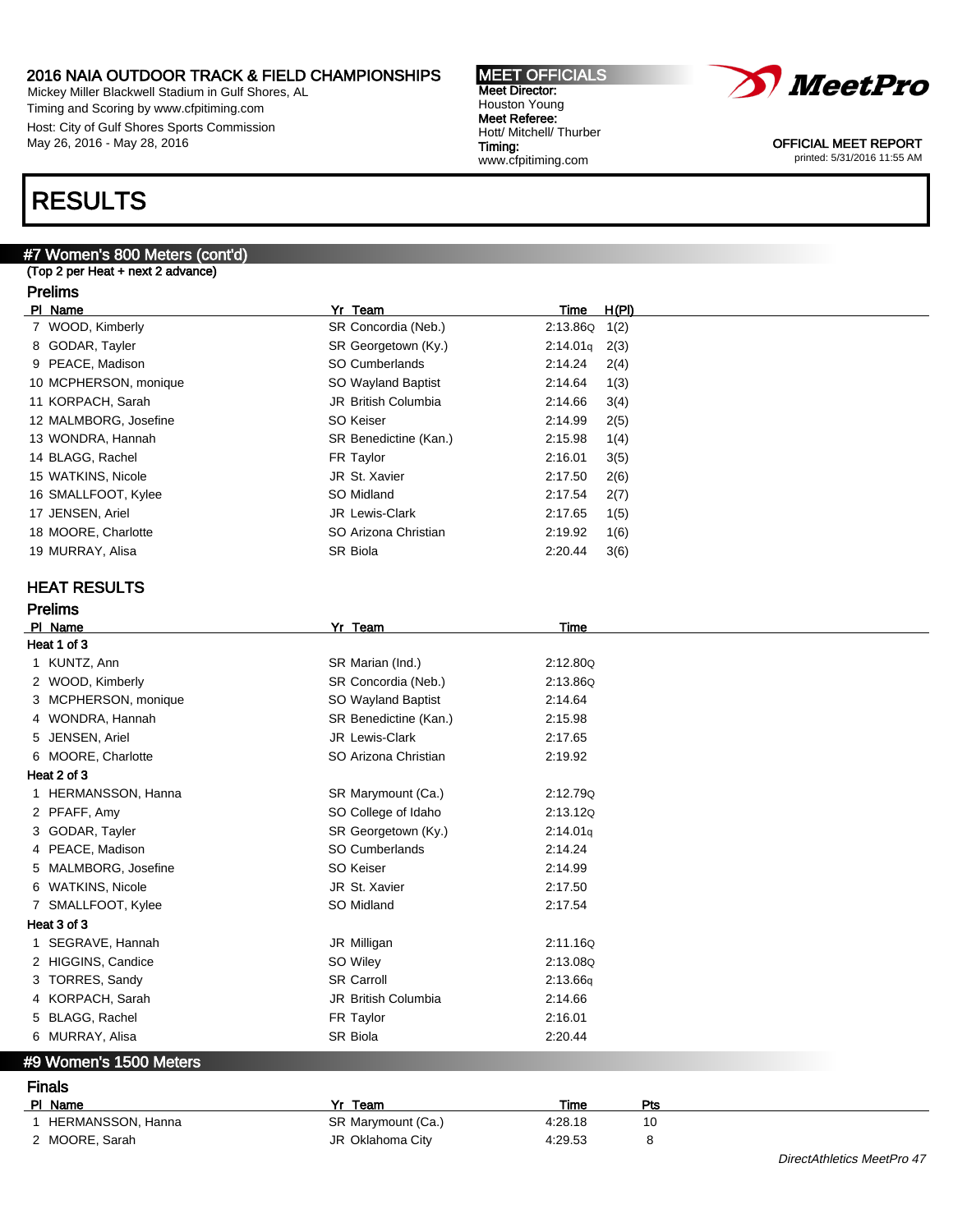Mickey Miller Blackwell Stadium in Gulf Shores, AL Timing and Scoring by www.cfpitiming.com Host: City of Gulf Shores Sports Commission May 26, 2016 - May 28, 2016

# RESULTS

# #9 Women's 1500 Meters (cont'd)

# Finals

| PI Name              | Yr Team                | Time    | <b>Pts</b> |  |
|----------------------|------------------------|---------|------------|--|
| 3 SIGAFOOSE, Adri    | SO Aguinas             | 4:30.03 | 6          |  |
| 4 HUNT, Kellian      | SR Biola               | 4:30.65 | 5          |  |
| 5 KLOPFENSTEIN, Lila | JR College of Idaho    | 4:32.09 | 4          |  |
| 6 HAWTHORN, Natalia  | JR British Columbia    | 4:32.27 | 3          |  |
| 7 BROWN, Sierra      | JR Northwest Christian | 4.33.61 | 2          |  |
| 8 PFAFF, Amy         | SO College of Idaho    | 4:33.75 |            |  |
| 9 GASNER, Anika      | SR Biola               | 4:46.58 |            |  |
| 10 DOUGLAS, Betsy    | SO USC-Beaufort        | 4:48.07 |            |  |
| 11 ESPOSITO, Leah    | JR Carroll             | 4:52.40 |            |  |
|                      |                        |         |            |  |

### (Top 4 per Heat + next 4 advance) Prelims

| PI Name                | Yr Team                       | Time              | H(PI) |
|------------------------|-------------------------------|-------------------|-------|
| 1 HUNT, Kellian        | SR Biola                      | 4:32.20Q          | 2(1)  |
| 2 MOORE, Sarah         | JR Oklahoma City              | 4:33.67Q          | 2(2)  |
| 3 GASNER, Anika        | SR Biola                      | 4:33.70Q          | 2(3)  |
| 4 SIGAFOOSE, Adri      | SO Aquinas                    | 4:33.71Q          | 2(4)  |
| 5 PFAFF, Amy           | SO College of Idaho           | 4:33.79q          | 2(5)  |
| 6 DOUGLAS, Betsy       | SO USC-Beaufort               | 4:34.07g          | 2(6)  |
| 7 HAWTHORN, Natalia    | JR British Columbia           | $4:34.23Q$ $1(1)$ |       |
| 8 ESPOSITO, Leah       | JR Carroll                    | 4:34.58Q          | 1(2)  |
| 9 HERMANSSON, Hanna    | SR Marymount (Ca.)            | 4:35.17Q          | 1(3)  |
| 10 LEE, Kirsten        | <b>SR British Columbia</b>    | 4:35.29q          | 2(7)  |
| 11 KLOPFENSTEIN, Lila  | JR College of Idaho           | 4:35.29Q          | 1(4)  |
| 12 BROWN, Sierra       | <b>JR Northwest Christian</b> | 4:35.42q          | 1(5)  |
| 13 MCBEATH, Sarah      | JR Indiana Wesleyan           | 4:36.22           | 1(6)  |
| 14 WOOD, Kimberly      | SR Concordia (Neb.)           | 4:37.04           | 2(8)  |
| 15 MENG, Lindsey       | SR St. Mary (Kan.)            | 4:37.10           | 1(7)  |
| 16 HARMON, Alyssa      | <b>JR Northwest Christian</b> | 4:37.71           | 1(8)  |
| 17 DE CASTRO, Danielle | FR Oregon Tech                | 4:38.06           | 2(9)  |
| 18 MEYERS, Jessica     | <b>SR Westmont</b>            | 4:39.45           | 1(9)  |
| 19 O'DORE, MacKenzie   | JR Rocky Mountain             | 4:41.46           | 2(10) |
| 20 KILMARTIN, Sandra   | SO British Columbia           | 4:42.40           | 1(10) |
| 21 PEDRICK, Morgan     | JR The Masters                | 4:42.52           | 1(11) |
| 22 WATKINS, Nicole     | JR St. Xavier                 | 4:43.27           | 1(12) |
| 23 TREMAINE, Audrey    | <b>SR Cornerstone</b>         | 4:45.76           | 2(11) |
| 24 O'CONNOR, Niamh     | FR Oklahoma City              | 4:46.14           | 2(12) |
| 25 GODAR, Tayler       | SR Georgetown (Ky.)           | 4:46.66           | 2(13) |
| 26 FAIRCHILD, Mikala   | SO The Masters                | 4:46.77           | 1(13) |
| 27 JOURDAN, Ashley     | JR Trinity Christian          | 4:49.75           | 2(14) |
| 28 HUNSAKER, Hannah    | SO Biola                      | 4:50.99           | 1(14) |
|                        |                               |                   |       |

### HEAT RESULTS



OFFICIAL MEET REPORT printed: 5/31/2016 11:55 AM

MEET OFFICIALS Meet Director: Houston Young Meet Referee: Hott/ Mitchell/ Thurber Timing: www.cfpitiming.com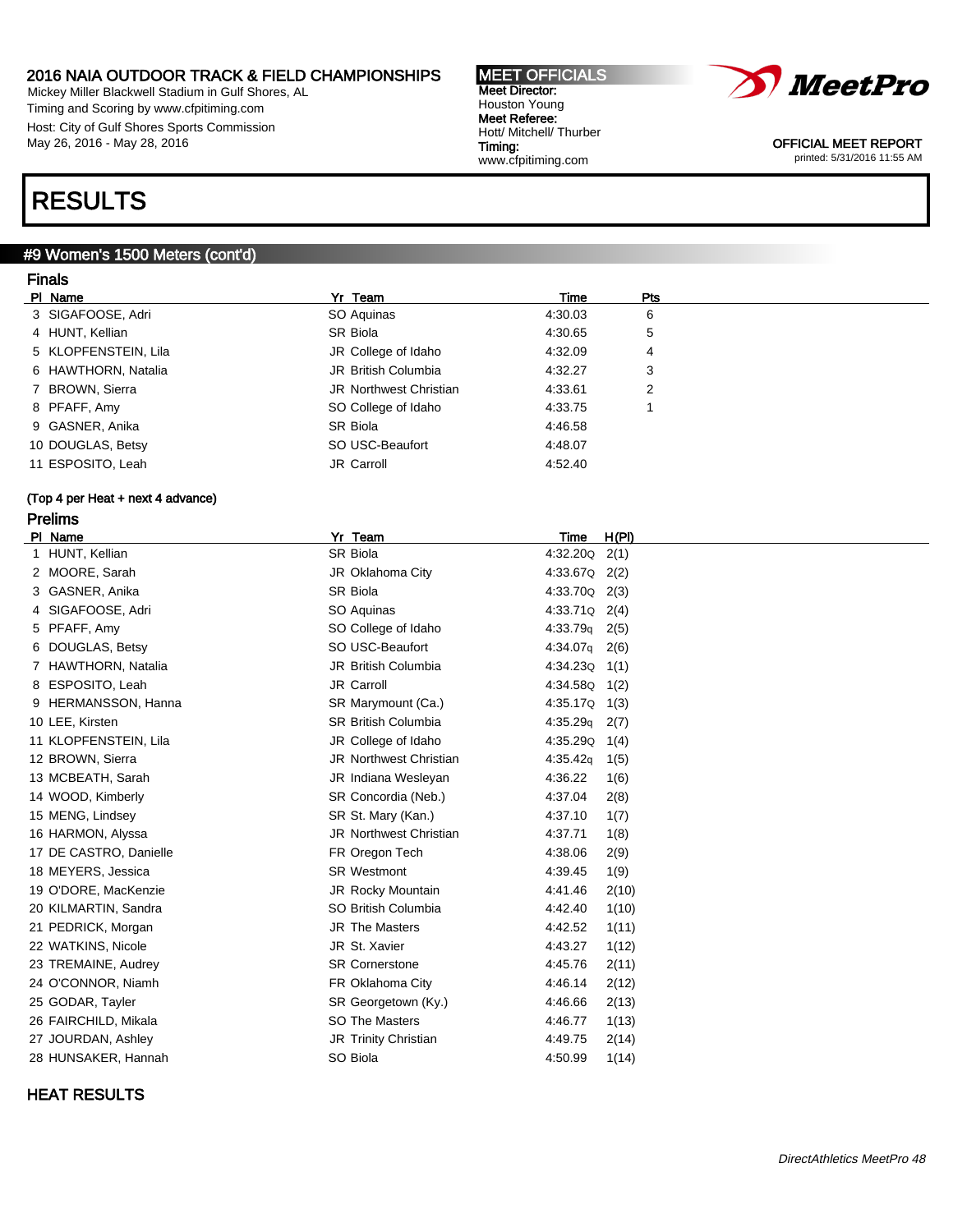Mickey Miller Blackwell Stadium in Gulf Shores, AL Timing and Scoring by www.cfpitiming.com Host: City of Gulf Shores Sports Commission May 26, 2016 - May 28, 2016

# RESULTS

### #9 Women's 1500 Meters (cont'd)

| <b>Prelims</b>           |                               |          |
|--------------------------|-------------------------------|----------|
| PI Name                  | Yr Team                       | Time     |
| Heat 1 of 2              |                               |          |
| 1 HAWTHORN, Natalia      | JR British Columbia           | 4:34.230 |
| 2 ESPOSITO, Leah         | JR Carroll                    | 4:34.58Q |
| 3 HERMANSSON, Hanna      | SR Marymount (Ca.)            | 4:35.17Q |
| 4 KLOPFENSTEIN, Lila     | JR College of Idaho           | 4:35.290 |
| 5 BROWN, Sierra          | <b>JR Northwest Christian</b> | 4:35.42q |
| 6 MCBEATH, Sarah         | JR Indiana Wesleyan           | 4:36.22  |
| MENG, Lindsey<br>7       | SR St. Mary (Kan.)            | 4:37.10  |
| 8 HARMON, Alyssa         | <b>JR Northwest Christian</b> | 4:37.71  |
| MEYERS, Jessica<br>9     | <b>SR Westmont</b>            | 4:39.45  |
| 10 KILMARTIN, Sandra     | SO British Columbia           | 4:42.40  |
| 11 PEDRICK, Morgan       | <b>JR The Masters</b>         | 4:42.52  |
| 12 WATKINS, Nicole       | JR St. Xavier                 | 4:43.27  |
| 13 FAIRCHILD, Mikala     | <b>SO The Masters</b>         | 4:46.77  |
| 14 HUNSAKER, Hannah      | SO Biola                      | 4:50.99  |
| Heat 2 of 2              |                               |          |
| 1 HUNT, Kellian          | <b>SR Biola</b>               | 4:32.200 |
| 2 MOORE, Sarah           | JR Oklahoma City              | 4:33.67Q |
| GASNER, Anika<br>3.      | <b>SR Biola</b>               | 4:33.700 |
| 4 SIGAFOOSE, Adri        | SO Aquinas                    | 4:33.71Q |
| PFAFF, Amy<br>5          | SO College of Idaho           | 4:33.79q |
| DOUGLAS, Betsy<br>6      | SO USC-Beaufort               | 4:34.07q |
| 7 LEE, Kirsten           | <b>SR British Columbia</b>    | 4:35.29q |
| WOOD, Kimberly<br>8      | SR Concordia (Neb.)           | 4:37.04  |
| DE CASTRO, Danielle<br>9 | FR Oregon Tech                | 4:38.06  |
| 10 O'DORE, MacKenzie     | JR Rocky Mountain             | 4:41.46  |
| 11 TREMAINE, Audrey      | <b>SR Cornerstone</b>         | 4:45.76  |
| 12 O'CONNOR, Niamh       | FR Oklahoma City              | 4:46.14  |
| 13 GODAR, Tayler         | SR Georgetown (Ky.)           | 4:46.66  |
| 14 JOURDAN, Ashley       | JR Trinity Christian          | 4:49.75  |

MEET OFFICIALS Meet Director: Houston Young Meet Referee: Hott/ Mitchell/ Thurber

www.cfpitiming.com

Timing:

#### #11 Women's 5000 Meters

| PI Name             | Yr Team                       | <b>Time</b> | Pts |
|---------------------|-------------------------------|-------------|-----|
| 1 FRANKIAN, Karis   | <b>SR The Masters</b>         | 17:16.51    | 10  |
| 2 BIEHL, Sarah      | <b>SR Shawnee State</b>       | 17:31.36    | 8   |
| 3 PERKINSON, Jessa  | SO Southern Oregon            | 17:39.31    | 6   |
| 4 AU, Enid          | FR British Columbia           | 17:48.30    | 5   |
| 5 BROWN, Sierra     | <b>JR Northwest Christian</b> | 17:49.79    | 4   |
| 6 HARMON, Alyssa    | <b>JR Northwest Christian</b> | 17:55.25    | 3   |
| 7 MOORE, Sarah      | JR Oklahoma City              | 17:55.98    | 2   |
| 8 HUNT, Kellian     | SR Biola                      | 18:14.24    |     |
| 9 BRUNT, Madelyn    | SO British Columbia           | 18:24.10    |     |
| 10 DEMERJIAN, Kalie | FR SCAD Atlanta               | 18:47.86    |     |
| 11 WILLGING, Ellie  | FR St. Xavier                 | 18:51.84    |     |
| 12 GASNER, Anika    | SR Biola                      | 19:06.21    |     |
| 13 CUNDY, Rachel    | <b>SR Lewis-Clark</b>         | 19:22.12    |     |



OFFICIAL MEET REPORT printed: 5/31/2016 11:55 AM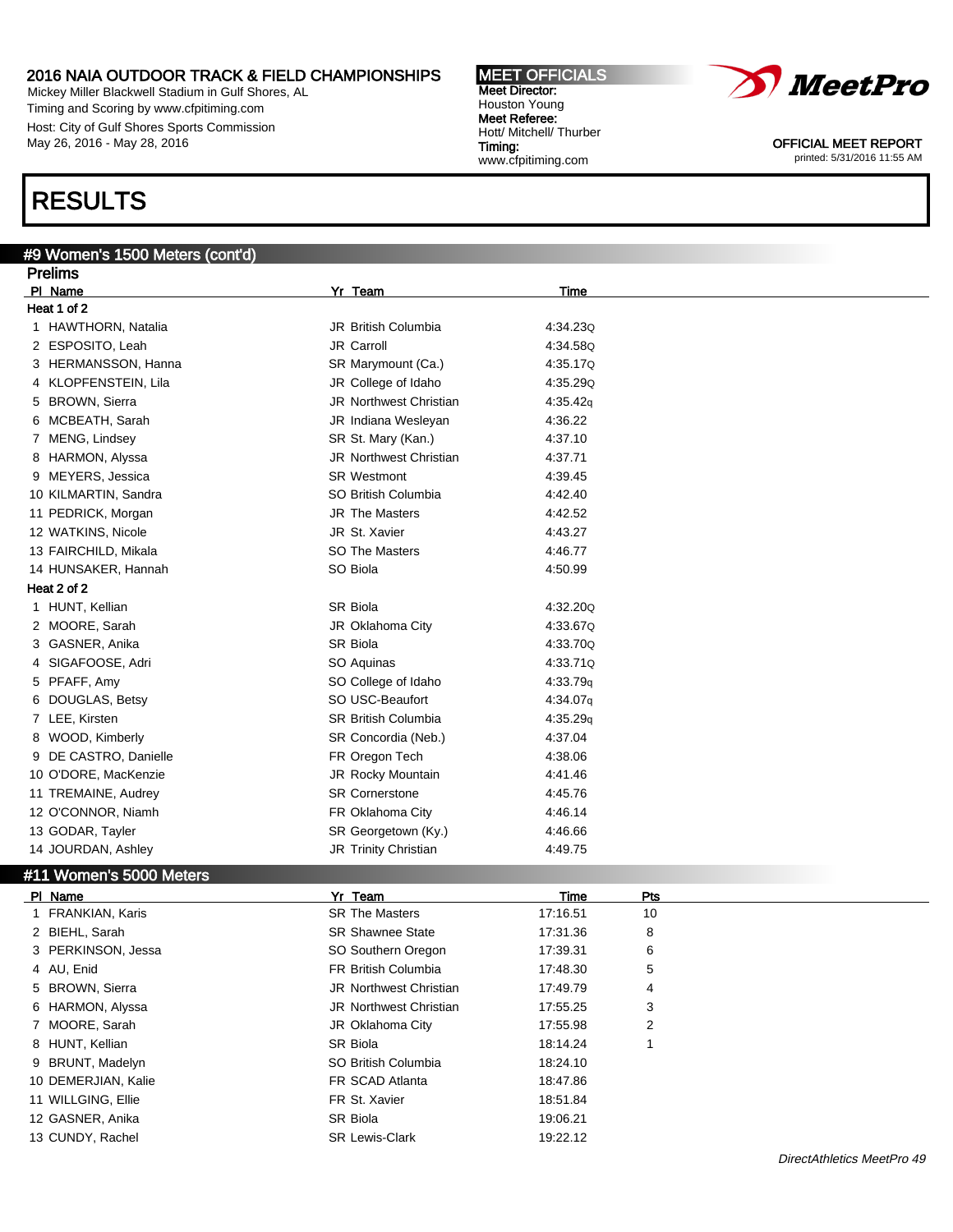Mickey Miller Blackwell Stadium in Gulf Shores, AL Timing and Scoring by www.cfpitiming.com Host: City of Gulf Shores Sports Commission May 26, 2016 - May 28, 2016

#### MEET OFFICIALS Meet Director: Houston Young Meet Referee: Hott/ Mitchell/ Thurber Timing: www.cfpitiming.com



OFFICIAL MEET REPORT printed: 5/31/2016 11:55 AM

# RESULTS

### #11 Women's 5000 Meters (cont'd)

| PI Name            | Yr Team          | <b>Time</b> | Pts |
|--------------------|------------------|-------------|-----|
| 14 CLARK, Michelle | SR Biola         | 19:31.80    |     |
| ZEILER, Charlotta  | SO SCAD Savannah | <b>DNF</b>  |     |

### #13 Women's 10000 Meters

| PI Name              | Yr Team                 | Time     | Pts |  |
|----------------------|-------------------------|----------|-----|--|
| 1 PERKINSON, Jessa   | SO Southern Oregon      | 36:10.83 | 10  |  |
| 2 FRANKIAN, Karis    | <b>SR The Masters</b>   | 36:23.93 | 8   |  |
| 3 GARWOOD, Kristen   | SR Hannibal-LaGrange    | 36:42.58 | 6   |  |
| 4 BIEHL, Sarah       | <b>SR Shawnee State</b> | 37:06.56 | 5   |  |
| 5 BETHEA, Janelle    | SO Hastings             | 37:23.69 | 4   |  |
| 6 SCHMIDT, Rosa      | SO Northwest Christian  | 37:27.17 | 3   |  |
| 7 HAVRANEK, Anna     | SO Shawnee State        | 37:56.53 | 2   |  |
| 8 REID, Janie        | SO Carroll              | 38:23.17 |     |  |
| 9 FITZGERALD, Megan  | SO Southeastern U.      | 38:24.54 |     |  |
| 10 FRANCH, Michelle  | FR Taylor               | 38:44.54 |     |  |
| 11 GUARNACCIA, Katie | SO Point Park           | 39:41.79 |     |  |
| 12 MIDDAUGH, Kathy   | JR Aquinas              | 40:16.34 |     |  |
| 13 SHARP, Brittany   | FR Marian (Ind.)        | 41:28.41 |     |  |
| 14 ZEILER, Charlotta | SO SCAD Savannah        | 41:38.02 |     |  |

### #15 Women's 100m Hurdles

| <b>Finals</b>         | Wind: (+1.8)            |       |     |
|-----------------------|-------------------------|-------|-----|
| PI Name               | Yr Team                 | Time  | Pts |
| 1 MARQUART, Stephanie | <b>SR Siena Heights</b> | 13.43 | 10  |
| 2 MCCLENDON, Alliah   | SO William Woods        | 14.00 | 8   |
| 3 TAYLOR, Jaquel      | SO Indiana Tech         | 14.07 | 6   |
| 4 NEWMAN, sasha       | SO Dillard              | 14.17 | 5   |
| 5 BALLARD, Eriona     | SO Indiana Tech         | 14.29 | 4   |
| 6 HONEYMAN, Abby      | SO Dickinson St.        | 14.31 | 3   |
| 7 BRAMHALL, Rachel    | JR Doane                | 14.39 | 2   |
| 8 SAKEUH, Plenseh-Tay | FR Taylor               | 14.47 |     |

### (Top 2 per Heat + next 2 advance) Prelims

| PI Name               | Yr Team                 | Time                      | H(PI) |
|-----------------------|-------------------------|---------------------------|-------|
| 1 MARQUART, Stephanie | <b>SR Siena Heights</b> | 13.49 <sub>Q</sub> (+2.0) | 1(1)  |
| 2 MCCLENDON, Alliah   | SO William Woods        | 14.27Q (+1.0)             | 3(1)  |
| 3 NEWMAN, sasha       | SO Dillard              | 14.28Q (+1.0)             | 3(2)  |
| 4 SAKEUH, Plenseh-Tay | FR Taylor               | 14.29 <sub>Q</sub> (+2.0) | 1(2)  |
| 5 BRAMHALL, Rachel    | JR Doane                | 14.31 <sub>a</sub> (+2.0) | 1(3)  |
| 6 TAYLOR, Jaquel      | SO Indiana Tech         | $14.34Q (+0.1)$           | 2(1)  |
| 7 HONEYMAN, Abby      | SO Dickinson St.        | $14.60q$ (+1.0)           | 3(3)  |
| 8 BALLARD, Eriona     | SO Indiana Tech         | 14.63Q (+0.1)             | 2(2)  |
| 9 SIMPSON, Lariah     | JR Indiana Tech         | $14.64$ $(+1.0)$          | 3(4)  |
| 10 BUSHKOFSKY, Krista | <b>JR Clarke</b>        | $14.71$ $(+2.0)$          | 1(4)  |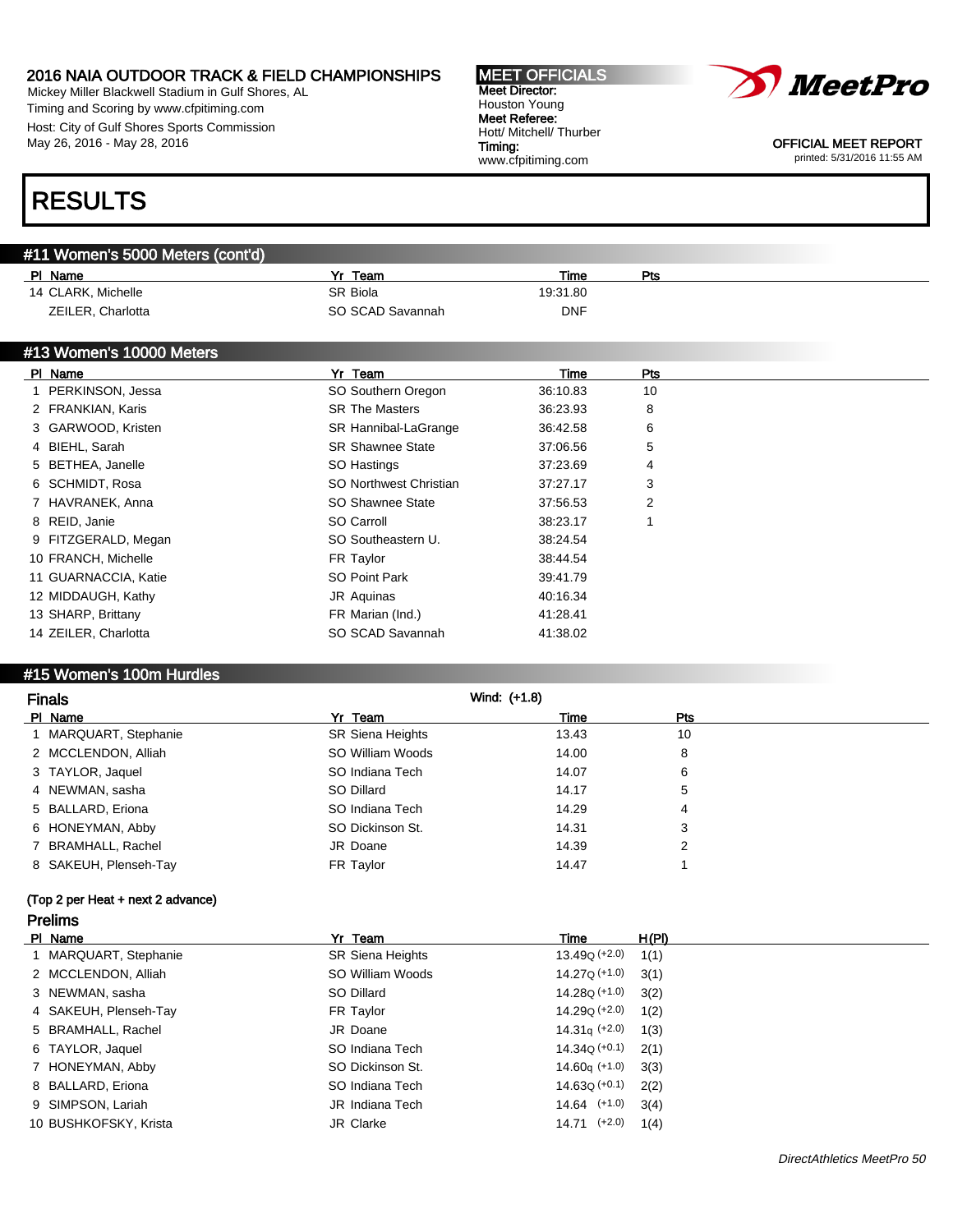Mickey Miller Blackwell Stadium in Gulf Shores, AL Timing and Scoring by www.cfpitiming.com Host: City of Gulf Shores Sports Commission May 26, 2016 - May 28, 2016

# RESULTS

# #15 Women's 100m Hurdles (cont'd)

(Top 2 per Heat + next 2 advance)

### Prelims

| PI Name               | Yr Team                    | Time             | H(PI) |
|-----------------------|----------------------------|------------------|-------|
| 11 GEORGE, Jalacia    | FR Indiana Tech            | 14.73 (+2.0)     | 1(5)  |
| 12 THOMAS, Tiana      | SR College of Idaho        | $14.77$ $(+0.1)$ | 2(3)  |
| 13 MAJORS, Megan      | SO Robert Morris (III.)    | $14.82$ $(+2.0)$ | 1(6)  |
| 14 RUSSELL, Carlisa   | <b>JR Wayland Baptist</b>  | $14.91$ $(+0.1)$ | 2(4)  |
| 15 MOTSI, Tanya       | <b>SR British Columbia</b> | $14.93$ $(+0.1)$ | 2(5)  |
| 16 MOSELEY, Ayanna    | JR Indiana Tech            | $15.27$ $(+1.0)$ | 3(5)  |
| 17 ROBINSON, Ashley   | JR Huston-Tillotson        | $15.36$ $(+0.1)$ | 2(6)  |
| 18 WIETZKI, Jordan    | JR Doane                   | $15.43$ $(+0.1)$ | 2(7)  |
| 19 YOUNGE, Victoria   | FR Missouri Baptist        | $15.46$ $(+1.0)$ | 3(6)  |
| 20 SOKOLOWSKI, Lauren | <b>FR Dakota State</b>     | $15.67$ $(+2.0)$ | 1(7)  |
| 21 WOOD, Kara         | JR Oregon Tech             | 15.70 (+1.0)     | 3(7)  |
|                       |                            |                  |       |

### HEAT RESULTS

Prelims

| PI_Name                  |                       | Yr Team                    | Time               |
|--------------------------|-----------------------|----------------------------|--------------------|
| Heat 1 of 3              |                       | Wind: (+2.0)               |                    |
|                          | 1 MARQUART, Stephanie | <b>SR Siena Heights</b>    | 13.49Q             |
| 2 SAKEUH, Plenseh-Tay    |                       | FR Taylor                  | 14.29Q             |
| 3 BRAMHALL, Rachel       |                       | JR Doane                   | 14.31q             |
| 4 BUSHKOFSKY, Krista     |                       | JR Clarke                  | 14.71              |
| 5 GEORGE, Jalacia        |                       | FR Indiana Tech            | 14.73              |
| 6 MAJORS, Megan          |                       | SO Robert Morris (III.)    | 14.82              |
| 7 SOKOLOWSKI, Lauren     |                       | <b>FR Dakota State</b>     | 15.67              |
| Heat 2 of 3              |                       | Wind: (+0.1)               |                    |
| 1 TAYLOR, Jaquel         |                       | SO Indiana Tech            | 14.34Q             |
| 2 BALLARD, Eriona        |                       | SO Indiana Tech            | 14.63Q             |
| 3 THOMAS, Tiana          |                       | SR College of Idaho        | 14.77              |
| 4 RUSSELL, Carlisa       |                       | JR Wayland Baptist         | 14.91              |
| 5 MOTSI, Tanya           |                       | <b>SR British Columbia</b> | 14.93              |
| ROBINSON, Ashley<br>6    |                       | JR Huston-Tillotson        | 15.36              |
| 7 WIETZKI, Jordan        |                       | JR Doane                   | 15.43              |
| Heat 3 of 3              |                       | Wind: (+1.0)               |                    |
| MCCLENDON, Alliah<br>1.  |                       | SO William Woods           | 14.27Q             |
| 2 NEWMAN, sasha          |                       | SO Dillard                 | 14.28Q             |
| 3 HONEYMAN, Abby         |                       | SO Dickinson St.           | 14.60 <sub>q</sub> |
| 4 SIMPSON, Lariah        |                       | <b>JR</b> Indiana Tech     | 14.64              |
| 5 MOSELEY, Ayanna        |                       | <b>JR</b> Indiana Tech     | 15.27              |
| 6 YOUNGE, Victoria       |                       | FR Missouri Baptist        | 15.46              |
| 7 WOOD, Kara             |                       | JR Oregon Tech             | 15.70              |
| #17 Women's 400m Hurdles |                       |                            |                    |
| <b>Finals</b>            |                       |                            |                    |
| PI Name                  |                       | Yr Team                    | Pts<br>Time        |

1 THOMAS, Tiana SR College of Idaho 59.04 10 2 NEEDHAM, Taylor **SO Southwestern (Kan.)** 59.23 8



OFFICIAL MEET REPORT printed: 5/31/2016 11:55 AM

DirectAthletics MeetPro 51

#### MEET OFFICIALS Meet Director: Houston Young Meet Referee: Hott/ Mitchell/ Thurber Timing: www.cfpitiming.com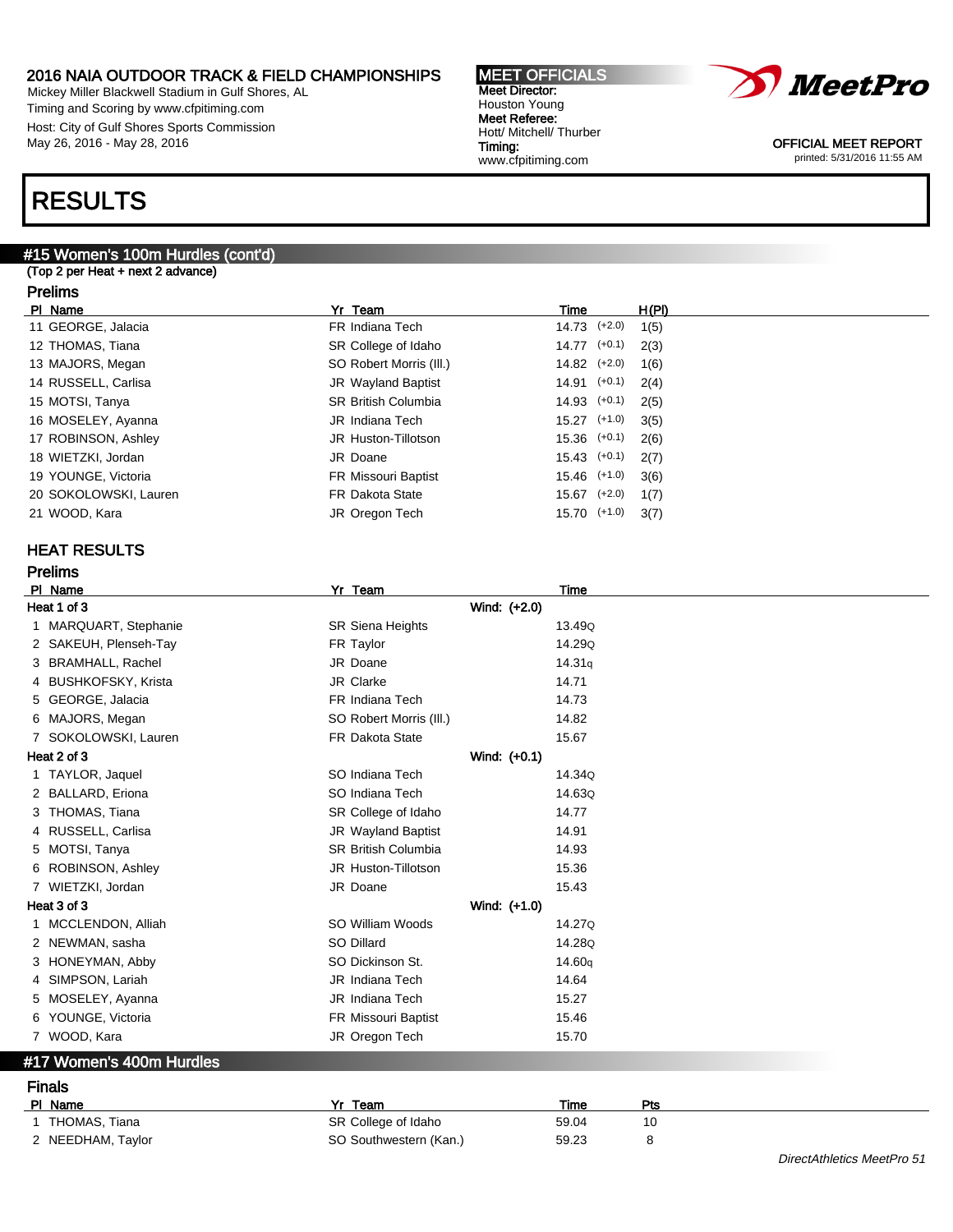Mickey Miller Blackwell Stadium in Gulf Shores, AL Timing and Scoring by www.cfpitiming.com Host: City of Gulf Shores Sports Commission May 26, 2016 - May 28, 2016

#### MEET OFFICIALS Meet Director: Houston Young Meet Referee: Hott/ Mitchell/ Thurber Timing: www.cfpitiming.com



OFFICIAL MEET REPORT printed: 5/31/2016 11:55 AM

# RESULTS

### #17 Women's 400m Hurdles (cont'd)

### Finals

| PI Name               | Yr Team             | Time    | Pts          |  |
|-----------------------|---------------------|---------|--------------|--|
| 3 HOLTMEIER, Sydney   | <b>SR Doane</b>     | 1:01.02 | 6            |  |
| 4 SMITH, Molly Jo     | JR St. Ambrose      | 1:01.06 | $\mathbf{p}$ |  |
| 5 GREEN, Shantae      | FR Southern-NO      | 1:01.90 |              |  |
| 6 TOURIGNY, Katherine | JR British Columbia | 1:01.92 | 3            |  |
| 7 BRANNAGAN, Kalyn    | JR Doane            | 1:01.96 |              |  |
| 8 RUSSELL, Cecilee    | <b>SR Corban</b>    | 1:02.22 |              |  |

### (Top 1 per Heat + next 4 advance) Prelims

| PI Name                  | Yr_Team                     | Time              | H(PI) |
|--------------------------|-----------------------------|-------------------|-------|
| 1 THOMAS, Tiana          | SR College of Idaho         | 1:00.94Q          | 3(1)  |
| 2 NEEDHAM, Taylor        | SO Southwestern (Kan.)      | $1:01.37Q$ $1(1)$ |       |
| 3 TOURIGNY, Katherine    | <b>JR British Columbia</b>  | 1:01.71Q          | 2(1)  |
| 4 HOLTMEIER, Sydney      | <b>SR Doane</b>             | 1:01.82q          | 2(2)  |
| 5 SMITH, Molly Jo        | JR St. Ambrose              | 1:02.04Q          | 4(1)  |
| 6 BRANNAGAN, Kalyn       | JR Doane                    | 1:02.65q          | 2(3)  |
| 7 RUSSELL, Cecilee       | <b>SR Corban</b>            | 1:02.71q          | 1(2)  |
| 8 GREEN, Shantae         | FR Southern-NO              | 1:02.75q          | 4(2)  |
| 9 RODRIGUEZ, Daryll      | SR St. Francis (III.)       | 1:02.89           | 3(2)  |
| 10 BRAMHALL, Rachel      | JR Doane                    | 1:03.02           | 4(3)  |
| 11 IRENE, Moore          | SR Evergreen St.            | 1:03.14           | 1(3)  |
| 12 RICHMOND, Jennah      | JR William Jessup           | 1:03.27           | 2(4)  |
| 13 SMIKLE, Kimona        | FR Southern-NO              | 1:03.32           | 2(5)  |
| 14 KROEZE, Kim           | JR Dordt                    | 1:04.02           | 3(3)  |
| 15 OPOULOS, Rebecca      | FR Jamestown                | 1:04.14           | 1(4)  |
| 16 RUSSELL, Carlisa      | <b>JR Wayland Baptist</b>   | 1:04.17           | 3(4)  |
| 17 GARBARINO-HERMA, Alex | JR Baker                    | 1:04.75           | 4(4)  |
| 18 EMERSON, Katie        | FR Eastern Oregon           | 1:04.82           | 3(5)  |
| 19 PARKHOUSE, Hailey     | <b>SR William Jessup</b>    | 1:04.92           | 2(6)  |
| 20 SUPERIOR, Taylor      | SO USC-Beaufort             | 1:05.08           | 4(5)  |
| 21 BLACKWELL, Brianna    | JR MidAmerica Nazaren       | 1:05.09           | 1(5)  |
| 22 BOER, Payton          | FR Morningside              | 1:05.22           | 3(6)  |
| 23 LUKE, Eliana          | FR Viterbo                  | 1:05.87           | 4(6)  |
| 24 EMIG, Kaitlyn         | <b>SR Central Methodist</b> | 1:05.98           | 3(7)  |
| 25 HONEYCUTT, Deishane   | SO Brenau                   | 1:06.05           | 1(6)  |
| 26 SAPP, Jenny           | FR Lewis-Clark              | 1:06.10           | 4(7)  |
| 27 NEWMAN, sasha         | SO Dillard                  | 1:07.32           | 1(7)  |

### HEAT RESULTS Prelims

| .                  |                        |          |  |
|--------------------|------------------------|----------|--|
| PI Name            | Yr Team                | Time     |  |
| Heat 1 of 4        |                        |          |  |
| NEEDHAM, Taylor    | SO Southwestern (Kan.) | 1:01.37Q |  |
| 2 RUSSELL, Cecilee | SR Corban              | 1:02.71q |  |
| 3 IRENE, Moore     | SR Evergreen St.       | 1:03.14  |  |
|                    |                        |          |  |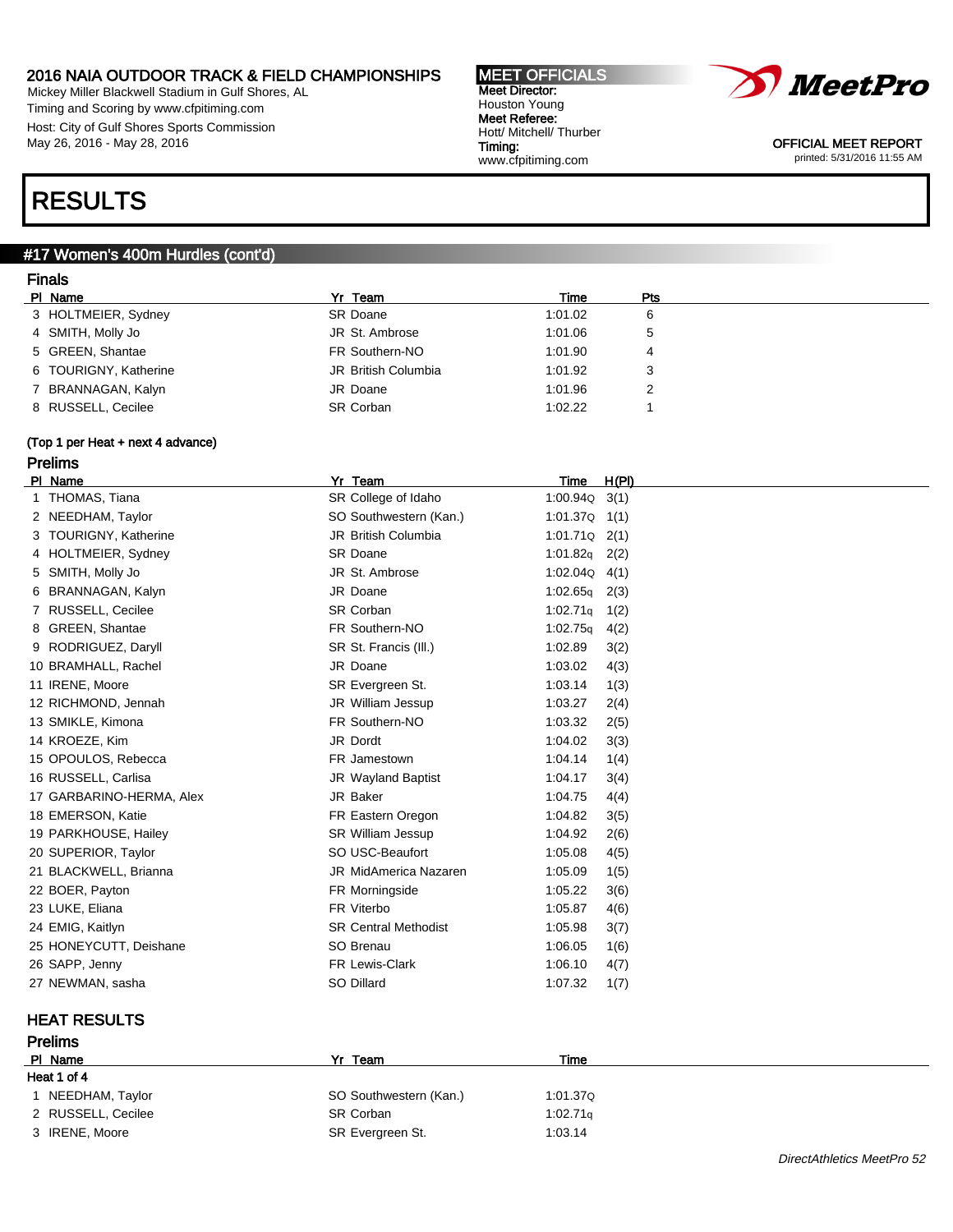Mickey Miller Blackwell Stadium in Gulf Shores, AL Timing and Scoring by www.cfpitiming.com Host: City of Gulf Shores Sports Commission May 26, 2016 - May 28, 2016

#### MEET OFFICIALS Meet Director: Houston Young Meet Referee: Hott/ Mitchell/ Thurber Timing: www.cfpitiming.com



OFFICIAL MEET REPORT printed: 5/31/2016 11:55 AM

# RESULTS

### #17 Women's 400m Hurdles (cont'd)

|    | <b>Prelims</b>             |                              |          |  |  |
|----|----------------------------|------------------------------|----------|--|--|
|    | PI Name                    | Yr Team                      | Time     |  |  |
|    | 4 OPOULOS, Rebecca         | FR Jamestown                 | 1:04.14  |  |  |
| 5  | <b>BLACKWELL, Brianna</b>  | <b>JR MidAmerica Nazaren</b> | 1:05.09  |  |  |
|    | 6 HONEYCUTT, Deishane      | SO Brenau                    | 1:06.05  |  |  |
|    | 7 NEWMAN, sasha            | SO Dillard                   | 1:07.32  |  |  |
|    | Heat 2 of 4                |                              |          |  |  |
|    | <b>TOURIGNY, Katherine</b> | <b>JR British Columbia</b>   | 1:01.710 |  |  |
|    | 2 HOLTMEIER, Sydney        | <b>SR Doane</b>              | 1:01.82q |  |  |
| 3  | BRANNAGAN, Kalyn           | JR Doane                     | 1:02.65q |  |  |
|    | RICHMOND, Jennah           | JR William Jessup            | 1:03.27  |  |  |
| 5  | SMIKLE, Kimona             | FR Southern-NO               | 1:03.32  |  |  |
|    | 6 PARKHOUSE, Hailey        | SR William Jessup            | 1:04.92  |  |  |
|    | Heat 3 of 4                |                              |          |  |  |
|    | 1 THOMAS, Tiana            | SR College of Idaho          | 1:00.940 |  |  |
|    | 2 RODRIGUEZ, Daryll        | SR St. Francis (III.)        | 1:02.89  |  |  |
|    | 3 KROEZE, Kim              | JR Dordt                     | 1:04.02  |  |  |
| 4  | RUSSELL, Carlisa           | JR Wayland Baptist           | 1:04.17  |  |  |
| 5  | <b>EMERSON, Katie</b>      | FR Eastern Oregon            | 1:04.82  |  |  |
| 6  | BOER, Payton               | FR Morningside               | 1:05.22  |  |  |
| 7  | EMIG, Kaitlyn              | <b>SR Central Methodist</b>  | 1:05.98  |  |  |
|    | Heat 4 of 4                |                              |          |  |  |
| 1. | SMITH, Molly Jo            | JR St. Ambrose               | 1:02.04Q |  |  |
|    | 2 GREEN, Shantae           | FR Southern-NO               | 1:02.75q |  |  |
| 3  | <b>BRAMHALL, Rachel</b>    | JR Doane                     | 1:03.02  |  |  |
| 4  | GARBARINO-HERMA, Alex      | JR Baker                     | 1:04.75  |  |  |
| 5  | SUPERIOR, Taylor           | SO USC-Beaufort              | 1:05.08  |  |  |
|    | 6 LUKE, Eliana             | FR Viterbo                   | 1:05.87  |  |  |
|    | SAPP, Jenny                | FR Lewis-Clark               | 1:06.10  |  |  |

### #19 Women's 3000m Steeple

| <b>Finals</b>          |                               |          |                |  |
|------------------------|-------------------------------|----------|----------------|--|
| PI Name                | Yr Team                       | Time     | Pts            |  |
| 1 DEWISPELARE, Marissa | JR Doane                      | 10:26.61 | 10             |  |
| 2 DAWSON, Lyndee       | SO Biola                      | 10:40.46 | 8              |  |
| 3 VANHEUVELN, Samantha | <b>SR Jamestown</b>           | 10:42.84 | 6              |  |
| 4 FLETCHER, Michelle   | <b>JR Northwest Christian</b> | 10:58.04 | 5              |  |
| 5 RAUCH, Tiffany       | <b>SR Indiana Tech</b>        | 11:02.38 | 4              |  |
| 6 BOLD, Regan          | <b>SR Carroll</b>             | 11:02.86 | 3              |  |
| BRUNT, Madelyn         | SO British Columbia           | 11:09.94 | $\overline{2}$ |  |
| 8 CROY, Stephanie      | SO Biola                      | 11:12.36 |                |  |
| 9 ASHTON, Megan        | <b>JR Shawnee State</b>       | 11:14.90 |                |  |
| 10 FRANKIAN, Abigail   | SO The Masters                | 11:14.96 |                |  |
| 11 RANSOM, Emily       | FR Biola                      | 11:18.12 |                |  |
| 12 GALE, Macie         | <b>JR Northwest Christian</b> | 11:19.97 |                |  |
| 13 RILEY, Kerigan      | JR Indiana Tech               | 11:23.40 |                |  |
| 14 COOK, Caroline      | SO SCAD Savannah              | 11:46.33 |                |  |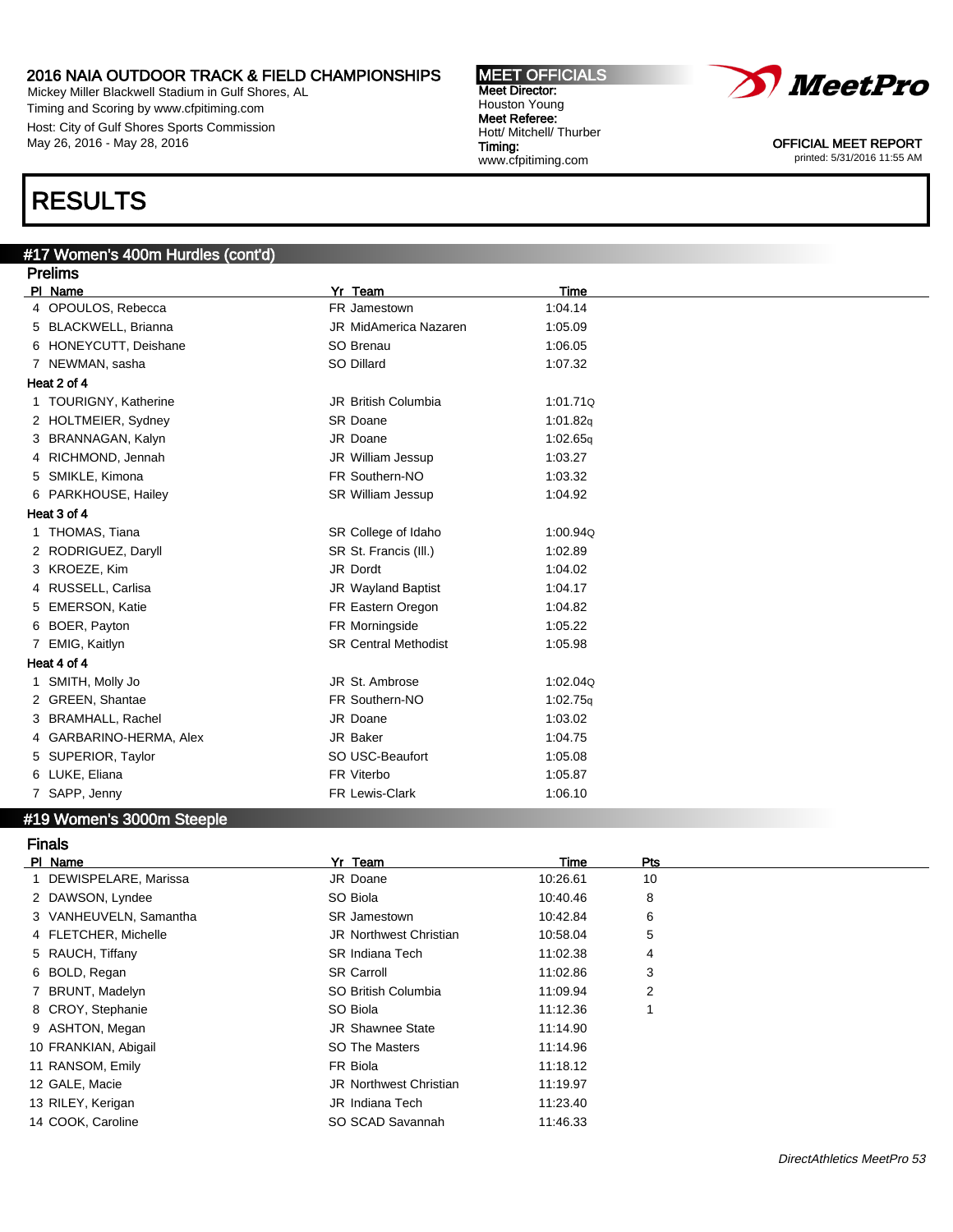Mickey Miller Blackwell Stadium in Gulf Shores, AL Timing and Scoring by www.cfpitiming.com Host: City of Gulf Shores Sports Commission May 26, 2016 - May 28, 2016

#### MEET OFFICIALS Meet Director: Houston Young Meet Referee: Hott/ Mitchell/ Thurber Timing: www.cfpitiming.com



OFFICIAL MEET REPORT printed: 5/31/2016 11:55 AM

# RESULTS

# #19 Women's 3000m Steeple (cont'd)

(Top 5 per Heat + next 4 advance)

### Prelims

| PI Name                | Yr Team                       | Time           | H(PI) |
|------------------------|-------------------------------|----------------|-------|
| DEWISPELARE, Marissa   | JR Doane                      | 10:49.24Q      | 1(1)  |
| 2 VANHEUVELN, Samantha | <b>SR</b> Jamestown           | 10:54.23Q      | 1(2)  |
| 3 RAUCH, Tiffany       | <b>SR Indiana Tech</b>        | 10:54.35Q      | 2(1)  |
| 4 FLETCHER, Michelle   | JR Northwest Christian        | 10:55.52Q      | 1(3)  |
| 5 FRANKIAN, Abigail    | <b>SO The Masters</b>         | 10:57.55Q      | 1(4)  |
| 6 BRUNT, Madelyn       | SO British Columbia           | 10:59.13Q      | 2(2)  |
| 7 DAWSON, Lyndee       | SO Biola                      | 10:59.37Q 2(3) |       |
| 8 BOLD, Regan          | <b>SR Carroll</b>             | 10:59.65Q 2(4) |       |
| 9 COOK, Caroline       | SO SCAD Savannah              | 11:00.08Q 2(5) |       |
| 10 CROY, Stephanie     | SO Biola                      | 11:02.95Q      | 1(5)  |
| 11 ASHTON, Megan       | <b>JR Shawnee State</b>       | 11:04.40q      | 1(6)  |
| 12 RANSOM, Emily       | FR Biola                      | 11:06.57q      | 1(7)  |
| 13 RILEY, Kerigan      | <b>JR</b> Indiana Tech        | 11:13.12q      | 2(6)  |
| 14 GALE, Macie         | <b>JR Northwest Christian</b> | 11:13.49q      | 1(8)  |
| 15 GIMRE, Mae Elizabet | FR Taylor                     | 11:14.37       | 2(7)  |
| 16 ROELLE, Rachel      | JR Eastern Oregon             | 11:17.58       | 1(9)  |
| 17 MORENO, Lorena      | SO St. Mary (Kan.)            | 11:18.95       | 2(8)  |
| 18 LACIS, Nicole       | SO British Columbia           | 11:31.09       | 2(9)  |
| 19 CAIRNS, Brianna     | <b>JR British Columbia</b>    | 11:31.50       | 1(10) |
| 20 OSLADIL, Angel      | <b>SR Indiana Wesleyan</b>    | 11:33.01       | 2(10) |
| 21 HERBST, Paitton     | SO Dickinson St.              | 11:33.51       | 2(11) |
| 22 ZIMMERMAN, Brooke   | <b>JR Friends</b>             | 11:35.14       | 1(11) |
| 23 BERENDS, Alexandra  | SO Taylor                     | 12:02.95       | 2(12) |
| 24 INGOLDSBY, Rachael  | <b>JR The Masters</b>         | 12:10.04       | 1(12) |
|                        |                               |                |       |

### HEAT RESULTS

Prelims

| PI Name                | Yr Team                       | <b>Time</b> |
|------------------------|-------------------------------|-------------|
| Heat 1 of 2            |                               |             |
| 1 DEWISPELARE, Marissa | JR Doane                      | 10:49.240   |
| 2 VANHEUVELN, Samantha | <b>SR</b> Jamestown           | 10:54.23Q   |
| 3 FLETCHER, Michelle   | <b>JR Northwest Christian</b> | 10:55.520   |
| 4 FRANKIAN, Abigail    | SO The Masters                | 10:57.55Q   |
| 5 CROY, Stephanie      | SO Biola                      | 11:02.95Q   |
| 6 ASHTON, Megan        | <b>JR Shawnee State</b>       | 11:04.40g   |
| 7 RANSOM, Emily        | FR Biola                      | 11:06.57q   |
| 8 GALE, Macie          | JR Northwest Christian        | 11:13.49g   |
| 9 ROELLE, Rachel       | JR Eastern Oregon             | 11:17.58    |
| 10 CAIRNS, Brianna     | <b>JR British Columbia</b>    | 11:31.50    |
| 11 ZIMMERMAN, Brooke   | <b>JR Friends</b>             | 11:35.14    |
| 12 INGOLDSBY, Rachael  | <b>JR The Masters</b>         | 12:10.04    |
| Heat 2 of 2            |                               |             |
| 1 RAUCH, Tiffany       | <b>SR Indiana Tech</b>        | 10:54.35Q   |
| 2 BRUNT, Madelyn       | SO British Columbia           | 10:59.13Q   |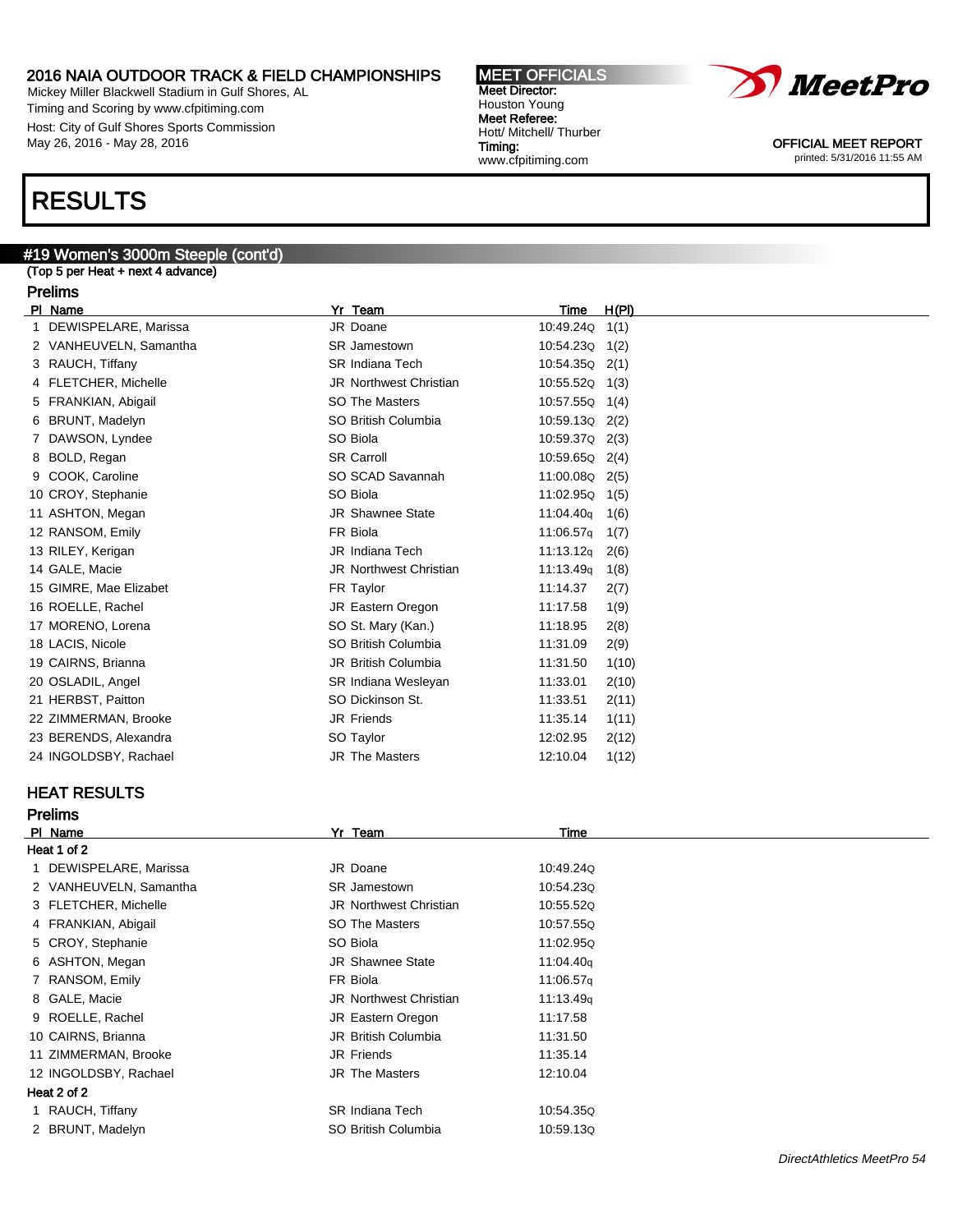Mickey Miller Blackwell Stadium in Gulf Shores, AL Timing and Scoring by www.cfpitiming.com Host: City of Gulf Shores Sports Commission May 26, 2016 - May 28, 2016

#### MEET OFFICIALS Meet Director: Houston Young Meet Referee: Hott/ Mitchell/ Thurber Timing: www.cfpitiming.com



OFFICIAL MEET REPORT printed: 5/31/2016 11:55 AM

# RESULTS

### #19 Women's 3000m Steeple (cont'd)

| PI Name<br>Yr Team<br><b>Time</b><br>SO Biola<br>3 DAWSON, Lyndee<br>10:59.37Q |  |
|--------------------------------------------------------------------------------|--|
|                                                                                |  |
|                                                                                |  |
| <b>SR Carroll</b><br>BOLD, Regan<br>10:59.65Q<br>4                             |  |
| SO SCAD Savannah<br>11:00.08Q<br>COOK, Caroline<br>5                           |  |
| RILEY, Kerigan<br><b>JR</b> Indiana Tech<br>11:13.12g<br>6                     |  |
| GIMRE, Mae Elizabet<br>FR Taylor<br>11:14.37                                   |  |
| MORENO, Lorena<br>SO St. Mary (Kan.)<br>11:18.95<br>8                          |  |
| 9 LACIS, Nicole<br>SO British Columbia<br>11:31.09                             |  |
| 10 OSLADIL, Angel<br>SR Indiana Wesleyan<br>11:33.01                           |  |
| 11 HERBST, Paitton<br>SO Dickinson St.<br>11:33.51                             |  |
| 12 BERENDS, Alexandra<br>SO Taylor<br>12:02.95                                 |  |
| #45 Women's 5000m Walk                                                         |  |
| PI Name<br>Yr Team<br><b>Time</b><br>Pts                                       |  |
| JOSEPHS, Molly<br>SR Missouri Baptist<br>24:46.72<br>10                        |  |
| 2 ALFONZO, Natalia<br>25:15.94<br><b>JR Missouri Baptist</b><br>8              |  |
| 3 LOPEZ, Jenny<br>SO St. Ambrose<br>26:23.34<br>6                              |  |
| ZALBA, Mereth<br><b>SR Missouri Baptist</b><br>26:42.48<br>5<br>4              |  |
| FR St. Ambrose<br>DELGADO, Cassandra<br>26:46.29<br>4<br>5                     |  |
| JR Goshen<br>GRAY, Kayla<br>26:53.59<br>3<br>6                                 |  |
| MCCOLLUM, Brenda<br>SO Baker<br>27:00.14<br>2                                  |  |
| 8 HUNT, Kayla<br><b>SR Cornerstone</b><br>27:25.27<br>1                        |  |
| COURT-MENENDEZ, Nicole<br>SR Dakota Wesleyan<br>29:15.51<br>9                  |  |
| SR Goshen<br>10 DUNN, Abby<br>29:48.20                                         |  |
| 32:37.26<br>11 WORSHAM, Niki<br>JR Rio Grande                                  |  |
| <b>BROGAN, Bailey</b><br><b>JR Cornerstone</b><br><b>DNF</b>                   |  |
|                                                                                |  |

# #21 Women's 4 x 100m Relay

| ш<br>п | ıЭ |  |
|--------|----|--|
|        |    |  |

| PI Team                      |                          | Time  | Pts |  |
|------------------------------|--------------------------|-------|-----|--|
| 1 Indiana Tech (A)           |                          | 45.57 | 10  |  |
| 1) HOLMES, Tia SO            | 2) DUNMORE, Sarah JR     |       |     |  |
| 3) THOMPSON, Patricia JR     | 4) WOODS, Brianna JR     |       |     |  |
| 2 Southern-NO (A)            |                          | 46.25 | 8   |  |
| 1) PENNIE, Chantal SO        | 2) HYLTON, Shadae SO     |       |     |  |
| 3) BROOKS-GILLINGS, Oshin SO | 4) ROBINSON, Leonie SR   |       |     |  |
| 3 Langston (A)               |                          | 46.90 | 6   |  |
| 1) HOWARD, T'Ara JR          | 2) JOHNSON, Darion SR    |       |     |  |
| 3) YOUNG, Cameisha JR        | 4) JACOBS, Latisha SR    |       |     |  |
| 4 Wiley (A)                  |                          | 47.05 | 5   |  |
| 1) MARK, Terisa JR           | 2) AJANGA, Ethel SR      |       |     |  |
| 3) ARTHUR, Kenisha JR        | 4) THOMAS, Chriss Ann FR |       |     |  |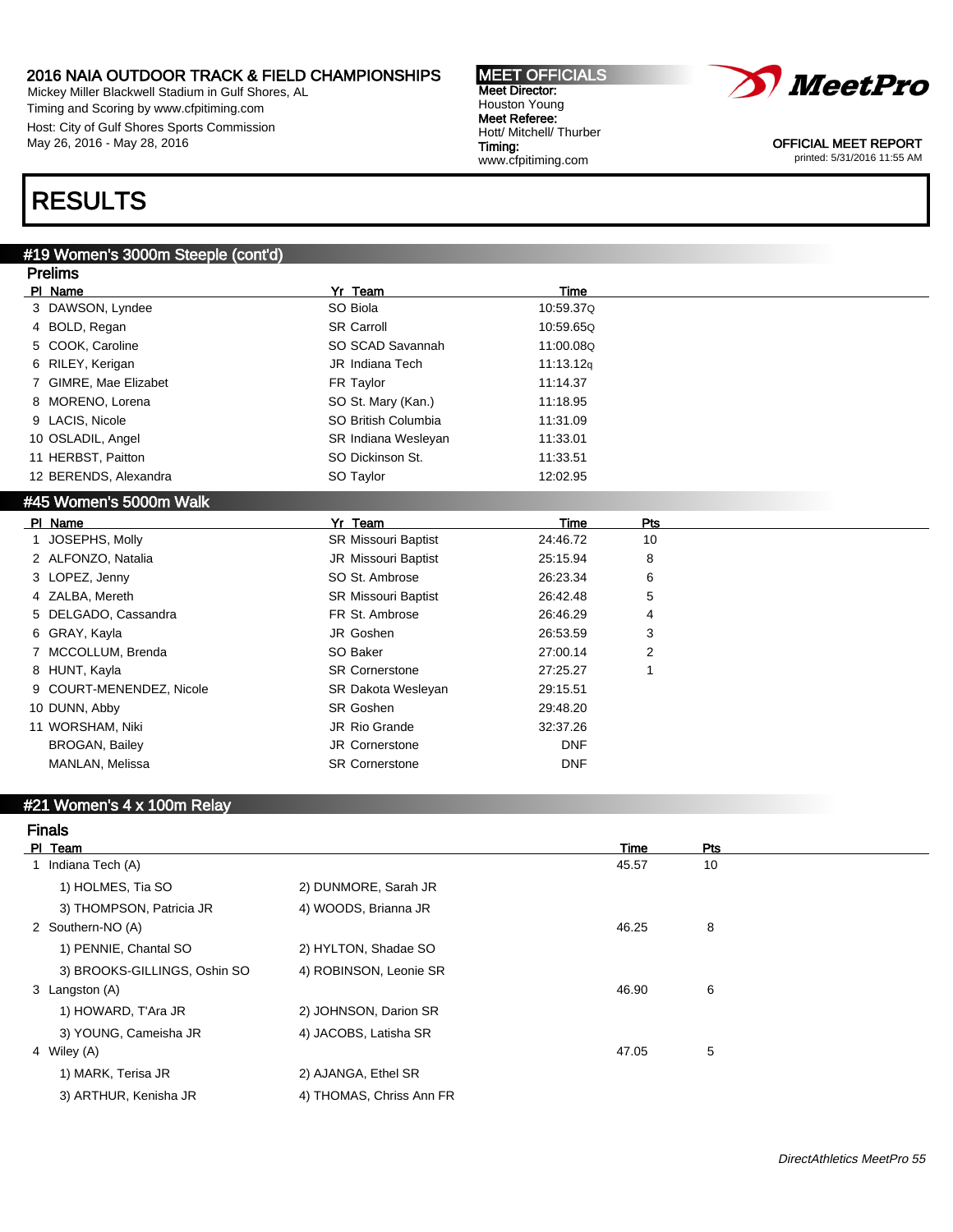Mickey Miller Blackwell Stadium in Gulf Shores, AL Timing and Scoring by www.cfpitiming.com Host: City of Gulf Shores Sports Commission May 26, 2016 - May 28, 2016

#### MEET OFFICIALS Meet Director: Houston Young Meet Referee: Hott/ Mitchell/ Thurber Timing: www.cfpitiming.com



OFFICIAL MEET REPORT printed: 5/31/2016 11:55 AM

# RESULTS

### #21 Women's 4 x 100m Relay (cont'd)

| <b>Finals</b>       |                          |                           |       |     |  |
|---------------------|--------------------------|---------------------------|-------|-----|--|
| PI Team             |                          |                           | Time  | Pts |  |
| 5 Friends (A)       |                          |                           | 47.10 | 4   |  |
| 1) REH, Connor JR   |                          | 2) SIMON, Abby JR         |       |     |  |
| 3) RICKS, Anika JR  |                          | 4) ENGLE, Natali SO       |       |     |  |
| 6 William Carey (A) |                          |                           | 47.30 | 3   |  |
| 1) SMITH, Tisa JR   |                          | 2) COOKS, Annie JR        |       |     |  |
| 3) BRIDGES, Mia SO  |                          | 4) JEFFERSON, Kameron FR  |       |     |  |
| 7 Aquinas (A)       |                          |                           | 47.40 | 2   |  |
|                     | 1) TRUSS, Courtney SO    | 2) KLAWIETER, Courtney SR |       |     |  |
|                     | 3) INGERSOLL, Marissa SR | 4) RICE, Micaila SR       |       |     |  |
| 8 Dillard (A)       |                          |                           | 47.43 |     |  |
| 1) REED, meagan SO  |                          | 2) WARE, India JR         |       |     |  |
|                     | 3) HURST, Tajdreana FR   | 4) FORTUNA, Kaitlyn JR    |       |     |  |
|                     |                          |                           |       |     |  |

#### (Top 2 per Heat + next 2 advance) Prelims

| PI Team                      |                           | H(PI)<br><b>Time</b>    |
|------------------------------|---------------------------|-------------------------|
| 1 Indiana Tech (A)           |                           | 45.69 Q2(1)             |
| 1) HOLMES, Tia SO            | 2) DUNMORE, Sarah JR      |                         |
| 3) THOMPSON, Patricia JR     | 4) WOODS, Brianna JR      |                         |
| 2 Southern-NO (A)            |                           | 46.47Q 3(1)             |
| 1) PENNIE, Chantal SO        | 2) HYLTON, Shadae SO      |                         |
| 3) BROOKS-GILLINGS, Oshin SO | 4) ROBINSON, Leonie SR    |                         |
| 3 Langston (A)               |                           | 46.79 <sub>Q</sub> 1(1) |
| 1) HOWARD, T'Ara JR          | 2) JOHNSON, Darion SR     |                         |
| 3) YOUNG, Cameisha JR        | 4) JACOBS, Latisha SR     |                         |
| 4 William Carey (A)          |                           | 46.86Q 2(2)             |
| 1) SMITH, Tisa JR            | 2) COOKS, Annie JR        |                         |
| 3) BRIDGES, Mia SO           | 4) JEFFERSON, Kameron FR  |                         |
| 5 Aquinas (A)                |                           | $46.96q$ 2(3)           |
| 1) TRUSS, Courtney SO        | 2) KLAWIETER, Courtney SR |                         |
| 3) INGERSOLL, Marissa SR     | 4) RICE, Micaila SR       |                         |
| 6 Dillard (A)                |                           | 47.05Q 1(2)             |
| 1) REED, meagan SO           | 2) WARE, India JR         |                         |
| 3) HURST, Tajdreana FR       | 4) FORTUNA, Kaitlyn JR    |                         |
| 7 Wiley (A)                  |                           | $47.22q$ 2(4)           |
| 1) MARK, Terisa JR           | 2) AJANGA, Ethel SR       |                         |
| 3) ARTHUR, Kenisha JR        | 4) THOMAS, Chriss Ann FR  |                         |
| 8 Wayland Baptist (A)        |                           | 47.40<br>1(3)           |
| 1) GITTENS, Kesley SR        | 2) SMITH, Rochene SO      |                         |
| 3) CANO, Tiffany FR          | 4) RUSSELL, Carlisa JR    |                         |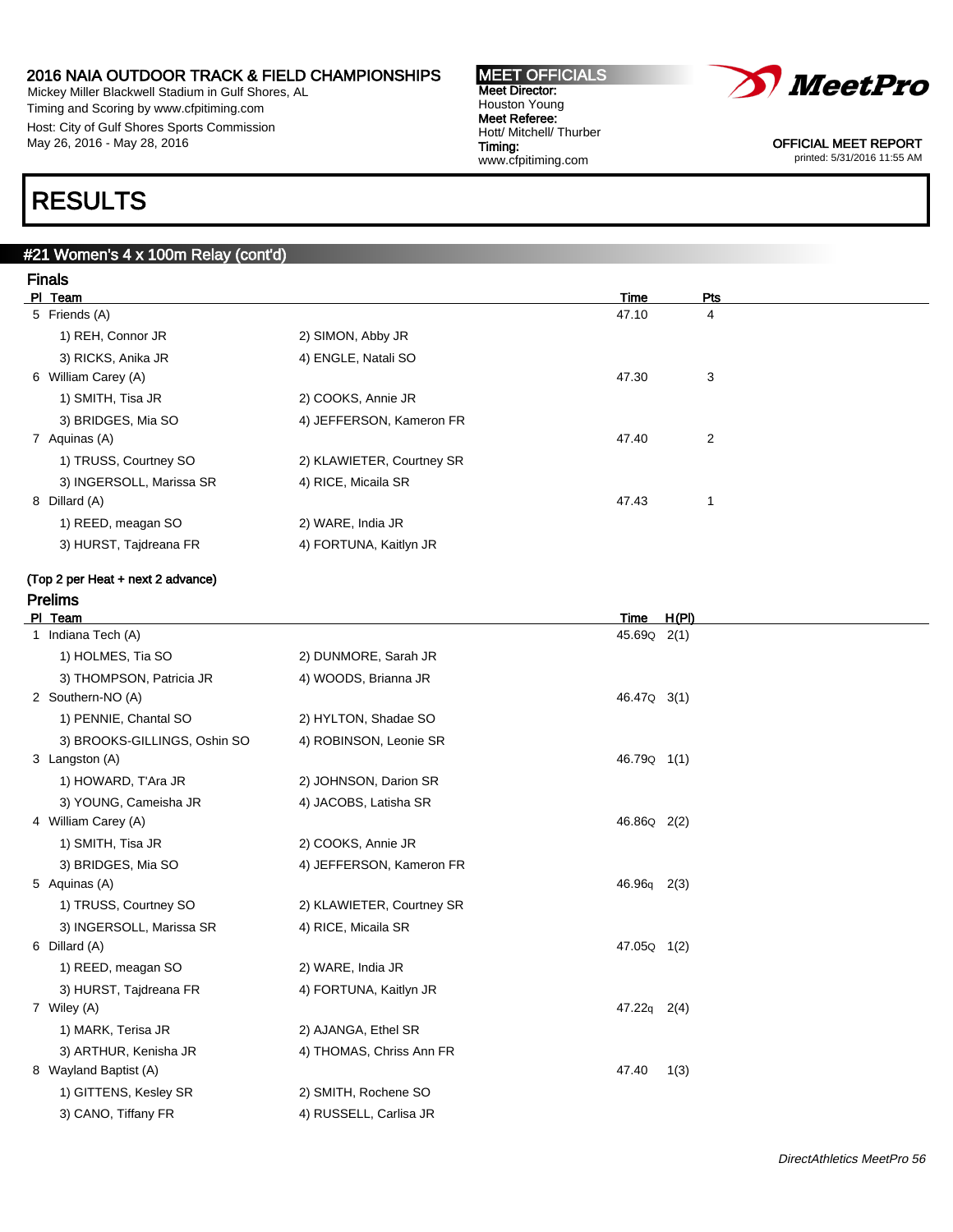Mickey Miller Blackwell Stadium in Gulf Shores, AL Timing and Scoring by www.cfpitiming.com Host: City of Gulf Shores Sports Commission May 26, 2016 - May 28, 2016

#### MEET OFFICIALS Meet Director: Houston Young Meet Referee: Hott/ Mitchell/ Thurber Timing: www.cfpitiming.com



OFFICIAL MEET REPORT printed: 5/31/2016 11:55 AM

# RESULTS

# #21 Women's 4 x 100m Relay (cont'd) (Top 2 per Heat + next 2 advance) Prelims Pl Team Time H(Pl) 9 Friends (A) 47.40Q 3(2) 1) REH, Connor JR 2) SIMON, Abby JR 3) RICKS, Anika JR 4) ENGLE, Natali SO 10 Brenau (A) 47.69 3(3) 1) SOKUNBI, Olamide SO 2) WELLS, Cheyenne JR 3) OCCEUS, Ismaelle JR 4) HONEYCUTT, Deishane SO 11 Siena Heights (A) 47.71 2(5) 1) YOUNG-BROOKS, Mildrenae FR 2) MARQUART, Stephanie SR 3) DAMERON, Olivia FR 4) JOHNSON, Jalesia SR 12 Carroll (A) 47.81 3(4) 1) WHITE, Monica FR 2) PORCH, Hannah FR 3) EHMANN, Keely FR 4) OLSON, Brianna SO 13 Marian (Ind.) (A) 48.06 1(4) 1) FONT, Natalia JR 2) BIRKS, Lateefah SO 3) PATTERSON, Destiney SO 4) MORICZ, Kaitlyn JR 14 Doane (A) 48.12 3(5) 1) WIETZKI, Jordan JR 2) BRANNAGAN, Kalyn JR 3) PETERSON, Caitlin SO 4) BRADLEY, Kaitlin FR 15 Eastern Oregon (A) 48.17 1(5) 1) ZITTERKOB, Amie FR 2) LEMUS, Andrea FR 3) REDDINGTON, Morgan FR 4) CURRENT, Kendall JR 16 William Woods (A) 48.21 2(6) 1) PROKUP, Dominica SR 2) WILSON, Megan SO 3) MCILHENNEY, Jessica SO 4) MCCLENDON, Alliah SO 17 Huntington (A) 48.24 2(7) 1) PENNINGTON, Nicole SO 2) MCCOY, Samantha SO 3) HARTER, Mariah FR 4) HICKS, Christiana JR 18 Webber (A) 48.70 3(6) 1) WHITFIELD, Kathi JR 2) DAWKINS, Artisha JR 3) JOSEPH, Marly SO 4) PIERCE, Bre'Shea JR 19 Xavier-Louisiana (A) 48.97 1(6)

### HEAT RESULTS

1) JAMES, Chelsea SR 2) THOMAS, Destini SO 3) MILTON, Alexis FR 4) WRIGHT, Martina FR

Prelims Pl Team Time Heat 1 of 3 1 Langston (A) 46.79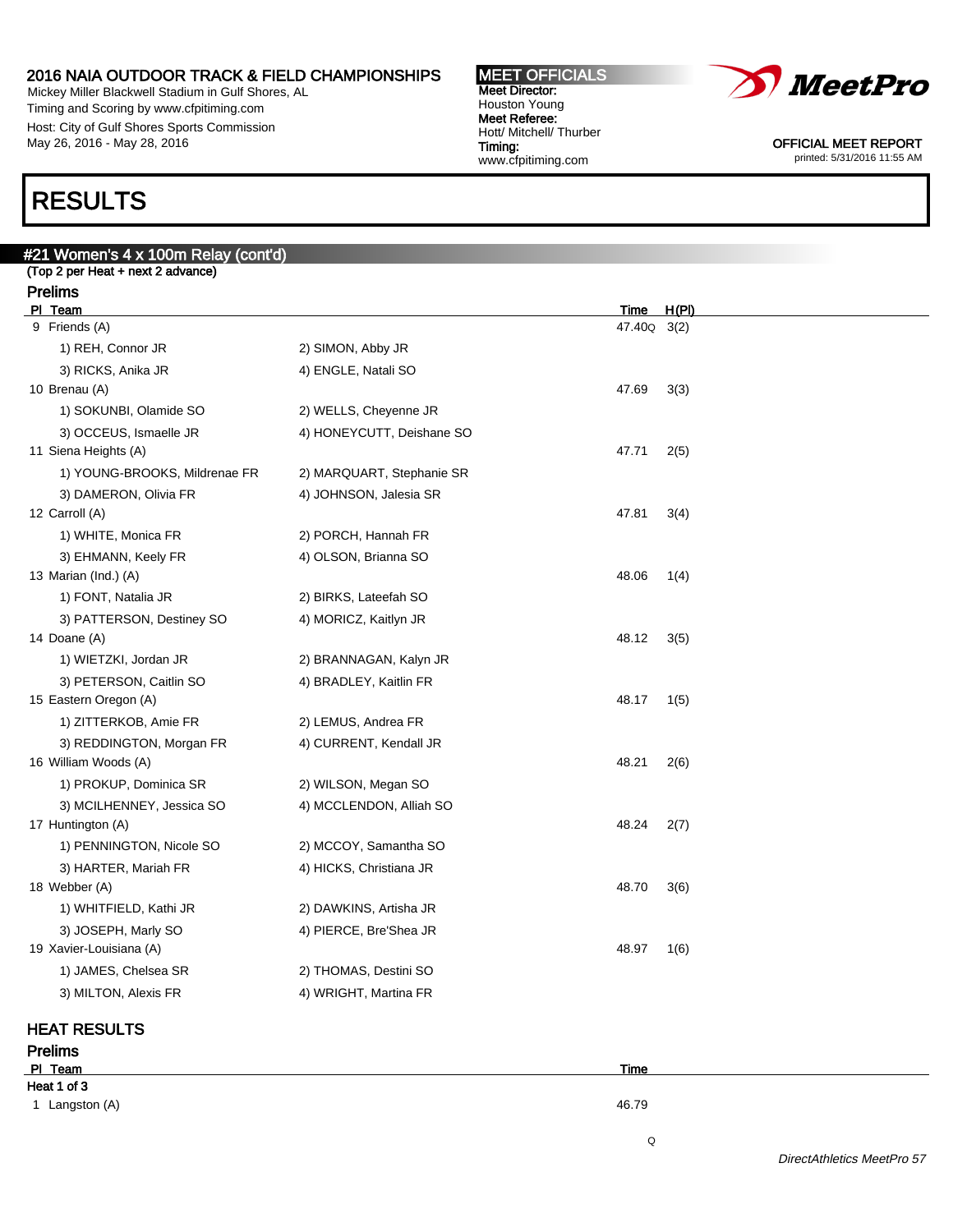Mickey Miller Blackwell Stadium in Gulf Shores, AL Timing and Scoring by www.cfpitiming.com Host: City of Gulf Shores Sports Commission May 26, 2016 - May 28, 2016

# RESULTS

| #21 Women's 4 x 100m Relay (cont'd) |                           |                  |  |
|-------------------------------------|---------------------------|------------------|--|
| <b>Prelims</b>                      |                           |                  |  |
| PI Team                             |                           | Time             |  |
| 1) HOWARD, T'Ara JR                 | 2) JOHNSON, Darion SR     |                  |  |
| 3) YOUNG, Cameisha JR               | 4) JACOBS, Latisha SR     |                  |  |
| 3 Wayland Baptist (A)               |                           | 47.40            |  |
| 1) GITTENS, Kesley SR               | 2) SMITH, Rochene SO      |                  |  |
| 3) CANO, Tiffany FR                 | 4) RUSSELL, Carlisa JR    |                  |  |
| 4 Marian (Ind.) (A)                 |                           | 48.06            |  |
| 1) FONT, Natalia JR                 | 2) BIRKS, Lateefah SO     |                  |  |
| 3) PATTERSON, Destiney SO           | 4) MORICZ, Kaitlyn JR     |                  |  |
| 5 Eastern Oregon (A)                |                           | 48.17            |  |
| 1) ZITTERKOB, Amie FR               | 2) LEMUS, Andrea FR       |                  |  |
| 3) REDDINGTON, Morgan FR            | 4) CURRENT, Kendall JR    |                  |  |
| 6 Xavier-Louisiana (A)              |                           | 48.97            |  |
| 1) JAMES, Chelsea SR                | 2) THOMAS, Destini SO     |                  |  |
| 3) MILTON, Alexis FR                | 4) WRIGHT, Martina FR     |                  |  |
| Heat 2 of 3                         |                           |                  |  |
| 1 Indiana Tech (A)                  |                           | 45.69Q           |  |
| 1) HOLMES, Tia SO                   | 2) DUNMORE, Sarah JR      |                  |  |
| 3) THOMPSON, Patricia JR            | 4) WOODS, Brianna JR      |                  |  |
| 2 William Carey (A)                 |                           | 46.86Q           |  |
| 1) SMITH, Tisa JR                   | 2) COOKS, Annie JR        |                  |  |
| 3) BRIDGES, Mia SO                  | 4) JEFFERSON, Kameron FR  |                  |  |
| 3 Aquinas (A)                       |                           | 46.96q           |  |
| 1) TRUSS, Courtney SO               | 2) KLAWIETER, Courtney SR |                  |  |
| 3) INGERSOLL, Marissa SR            | 4) RICE, Micaila SR       |                  |  |
| 4 Wiley (A)                         |                           | 47.22q           |  |
| 1) MARK, Terisa JR                  | 2) AJANGA, Ethel SR       |                  |  |
| 3) ARTHUR, Kenisha JR               | 4) THOMAS, Chriss Ann FR  |                  |  |
| 5 Siena Heights (A)                 |                           | 47.71            |  |
| 1) YOUNG-BROOKS, Mildrenae FR       | 2) MARQUART, Stephanie SR |                  |  |
| 3) DAMERON, Olivia FR               | 4) JOHNSON, Jalesia SR    |                  |  |
| 6 William Woods (A)                 |                           | 48.21            |  |
| 1) PROKUP, Dominica SR              | 2) WILSON, Megan SO       |                  |  |
| 3) MCILHENNEY, Jessica SO           | 4) MCCLENDON, Alliah SO   |                  |  |
| 7 Huntington (A)                    |                           | 48.24            |  |
| 1) PENNINGTON, Nicole SO            | 2) MCCOY, Samantha SO     |                  |  |
| 3) HARTER, Mariah FR                | 4) HICKS, Christiana JR   |                  |  |
| Heat 3 of 3                         |                           |                  |  |
| 1 Southern-NO (A)                   |                           | 46.47Q           |  |
| 1) PENNIE, Chantal SO               | 2) HYLTON, Shadae SO      |                  |  |
| 3) BROOKS-GILLINGS, Oshin SO        | 4) ROBINSON, Leonie SR    |                  |  |
| 2 Friends (A)                       |                           | $47.40_{\Omega}$ |  |

MEET OFFICIALS Meet Director: Houston Young Meet Referee: Hott/ Mitchell/ Thurber

www.cfpitiming.com

Timing:



OFFICIAL MEET REPORT printed: 5/31/2016 11:55 AM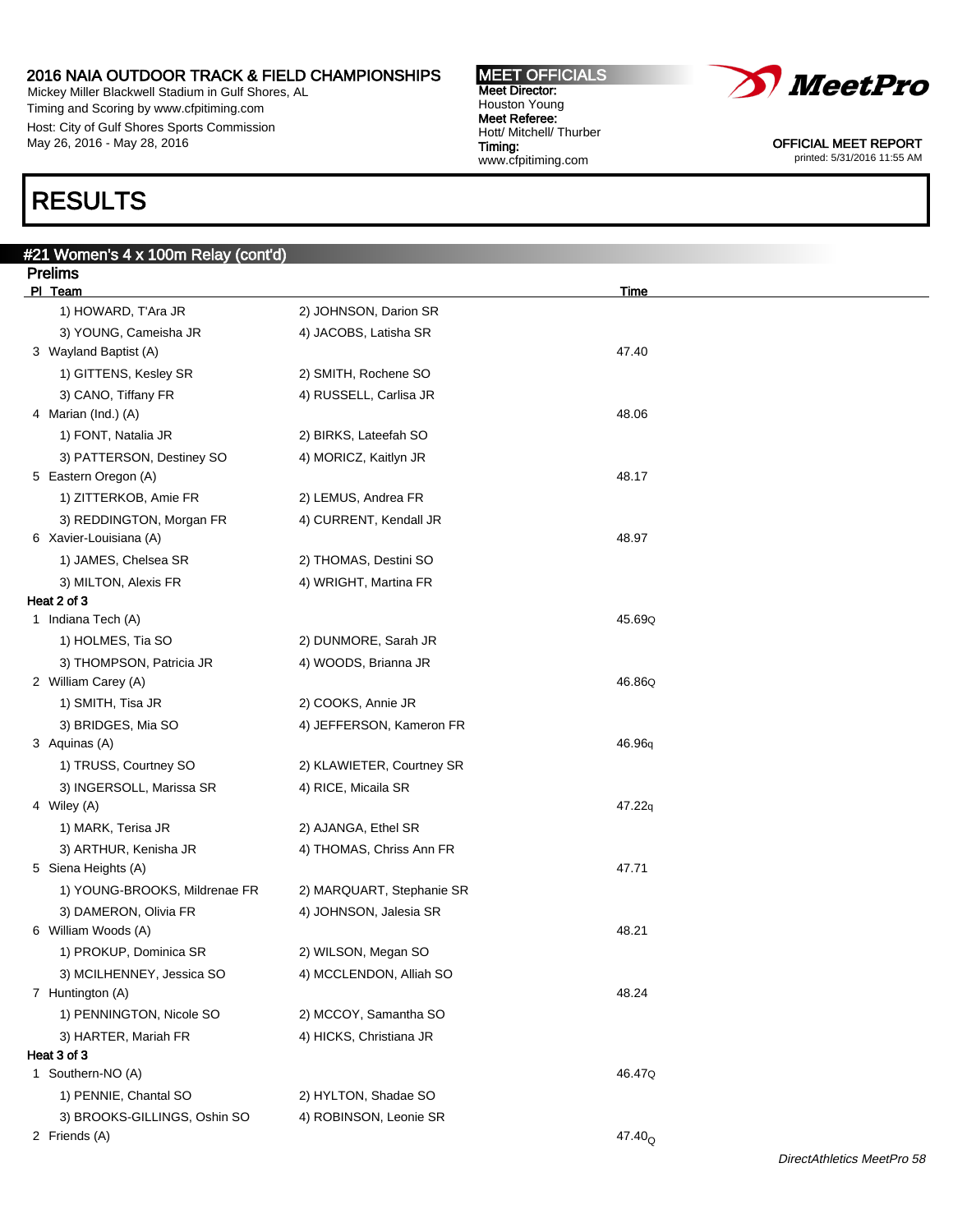Mickey Miller Blackwell Stadium in Gulf Shores, AL Timing and Scoring by www.cfpitiming.com Host: City of Gulf Shores Sports Commission May 26, 2016 - May 28, 2016

#### MEET OFFICIALS Meet Director: Houston Young Meet Referee: Hott/ Mitchell/ Thurber Timing: www.cfpitiming.com



OFFICIAL MEET REPORT printed: 5/31/2016 11:55 AM

# RESULTS

| #21 Women's 4 x 100m Relay (cont'd) |                        |             |  |  |  |  |  |
|-------------------------------------|------------------------|-------------|--|--|--|--|--|
| <b>Prelims</b>                      |                        |             |  |  |  |  |  |
| PI Team                             |                        | <b>Time</b> |  |  |  |  |  |
| 1) REH, Connor JR                   | 2) SIMON, Abby JR      |             |  |  |  |  |  |
| 3) RICKS, Anika JR                  | 4) ENGLE, Natali SO    |             |  |  |  |  |  |
| 4 Carroll (A)                       |                        | 47.81       |  |  |  |  |  |
| 1) WHITE, Monica FR                 | 2) PORCH, Hannah FR    |             |  |  |  |  |  |
| 3) EHMANN, Keely FR                 | 4) OLSON, Brianna SO   |             |  |  |  |  |  |
| 5 Doane (A)                         |                        | 48.12       |  |  |  |  |  |
| 1) WIETZKI, Jordan JR               | 2) BRANNAGAN, Kalyn JR |             |  |  |  |  |  |
| 3) PETERSON, Caitlin SO             | 4) BRADLEY, Kaitlin FR |             |  |  |  |  |  |
| 6 Webber (A)                        |                        | 48.70       |  |  |  |  |  |
| 1) WHITFIELD, Kathi JR              | 2) DAWKINS, Artisha JR |             |  |  |  |  |  |
| 3) JOSEPH, Marly SO                 | 4) PIERCE, Bre'Shea JR |             |  |  |  |  |  |

#### #23 Women's 4 x 400m Relay

# Finals

|                           |                          |         | Pts            |
|---------------------------|--------------------------|---------|----------------|
| 1 Southern-NO (A)         |                          | 3:41.07 | 10             |
| 1) HYLTON, Shadae SO      | 2) GREEN, Shantae FR     |         |                |
| 3) ROBINSON, Leonie SR    | 4) BENNETT, Orenthia SR  |         |                |
| 2 Dillard (A)             |                          | 3:42.35 | 8              |
| 1) FORTUNA, Kaitlyn JR    | 2) NEWMAN, sasha SO      |         |                |
| 3) REED, meagan SO        | 4) WARE, India JR        |         |                |
| 3 Wiley (A)               |                          | 3:44.10 | 6              |
| 1) AJANGA, Ethel SR       | 2) DAVID, Danielle FR    |         |                |
| 3) THOMAS, Chriss Ann FR  | 4) HIGGINS, Candice SO   |         |                |
| 4 Indiana Tech (A)        |                          | 3:44.31 | 5              |
| 1) KENNEDY, Patience FR   | 2) WILSON, April JR      |         |                |
| 3) MOODY, Ayanna FR       | 4) WOODS, Brianna JR     |         |                |
| 5 St. Francis (III.) (A)  |                          | 3:48.70 | 4              |
| 1) MOODY, Jenna SO        | 2) MASON, LaToyah SO     |         |                |
| 3) EDEKO, Isi JR          | 4) RODRIGUEZ, Daryll SR  |         |                |
| 6 Aquinas (A)             |                          | 3:51.32 | 3              |
| 1) KLAWIETER, Courtney SR | 2) TRUSS, Courtney SO    |         |                |
| 3) SIGAFOOSE, Adri SO     | 4) INGERSOLL, Marissa SR |         |                |
| 7 Carroll (A)             |                          | 3:51.89 | $\overline{2}$ |
| 1) BARTH, Kara JR         | 2) OLSON, Brianna SO     |         |                |
| 3) WHITE, Monica FR       | 4) EHMANN, Keely FR      |         |                |
| 8 Xavier-Louisiana (A)    |                          | 3:52.43 | 1              |
| 1) WILLIAMS, Kailey SR    | 2) QUINCY, Kayla JR      |         |                |
| 3) JONES, Chinyere FR     | 4) ALLEN, Clarke SO      |         |                |
|                           | PI Team                  |         | Time           |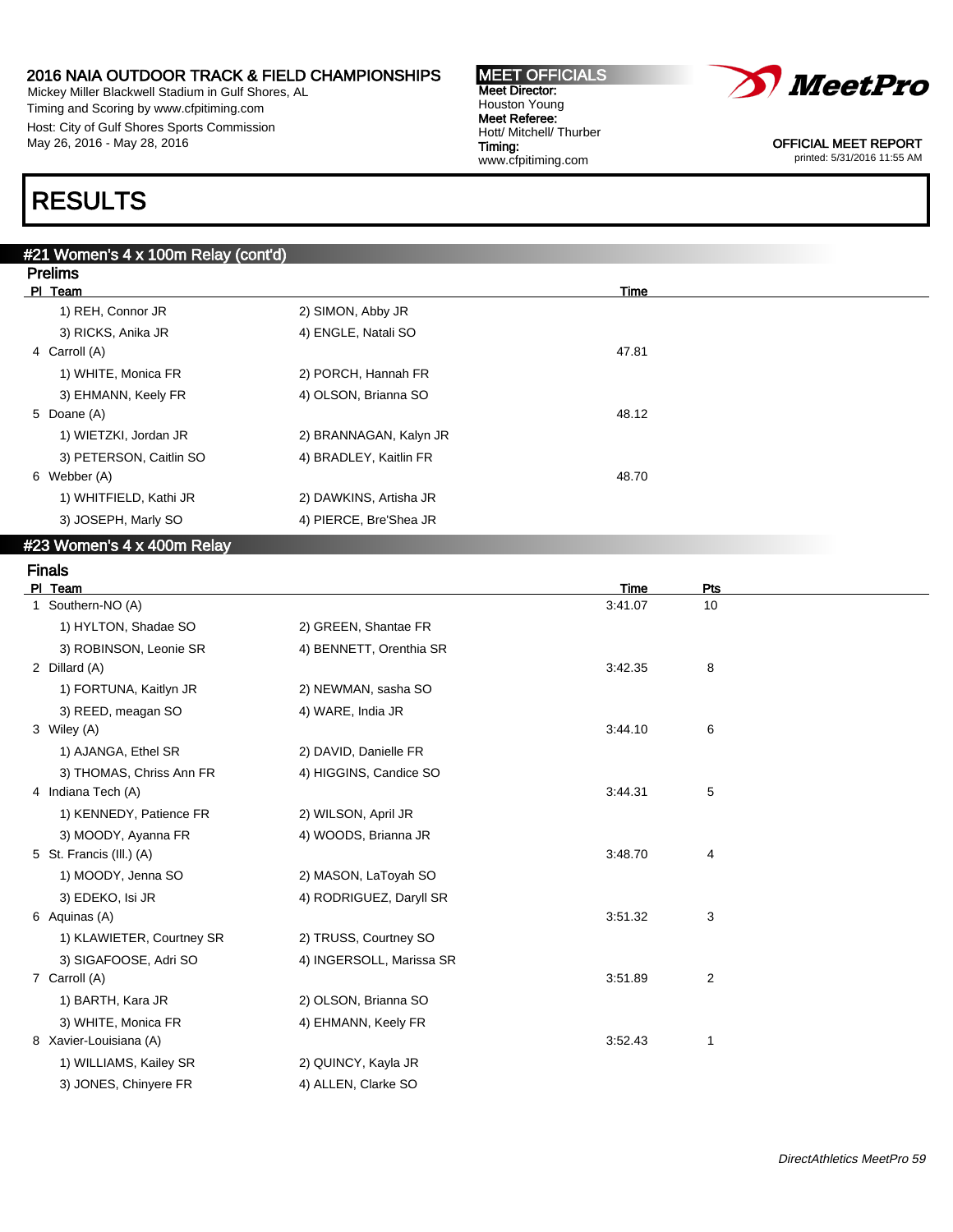Mickey Miller Blackwell Stadium in Gulf Shores, AL Timing and Scoring by www.cfpitiming.com Host: City of Gulf Shores Sports Commission May 26, 2016 - May 28, 2016

#### MEET OFFICIALS Meet Director: Houston Young Meet Referee: Hott/ Mitchell/ Thurber Timing: www.cfpitiming.com



OFFICIAL MEET REPORT printed: 5/31/2016 11:55 AM

# RESULTS

# #23 Women's 4 x 400m Relay (cont'd) (Top 2 per Heat + next 2 advance) Prelims PI Team Time H(PI) 1 Carroll (A) 3:44.89Q 1(1) 1) BARTH, Kara JR 2) OLSON, Brianna SO 3) WHITE, Monica FR 4) EHMANN, Keely FR 2 Indiana Tech (A) 3:47.63Q 2(1) 1) KENNEDY, Patience FR 2) MOODY, Ayanna FR 3) TAYLOR, Jaquel SO 4) WILSON, April JR 3 Dillard (A) 3:47.67Q 3(1) 1) REED, meagan SO 2) NEWMAN, sasha SO 3) HURST, Tajdreana FR 4) WARE, India JR 4 Southern-NO (A) 3:48.24Q 2(2) 1) GREEN, Shantae FR 2) SMIKLE, Kimona FR 3) PENNIE, Chantal SO 4) BENNETT, Orenthia SR 5 Wiley (A) 3:48.56Q 3(2) 1) DAVID, Danielle FR 2) HIGGINS, Candice SO 3) THOMAS, Chriss Ann FR 4) AJANGA, Ethel SR 6 St. Francis (Ill.) (A) 3:48.68q 3(3) 1) MOODY, Jenna SO 2) MASON, LaToyah SO 3) LOPEZ, Lesley SO 4) RODRIGUEZ, Daryll SR 7 Xavier-Louisiana (A) 3:49.87q 2(3) 1) WILLIAMS, Kailey SR 2) QUINCY, Kayla JR 3) JONES, Chinyere FR 4) ALLEN, Clarke SO 8 Aquinas (A) 3:49.90Q 1(2) 1) KLAWIETER, Courtney SR 2) TRUSS, Courtney SO 3) SIGAFOOSE, Adri SO 4) INGERSOLL, Marissa SR 9 Dordt (A) 3:50.75 2(4) 1) VELGERSDYK, Miranda SO 2) RANKIN, Elizabeth FR 3) WIND, Joscelyn FR 4) BROERSMA, Marisa SR 10 St. Ambrose (A) 3:50.99 2(5) 1) LAMPE, Sarah JR 2) ANDERSON, Mariah FR 3) SMITH, Molly Jo JR 4) HAMMER, Abby SO 11 Wayland Baptist (A) 3:51.00 1(3) 1) CANO, Tiffany FR 2) MCPHERSON, monique SO 3) RUSSELL, Carlisa JR 4) GITTENS, Kesley SR 12 Doane (A) 3:51.11 1(4) 1) BRANNAGAN, Kalyn JR 2) HARSIN, Emily SO 3) BRAMHALL, Rachel JR 4) HOLTMEIER, Sydney SR 13 College of Idaho (A) 3:52.51 2(6) 1) HAWKINS, Kimber FR 2) THOMAS, Tiana SR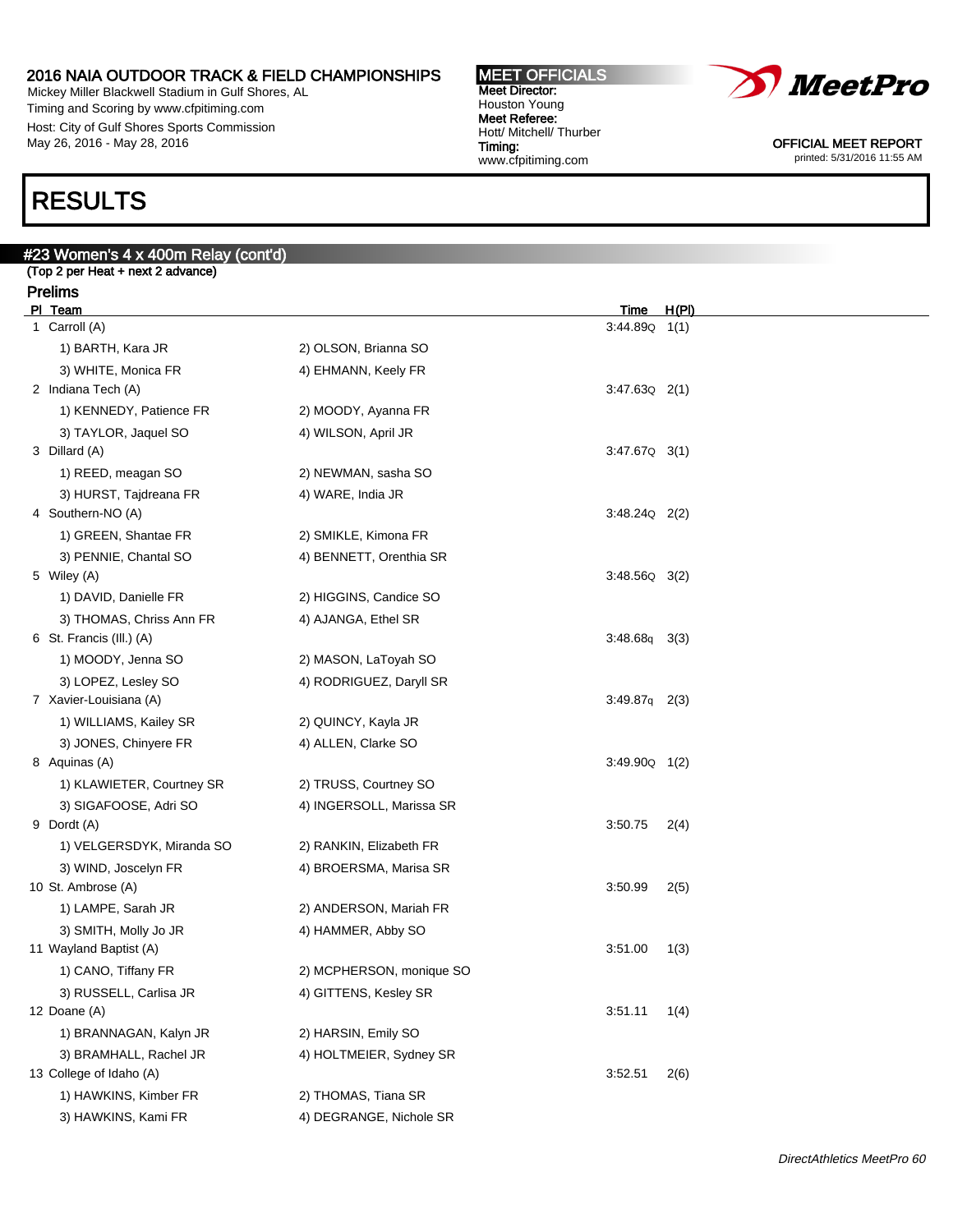Mickey Miller Blackwell Stadium in Gulf Shores, AL Timing and Scoring by www.cfpitiming.com Host: City of Gulf Shores Sports Commission May 26, 2016 - May 28, 2016





OFFICIAL MEET REPORT printed: 5/31/2016 11:55 AM

# RESULTS

### #23 Women's 4 x 400m Relay (cont'd) (Top 2 per Heat + next 2 advance)

| <b>Prelims</b>             |                           |         |       |  |
|----------------------------|---------------------------|---------|-------|--|
| PI Team                    |                           | Time    | H(PI) |  |
| 14 Brenau (A)              |                           | 3:53.02 | 1(5)  |  |
| 1) WELLS, Cheyenne JR      | 2) DANIELS, Ayana FR      |         |       |  |
| 3) MAYES, Anazjah JR       | 4) HONEYCUTT, Deishane SO |         |       |  |
| 15 Friends (A)             |                           | 3:53.09 | 3(4)  |  |
| 1) MURRAY, Angel FR        | 2) KECK, Kaitlyn SR       |         |       |  |
| 3) HUNDLEY, Shelby FR      | 4) ENGLE, Natali SO       |         |       |  |
| 16 Westmont (A)            |                           | 3:56.79 | 1(6)  |  |
| 1) HERRERA, Madison SO     | 2) ADAMS, Alexandria SR   |         |       |  |
| 3) PHIPPS, Taryn JR        | 4) STORKSON, Karlie SR    |         |       |  |
| 17 Northwestern (lowa) (A) |                           | 3:56.98 | 3(5)  |  |
| 1) MUILENBURG, Rebekah FR  | 2) OOSTRA, Jordyn SO      |         |       |  |
| 3) LANDHUIS, Katie SO      | 4) SPRANGER, Lauren SR    |         |       |  |
| 18 Grand View (A)          |                           | 3:57.32 | 3(6)  |  |
| 1) AYERS, Ronnoja SO       | 2) ROBERTS, Katie SO      |         |       |  |
| 3) VAN EE, Lydia FR        | 4) KING, Kennedy SO       |         |       |  |
| 19 William Carey (A)       |                           | 3:58.10 | 2(7)  |  |
| 1) COOKS, Annie JR         | 2) JEFFERSON, Kameron FR  |         |       |  |
| 3) DANIEL, Sapphire SO     | 4) EVANS, Asa SR          |         |       |  |
| 20 Southwestern (Kan.) (A) |                           | 3:59.03 | 3(7)  |  |
| 1) WENRICK, Ashlee SR      | 2) BLATTNER, Kari FR      |         |       |  |
| 3) SCHOENHOFER, Ashley SR  | 4) NEEDHAM, Taylor SO     |         |       |  |
| 21 Marian (Ind.) (A)       |                           | 4:02.23 | 1(7)  |  |
| 1) FLORA, Becka SO         | 2) KOEHL, Olivia FR       |         |       |  |
| 3) CRANE, Courtney SR      | 4) PATTERSON, Destiney SO |         |       |  |
|                            |                           |         |       |  |

### HEAT RESULTS

Prelims

| PI Team                   |                          | Time     |  |
|---------------------------|--------------------------|----------|--|
| Heat 1 of 3               |                          |          |  |
| 1 Carroll (A)             |                          | 3:44.89Q |  |
| 1) BARTH, Kara JR         | 2) OLSON, Brianna SO     |          |  |
| 3) WHITE, Monica FR       | 4) EHMANN, Keely FR      |          |  |
| 2 Aquinas (A)             |                          | 3:49.90Q |  |
| 1) KLAWIETER, Courtney SR | 2) TRUSS, Courtney SO    |          |  |
| 3) SIGAFOOSE, Adri SO     | 4) INGERSOLL, Marissa SR |          |  |
| 3 Wayland Baptist (A)     |                          | 3:51.00  |  |
| 1) CANO, Tiffany FR       | 2) MCPHERSON, monique SO |          |  |
| 3) RUSSELL, Carlisa JR    | 4) GITTENS, Kesley SR    |          |  |
| 4 Doane (A)               |                          | 3:51.11  |  |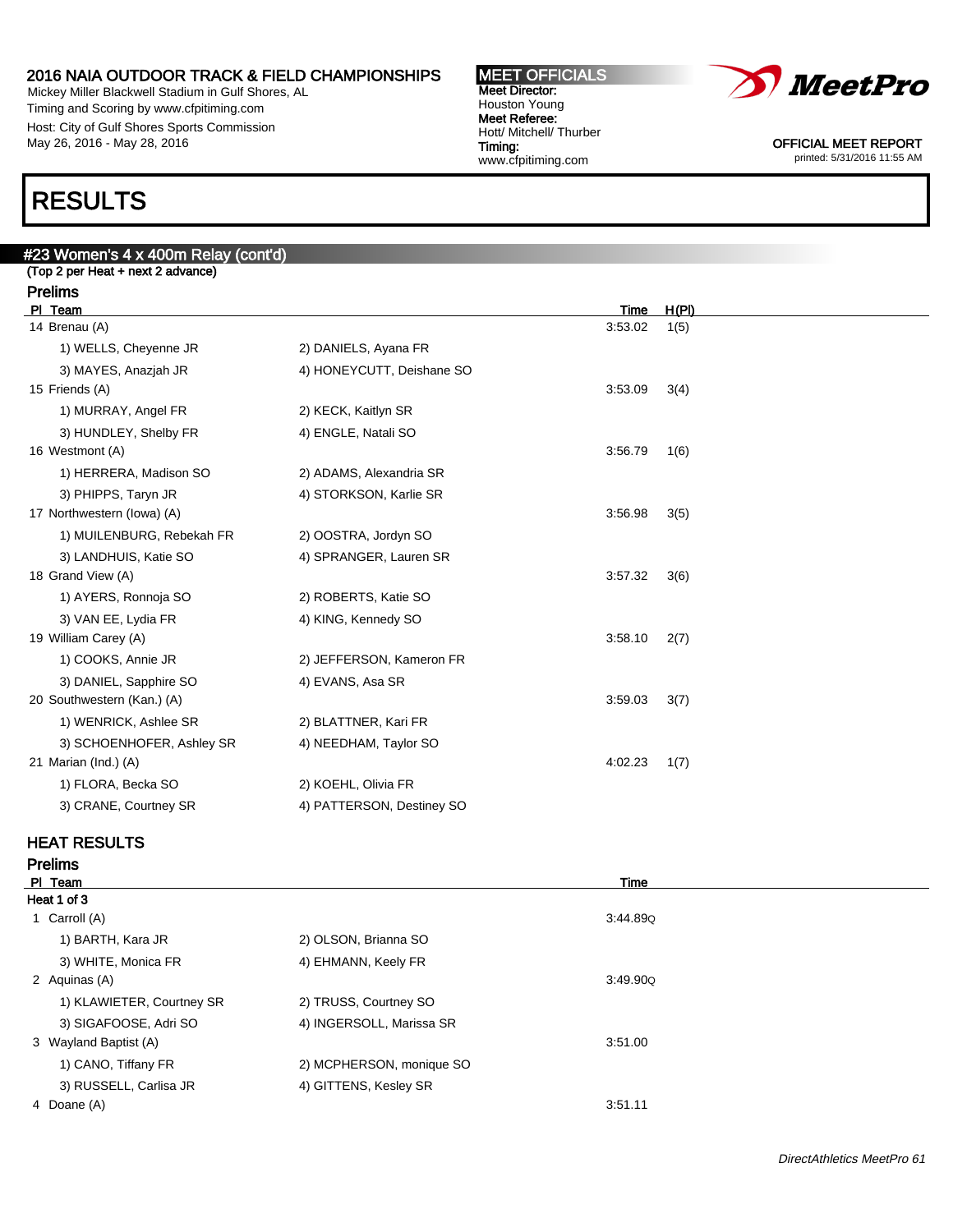Mickey Miller Blackwell Stadium in Gulf Shores, AL Timing and Scoring by www.cfpitiming.com Host: City of Gulf Shores Sports Commission May 26, 2016 - May 28, 2016

#### MEET OFFICIALS Meet Director: Houston Young Meet Referee: Hott/ Mitchell/ Thurber Timing: www.cfpitiming.com



OFFICIAL MEET REPORT printed: 5/31/2016 11:55 AM

# RESULTS

| #23 Women's 4 x 400m Relay (cont'd)             |                           |             |
|-------------------------------------------------|---------------------------|-------------|
| <b>Prelims</b>                                  |                           |             |
| PI Team                                         |                           | <b>Time</b> |
| 1) BRANNAGAN, Kalyn JR                          | 2) HARSIN, Emily SO       |             |
| 3) BRAMHALL, Rachel JR                          | 4) HOLTMEIER, Sydney SR   |             |
| 6 Westmont (A)                                  |                           | 3:56.79     |
| 1) HERRERA, Madison SO                          | 2) ADAMS, Alexandria SR   |             |
| 3) PHIPPS, Taryn JR                             | 4) STORKSON, Karlie SR    |             |
| 7 Marian (Ind.) (A)                             |                           | 4:02.23     |
| 1) FLORA, Becka SO                              | 2) KOEHL, Olivia FR       |             |
| 3) CRANE, Courtney SR                           | 4) PATTERSON, Destiney SO |             |
| Heat 2 of 3<br>1 Indiana Tech (A)               |                           | 3:47.63Q    |
|                                                 |                           |             |
| 1) KENNEDY, Patience FR                         | 2) MOODY, Ayanna FR       |             |
| 3) TAYLOR, Jaquel SO<br>2 Southern-NO (A)       | 4) WILSON, April JR       | 3:48.24Q    |
|                                                 | 2) SMIKLE, Kimona FR      |             |
| 1) GREEN, Shantae FR                            |                           |             |
| 3) PENNIE, Chantal SO<br>3 Xavier-Louisiana (A) | 4) BENNETT, Orenthia SR   | 3:49.87q    |
| 1) WILLIAMS, Kailey SR                          | 2) QUINCY, Kayla JR       |             |
| 3) JONES, Chinyere FR                           |                           |             |
| 4 Dordt (A)                                     | 4) ALLEN, Clarke SO       | 3:50.75     |
| 1) VELGERSDYK, Miranda SO                       | 2) RANKIN, Elizabeth FR   |             |
| 3) WIND, Joscelyn FR                            | 4) BROERSMA, Marisa SR    |             |
| 5 St. Ambrose (A)                               |                           | 3:50.99     |
| 1) LAMPE, Sarah JR                              | 2) ANDERSON, Mariah FR    |             |
| 3) SMITH, Molly Jo JR                           | 4) HAMMER, Abby SO        |             |
| 6 College of Idaho (A)                          |                           | 3:52.51     |
| 1) HAWKINS, Kimber FR                           | 2) THOMAS, Tiana SR       |             |
| 3) HAWKINS, Kami FR                             | 4) DEGRANGE, Nichole SR   |             |
| 7 William Carey (A)                             |                           | 3:58.10     |
| 1) COOKS, Annie JR                              | 2) JEFFERSON, Kameron FR  |             |
| 3) DANIEL, Sapphire SO                          | 4) EVANS, Asa SR          |             |
| Heat 3 of 3                                     |                           |             |
| 1 Dillard (A)                                   |                           | 3:47.67Q    |
| 1) REED, meagan SO                              | 2) NEWMAN, sasha SO       |             |
| 3) HURST, Tajdreana FR                          | 4) WARE, India JR         |             |
| 2 Wiley (A)                                     |                           | 3:48.56Q    |
| 1) DAVID, Danielle FR                           | 2) HIGGINS, Candice SO    |             |
| 3) THOMAS, Chriss Ann FR                        | 4) AJANGA, Ethel SR       |             |
| 3 St. Francis (III.) (A)                        |                           | 3:48.68q    |
| 1) MOODY, Jenna SO                              | 2) MASON, LaToyah SO      |             |
| 3) LOPEZ, Lesley SO                             | 4) RODRIGUEZ, Daryll SR   |             |
| 4 Friends (A)                                   |                           | 3:53.09     |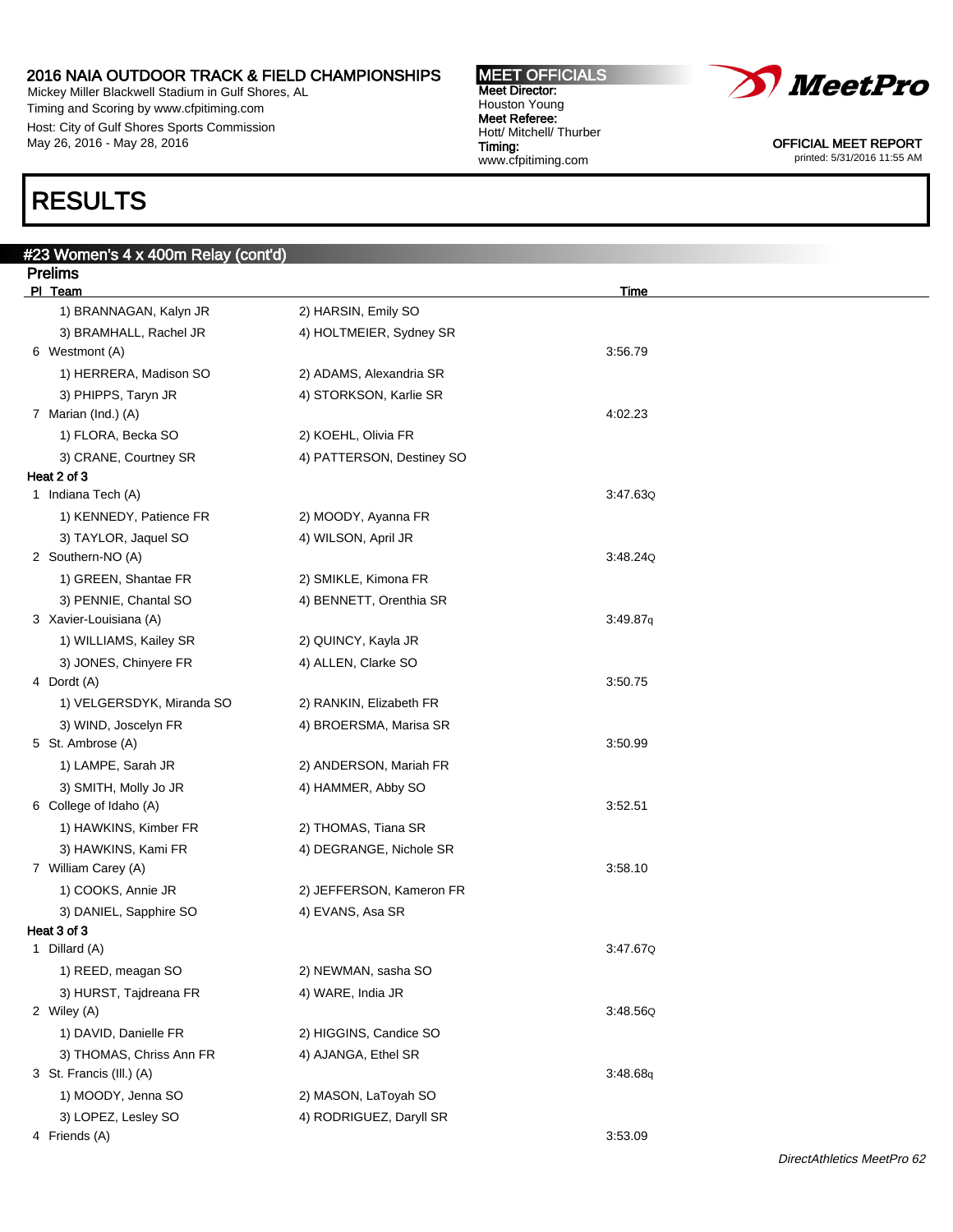Mickey Miller Blackwell Stadium in Gulf Shores, AL Timing and Scoring by www.cfpitiming.com Host: City of Gulf Shores Sports Commission May 26, 2016 - May 28, 2016

| <b>MEET OFFICIALS</b>   |
|-------------------------|
| <b>Meet Director:</b>   |
| Houston Young           |
| Meet Referee:           |
| Hott/ Mitchell/ Thurber |
| Timing:                 |
| www.cfpitiming.com      |
|                         |



OFFICIAL MEET REPORT printed: 5/31/2016 11:55 AM

# RESULTS

# #23 Women's 4 x 400m Relay (cont'd) Prelims PI Team Time **The Contract of the Contract of the Contract of the Contract of Time** 1) MURRAY, Angel FR 2) KECK, Kaitlyn SR 3) HUNDLEY, Shelby FR 4) ENGLE, Natali SO 6 Grand View (A) 3:57.32 1) AYERS, Ronnoja SO 2) ROBERTS, Katie SO 3) VAN EE, Lydia FR 4) KING, Kennedy SO 7 Southwestern (Kan.) (A) 3:59.03 1) WENRICK, Ashlee SR 2) BLATTNER, Kari FR 3) SCHOENHOFER, Ashley SR 4) NEEDHAM, Taylor SO

# #43 Women's 4 x 800m Relay

Finals

| PI Team                   |                           | Time    | Pts            |  |
|---------------------------|---------------------------|---------|----------------|--|
| 1 Biola (A)               |                           | 8:57.16 | 10             |  |
| 1) HUNSAKER, Hannah SO    | 2) DAWSON, Lyndee SO      |         |                |  |
| 3) HUNT, Kellian SR       | 4) GASNER, Anika SR       |         |                |  |
| 2 British Columbia (A)    |                           | 9:03.33 | 8              |  |
| 1) VAN TASSEL, Camille SO | 2) KILMARTIN, Sandra SO   |         |                |  |
| 3) KORPACH, Sarah JR      | 4) HAWTHORN, Natalia JR   |         |                |  |
| 3 Dordt (A)               |                           | 9:03.61 | 6              |  |
| 1) BYL, Kayla SR          | 2) LEWIS, Kelsey JR       |         |                |  |
| 3) SLATER, Nicole SO      | 4) VAN ZEE, Justine JR    |         |                |  |
| 4 Carroll (A)             |                           | 9:06.30 | 5              |  |
| 1) FEY, Madeleine SR      | 2) TORRES, Sandy SR       |         |                |  |
| 3) FIFIELD, Macala JR     | 4) ESPOSITO, Leah JR      |         |                |  |
| 5 Aquinas (A)             |                           | 9:11.21 | 4              |  |
| 1) HENNINGER, Kaitlyn SR  | 2) WINCHESTER, Melissa FR |         |                |  |
| 3) ANDERSON, Sydney JR    | 4) SIGAFOOSE, Adri SO     |         |                |  |
| 6 Morningside (A)         |                           | 9:15.25 | 3              |  |
| 1) HALL, Shelby SR        | 2) MUMM, Michelle SO      |         |                |  |
| 3) SHEPHERD, Tiffany JR   | 4) APPLEGARTH, Morgan FR  |         |                |  |
| 7 St. Francis (III.) (A)  |                           | 9:15.49 | $\overline{2}$ |  |
| 1) CROSSON, Catherine SO  | 2) LOPEZ, Lesley SO       |         |                |  |
| 3) JOHNSON, Brooke SR     | 4) KNOTT, Ashlee SO       |         |                |  |
| 8 Northwestern (lowa) (A) |                           | 9:16.38 | 1              |  |
| 1) BOSCH, Katie SO        | 2) MUILENBURG, Rebekah FR |         |                |  |
| 3) DE JONG, Kassidy FR    | 4) LANDHUIS, Katie SO     |         |                |  |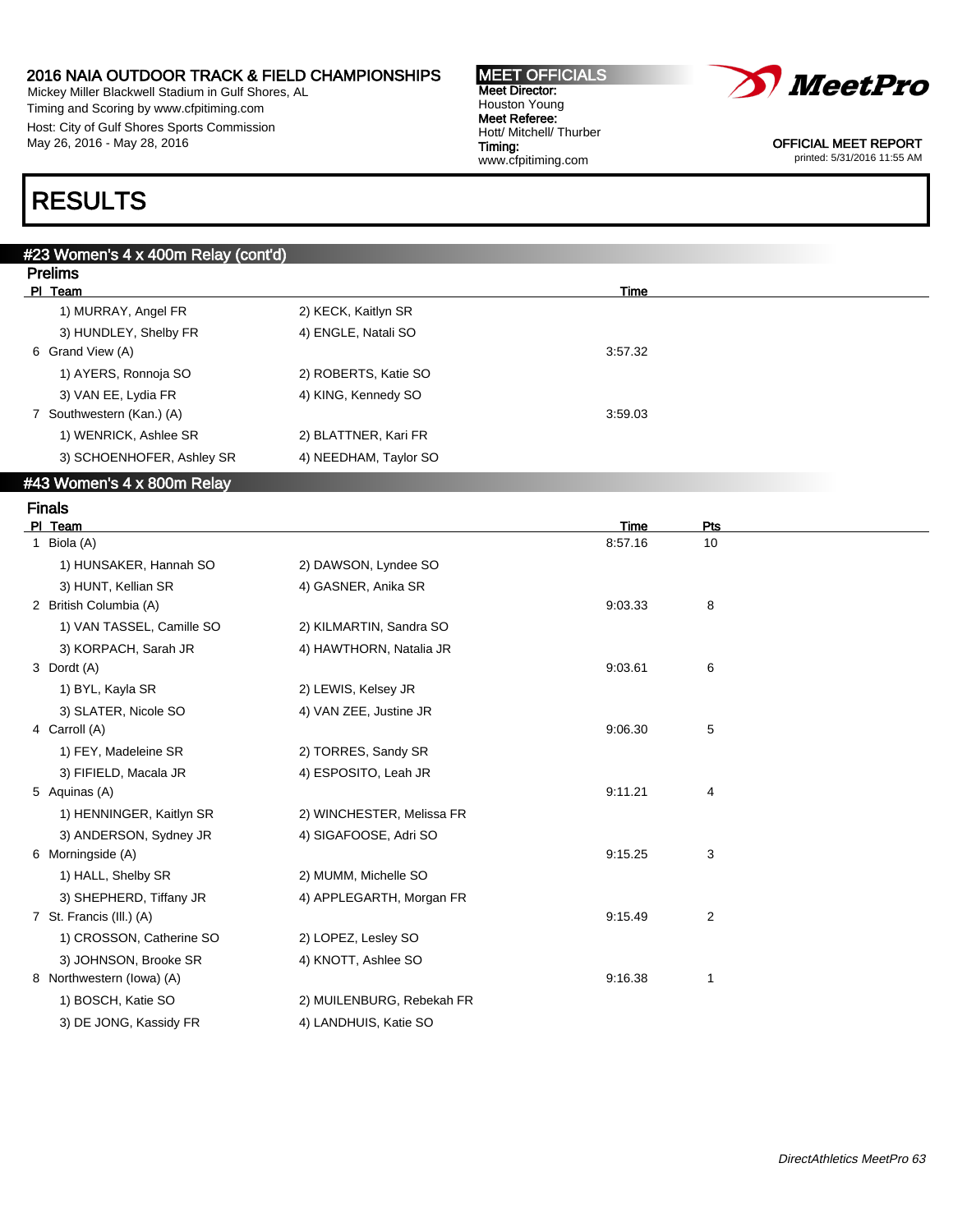Mickey Miller Blackwell Stadium in Gulf Shores, AL Timing and Scoring by www.cfpitiming.com Host: City of Gulf Shores Sports Commission May 26, 2016 - May 28, 2016

#### MEET OFFICIALS Meet Director: Houston Young Meet Referee: Hott/ Mitchell/ Thurber Timing: www.cfpitiming.com



OFFICIAL MEET REPORT printed: 5/31/2016 11:55 AM

# RESULTS

# #43 Women's 4 x 800m Relay (cont'd) (Top 2 per Heat + next 2 advance) Prelims PI Team Time H(PI) 1 Carroll (A) 9:05.98Q 1(1) 1) FEY, Madeleine SR 2) TORRES, Sandy SR 3) FIFIELD, Macala JR 4) ESPOSITO, Leah JR 2 Aquinas (A) 9:06.98Q 1(2) 1) HENNINGER, Kaitlyn SR 2) WINCHESTER, Melissa FR 3) ANDERSON, Sydney JR 4) SIGAFOOSE, Adri SO 3 St. Francis (Ill.) (A) 9:07.40q 1(3) 1) CROSSON, Catherine SO 2) LOPEZ, Lesley SO 3) JOHNSON, Brooke SR 4) KNOTT, Ashlee SO 4 Dordt (A) 9:09.22Q 3(1) 1) BYL, Kayla SR 2) LEWIS, Kelsey JR 3) SLATER, Nicole SO 4) VAN ZEE, Justine JR 5 British Columbia (A) 9:09.33Q 2(1) 1) VAN TASSEL, Camille SO 2) KILMARTIN, Sandra SO 3) KORPACH, Sarah JR 4) HAWTHORN, Natalia JR 6 Morningside (A) 9:10.40Q 2(2) 1) HALL, Shelby SR 2) MUMM, Michelle SO 3) SHEPHERD, Tiffany JR 4) APPLEGARTH, Morgan FR 7 Biola (A) 9:11.72Q 3(2) 1) MURRAY, Alisa SR 2) HUNSAKER, Hannah SO 3) DAWSON, Lyndee SO 4) HUNT, Kellian SR 8 Northwestern (Iowa) (A) 9:13.11q 2(3) 1) BOSCH, Katie SO 2) MUILENBURG, Rebekah FR 3) DE JONG, Kassidy FR 4) LANDHUIS, Katie SO 9 St. Ambrose (A) 9:15.87 2(4) 1) SMITH, Molly Jo JR 2) HAMMER, Abby SO 3) PLUMB, Ashley FR 4) WOODALL, Nicole JR 10 Taylor (A) 9:19.63 1(4) 1) CROSBY, Marjorie FR 2) HAWKS, Jane SR 3) OLESON, Sarina SR 4) BLAGG, Rachel FR 11 Lewis-Clark (A) 9:23.43 3(3) 1) KNISHKA, Angela SO 2) RENFRO, Ashlie SR 3) JENSEN, Ariel JR 4) HORN, Katelynn JR 12 Northwest U. (A) 9:24.33 3(4) 1) BROWN, Cassidy SO 2) LYSTAD, Shandon JR 3) ENGELBREKT, Lily SO 4) ESTABROOK, Sarah SO 13 Olivet Nazarene (A) 9:24.82 1(5) 1) BROWN, Karley JR 2) LAFEMINA, Angelica JR 3) WOJCIECHOWSKI, Andrea JR 4) BEEZHOLD, Alexa SO

DirectAthletics MeetPro 64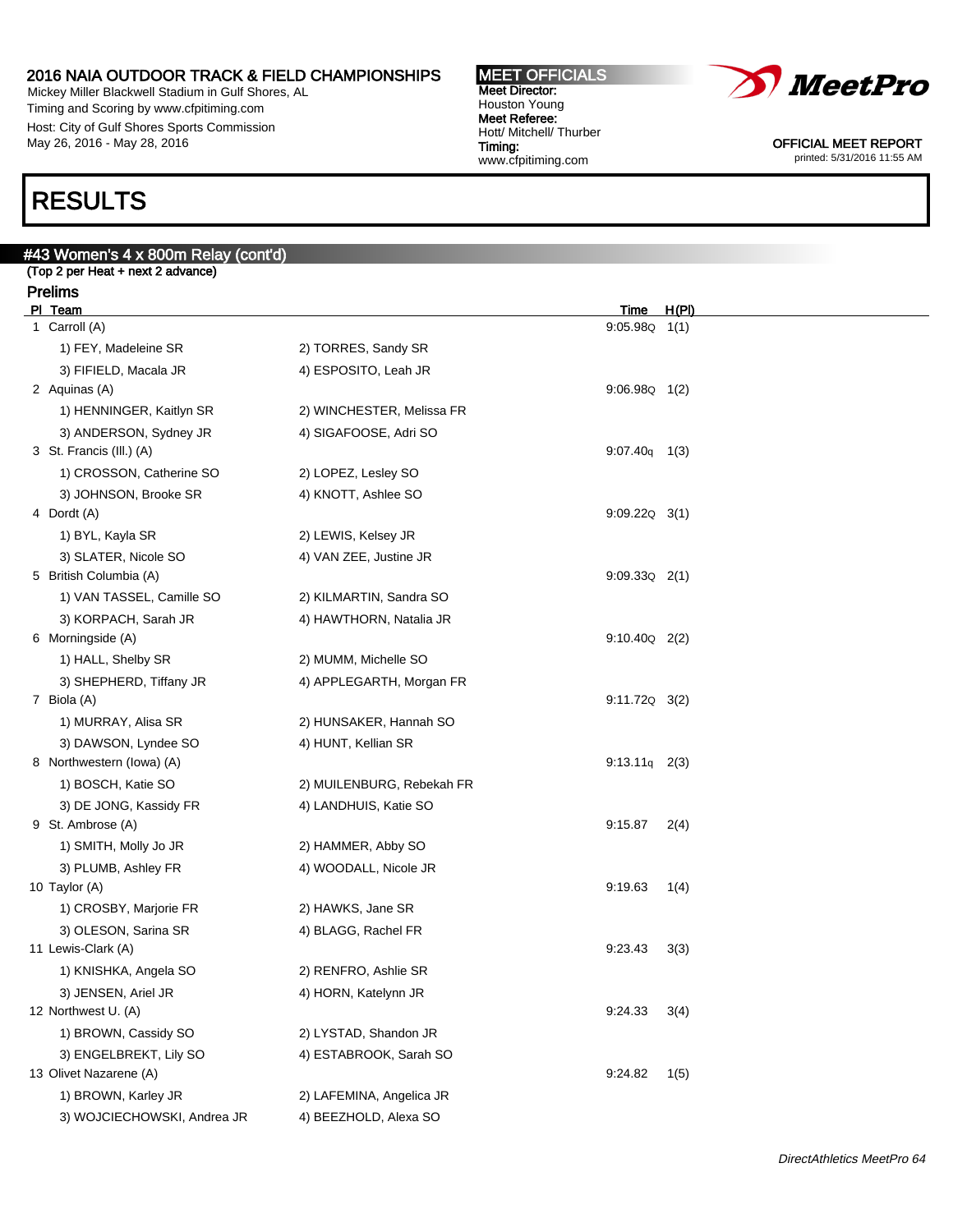Mickey Miller Blackwell Stadium in Gulf Shores, AL Timing and Scoring by www.cfpitiming.com Host: City of Gulf Shores Sports Commission May 26, 2016 - May 28, 2016





OFFICIAL MEET REPORT printed: 5/31/2016 11:55 AM

# RESULTS

# #43 Women's 4 x 800m Relay (cont'd) (Top 2 per Heat + next 2 advance) Prelims Pl Team Time H(Pl) 14 Marian (Ind.) (A) 9:27.52 1(6) 1) SCHROPE, Kiersten SO 2) CRANE, Courtney SR 3) DUDLEY, Anna JR 4) KUNTZ, Ann SR 15 Westmont (A) 9:28.14 2(5) 1) JENSEN, Janna SO 2) ADAMS, Alexandria SR 3) PHIPPS, Taryn JR 4) MEYERS, Jessica SR 16 Southern Oregon (A) 9:28.36 3(5) 1) BLACKMORE, Kayle FR 2) BERANIA, Natalie JR 3) WEBER, Braana FR 4) ABBOTT, Aspen JR 17 Doane (A) 9:29.30 2(6) 1) KOTTWITZ, Sarah SO 2) LEMKAU, Delaney FR 3) SIECK, Logan JR 4) MOORE, Marissa SR 18 Cornerstone (A) 9:29.33 3(6) 1) QUICK, Megan SO 2) CORYELL, Cathy JR 3) RICHTER, Valerie FR 4) RABE, Ally SO 19 Siena Heights (A) 9:46.31 1(7) 1) RUSSO, Ashley SO 2) LETHERER, Ruth FR 3) SHELLENBARGER, Hannah JR 4) RIDAL, Mariah JR 20 Shawnee State (A) 9:57.29 3(7) 1) SMITH, Brooke FR 2) SALING, Katie FR 3) BEGLEY, Shaniah FR 4) TAYLOR, Alyssa FR

### HEAT RESULTS

Prelims

|                           | Time     |  |
|---------------------------|----------|--|
|                           |          |  |
|                           | 9:05.98Q |  |
| 2) TORRES, Sandy SR       |          |  |
| 4) ESPOSITO, Leah JR      |          |  |
|                           | 9:06.98Q |  |
| 2) WINCHESTER, Melissa FR |          |  |
| 4) SIGAFOOSE, Adri SO     |          |  |
|                           | 9:07.40q |  |
| 2) LOPEZ, Lesley SO       |          |  |
| 4) KNOTT, Ashlee SO       |          |  |
|                           | 9:19.63  |  |
| 2) HAWKS, Jane SR         |          |  |
| 4) BLAGG, Rachel FR       |          |  |
|                           | 9:24.82  |  |
|                           |          |  |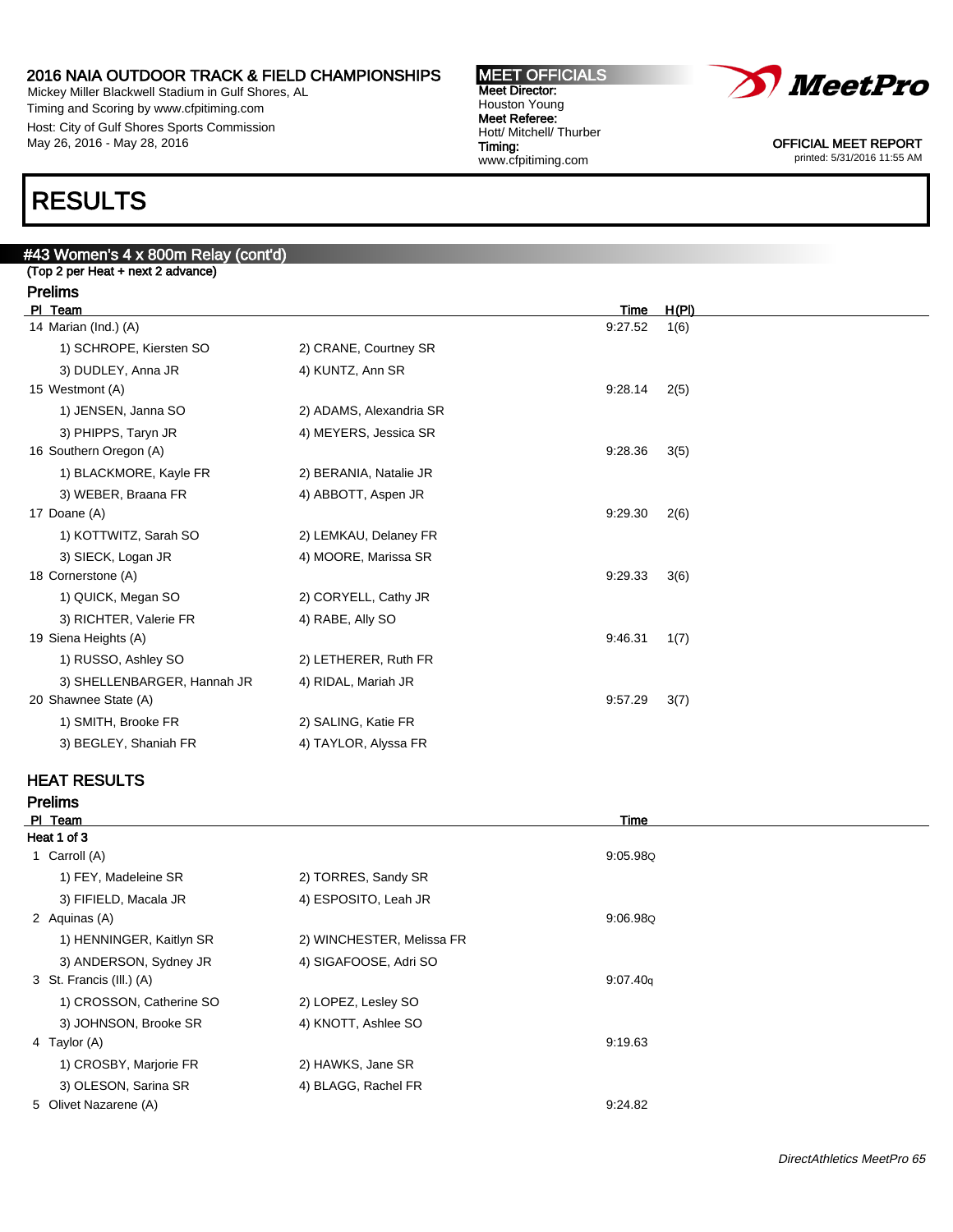Mickey Miller Blackwell Stadium in Gulf Shores, AL Timing and Scoring by www.cfpitiming.com Host: City of Gulf Shores Sports Commission May 26, 2016 - May 28, 2016

#43 Women's 4 x 800m Relay (cont'd)

# RESULTS

| <b>Prelims</b>              |                           |             |  |
|-----------------------------|---------------------------|-------------|--|
| PI Team                     |                           | <b>Time</b> |  |
| 1) BROWN, Karley JR         | 2) LAFEMINA, Angelica JR  |             |  |
| 3) WOJCIECHOWSKI, Andrea JR | 4) BEEZHOLD, Alexa SO     |             |  |
| 7 Siena Heights (A)         |                           | 9:46.31     |  |
| 1) RUSSO, Ashley SO         | 2) LETHERER, Ruth FR      |             |  |
| 3) SHELLENBARGER, Hannah JR | 4) RIDAL, Mariah JR       |             |  |
| Heat 2 of 3                 |                           |             |  |
| 1 British Columbia (A)      |                           | 9:09.33Q    |  |
| 1) VAN TASSEL, Camille SO   | 2) KILMARTIN, Sandra SO   |             |  |
| 3) KORPACH, Sarah JR        | 4) HAWTHORN, Natalia JR   |             |  |
| 2 Morningside (A)           |                           | 9:10.40Q    |  |
| 1) HALL, Shelby SR          | 2) MUMM, Michelle SO      |             |  |
| 3) SHEPHERD, Tiffany JR     | 4) APPLEGARTH, Morgan FR  |             |  |
| 3 Northwestern (lowa) (A)   |                           | 9:13.11q    |  |
| 1) BOSCH, Katie SO          | 2) MUILENBURG, Rebekah FR |             |  |
| 3) DE JONG, Kassidy FR      | 4) LANDHUIS, Katie SO     |             |  |
| 4 St. Ambrose (A)           |                           | 9:15.87     |  |
| 1) SMITH, Molly Jo JR       | 2) HAMMER, Abby SO        |             |  |
| 3) PLUMB, Ashley FR         | 4) WOODALL, Nicole JR     |             |  |
| 5 Westmont (A)              |                           | 9:28.14     |  |
| 1) JENSEN, Janna SO         | 2) ADAMS, Alexandria SR   |             |  |
| 3) PHIPPS, Taryn JR         | 4) MEYERS, Jessica SR     |             |  |
| 6 Doane (A)                 |                           | 9:29.30     |  |
| 1) KOTTWITZ, Sarah SO       | 2) LEMKAU, Delaney FR     |             |  |
| 3) SIECK, Logan JR          | 4) MOORE, Marissa SR      |             |  |
| Heat 3 of 3                 |                           |             |  |
| 1 Dordt (A)                 |                           | 9:09.22Q    |  |
| 1) BYL, Kayla SR            | 2) LEWIS, Kelsey JR       |             |  |
| 3) SLATER, Nicole SO        | 4) VAN ZEE, Justine JR    |             |  |
| 2 Biola (A)                 |                           | 9:11.72Q    |  |
| 1) MURRAY, Alisa SR         | 2) HUNSAKER, Hannah SO    |             |  |
| 3) DAWSON, Lyndee SO        | 4) HUNT, Kellian SR       |             |  |
| 3 Lewis-Clark (A)           |                           | 9:23.43     |  |
| 1) KNISHKA, Angela SO       | 2) RENFRO, Ashlie SR      |             |  |
| 3) JENSEN, Ariel JR         | 4) HORN, Katelynn JR      |             |  |
| 4 Northwest U. (A)          |                           | 9:24.33     |  |
| 1) BROWN, Cassidy SO        | 2) LYSTAD, Shandon JR     |             |  |
| 3) ENGELBREKT, Lily SO      | 4) ESTABROOK, Sarah SO    |             |  |
| 5 Southern Oregon (A)       |                           | 9:28.36     |  |
| 1) BLACKMORE, Kayle FR      | 2) BERANIA, Natalie JR    |             |  |
| 3) WEBER, Braana FR         | 4) ABBOTT, Aspen JR       |             |  |
| 6 Cornerstone (A)           |                           | 9:29.33     |  |

#### MEET OFFICIALS Meet Director: Houston Young Meet Referee: Hott/ Mitchell/ Thurber Timing: www.cfpitiming.com



OFFICIAL MEET REPORT printed: 5/31/2016 11:55 AM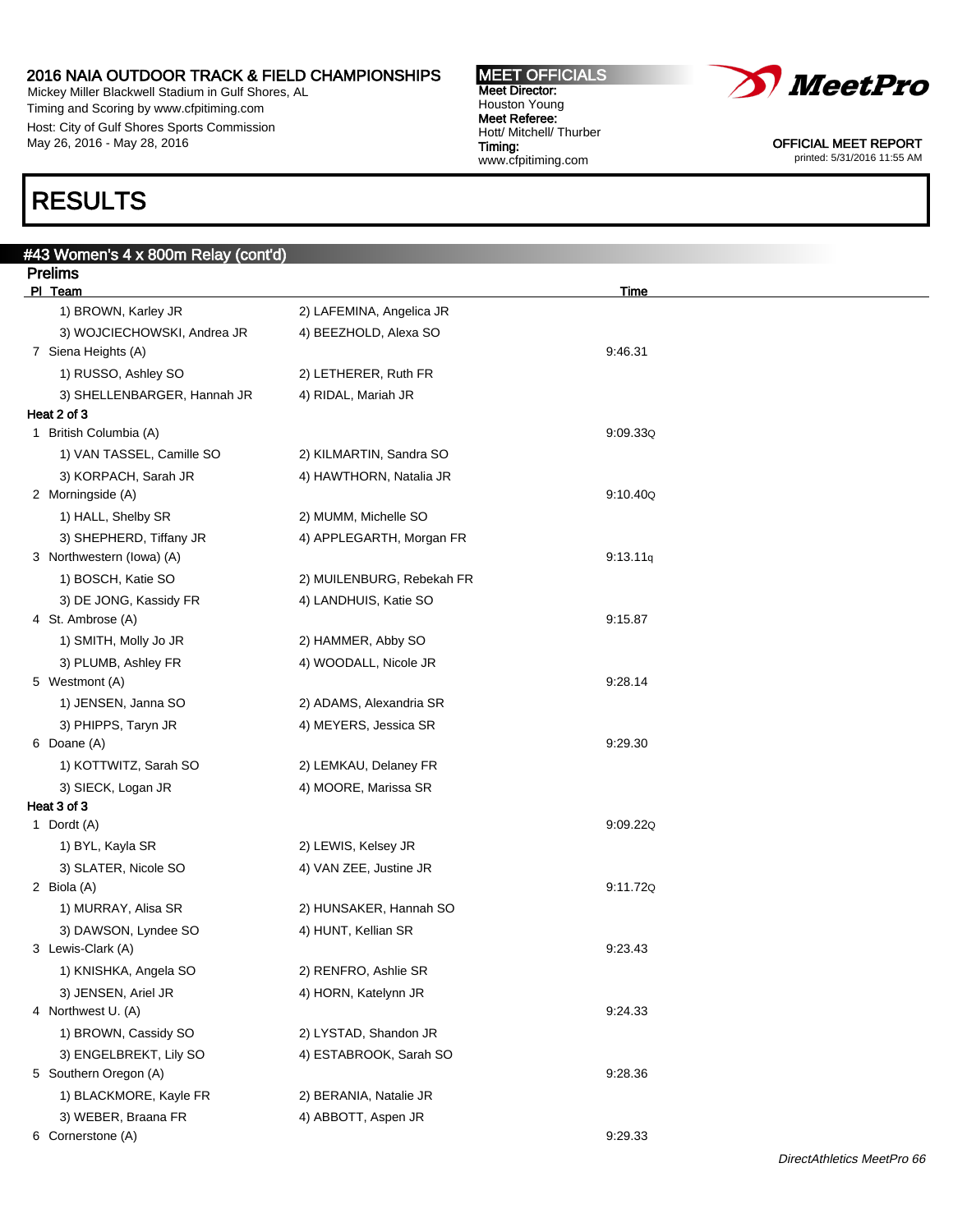Mickey Miller Blackwell Stadium in Gulf Shores, AL Timing and Scoring by www.cfpitiming.com Host: City of Gulf Shores Sports Commission May 26, 2016 - May 28, 2016

# RESULTS

### #43 Women's 4 x 800m Relay (cont'd)

### Prelims<br>PL Team PI Team Time **The Contract of the Contract of Time Time Account Contract of Time**

1) QUICK, Megan SO 2) CORYELL, Cathy JR 3) RICHTER, Valerie FR 4) RABE, Ally SO

### #25 Women's High Jump

| PI Name                | Yr Team                 | Mark                                     | 1.60       | 1.65       | 1.68       | 1.71       | 1.74       | 1.77       | 1.79       | Pts            |
|------------------------|-------------------------|------------------------------------------|------------|------------|------------|------------|------------|------------|------------|----------------|
| 1 JOHNSON, Marissa     | JR Siena Heights        | 1.77m $5'$ $9^{3}/_4$                    | P          | O          | O          | XO         | O          | $\circ$    | <b>XXX</b> | 10             |
| 2 DUNCAN, Phoenix      | <b>SR Siena Heights</b> | 1.74m $5'8\frac{1}{2}$                   | P          | O          | P          | XO         | $\circ$    | <b>XXX</b> |            | 8              |
| 3 COLLIER, Becky       | JR Westmont             | 1.74m $5'8'$                             | O          | O          | O          | XXO        | XO         | <b>XXX</b> |            | 6              |
| 4 COLLIER, Bailey      | <b>JR Southwestern</b>  | 1.71m $5'$ 7 <sup>1</sup> / <sub>4</sub> | O          | XXO        | XXO        | <b>XXO</b> | <b>XXX</b> |            |            | 5              |
| 5 BAKER, Chelsea       | <b>SO Friends</b>       | 1.68m $5'6''$                            | O          | O          | $\circ$    | <b>XXX</b> |            |            |            | 3.5            |
| 5 BROWN, Anne-Lorrain  | <b>SO Olivet Nazare</b> | 1.68m $5'6''$                            | O          | O          | O          | <b>XXX</b> |            |            |            | 3.5            |
| 7 KRIG, Sarah          | JR Avila                | 1.68m $5'6''$                            | O          | XO         | $\circ$    | <b>XXX</b> |            |            |            | $\overline{2}$ |
| 8 MCBRIDE, Harley      | <b>JR Eastern Oreg</b>  | 1.68m $5'6''$                            | O          | O          | XO         | <b>XXX</b> |            |            |            | $\mathbf{1}$   |
| 9 SIEGEL, Lindsy       | FR Hastings             | 1.65 $m 5' 5''$                          | O          | XO         | <b>XXX</b> |            |            |            |            |                |
| 9 BROWN, Shay          | FR Doane                | 1.65 $m 5' 5''$                          | O          | XO         | <b>XXX</b> |            |            |            |            |                |
| 11 FYE, Breanna        | SR Doane                | 1.65 $m 5' 5''$                          | O          | XXO        | XXX        |            |            |            |            |                |
| 12 TREVITHICK, Allison | <b>SR Indiana Wesl</b>  | 1.60m $5'3''$                            | O          | <b>XXX</b> |            |            |            |            |            |                |
| 12 MICHALSKI, Emily    | FR Davenport            | 1.60 $m 5' 3''$                          | O          | <b>XXX</b> |            |            |            |            |            |                |
| 12 NAST, Haley         | SO Doane                | 1.60 $m 5' 3''$                          | O          | <b>XXX</b> |            |            |            |            |            |                |
| 12 BROWN, Amore        | FR Aquinas              | 1.60 $m 5' 3''$                          | O          | <b>XXX</b> |            |            |            |            |            |                |
| 12 ARELLANO, Kaiann    | SO Jamestown            | 1.60m $5'3''$                            | O          | <b>XXX</b> |            |            |            |            |            |                |
| 12 SCHMIDT, Crystal    | JR Carroll              | 1.60m $5'3''$                            | O          | <b>XXX</b> |            |            |            |            |            |                |
| 18 EBELS, Britta       | JR Davenport            | 1.60 $m 5' 3''$                          | XO         | <b>XXX</b> |            |            |            |            |            |                |
| 18 STRAUEL, Sara       | JR St. Ambrose          | 1.60 $m 5' 3''$                          | XO         | <b>XXX</b> |            |            |            |            |            |                |
| 18 SINTEK, Claire      | FR Doane                | 1.60 $m 5' 3''$                          | XO         | <b>XXX</b> |            |            |            |            |            |                |
| 21 KYLER, Chantel      | <b>FR Clarke</b>        | 1.60 $m 5'3''$                           | <b>XXO</b> | <b>XXX</b> |            |            |            |            |            |                |
| SATO, Nina             | SO Wayland Bapt         | <b>NH</b>                                | <b>XXX</b> |            |            |            |            |            |            |                |
| <b>HERVERT, Paige</b>  | FR Doane                | <b>NH</b>                                | <b>XXX</b> |            |            |            |            |            |            |                |
| GRYZEN, Tessa          | SR Davenport            | NH                                       | <b>XXX</b> |            |            |            |            |            |            |                |
| MILCH, Megan           | FR Southwestern         | <b>NH</b>                                | <b>XXX</b> |            |            |            |            |            |            |                |
| HULST, Mycah           | <b>SR Dordt</b>         | <b>NH</b>                                |            |            |            |            |            |            |            |                |
|                        |                         |                                          |            |            |            |            |            |            |            |                |

### #27 Women's Pole Vault

| PI Name                   | Yr Team                 | Mark                    | 3.40     | 3.50 | 3.60    | 3.65    | 3.70       | 3.75       | 3.80       | 3.85       | 3.90    | 4.00       | Pts |
|---------------------------|-------------------------|-------------------------|----------|------|---------|---------|------------|------------|------------|------------|---------|------------|-----|
| 1 FAGEN, Talitha          | SR Eastern Oreg         | 3.90m $12'9\frac{1}{2}$ | P        | XO   | P       |         | P          | XO         | O          | XO         | $\circ$ | <b>XXX</b> | 10  |
| 2 MCKINLEY, Sheila        | SO Siena Heights        | 3.75m $12'3^{1/2}$      | P        | O    | O       | P       | O          | XO         | <b>XXX</b> |            |         |            |     |
| 2 FALKENSTEIN, Nicole     | <b>SR Biola</b>         | 3.75m $12'31/2$         | O        | O    | P       | $\circ$ | O          | XO         | <b>XXX</b> |            |         |            |     |
| 4 TEPPER, Taylor          | SR Bethel (Ind.)        | 3.75m $12'31/2$         | P        | XXO  | P       | $\circ$ | P          | XO         | P          | <b>XXP</b> | X       | P          | 5   |
| 5 MORICZ, Kaitlyn         | JR Marian (Ind.)        | 3.75m $12'31/2$         | P        | P    | XO      | P       | XO         | <b>XXO</b> | <b>XXX</b> |            |         |            | 4   |
| 6 WOJCIECHOWSKI, Danielle | <b>FR Olivet Nazare</b> | 3.70m $12'11/2$         | P        | O    | XO      | $\circ$ | O          | <b>XXX</b> |            |            |         |            | 3   |
| 7 GRAVO, McKenzie         | FR Concordia (N         | 3.70m $12'11/2$         | P        | P    | O       | P       | XO         | <b>XXX</b> |            |            |         |            | 2   |
| 8 MEGENHARDT, Anna        | JR Hastings             | 3.70m $12'11/2$         | P        | XO   | $\circ$ | P       | XXO        | <b>XXX</b> |            |            |         |            |     |
| 9 TOVAR, Katrina          | FR Spring Arbor         | 3.65m $11'$ $11^{3}/4$  | XO       | O    | XXO     | O       | <b>XXX</b> |            |            |            |         |            |     |
| 10 GALLO, Dayna           | <b>JR</b> Indiana Wesl  | 3.65m $11'$ $11^{3}/4$  | $\Omega$ | Ω    | XO      | XO      | <b>XXX</b> |            |            |            |         |            |     |



OFFICIAL MEET REPORT printed: 5/31/2016 11:55 AM

DirectAthletics MeetPro 67

MEET OFFICIALS Meet Director: Houston Young Meet Referee: Hott/ Mitchell/ Thurber Timing: www.cfpitiming.com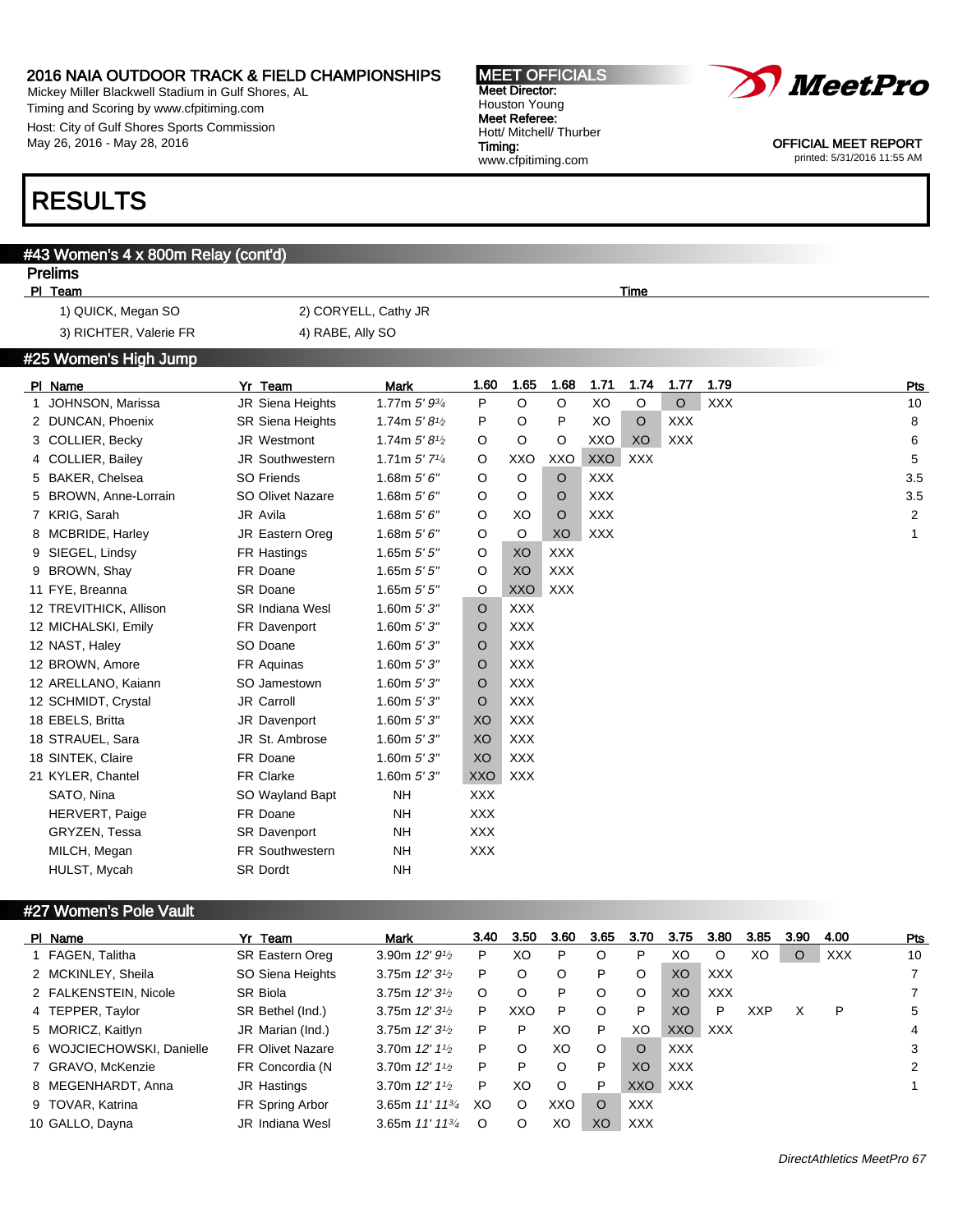Mickey Miller Blackwell Stadium in Gulf Shores, AL Timing and Scoring by www.cfpitiming.com Host: City of Gulf Shores Sports Commission May 26, 2016 - May 28, 2016

#### MEET OFFICIALS Meet Director: Houston Young Meet Referee: Hott/ Mitchell/ Thurber Timing: www.cfpitiming.com



OFFICIAL MEET REPORT printed: 5/31/2016 11:55 AM

# RESULTS

### #27 Women's Pole Vault (cont'd)

| PI Name             | Yr Team                | <b>Mark</b>                  | 3.40           | 3.50       | 3.60       | 3.65       | 3.70       | 3.75 | 3.80 | 3.85 | 3.90 | 4.00 | <b>Pts</b> |
|---------------------|------------------------|------------------------------|----------------|------------|------------|------------|------------|------|------|------|------|------|------------|
| 11 BROOKS, Allison  | FR Concordia (N        | 3.65m $11'$ 11 $\frac{3}{4}$ | $\circ$        | XXO        | $\circ$    | <b>XXO</b> | XXX        |      |      |      |      |      |            |
| 12 KUENZER, Bethany | SO Spring Arbor        | 3.60m $11'93'$               | $\circ$        | $\circ$    | $\circ$    | <b>XXX</b> |            |      |      |      |      |      |            |
| 13 MCKINLEY, Tasha  | SO Siena Heights       | 3.60m $11'9^{3/4}$           | P              | O          | XO         | P          | <b>XXX</b> |      |      |      |      |      |            |
| 14 ROBINSON, Mika   | SO Carroll             | 3.50m $11'5^{3/4}$           | $\circ$        | $\circ$    | <b>XXX</b> |            |            |      |      |      |      |      |            |
| 14 DROUILLARD, Erin | SO Aguinas             | 3.50m $11'5^{3/4}$           | P              | $\circ$    | P          | <b>XXX</b> |            |      |      |      |      |      |            |
| 16 BAILEY, Bethany  | <b>JR Indiana Wesl</b> | 3.50m $11'5^{3/4}$           | XO             | $\circ$    | <b>XXX</b> |            |            |      |      |      |      |      |            |
| 17 CUNDITH, Terah   | SO Carroll             | 3.50m $11'5^{3/4}$           | $\circ$        | XO.        | <b>XXX</b> |            |            |      |      |      |      |      |            |
| 17 GRACE, Whitney   | SR Bethel (Ind.)       | 3.50m $11'$ 5 $\frac{3}{4}$  | $\circ$        | XO         | P          | <b>XXP</b> | X          | P    | P    | P    | P    | P    |            |
| 19 SMITH, Noelle    | JR Soka                | 3.40m $11'$ $13/4$           | $\circ$        | <b>XXX</b> |            |            |            |      |      |      |      |      |            |
| 20 BROWNING, Katie  | SO Rio Grande          | 3.40m $11'$ $13'$            | X <sub>O</sub> | XXX        |            |            |            |      |      |      |      |      |            |
| 21 BOYLE, Emily     | <b>SO Mount Marty</b>  | 3.40m $11'$ $13'$            | XXO            | XXX        |            |            |            |      |      |      |      |      |            |
| COLLINGHAM, Abigail | FR Dakota Wesle        | NH.                          | <b>XXX</b>     |            |            |            |            |      |      |      |      |      |            |
| SCHMIDT, Carly      | SO Indiana Tech        | NH.                          | P              | P          | <b>XXX</b> |            |            |      |      |      |      |      |            |
| GYURICZA, Emerald   | <b>SR</b> Jamestown    | NH                           | <b>XXX</b>     |            |            |            |            |      |      |      |      |      |            |
|                     |                        |                              |                |            |            |            |            |      |      |      |      |      |            |

### #29 Women's Long Jump

| PI Name                   | Yr Team                  | Mark                                    |          | Rnd 1                | Rnd 2                                                                                                                                                                            | Rnd 3                                                                                              | Rnd 4                                                                                                                                                                                                                                                                                                                                                                                                                                                                                                         | Rnd 5                                 | Rnd 6                                                                                                                                           |                                                                                                                                                                                                                                                                                                                                                                                          |                |
|---------------------------|--------------------------|-----------------------------------------|----------|----------------------|----------------------------------------------------------------------------------------------------------------------------------------------------------------------------------|----------------------------------------------------------------------------------------------------|---------------------------------------------------------------------------------------------------------------------------------------------------------------------------------------------------------------------------------------------------------------------------------------------------------------------------------------------------------------------------------------------------------------------------------------------------------------------------------------------------------------|---------------------------------------|-------------------------------------------------------------------------------------------------------------------------------------------------|------------------------------------------------------------------------------------------------------------------------------------------------------------------------------------------------------------------------------------------------------------------------------------------------------------------------------------------------------------------------------------------|----------------|
| BRINSON, Jonina           | SO Mobile                | 5.86m 19' 23/4                          |          |                      |                                                                                                                                                                                  |                                                                                                    |                                                                                                                                                                                                                                                                                                                                                                                                                                                                                                               | $5.79 (+1.3)$                         | $5.86 (+0.0)$                                                                                                                                   | 4(1)                                                                                                                                                                                                                                                                                                                                                                                     | 10             |
| 2 STRICKER, Abby          | FR Columbia (Mo          | 5.65m 18' 61/2                          | $(+0.0)$ | <b>FOUL</b>          |                                                                                                                                                                                  |                                                                                                    | <b>FOUL</b>                                                                                                                                                                                                                                                                                                                                                                                                                                                                                                   | <b>FOUL</b>                           | $5.53 (+1.6)$                                                                                                                                   | 2(1)                                                                                                                                                                                                                                                                                                                                                                                     | 8              |
| 3J HERRERA, Madison       | SO Westmont              | 5.64m 18' 6"                            |          |                      |                                                                                                                                                                                  |                                                                                                    |                                                                                                                                                                                                                                                                                                                                                                                                                                                                                                               |                                       |                                                                                                                                                 | 3(1)                                                                                                                                                                                                                                                                                                                                                                                     | 6              |
| 4J SANDS, Bria            | FR Life                  | 5.64m 18' 6"                            |          |                      |                                                                                                                                                                                  |                                                                                                    |                                                                                                                                                                                                                                                                                                                                                                                                                                                                                                               |                                       | <b>FOUL</b>                                                                                                                                     | 2(2)                                                                                                                                                                                                                                                                                                                                                                                     | 5              |
| 5 CUNNINGHAM, Shantinique | FR Hastings              | 5.60m 18' 41/2                          |          |                      |                                                                                                                                                                                  |                                                                                                    |                                                                                                                                                                                                                                                                                                                                                                                                                                                                                                               |                                       |                                                                                                                                                 | 1(1)                                                                                                                                                                                                                                                                                                                                                                                     | 4              |
| 6 PORCH, Hannah           | <b>FR Carroll</b>        | 5.58m 18' 33/4                          | $(+0.2)$ | <b>FOUL</b>          |                                                                                                                                                                                  |                                                                                                    |                                                                                                                                                                                                                                                                                                                                                                                                                                                                                                               | <b>FOUL</b>                           | $5.49 (+0.7)$                                                                                                                                   | 4(2)                                                                                                                                                                                                                                                                                                                                                                                     | 3              |
| 7 BONT, Mallory           | SO Davenport             | 5.50m 18' 0 <sup>1</sup> / <sub>2</sub> |          |                      |                                                                                                                                                                                  |                                                                                                    |                                                                                                                                                                                                                                                                                                                                                                                                                                                                                                               |                                       |                                                                                                                                                 | 2(3)                                                                                                                                                                                                                                                                                                                                                                                     | $\overline{2}$ |
| 8 HILL, Ongelic           | <b>SR Texas Wesle</b>    | 5.49m 18' 01/4                          | $(+2.1)$ | <b>FOUL</b>          |                                                                                                                                                                                  |                                                                                                    |                                                                                                                                                                                                                                                                                                                                                                                                                                                                                                               |                                       |                                                                                                                                                 | 2(4)                                                                                                                                                                                                                                                                                                                                                                                     | $\mathbf{1}$   |
| 9 DAWKINS, Artisha        | JR Webber                |                                         |          |                      |                                                                                                                                                                                  |                                                                                                    |                                                                                                                                                                                                                                                                                                                                                                                                                                                                                                               |                                       |                                                                                                                                                 | 3(2)                                                                                                                                                                                                                                                                                                                                                                                     |                |
| 10 STEVENS, Kimberley     | <b>SR Lindsey Wilso</b>  | 5.43m 17' 93/4                          |          |                      |                                                                                                                                                                                  |                                                                                                    |                                                                                                                                                                                                                                                                                                                                                                                                                                                                                                               |                                       |                                                                                                                                                 | 4(3)                                                                                                                                                                                                                                                                                                                                                                                     |                |
| 11 FLETCHER, Jerosan      | SO Park U.               | 5.42m 17' 9 <sup>1</sup> / <sub>2</sub> |          |                      |                                                                                                                                                                                  |                                                                                                    |                                                                                                                                                                                                                                                                                                                                                                                                                                                                                                               |                                       |                                                                                                                                                 | 4(4)                                                                                                                                                                                                                                                                                                                                                                                     |                |
| 12 EVANS, Janaa           | JR Langston              | 5.36m 17' 7"                            | $(+1.7)$ | <b>FOUL</b>          | $5.36 (+1.7)$                                                                                                                                                                    | <b>FOUL</b>                                                                                        |                                                                                                                                                                                                                                                                                                                                                                                                                                                                                                               |                                       |                                                                                                                                                 | 2(5)                                                                                                                                                                                                                                                                                                                                                                                     |                |
| 12 BAKER, Chelsea         | SO Friends               | 5.36m 17' 7"                            |          |                      |                                                                                                                                                                                  |                                                                                                    |                                                                                                                                                                                                                                                                                                                                                                                                                                                                                                               |                                       |                                                                                                                                                 | 3(3)                                                                                                                                                                                                                                                                                                                                                                                     |                |
| 14 SAKEUH, Plenseh-Tay    | FR Taylor                | 5.34m 17' 61/4                          | $(+0.5)$ | <b>FOUL</b>          | <b>FOUL</b>                                                                                                                                                                      | $5.34 (+0.5)$                                                                                      |                                                                                                                                                                                                                                                                                                                                                                                                                                                                                                               |                                       |                                                                                                                                                 | 3(4)                                                                                                                                                                                                                                                                                                                                                                                     |                |
| 15 PEREZ, Michelle        | JR Northwest U.          | 5.32m 17' 5 <sup>1/2</sup>              |          |                      |                                                                                                                                                                                  | <b>FOUL</b>                                                                                        |                                                                                                                                                                                                                                                                                                                                                                                                                                                                                                               |                                       |                                                                                                                                                 | 2(6)                                                                                                                                                                                                                                                                                                                                                                                     |                |
| 16 HOLMES, Tia            | SO Indiana Tech          | 5.31m 17' 51/4                          |          |                      |                                                                                                                                                                                  |                                                                                                    |                                                                                                                                                                                                                                                                                                                                                                                                                                                                                                               |                                       |                                                                                                                                                 | 3(5)                                                                                                                                                                                                                                                                                                                                                                                     |                |
| 17 LANE, Jayla            | FR Union (Ky.)           | 5.30m 17' 43/4                          |          |                      |                                                                                                                                                                                  | $5.29(+1.7)$                                                                                       |                                                                                                                                                                                                                                                                                                                                                                                                                                                                                                               |                                       |                                                                                                                                                 | 3(6)                                                                                                                                                                                                                                                                                                                                                                                     |                |
| 18 APPLEGATE, Shaneesa    | <b>SR Northwest Ch</b>   | 5.28m 17' 4"                            |          |                      |                                                                                                                                                                                  | <b>FOUL</b>                                                                                        |                                                                                                                                                                                                                                                                                                                                                                                                                                                                                                               |                                       |                                                                                                                                                 | 4(5)                                                                                                                                                                                                                                                                                                                                                                                     |                |
| 19 TENNESSEE, Dallas      | SO Indiana Tech          | 5.26m 17' 3 <sup>1/4</sup>              |          |                      |                                                                                                                                                                                  | $4.76(+0.0)$                                                                                       |                                                                                                                                                                                                                                                                                                                                                                                                                                                                                                               |                                       |                                                                                                                                                 | 4(6)                                                                                                                                                                                                                                                                                                                                                                                     |                |
| 20 WUBBEN, Danielle       | SO Dordt                 | 5.24m 17' 2 <sup>1/4</sup>              |          | <b>FOUL</b>          | <b>FOUL</b>                                                                                                                                                                      | $5.24 (+0.3)$                                                                                      |                                                                                                                                                                                                                                                                                                                                                                                                                                                                                                               |                                       |                                                                                                                                                 | 1(2)                                                                                                                                                                                                                                                                                                                                                                                     |                |
| 20 GRIGG, Kayla           | SO Indiana Tech          | 5.24m 17' 2 <sup>1/4</sup>              | $(+0.0)$ | <b>FOUL</b>          | <b>FOUL</b>                                                                                                                                                                      | $5.24 (+0.0)$                                                                                      |                                                                                                                                                                                                                                                                                                                                                                                                                                                                                                               |                                       |                                                                                                                                                 | 1(2)                                                                                                                                                                                                                                                                                                                                                                                     |                |
| 22 EDEKO, Isi             | JR St. Francis (III      | 5.20m 17' 03/4                          | $(+0.0)$ | <b>FOUL</b>          | <b>FOUL</b>                                                                                                                                                                      | $5.20 (+0.0)$                                                                                      |                                                                                                                                                                                                                                                                                                                                                                                                                                                                                                               |                                       |                                                                                                                                                 | 2(7)                                                                                                                                                                                                                                                                                                                                                                                     |                |
| 23 ANDERSON, Champagne    | FR Graceland             | 5.19m $17'0\frac{1}{2}$                 |          |                      |                                                                                                                                                                                  | $5.12 (+0.2)$                                                                                      |                                                                                                                                                                                                                                                                                                                                                                                                                                                                                                               |                                       |                                                                                                                                                 | 1(4)                                                                                                                                                                                                                                                                                                                                                                                     |                |
| 23 MAJORS, Megan          | <b>SO Robert Morris</b>  | 5.19m $17'0^{1/2}$                      |          | <b>FOUL</b>          | <b>FOUL</b>                                                                                                                                                                      | $5.19 (+1.3)$                                                                                      |                                                                                                                                                                                                                                                                                                                                                                                                                                                                                                               |                                       |                                                                                                                                                 | 3(7)                                                                                                                                                                                                                                                                                                                                                                                     |                |
| 25 KILLEBREW, Kailani     | SO Baker                 |                                         |          |                      |                                                                                                                                                                                  | <b>FOUL</b>                                                                                        |                                                                                                                                                                                                                                                                                                                                                                                                                                                                                                               |                                       |                                                                                                                                                 | 1(5)                                                                                                                                                                                                                                                                                                                                                                                     |                |
| 26 LAWSON, Taneka         | <b>SR Olivet Nazare</b>  | 5.13m 16' 10"                           |          |                      |                                                                                                                                                                                  |                                                                                                    |                                                                                                                                                                                                                                                                                                                                                                                                                                                                                                               |                                       |                                                                                                                                                 | 2(8)                                                                                                                                                                                                                                                                                                                                                                                     |                |
| 27 LOVAN, Jamaica         | FR Graceland             | 5.05m 16' 7"                            |          |                      |                                                                                                                                                                                  | $4.92 (+0.1)$                                                                                      |                                                                                                                                                                                                                                                                                                                                                                                                                                                                                                               |                                       |                                                                                                                                                 | 4(7)                                                                                                                                                                                                                                                                                                                                                                                     |                |
| 28 WILLIAMS, Patrice      | <b>JR</b> Jarvis Christi | 5.04m $16'6'$                           |          |                      |                                                                                                                                                                                  |                                                                                                    |                                                                                                                                                                                                                                                                                                                                                                                                                                                                                                               |                                       |                                                                                                                                                 | 1(6)                                                                                                                                                                                                                                                                                                                                                                                     |                |
|                           |                          |                                         |          | $(+0.3)$<br>$(+1.3)$ | $(+0.0)$<br>$(+0.7)$<br>$(+0.9)$<br>$(+0.0)$<br>5.48m $17'$ $11^{3/4}$ (+1.2)<br>$(+0.9)$<br>$(+1.0)$<br>$(+0.4)$<br>$(+1.9)$<br>5.14m 16' 10 <sup>1</sup> / <sub>2</sub> (+1.8) | $(+2.1)$ 5.32 $(+2.1)$ 5.12 $(-0.2)$<br>$5.18 (+0.0)$ $5.28 (+0.4)$<br>$5.10 (+2.3)$ $5.14 (+1.8)$ | $5.72 (+0.0)$ 5.67 (+0.0)<br>$5.49 (+1.4) 5.65 (+0.0)$<br>$(+0.0)$ 5.42 (+0.3) 5.03 (+0.2) 5.43 (+0.0)<br>$5.34 (+0.1)$ 4.96 (+0.4) 5.42 (+0.9)<br>$5.19 (+0.0)$ $5.36 (+1.0)$ $5.04 (+1.0)$<br>$(+1.2)$ 5.30 $(+1.6)$ 5.20 $(+1.3)$ 5.31 $(+1.2)$<br>$(+1.2)$ 5.30 $(+1.2)$ 5.27 $(+0.6)$<br>$(+1.3)$ 5.26 $(+1.3)$ 4.88 $(+0.1)$<br>$4.90 (+1.5) 5.19 (+1.9)$<br>$(+1.2)$ 4.63 $(+1.8)$ 5.13 $(+1.2)$ 4.91 $(+0.0)$<br>$(+0.0)$ 5.05 $(+0.0)$ 4.89 $(+0.4)$<br>$(+1.1)$ 4.75 (+0.4) 5.01 (+1.0) 5.04 (+1.1) | $5.58 (+0.2)$ 5.38 (+0.8) 5.57 (+1.0) | $5.51 (+0.0)$ 5.46 (+0.0)<br>$5.30 (+1.8)$ $5.39 (+1.4)$ $5.64 (+0.9)$ $5.15 (+0.0)$ $5.25 (+0.0)$<br>$5.25 (+1.2)$ $5.49 (+2.1)$ $5.33 (+0.7)$ | $5.52$ (+1.1) $5.64$ (+0.7) $5.42$ (+1.3) $5.45$ (+0.0) $5.37$ (+0.5) $5.46$ (+0.1)<br>4.44 (+2.0) $ 5.50$ (+1.6) $ 5.52$ (+1.9) 5.60 (+0.0) 5.55 (+0.0) 5.53 (+0.8)<br>$(+1.2)$ 5.50 $(+1.2)$ 5.25 $(+1.9)$ 5.26 $(+2.4)$ 5.26 $(+1.0)$ 5.13 $(+0.0)$ 5.16 $(+1.2)$<br>$5.29 (+0.0)$ 5.38 (+0.1)<br>$5.45 (+0.0)$ $5.48 (+1.2)$ $5.36 (+1.5)$ $5.12 (+0.3)$ $5.29 (+0.0)$ $5.25 (+1.4)$ | F(PI) Pts      |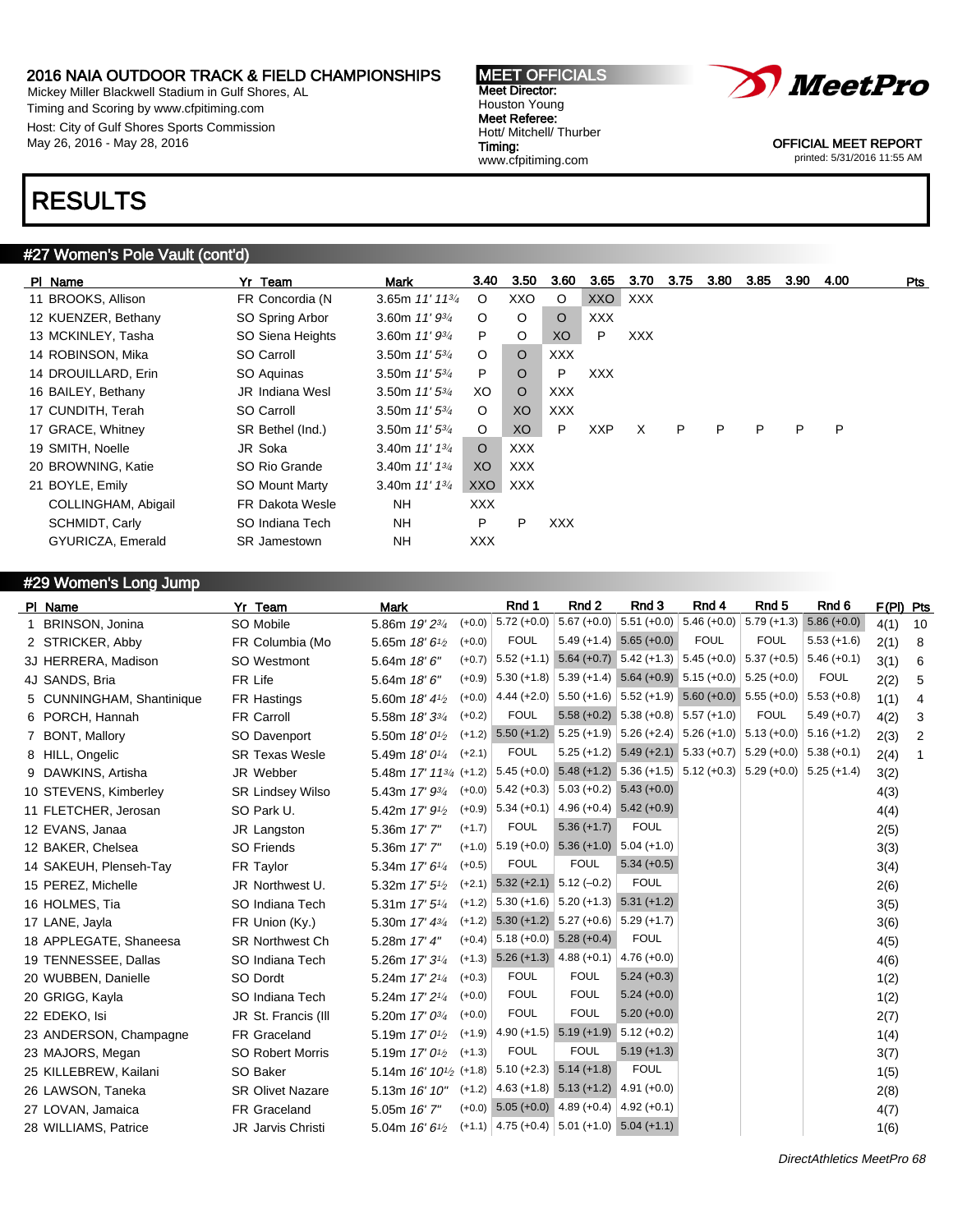Mickey Miller Blackwell Stadium in Gulf Shores, AL Timing and Scoring by www.cfpitiming.com Host: City of Gulf Shores Sports Commission May 26, 2016 - May 28, 2016

| <b>MEET OFFICIALS</b>   |
|-------------------------|
| <b>Meet Director:</b>   |
| Houston Young           |
| Meet Referee:           |
| Hott/ Mitchell/ Thurber |
| Timing:                 |
| www.cfpitiming.com      |
|                         |



OFFICIAL MEET REPORT printed: 5/31/2016 11:55 AM

# RESULTS

### #29 Women's Long Jump (cont'd)

| 1(6) |
|------|
| 4(8) |
| 3(8) |
| 1(8) |
| 3(9) |
| 2    |
| 4    |
|      |

# FLIGHT RESULTS

| PI Name                   | Yr Team                  | <b>Mark</b>                                                                                                                                    | Rnd 1                                                                            | Rnd <sub>2</sub>                          | Rnd 3                                     | Rnd 4                                                                 | Rnd <sub>5</sub> | Rnd 6         |
|---------------------------|--------------------------|------------------------------------------------------------------------------------------------------------------------------------------------|----------------------------------------------------------------------------------|-------------------------------------------|-------------------------------------------|-----------------------------------------------------------------------|------------------|---------------|
| Flight 1 of 4             |                          |                                                                                                                                                |                                                                                  |                                           |                                           |                                                                       |                  |               |
| 1 CUNNINGHAM, Shantinique | FR Hastings              | 5.60m 18' 4 <sup>1</sup> / <sub>2</sub>                                                                                                        | $(+0.0)$ 4.44 (+2.0) 5.50 (+1.6) 5.52 (+1.9) 5.60 (+0.0) 5.55 (+0.0) 5.53 (+0.8) |                                           |                                           |                                                                       |                  |               |
| 2 WUBBEN, Danielle        | SO Dordt                 | 5.24m 17' 2 <sup>1/4</sup>                                                                                                                     | <b>FOUL</b><br>$(+0.3)$                                                          | <b>FOUL</b>                               | $5.24 (+0.3)$                             |                                                                       |                  |               |
| 2 GRIGG, Kayla            | SO Indiana Tech          | 5.24m 17' 2 <sup>1/4</sup>                                                                                                                     | <b>FOUL</b><br>$(+0.0)$                                                          | <b>FOUL</b>                               | $5.24 (+0.0)$                             |                                                                       |                  |               |
| 4 ANDERSON, Champagne     | FR Graceland             | 5.19m $17'0\frac{1}{2}$                                                                                                                        | $(+1.9)$                                                                         | 4.90 (+1.5) $5.19$ (+1.9) $5.12$ (+0.2)   |                                           |                                                                       |                  |               |
| 5 KILLEBREW, Kailani      | SO Baker                 | 5.14m 16' 10 <sup>1</sup> / <sub>2</sub> (+1.8)                                                                                                |                                                                                  | $5.10 (+2.3)$ $5.14 (+1.8)$               | <b>FOUL</b>                               |                                                                       |                  |               |
| 6 WILLIAMS, Patrice       | JR Jarvis Christi        | 5.04m 16' 6 <sup>1</sup> / <sub>2</sub>                                                                                                        | $(+1.1)$                                                                         | $4.75 (+0.4)$ 5.01 (+1.0)                 | $5.04 (+1.1)$                             |                                                                       |                  |               |
| 6 REDDINGTON, Morgan      | FR Eastern Oreg          | 5.04m 16' 6 <sup>1</sup> / <sub>2</sub>                                                                                                        | <b>FOUL</b><br>$(+1.1)$                                                          | <b>FOUL</b>                               | $5.04 (+1.1)$                             |                                                                       |                  |               |
| 8 CARR, Zuwena            | JR Brewton-Park          | 4.79m 15' 83/4                                                                                                                                 | <b>FOUL</b><br>$(+0.3)$                                                          | <b>FOUL</b>                               | $4.79 (+0.3)$                             |                                                                       |                  |               |
| Flight 2 of 4             |                          |                                                                                                                                                |                                                                                  |                                           |                                           |                                                                       |                  |               |
| 1 STRICKER, Abby          | FR Columbia (Mo          | 5.65m 18' 6 <sup>1</sup> /2                                                                                                                    | <b>FOUL</b><br>$(+0.0)$                                                          |                                           | $5.49 (+1.4) 5.65 (+0.0)$                 | <b>FOUL</b>                                                           | <b>FOUL</b>      | $5.53 (+1.6)$ |
| 2 SANDS, Bria             | FR Life                  | 5.64m 18' 6"                                                                                                                                   | $5.30 (+1.8)$<br>$(+0.9)$                                                        |                                           |                                           | $5.39 (+1.4)$ $5.64 (+0.9)$ $5.15 (+0.0)$ $5.25 (+0.0)$               |                  | <b>FOUL</b>   |
| 3 BONT, Mallory           | SO Davenport             | 5.50m $18'0'^2$                                                                                                                                | $5.50 (+1.2)$<br>$(+1.2)$                                                        |                                           |                                           | $5.25 (+1.9)$ $5.26 (+2.4)$ $5.26 (+1.0)$ $5.13 (+0.0)$ $5.16 (+1.2)$ |                  |               |
| 4 HILL, Ongelic           | <b>SR Texas Wesle</b>    | 5.49m 18' 0 <sup>1/4</sup>                                                                                                                     | <b>FOUL</b><br>$(+2.1)$                                                          |                                           |                                           | $5.25 (+1.2)$ $5.49 (+2.1)$ $5.33 (+0.7)$ $5.29 (+0.0)$ $5.38 (+0.1)$ |                  |               |
| 5 EVANS, Janaa            | JR Langston              | 5.36m 17' 7"                                                                                                                                   | <b>FOUL</b><br>$(+1.7)$                                                          | $5.36 (+1.7)$                             | <b>FOUL</b>                               |                                                                       |                  |               |
| 6 PEREZ, Michelle         | JR Northwest U.          | 5.32m $17'5\frac{1}{2}$                                                                                                                        | $(+2.1)$                                                                         | $5.32 (+2.1)$ $5.12 (-0.2)$               | <b>FOUL</b>                               |                                                                       |                  |               |
| 7 EDEKO, Isi              | JR St. Francis (III      | 5.20m 17' 0 <sup>3/4</sup>                                                                                                                     | <b>FOUL</b><br>$(+0.0)$                                                          | <b>FOUL</b>                               | $5.20 (+0.0)$                             |                                                                       |                  |               |
| 8 LAWSON, Taneka          | <b>SR Olivet Nazare</b>  | 5.13m 16' 10"                                                                                                                                  | $(+1.2)$                                                                         | $4.63 (+1.8) 5.13 (+1.2) 4.91 (+0.0)$     |                                           |                                                                       |                  |               |
| SCOTT, Jonniece           | FR Indiana Tech          | <b>NM</b>                                                                                                                                      | <b>FOUL</b>                                                                      | <b>FOUL</b>                               | <b>FOUL</b>                               |                                                                       |                  |               |
| Flight 3 of 4             |                          |                                                                                                                                                |                                                                                  |                                           |                                           |                                                                       |                  |               |
| 1 HERRERA, Madison        | SO Westmont              | 5.64m 18' 6"                                                                                                                                   | $(+0.7)$ 5.52 (+1.1) 5.64 (+0.7) 5.42 (+1.3) 5.45 (+0.0) 5.37 (+0.5) 5.46 (+0.1) |                                           |                                           |                                                                       |                  |               |
| 2 DAWKINS, Artisha        | JR Webber                | 5.48m 17' 113/4 (+1.2) $\Big  5.45$ (+0.0) $\Big  5.48$ (+1.2) $\Big  5.36$ (+1.5) $\Big  5.12$ (+0.3) $\Big  5.29$ (+0.0) $\Big  5.25$ (+1.4) |                                                                                  |                                           |                                           |                                                                       |                  |               |
| 3 BAKER, Chelsea          | <b>SO Friends</b>        | 5.36m 17' 7"                                                                                                                                   | $(+1.0)$ 5.19 $(+0.0)$ 5.36 $(+1.0)$ 5.04 $(+1.0)$                               |                                           |                                           |                                                                       |                  |               |
| 4 SAKEUH, Plenseh-Tay     | FR Taylor                | 5.34m 17' 61/4                                                                                                                                 | <b>FOUL</b><br>$(+0.5)$                                                          | <b>FOUL</b>                               | $5.34 (+0.5)$                             |                                                                       |                  |               |
| 5 HOLMES, Tia             | SO Indiana Tech          | 5.31m 17' 5 <sup>1/4</sup>                                                                                                                     | $(+1.2)$                                                                         | $5.30 (+1.6)$ $5.20 (+1.3)$ $5.31 (+1.2)$ |                                           |                                                                       |                  |               |
| 6 LANE, Jayla             | FR Union (Ky.)           | 5.30m 17' 43/4                                                                                                                                 | $(+1.2)$ 5.30 $(+1.2)$ 5.27 $(+0.6)$                                             |                                           | $5.29 (+1.7)$                             |                                                                       |                  |               |
| 7 MAJORS, Megan           | <b>SO Robert Morris</b>  | 5.19m 17' 0 <sup>1</sup> / <sub>2</sub>                                                                                                        | <b>FOUL</b><br>$(+1.3)$                                                          | <b>FOUL</b>                               | $5.19 (+1.3)$                             |                                                                       |                  |               |
| 8 WATSON, LaMicha         | <b>SR Jarvis Christi</b> | 4.97m 16' 33/4                                                                                                                                 | <b>FOUL</b><br>$(+0.7)$                                                          | <b>FOUL</b>                               | $4.97 (+0.7)$                             |                                                                       |                  |               |
| 9 BRAGG, Kayvona          | FR Avila                 | 4.45m 14' 7 <sup>1</sup> / <sub>4</sub>                                                                                                        | <b>FOUL</b><br>$(+1.0)$                                                          |                                           | $3.94 (+0.9)$ 4.45 (+1.0)                 |                                                                       |                  |               |
| Flight 4 of 4             |                          |                                                                                                                                                |                                                                                  |                                           |                                           |                                                                       |                  |               |
| 1 BRINSON, Jonina         | SO Mobile                | 5.86m 19' 23/4                                                                                                                                 | $(+0.0)$ 5.72 $(+0.0)$                                                           |                                           |                                           | $5.67 (+0.0)$ 5.51 (+0.0) 5.46 (+0.0) 5.79 (+1.3)                     |                  | $5.86 (+0.0)$ |
| 2 PORCH, Hannah           | <b>FR Carroll</b>        | 5.58m 18' 33/4                                                                                                                                 | <b>FOUL</b><br>$(+0.2)$                                                          |                                           | $5.58 (+0.2)$ $5.38 (+0.8)$ $5.57 (+1.0)$ |                                                                       | <b>FOUL</b>      | $5.49 (+0.7)$ |
| 3 STEVENS, Kimberley      | <b>SR Lindsey Wilso</b>  | 5.43m 17' 93/4                                                                                                                                 | $(+0.0)$ 5.42 (+0.3) 5.03 (+0.2) 5.43 (+0.0)                                     |                                           |                                           |                                                                       |                  |               |
| 4 FLETCHER, Jerosan       | SO Park U.               | 5.42m 17' 9 <sup>1</sup> /2                                                                                                                    | $(+0.9)$                                                                         | $5.34 (+0.1)$ 4.96 (+0.4) 5.42 (+0.9)     |                                           |                                                                       |                  |               |
| 5 APPLEGATE, Shaneesa     | <b>SR Northwest Ch</b>   | 5.28m 17' 4"                                                                                                                                   | $(+0.4)$ 5.18 $(+0.0)$ 5.28 $(+0.4)$                                             |                                           | <b>FOUL</b>                               |                                                                       |                  |               |
| 6 TENNESSEE, Dallas       | SO Indiana Tech          | 5.26m 17' 3 <sup>1/4</sup>                                                                                                                     | $(+1.3)$ 5.26 $(+1.3)$ 4.88 $(+0.1)$ 4.76 $(+0.0)$                               |                                           |                                           |                                                                       |                  |               |
|                           |                          |                                                                                                                                                |                                                                                  |                                           |                                           |                                                                       |                  |               |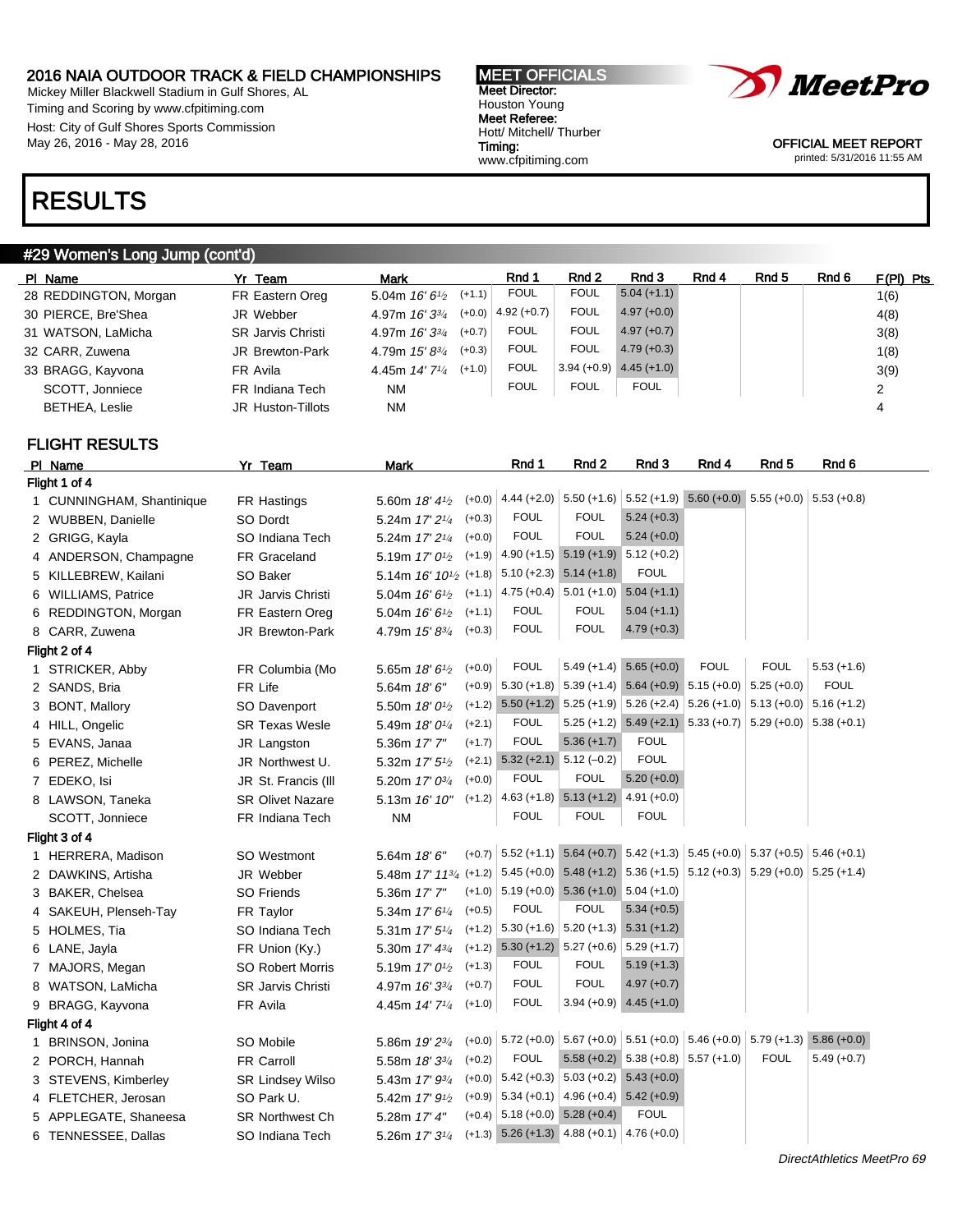Mickey Miller Blackwell Stadium in Gulf Shores, AL Timing and Scoring by www.cfpitiming.com Host: City of Gulf Shores Sports Commission May 26, 2016 - May 28, 2016

#29 Women's Long Jump (cont'd)

# RESULTS

#### MEET OFFICIALS Meet Director: Houston Young Meet Referee: Hott/ Mitchell/ Thurber Timing: www.cfpitiming.com



OFFICIAL MEET REPORT printed: 5/31/2016 11:55 AM

| 7 LOVAN, Jamaica           | FR Graceland             | 5.05m 16' 7"                                                                                                                   |          | $(+0.0)$ 5.05 $(+0.0)$ 4.89 $(+0.4)$                                                               |                             | $4.92 (+0.1)$ |       |                                                                                                |                                                                    |             |                 |
|----------------------------|--------------------------|--------------------------------------------------------------------------------------------------------------------------------|----------|----------------------------------------------------------------------------------------------------|-----------------------------|---------------|-------|------------------------------------------------------------------------------------------------|--------------------------------------------------------------------|-------------|-----------------|
| 8 PIERCE, Bre'Shea         | JR Webber                | 4.97m 16' 33/4                                                                                                                 |          | $(+0.0)$ 4.92 $(+0.7)$                                                                             | <b>FOUL</b>                 | $4.97 (+0.0)$ |       |                                                                                                |                                                                    |             |                 |
| <b>BETHEA, Leslie</b>      | <b>JR Huston-Tillots</b> | NM                                                                                                                             |          |                                                                                                    |                             |               |       |                                                                                                |                                                                    |             |                 |
| #31 Women's Triple Jump    |                          |                                                                                                                                |          |                                                                                                    |                             |               |       |                                                                                                |                                                                    |             |                 |
| PI Name                    | Yr Team                  | Mark                                                                                                                           |          | Rnd 1                                                                                              | Rnd 2                       | Rnd 3         | Rnd 4 | Rnd 5                                                                                          | Rnd 6                                                              | $F(PI)$ Pts |                 |
| 1 WALLACE, Tameca          | SR Doane                 | 12.17m 39' 11 <sup>1</sup> / <sub>4</sub> (+0.0) 11.28 (+0.1) 12.00 (+2.3) 11.82 (+1.0) 11.72 (+1.2) 12.06 (+1.5) 12.17 (+0.0) |          |                                                                                                    |                             |               |       |                                                                                                |                                                                    | $1(1)$ 10   |                 |
| 2 SOKUNBI, Olamide         | SO Brenau                | 12.06m 39' 7"                                                                                                                  |          | $(+1.2)$ 11.33 $(+2.3)$ 11.47 $(+0.9)$ 11.88 $(+1.8)$ 12.06 $(+1.2)$ 11.88 $(+1.4)$ 11.57 $(+1.2)$ |                             |               |       |                                                                                                |                                                                    | 1(2)        | - 8             |
| 3 SANDS, Bria              | FR Life                  | 12.02m 39' 51/4                                                                                                                |          | $(+0.0)$   11.07 $(+0.8)$   11.72 $(+2.1)$                                                         |                             | FOUL          |       | $\left  11.49 \left( +1.6 \right) \right  11.61 \left( +1.0 \right) 12.02 \left( +0.0 \right)$ |                                                                    | 1(3)        | - 6             |
| 4 DONNELLY, Tascha         | <b>SR Briar Cliff</b>    | 11.93m 39' 1 <sup>3/4</sup>                                                                                                    | $(+1.1)$ | FOUL                                                                                               |                             |               |       | $ 11.75 (+1.4) 11.90 (+2.0) 11.82 (+1.3) 11.85 (+1.1) 11.93 (+1.1) $                           |                                                                    | 2(1)        | $5\overline{)}$ |
| 5 EDEKO, Isi               | JR St. Francis (III      | 11.86m 38' 11"                                                                                                                 |          | $(+1.1)$ 11.28 (+0.7) 11.86 (+1.1) 11.83 (+1.8) 11.70 (+1.0) 11.52 (+1.7) 11.86 (+1.6)             |                             |               |       |                                                                                                |                                                                    | 1(4)        | -4              |
| 6 HYMAN, Oshin             | SO Warner                | 11.74m $38'6''$                                                                                                                |          | $(+2.6)$ 11.15 $(+1.5)$ 11.37 $(+1.3)$ 11.74 $(+2.6)$ 11.45 $(+0.9)$ 11.41 $(+0.3)$ 11.36 $(+1.6)$ |                             |               |       |                                                                                                |                                                                    | 1(5)        | - 3             |
| 7 BAKER, Chelsea           | SO Friends               | 11.65m $38'2^{3}/4$                                                                                                            | $(+2.5)$ | <b>FOUL</b>                                                                                        |                             |               |       | $ 11.43 (+1.2) 11.57 (+2.5) 11.65 (+2.5) 11.17 (+1.2) 11.49 (+1.2) $                           |                                                                    | 1(6)        | $\overline{2}$  |
| 8 BRINSON, Jonina          | SO Mobile                | 11.63m 38' 2"                                                                                                                  | $(+3.2)$ | FOUL                                                                                               |                             |               |       |                                                                                                | $11.63 (+3.2) 11.49 (+2.3) 11.43 (+1.5) 11.63 (+1.0) 11.54 (+0.0)$ | 2(2)        | $\overline{1}$  |
| 9 STEVENS, Kimberley       | <b>SR Lindsey Wilso</b>  | 11.55m 37' $10^{3/4}$ (+0.0) 11.36 (+1.5) 11.47 (+1.4)                                                                         |          |                                                                                                    |                             | FOUL          |       | $11.42 (+1.7) 11.55 (+0.0) 11.20 (+2.1)$                                                       |                                                                    | 1(7)        |                 |
| 10 KECK, Kaitlyn           | <b>SR Friends</b>        | 11.41m $37'5^{1/4}$ (+2.3)                                                                                                     |          | FOUL                                                                                               | $11.41 (+2.3) 11.21 (+1.9)$ |               |       |                                                                                                |                                                                    | 2(3)        |                 |
| 11 ELLIS, Raiven           | JR MidAmerica            | 11.32m 37' $1\frac{3}{4}$                                                                                                      |          | $(+1.9)$ 11.32 $(+1.9)$                                                                            | <b>FOUL</b>                 | <b>FOUL</b>   |       |                                                                                                |                                                                    | 2(4)        |                 |
| 12 HICKS, Christiana       | JR Huntington            | 11.30m 37' 1"                                                                                                                  |          | $(+1.9)$   11.00 $(+0.9)$   10.63 $(+2.7)$ 11.30 $(+1.9)$                                          |                             |               |       |                                                                                                |                                                                    | 2(5)        |                 |
| 13 HORNER, Amy             | JR Tabor                 | 11.17m $36'$ 7 $\frac{3}{4}$                                                                                                   |          | $(+2.4)$ 10.66 $(+1.1)$ 10.73 $(+1.2)$ 11.17 $(+2.4)$                                              |                             |               |       |                                                                                                |                                                                    | 1(8)        |                 |
| 14 YOUNG-BROOKS, Mildrenae | <b>FR Siena Heights</b>  | 11.05m 36' 3"                                                                                                                  |          | $(+1.7)$ 10.93 $(+0.5)$ 11.05 $(+1.7)$ 10.78 $(+1.1)$                                              |                             |               |       |                                                                                                |                                                                    | 2(6)        |                 |

Pl Name Yr Team Mark Rnd 1 Rnd 2 Rnd 3 Rnd 4 Rnd 5 Rnd 6

| 14 YOUNG-BROOKS, Mildrenae | FR Siena Heights        | 11.05m 36' 3"                                                                           | $(+1.7)$ 10.93 (+0.5) 11.05 (+1.7) 10.78 (+1.1)       |                |      | 2(6)  |
|----------------------------|-------------------------|-----------------------------------------------------------------------------------------|-------------------------------------------------------|----------------|------|-------|
| 15 HELMS, Jasmine          | JR McPherson            | 10.98m $36'0'4$                                                                         | $(+1.7)$ 10.88 $(+1.6)$ 10.73 $(+1.3)$ 10.98 $(+1.7)$ |                |      | 1(9)  |
| 16 STRICKER, Abby          | FR Columbia (Mo         | 10.95m 35' 11 <sup>1</sup> / <sub>4</sub> (+0.6) 10.94 (+2.6) 10.95 (+0.6) 10.74 (+1.0) |                                                       |                |      | 2(7)  |
| 17 EVANS, Janaa            | JR Langston             | 10.88m $35'8'$ <sup>2</sup>                                                             | $(+1.5)$ 10.62 (+0.1) 10.88 (+1.5) 10.44 (+2.8)       |                |      | 1(10) |
| 18 CHARLESWORTH, Alysse    | SR Dickinson St.        | 10.87m 35' 8"                                                                           | $(+1.2)$   10.67 (+2.3)   10.74 (+1.7) 10.87 (+1.2)   |                |      | 2(8)  |
| 19 GOMEZ, Maria            | <b>SR Olivet Nazare</b> | 10.57m 34' 8 <sup>1/4</sup>                                                             | $(+2.4)$ 10.39 (+3.3) 10.57 (+2.4) 10.56 (+1.5)       |                |      | 2(9)  |
| 20 MOORE, Annika           | FR Carroll              | 10.50m $34'5\frac{1}{2}$                                                                | <b>FOUL</b><br>$(+2.1)$                               | $10.50 (+2.1)$ | FOUL | 2(10) |
| OKEREKE, Onyeoma           | JR Huston-Tillots       | NM.                                                                                     |                                                       |                |      |       |
|                            |                         |                                                                                         |                                                       |                |      |       |

FLIGHT RESULTS

| PI Name              | Yr Team                 | Mark                                                                                                  | Rnd 1                                                                                              | Rnd 2                                                               | Rnd 3       | Rnd 4 | Rnd 5                                                   | Rnd 6 |
|----------------------|-------------------------|-------------------------------------------------------------------------------------------------------|----------------------------------------------------------------------------------------------------|---------------------------------------------------------------------|-------------|-------|---------------------------------------------------------|-------|
| Flight 1 of 2        |                         |                                                                                                       |                                                                                                    |                                                                     |             |       |                                                         |       |
| 1 WALLACE, Tameca    | <b>SR Doane</b>         | 12.17m 39' 111/4 (+0.0) 11.28 (+0.1) 12.00 (+2.3) 11.82 (+1.0) 11.72 (+1.2) 12.06 (+1.5) 12.17 (+0.0) |                                                                                                    |                                                                     |             |       |                                                         |       |
| 2 SOKUNBI, Olamide   | SO Brenau               | 12.06m 39' 7"                                                                                         | $(+1.2)$ 11.33 $(+2.3)$ 11.47 $(+0.9)$ 11.88 $(+1.8)$ 12.06 $(+1.2)$ 11.88 $(+1.4)$ 11.57 $(+1.2)$ |                                                                     |             |       |                                                         |       |
| 3 SANDS, Bria        | FR Life                 | 12.02m $39'5\frac{1}{4}$                                                                              | $(+0.0)$   11.07 $(+0.8)$   11.72 $(+2.1)$                                                         |                                                                     | FOUL        |       | $\left  11.49 \right $ (+1.6) 11.61 (+1.0) 12.02 (+0.0) |       |
| 4 EDEKO, Isi         | JR St. Francis (III     | 11.86m 38' 11"                                                                                        | $(+1.1)$ 11.28 (+0.7) 11.86 (+1.1) 11.83 (+1.8) 11.70 (+1.0) 11.52 (+1.7) 11.86 (+1.6)             |                                                                     |             |       |                                                         |       |
| 5 HYMAN, Oshin       | SO Warner               | 11.74m 38' 61/4                                                                                       | $(+2.6)$ 11.15 $(+1.5)$ 11.37 $(+1.3)$ 11.74 $(+2.6)$ 11.45 $(+0.9)$ 11.41 $(+0.3)$ 11.36 $(+1.6)$ |                                                                     |             |       |                                                         |       |
| 6 BAKER, Chelsea     | SO Friends              | $(+2.5)$<br>11.65m $38'2^{3}/4$                                                                       | <b>FOUL</b>                                                                                        | $ 11.43 (+1.2) 11.57 (+2.5) 11.65 (+2.5) 11.17 (+1.2) 11.49 (+1.2)$ |             |       |                                                         |       |
| 7 STEVENS, Kimberley | <b>SR Lindsey Wilso</b> | 11.55m $37'$ $10^{3/4}$ (+0.0) $ 11.36$ (+1.5) $ 11.47$ (+1.4)                                        |                                                                                                    |                                                                     | <b>FOUL</b> |       | $11.42 (+1.7) 11.55 (+0.0) 11.20 (+2.1)$                |       |
| 8 HORNER, Amy        | JR Tabor                | 11.17m $36'$ 7 $\frac{3}{4}$                                                                          | $(+2.4)$ 10.66 $(+1.1)$ 10.73 $(+1.2)$ 11.17 $(+2.4)$                                              |                                                                     |             |       |                                                         |       |
| 9 HELMS, Jasmine     | JR McPherson            | 10.98m $36'0\frac{1}{4}$                                                                              | $(+1.7)$ 10.88 $(+1.6)$ 10.73 $(+1.3)$ 10.98 $(+1.7)$                                              |                                                                     |             |       |                                                         |       |
| 10 EVANS, Janaa      | JR Langston             | 10.88m $35'8'$ <sup>1/2</sup>                                                                         | $(+1.5)$ 10.62 (+0.1) 10.88 (+1.5) 10.44 (+2.8)                                                    |                                                                     |             |       |                                                         |       |
| OKEREKE, Onyeoma     | JR Huston-Tillots       | <b>NM</b>                                                                                             |                                                                                                    |                                                                     |             |       |                                                         |       |
| Flight 2 of 2        |                         |                                                                                                       |                                                                                                    |                                                                     |             |       |                                                         |       |
| 1 DONNELLY, Tascha   | <b>SR Briar Cliff</b>   | $(+1.1)$<br>11.93m 39' 13/4                                                                           | <b>FOUL</b>                                                                                        | $11.75$ (+1.4) 11.90 (+2.0) 11.82 (+1.3) 11.85 (+1.1) 11.93 (+1.1)  |             |       |                                                         |       |
| 2 BRINSON, Jonina    | SO Mobile               | $(+3.2)$<br>11.63m 38' 2"                                                                             | <b>FOUL</b>                                                                                        | 11.63 (+3.2) 11.49 (+2.3) 11.43 (+1.5) 11.63 (+1.0) 11.54 (+0.0)    |             |       |                                                         |       |
| 3 KECK, Kaitlyn      | <b>SR Friends</b>       | $(+2.3)$<br>11.41m $37'5''_4$                                                                         | <b>FOUL</b>                                                                                        | $11.41 (+2.3) 11.21 (+1.9)$                                         |             |       |                                                         |       |
| 4 ELLIS, Raiven      | <b>JR MidAmerica</b>    | 11.32m 37' 1 <sup>3/4</sup>                                                                           | $(+1.9)$ 11.32 $(+1.9)$                                                                            | <b>FOUL</b>                                                         | <b>FOUL</b> |       |                                                         |       |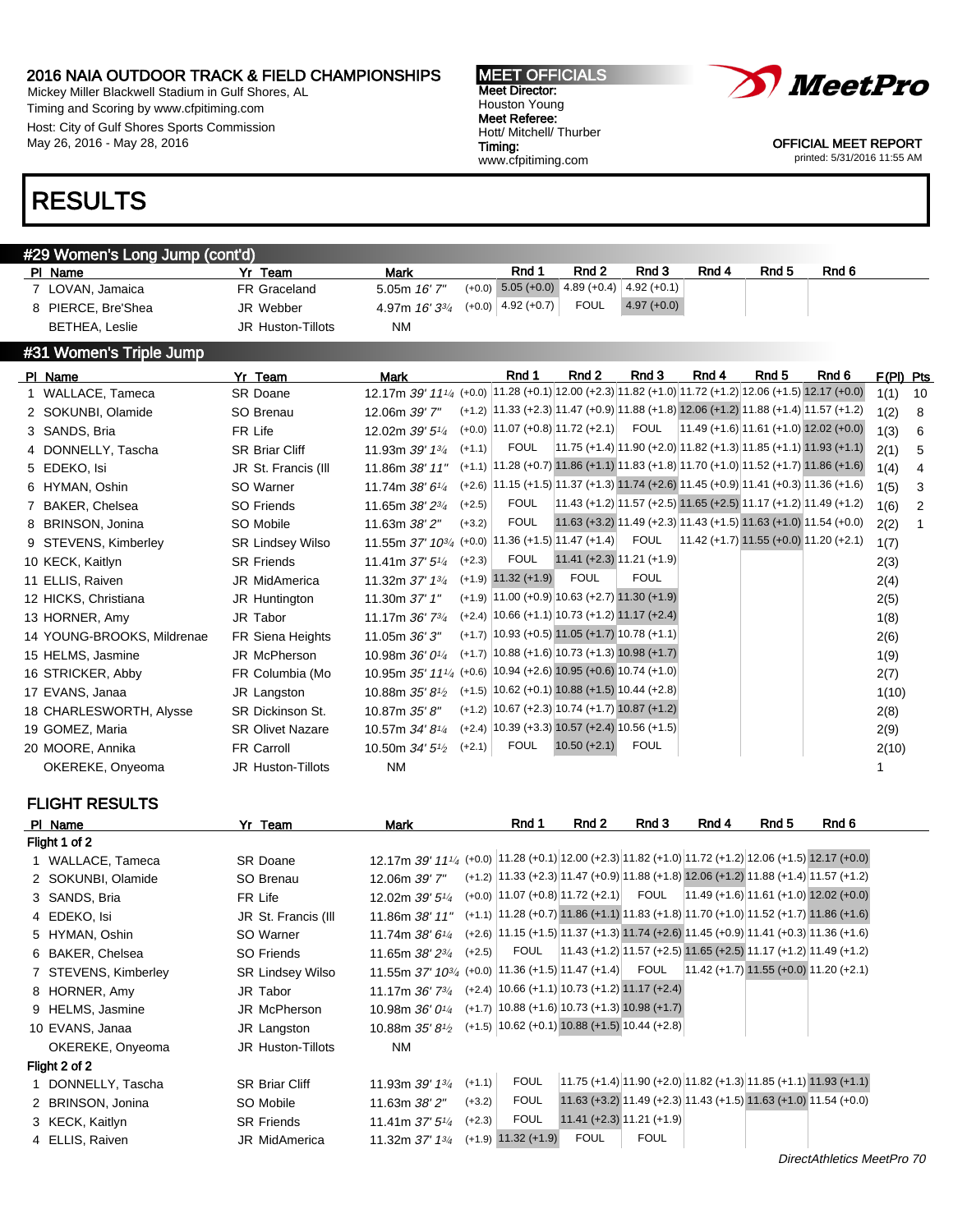Mickey Miller Blackwell Stadium in Gulf Shores, AL Timing and Scoring by www.cfpitiming.com Host: City of Gulf Shores Sports Commission May 26, 2016 - May 28, 2016

# RESULTS

### #31 Women's Triple Jump (cont'd)

| PI Name                   | Yr Team                 | <b>Mark</b>                                                    | Rnd 1       | Rnd 2                                                 | Rnd 3       | Rnd 4 | Rnd 5 | Rnd 6 |
|---------------------------|-------------------------|----------------------------------------------------------------|-------------|-------------------------------------------------------|-------------|-------|-------|-------|
| 5 HICKS, Christiana       | JR Huntington           | 11.30m 37' 1"                                                  |             | $(+1.9)$   11.00 (+0.9)   10.63 (+2.7)   11.30 (+1.9) |             |       |       |       |
| 6 YOUNG-BROOKS, Mildrenae | FR Siena Heights        | 11.05m 36' 3"                                                  |             | $(+1.7)$ 10.93 (+0.5) 11.05 (+1.7) 10.78 (+1.1)       |             |       |       |       |
| 7 STRICKER, Abby          | FR Columbia (Mo         | 10.95m 35' 111/4 (+0.6) 10.94 (+2.6) 10.95 (+0.6) 10.74 (+1.0) |             |                                                       |             |       |       |       |
| 8 CHARLESWORTH, Alysse    | SR Dickinson St.        | 10.87m 35' 8"                                                  |             | $(+1.2)$ $ 10.67 +2.3 10.74 +1.7 10.87 +1.2 $         |             |       |       |       |
| 9 GOMEZ, Maria            | <b>SR Olivet Nazare</b> | 10.57m <i>34' 81⁄4</i>                                         |             | $(+2.4)$ 10.39 (+3.3) 10.57 (+2.4) 10.56 (+1.5)       |             |       |       |       |
| 10 MOORE, Annika          | FR Carroll              | 10.50m $34'5^{1/2}$ (+2.1)                                     | <b>FOUL</b> | $10.50 (+2.1)$                                        | <b>FOUL</b> |       |       |       |

# **#33 Women's Shot Put**

| PI Name                 | Yr Team                 | <b>Mark</b>                               | Rnd 1       | Rnd <sub>2</sub> | Rnd 3       | Rnd 4       | Rnd <sub>5</sub> | Rnd <sub>6</sub> | F(PI) Pts |              |
|-------------------------|-------------------------|-------------------------------------------|-------------|------------------|-------------|-------------|------------------|------------------|-----------|--------------|
| 1 BLUCKER, Amy          | <b>SR Olivet Nazare</b> | 15.32m 50' 3 <sup>1</sup> /2              | <b>FOUL</b> | 15.32            | <b>FOUL</b> | 14.25       | <b>FOUL</b>      | 14.99            | 3(1)      | 10           |
| 2 ROBB, Kali            | JR Concordia (N         | 14.97m 49' 13/4                           | 14.41       | 14.80            | 14.97       | 14.65       | <b>FOUL</b>      | 14.32            | 2(1)      | - 8          |
| 3 ROBERTS, Chanel       | JR Lindsey Wilso        | 14.90m 48' 11"                            | 13.65       | 14.90            | 13.73       | 13.97       | 14.00            | 13.21            | 1(1)      | 6            |
| 4 COLEY, Stephanie      | SR Concordia (N         | 14.80m 48'7"                              | 14.62       | 14.44            | 14.80       | 14.07       | <b>FOUL</b>      | 14.41            | 2(2)      | 5            |
| 5 LIERMANN, Samantha    | FR Concordia (N         | 14.53m 47' 8 <sup>1/4</sup>               | 14.28       | 14.53            | 14.15       | 14.40       | 14.42            | <b>PASS</b>      | 1(2)      | 4            |
| 6 LYON, Kelbie          | FR Hastings             | 14.43m 47' 4 <sup>1</sup> / <sub>2</sub>  | 13.42       | 14.18            | <b>FOUL</b> | 13.40       | 14.43            | 13.86            | 1(3)      | $\mathbf{3}$ |
| 7 BROWN, Aliyah         | FR Park U.              | 14.42m 47' 4"                             | 13.79       | 13.70            | 13.98       | <b>FOUL</b> | 12.93            | 14.42            | 1(4)      | 2            |
| 8 HUDSON, Haley         | SO Siena Heights        | 14.16m 46' 53/4                           | 13.90       | 13.13            | 13.99       | 13.48       | 13.81            | 14.16            | 1(5)      | $\mathbf{1}$ |
| 9 MUSIC, Bryanna        | SO Ottawa               | 14.13m 46' 4 <sup>1</sup> / <sub>2</sub>  | 13.12       | 13.88            | 14.13       | 14.05       | <b>FOUL</b>      | 13.79            | 2(3)      |              |
| 10 RENSHAW, Kasey       | <b>SR Siena Heights</b> | 13.63m 44' 9"                             | 13.63       | 13.16            | 13.32       |             |                  |                  | 2(4)      |              |
| 11 DAVIS, Jennifer      | SO Grand View           | 13.60m 44' 73/4                           | 13.20       | 13.60            | 13.17       |             |                  |                  | 1(6)      |              |
| 12 KELLY, Raven         | JR St. Francis (III     | 13.55m 44' 53/4                           | 13.55       | 13.51            | 13.52       |             |                  |                  | 1(7)      |              |
| 13 NASH, Eboni          | FR Hastings             | 13.16m 43' 2 <sup>1</sup> / <sub>2</sub>  | <b>FOUL</b> | 13.16            | <b>FOUL</b> |             |                  |                  | 3(2)      |              |
| 14 DONNELL, Jennifer    | SO Judson               | 13.10m 43' 0"                             | 13.10       | 12.59            | 13.03       |             |                  |                  | 2(5)      |              |
| 15 THOMPSON, LaTeeka    | JR Hastings             | 13.09m 42' 11 <sup>1</sup> / <sub>2</sub> | 13.09       | <b>FOUL</b>      | <b>FOUL</b> |             |                  |                  | 3(3)      |              |
| 15 WINDLE, Alyssa       | JR Tabor                | 13.09m 42' 11 <sup>1</sup> / <sub>2</sub> | 12.82       | 13.09            | <b>FOUL</b> |             |                  |                  | 3(3)      |              |
| 17 FOSTER, Meaghan      | <b>SR William Penn</b>  | 13.05m 42' 10"                            | 13.05       | 12.67            | <b>FOUL</b> |             |                  |                  | 2(6)      |              |
| 18 LEUENBERGER, Whitney | JR Dickinson St.        | 12.93m 42' 51/4                           | 12.62       | 12.93            | 12.81       |             |                  |                  | 3(5)      |              |
| 19 IRVIN, Jordan        | SO Indiana Tech         | 12.91m 42' 4 <sup>1</sup> / <sub>2</sub>  | 12.73       | 12.91            | 12.76       |             |                  |                  | 3(6)      |              |
| 20 OLSEN, Sara          | SO Hastings             | 12.85m 42' 21/4                           | 12.83       | 12.82            | 12.85       |             |                  |                  | 2(7)      |              |
| 20 MORSE, Hayley        | SO College of Ida       | 12.85m 42' 2 <sup>1/4</sup>               | 12.85       | 12.38            | 12.54       |             |                  |                  | 2(7)      |              |
| 22 DAVIS, Kylie         | <b>FR Olivet Nazare</b> | 12.73m 41' 9 <sup>1</sup> / <sub>2</sub>  | 12.73       | 12.32            | <b>FOUL</b> |             |                  |                  | 3(7)      |              |
| 23 PUCKETT, Daphne      | <b>SO Great Falls</b>   | 12.49m 41' 0"                             | 12.23       | 12.08            | 12.49       |             |                  |                  | 2(9)      |              |
| 24 CORIELL, Carrie      | <b>SR Rio Grande</b>    | 12.45m 40' 10 <sup>1</sup> / <sub>2</sub> | 12.17       | 12.45            | <b>FOUL</b> |             |                  |                  | 1(8)      |              |
| 25 THOENY, Ashley       | <b>SR Great Falls</b>   | 12.23m 40' 13/4                           | 11.45       | 12.23            | <b>FOUL</b> |             |                  |                  | 1(9)      |              |
| 26 BURD, Lindsey        | <b>SR Campbellsvill</b> | 12.15m 39' 10 <sup>1</sup> / <sub>2</sub> | 12.15       | 12.00            | <b>FOUL</b> |             |                  |                  | 3(8)      |              |

# FLIGHT RESULTS

| PI Name              | Yr Team              | <b>Mark</b>                                 | Rnd 1 | Rnd 2 | Rnd 3       | Rnd 4       | Rnd <sub>5</sub> | Rnd 6       |
|----------------------|----------------------|---------------------------------------------|-------|-------|-------------|-------------|------------------|-------------|
| Flight 1 of 3        |                      |                                             |       |       |             |             |                  |             |
| 1 ROBERTS, Chanel    | JR Lindsey Wilso     | 14.90m 48' 11"                              | 13.65 | 14.90 | 13.73       | 13.97       | 14.00            | 13.21       |
| 2 LIERMANN, Samantha | FR Concordia (N      | 14.53m 47' 8 <sup>1/4</sup>                 | 14.28 | 14.53 | 14.15       | 14.40       | 14.42            | <b>PASS</b> |
| 3 LYON, Kelbie       | FR Hastings          | 14.43m $47'$ $4\frac{1}{2}$                 | 13.42 | 14.18 | <b>FOUL</b> | 13.40       | 14.43            | 13.86       |
| 4 BROWN, Aliyah      | FR Park U.           | 14.42m 47' 4"                               | 13.79 | 13.70 | 13.98       | <b>FOUL</b> | 12.93            | 14.42       |
| 5 HUDSON, Haley      | SO Siena Heights     | 14.16m $46'$ $5\frac{3}{4}$                 | 13.90 | 13.13 | 13.99       | 13.48       | 13.81            | 14.16       |
| 6 DAVIS, Jennifer    | SO Grand View        | 13.60m 44' 7 <sup>3/4</sup>                 | 13.20 | 13.60 | 13.17       |             |                  |             |
| 7 KELLY, Raven       | JR St. Francis (III  | 13.55m $44'$ 5 $\frac{3}{4}$                | 13.55 | 13.51 | 13.52       |             |                  |             |
| 8 CORIELL, Carrie    | <b>SR Rio Grande</b> | 12.45m $40'$ 10 <sup>1</sup> / <sub>2</sub> | 12.17 | 12.45 | <b>FOUL</b> |             |                  |             |



OFFICIAL MEET REPORT printed: 5/31/2016 11:55 AM

Meet Director: Houston Young Meet Referee: Hott/ Mitchell/ Thurber Timing: www.cfpitiming.com

MEET OFFICIALS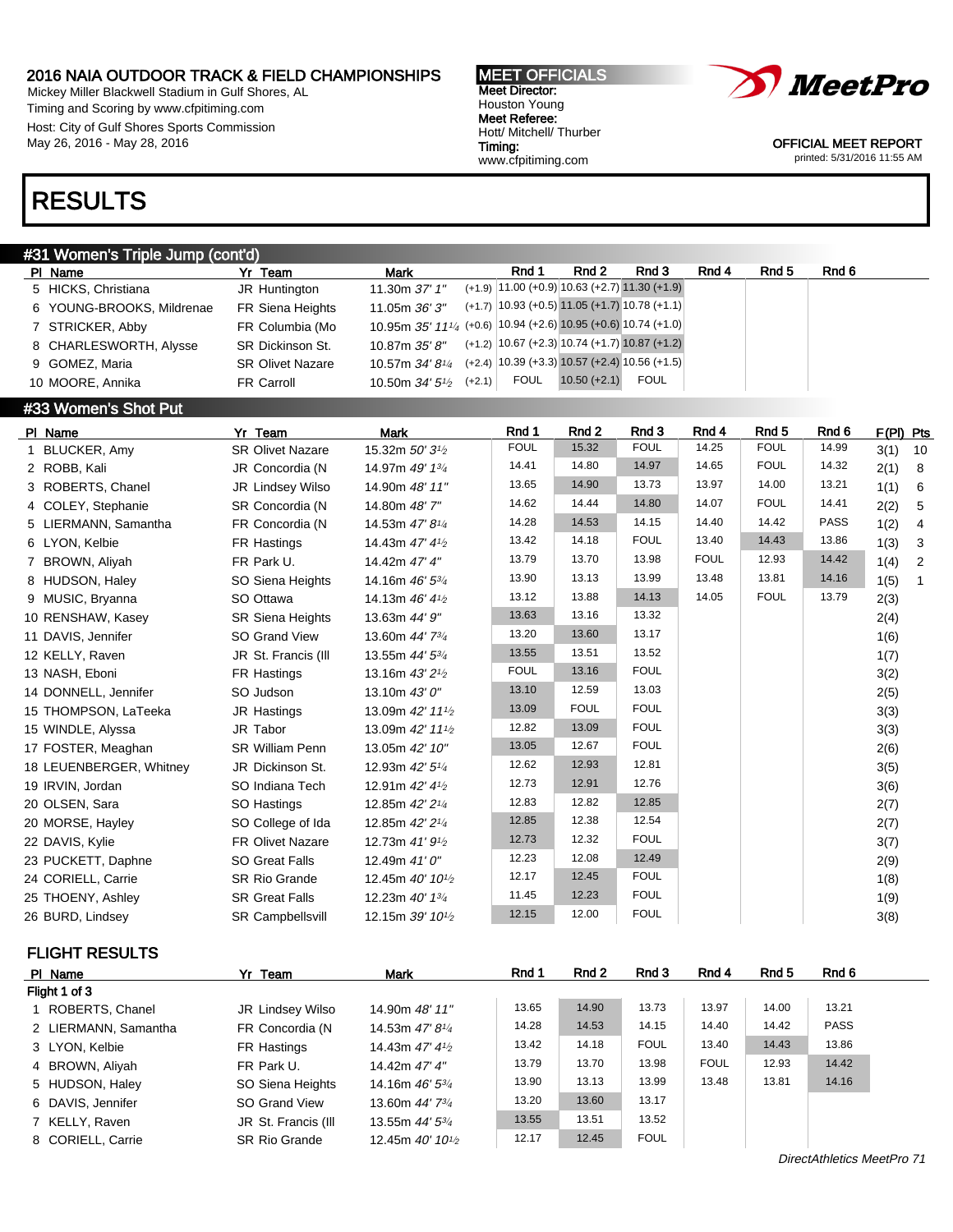Mickey Miller Blackwell Stadium in Gulf Shores, AL Timing and Scoring by www.cfpitiming.com Host: City of Gulf Shores Sports Commission May 26, 2016 - May 28, 2016

# RESULTS

### #33 Women's Shot Put (cont'd)

| $\frac{1}{2}$<br>PI Name | Yr Team                 | Mark                                        | Rnd 1       | Rnd 2       | Rnd 3       | Rnd 4 | Rnd 5       | Rnd 6 |
|--------------------------|-------------------------|---------------------------------------------|-------------|-------------|-------------|-------|-------------|-------|
| 9 THOENY, Ashley         | <b>SR Great Falls</b>   | 12.23m 40' 13/4                             | 11.45       | 12.23       | <b>FOUL</b> |       |             |       |
| Flight 2 of 3            |                         |                                             |             |             |             |       |             |       |
| 1 ROBB, Kali             | JR Concordia (N         | 14.97m 49' 13/4                             | 14.41       | 14.80       | 14.97       | 14.65 | <b>FOUL</b> | 14.32 |
| 2 COLEY, Stephanie       | SR Concordia (N         | 14.80m 48'7"                                | 14.62       | 14.44       | 14.80       | 14.07 | <b>FOUL</b> | 14.41 |
| 3 MUSIC, Bryanna         | SO Ottawa               | 14.13m 46' 41/2                             | 13.12       | 13.88       | 14.13       | 14.05 | <b>FOUL</b> | 13.79 |
| 4 RENSHAW, Kasey         | <b>SR Siena Heights</b> | 13.63m 44' 9"                               | 13.63       | 13.16       | 13.32       |       |             |       |
| 5 DONNELL, Jennifer      | SO Judson               | 13.10m 43' 0"                               | 13.10       | 12.59       | 13.03       |       |             |       |
| 6 FOSTER, Meaghan        | <b>SR William Penn</b>  | 13.05m 42' 10"                              | 13.05       | 12.67       | <b>FOUL</b> |       |             |       |
| 7 OLSEN, Sara            | SO Hastings             | 12.85m 42' 21/4                             | 12.83       | 12.82       | 12.85       |       |             |       |
| 7 MORSE, Hayley          | SO College of Ida       | 12.85m 42' 21/4                             | 12.85       | 12.38       | 12.54       |       |             |       |
| 9 PUCKETT, Daphne        | SO Great Falls          | 12.49m 41' 0"                               | 12.23       | 12.08       | 12.49       |       |             |       |
| Flight 3 of 3            |                         |                                             |             |             |             |       |             |       |
| 1 BLUCKER, Amy           | <b>SR Olivet Nazare</b> | 15.32m 50' 3 <sup>1</sup> / <sub>2</sub>    | <b>FOUL</b> | 15.32       | <b>FOUL</b> | 14.25 | <b>FOUL</b> | 14.99 |
| 2 NASH, Eboni            | FR Hastings             | 13.16m $43'2\frac{1}{2}$                    | <b>FOUL</b> | 13.16       | <b>FOUL</b> |       |             |       |
| 3 THOMPSON, LaTeeka      | JR Hastings             | 13.09m 42' 111/2                            | 13.09       | <b>FOUL</b> | <b>FOUL</b> |       |             |       |
| 3 WINDLE, Alyssa         | JR Tabor                | 13.09m 42' 11 <sup>1</sup> / <sub>2</sub>   | 12.82       | 13.09       | <b>FOUL</b> |       |             |       |
| 5 LEUENBERGER, Whitney   | JR Dickinson St.        | 12.93m 42' 51/4                             | 12.62       | 12.93       | 12.81       |       |             |       |
| 6 IRVIN, Jordan          | SO Indiana Tech         | 12.91m 42' 41/2                             | 12.73       | 12.91       | 12.76       |       |             |       |
| 7 DAVIS, Kylie           | <b>FR Olivet Nazare</b> | 12.73m 41' 91/2                             | 12.73       | 12.32       | <b>FOUL</b> |       |             |       |
| 8 BURD, Lindsey          | <b>SR Campbellsvill</b> | 12.15m $39'$ 10 <sup>1</sup> / <sub>2</sub> | 12.15       | 12.00       | <b>FOUL</b> |       |             |       |

MEET OFFICIALS Meet Director: Houston Young Meet Referee: Hott/ Mitchell/ Thurber

www.cfpitiming.com

Timing:

#35 Women's Discus

| PI Name               | Yr Team                 | <b>Mark</b>                                | Rnd 1            | Rnd 2       | Rnd 3       | Rnd 4         | Rnd 5        | Rnd 6       | F(PI) Pts      |                |
|-----------------------|-------------------------|--------------------------------------------|------------------|-------------|-------------|---------------|--------------|-------------|----------------|----------------|
| 1 WELLS, Taylor       | JR Grand View           | 49.26m 161'73/4                            | 49.26            | 44.09       | 45.87       | 46.73         | 46.19        | 48.09       | 1(1)           | 10             |
| 2 SVOBODA, Katricia   | JR Concordia (N         | 47.53m 155' 11 <sup>1</sup> / <sub>2</sub> | 45.63            | 45.79       | <b>FOUL</b> | 47.53         | <b>FOUL</b>  | 43.89       | 1(2)           | 8              |
| 3 COLEY, Stephanie    | SR Concordia (N         | 47.47m 155' 91/4                           | 39.86            | 43.89       | 47.47       | <b>FOUL</b>   | <b>FOUL</b>  | <b>FOUL</b> | 2(1)           | 6              |
| 4 O'NEILL, Ashley     | JR Siena Heights        | 47.02m 154' 3 <sup>1</sup> / <sub>2</sub>  | 43.78            | 46.68       | 47.02       | <b>FOUL</b>   | 46.79        | 43.26       | 1(3)           | 5              |
| 5 OTERO, Claire       | SO College of Ida       | 46.84m 153'81/4                            | 39.09            | 39.36       | 46.84       | 45.68         | <b>FOUL</b>  | 41.90       | 1(4)           | $\overline{4}$ |
| 6 ROBB, Kali          | JR Concordia (N         | 46.38m 152' 21/4                           | 42.52            | 46.38       | 45.04       | 43.84         | <b>FOUL</b>  | 42.92       | 1(5)           | 3              |
| 7 CLEVELAND, Kattie   | SR Concordia (N         | 45.71m 150' 0"                             | 45.71            | 44.84       | 45.21       | <b>FOUL</b>   | <b>FOUL</b>  | 43.57       | 2(2)           | 2              |
| 8 COUSINEAU, Rebecca  | <b>SR Siena Heights</b> | 44.07m 144' 71/4                           | 39.79            | 44.07       | <b>FOUL</b> | 38.69         | 42.72        | 42.40       | 2(3)           |                |
| 9 VANNATTA, Carlie    | SO Olivet Nazare        | 43.94m 144' 2 <sup>1/4</sup>               | 41.06            | 39.94       | 43.94       | <b>FOUL</b>   | 43.29        | <b>FOUL</b> | 2(4)           |                |
| 10 GEE, Hannah        | <b>JR Olivet Nazare</b> | 43.62m 143' 1 <sup>1</sup> / <sub>2</sub>  | 43.62            | 42.51       | 41.84       |               |              |             | 2(5)           |                |
| 11 DAVIS, Kylie       | <b>FR Olivet Nazare</b> | 43.12m 141'6"                              | 42.47            | <b>FOUL</b> | 43.12       |               |              |             | 2(6)           |                |
| 12 STEINBRUECK, Jan   | SO Concordia (N         | 42.57m 139' 81/4                           | 37.84            | 41.20       | 42.57       |               |              |             | 2(7)           |                |
| 13 THOMPSON, LaTeeka  | JR Hastings             | 41.84m 137' 3 <sup>1</sup> / <sub>2</sub>  | 41.84            | <b>FOUL</b> | <b>FOUL</b> |               |              |             | 1(6)           |                |
| 14 GOODWIN, Bobbie    | FR Siena Heights        | 41.74m 136' 11 <sup>1</sup> / <sub>2</sub> | <b>FOUL</b>      | 41.74       | <b>FOUL</b> |               |              |             | 2(8)           |                |
| 15 HUNTER, Jordan     | SO Warner Pacifi        | 39.29m 128' 11"                            | <b>FOUL</b>      | 39.29       | <b>FOUL</b> |               |              |             | 1(7)           |                |
| 16 RAMAEKERS, Nicole  | SO Hastings             | 38.51m 126' 41/2                           | 38.51            | <b>FOUL</b> | <b>FOUL</b> |               |              |             | 1(8)           |                |
| 17 PARISH, Keely      | FR Hastings             | 37.55m 123' 21/2                           | <b>FOUL</b>      | 37.39       | 37.55       |               |              |             | 1(9)           |                |
| 18 FEITZ, Jesse       | <b>SR</b> Grace         | 34.00m 111' 6 <sup>3/4</sup>               | 34.00            | <b>FOUL</b> | <b>FOUL</b> |               |              |             | 2(9)           |                |
| COLE, Dana            | SO Brenau               | <b>NM</b>                                  |                  |             |             |               |              |             | $\overline{2}$ |                |
| <b>FLIGHT RESULTS</b> |                         |                                            |                  |             |             |               |              |             |                |                |
|                       |                         |                                            | <b>Provident</b> | <b>DAJ0</b> | <b>D-JA</b> | <b>Paul 4</b> | <b>DAJ 5</b> | <b>D-JA</b> |                |                |

| PI Name         | Team<br>v.           | Mark                         | Rnd ' | Rnd <sub>2</sub> | Rnd 3 | Rnd 4 | Rnd <sub>5</sub> | Rnd <sub>6</sub>           |  |  |  |  |  |  |  |
|-----------------|----------------------|------------------------------|-------|------------------|-------|-------|------------------|----------------------------|--|--|--|--|--|--|--|
| Flight 1 of 2   |                      |                              |       |                  |       |       |                  |                            |  |  |  |  |  |  |  |
| 1 WELLS, Taylor | <b>JR Grand View</b> | 49.26m 161' 7 <sup>3/4</sup> | 49.26 | 44.09            | 45.87 | 46.73 | 46.19            | 48.09                      |  |  |  |  |  |  |  |
|                 |                      |                              |       |                  |       |       |                  | DirectAthletics MeetPro 72 |  |  |  |  |  |  |  |



OFFICIAL MEET REPORT printed: 5/31/2016 11:55 AM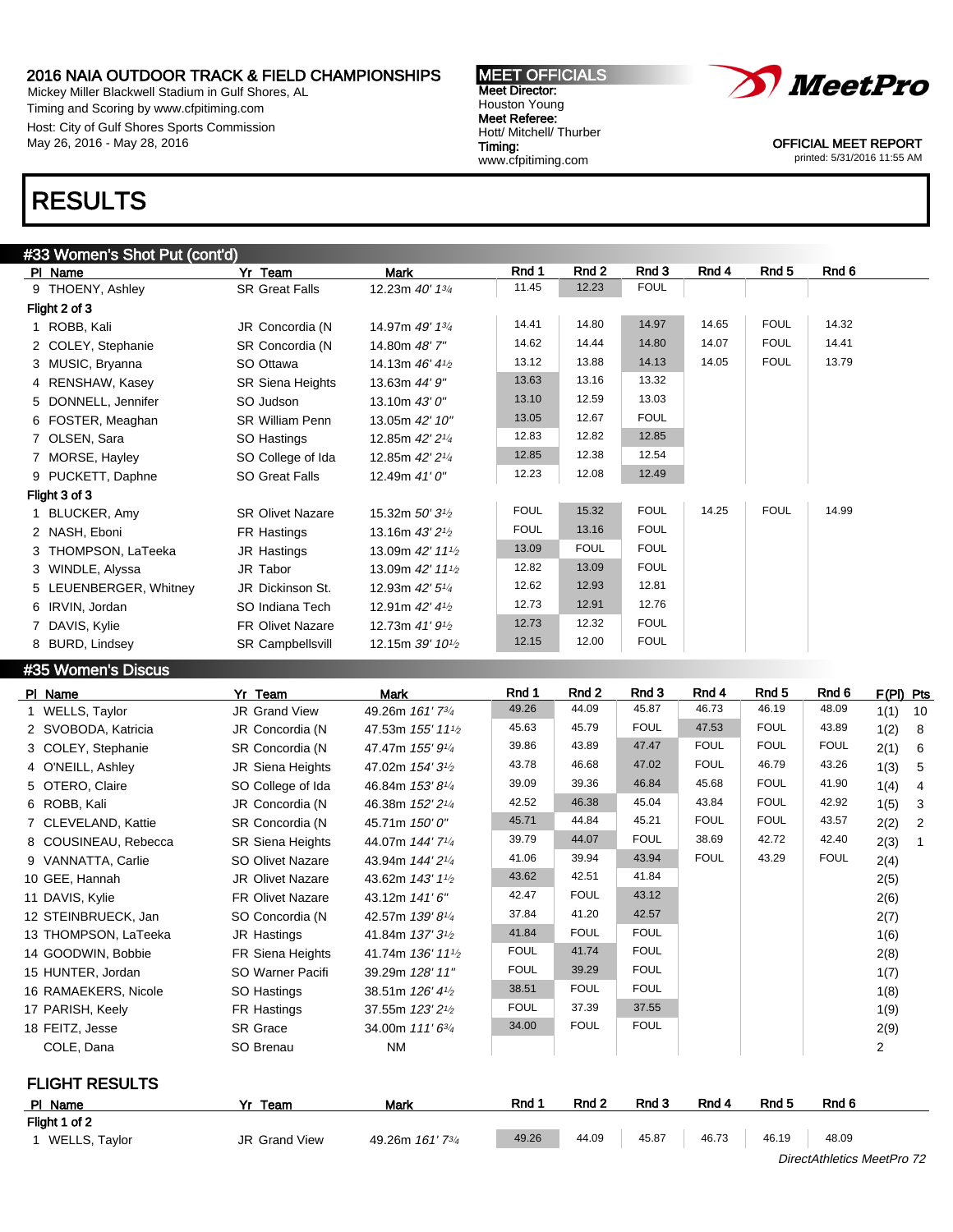Mickey Miller Blackwell Stadium in Gulf Shores, AL Timing and Scoring by www.cfpitiming.com Host: City of Gulf Shores Sports Commission May 26, 2016 - May 28, 2016

#### MEET OFFICIALS Meet Director: Houston Young Meet Referee: Hott/ Mitchell/ Thurber Timing: www.cfpitiming.com



OFFICIAL MEET REPORT printed: 5/31/2016 11:55 AM

## RESULTS

## #35 Women's Discus (cont'd)

| PI Name              | Yr Team                 | Mark                                       | Rnd 1       | Rnd 2       | Rnd 3       | Rnd 4       | Rnd 5       | Rnd 6       |
|----------------------|-------------------------|--------------------------------------------|-------------|-------------|-------------|-------------|-------------|-------------|
| 2 SVOBODA, Katricia  | JR Concordia (N         | 47.53m 155' 111/2                          | 45.63       | 45.79       | <b>FOUL</b> | 47.53       | <b>FOUL</b> | 43.89       |
| 3 O'NEILL, Ashley    | JR Siena Heights        | 47.02m 154' 3 <sup>1</sup> / <sub>2</sub>  | 43.78       | 46.68       | 47.02       | <b>FOUL</b> | 46.79       | 43.26       |
| 4 OTERO, Claire      | SO College of Ida       | 46.84m 153'81/4                            | 39.09       | 39.36       | 46.84       | 45.68       | <b>FOUL</b> | 41.90       |
| 5 ROBB, Kali         | JR Concordia (N         | 46.38m 152' 21/4                           | 42.52       | 46.38       | 45.04       | 43.84       | <b>FOUL</b> | 42.92       |
| 6 THOMPSON, LaTeeka  | JR Hastings             | 41.84m 137' 3 <sup>1</sup> / <sub>2</sub>  | 41.84       | <b>FOUL</b> | <b>FOUL</b> |             |             |             |
| 7 HUNTER, Jordan     | SO Warner Pacifi        | 39.29m 128' 11"                            | <b>FOUL</b> | 39.29       | <b>FOUL</b> |             |             |             |
| 8 RAMAEKERS, Nicole  | SO Hastings             | 38.51m 126' 41/2                           | 38.51       | <b>FOUL</b> | <b>FOUL</b> |             |             |             |
| 9 PARISH, Keely      | FR Hastings             | 37.55m 123' 21/2                           | <b>FOUL</b> | 37.39       | 37.55       |             |             |             |
| Flight 2 of 2        |                         |                                            |             |             |             |             |             |             |
| 1 COLEY, Stephanie   | SR Concordia (N         | 47.47m 155' 91/4                           | 39.86       | 43.89       | 47.47       | <b>FOUL</b> | <b>FOUL</b> | <b>FOUL</b> |
| 2 CLEVELAND, Kattie  | SR Concordia (N         | 45.71m 150' 0"                             | 45.71       | 44.84       | 45.21       | <b>FOUL</b> | <b>FOUL</b> | 43.57       |
| 3 COUSINEAU, Rebecca | <b>SR Siena Heights</b> | 44.07m 144' 71/4                           | 39.79       | 44.07       | <b>FOUL</b> | 38.69       | 42.72       | 42.40       |
| 4 VANNATTA, Carlie   | SO Olivet Nazare        | 43.94m 144' 2 <sup>1/4</sup>               | 41.06       | 39.94       | 43.94       | <b>FOUL</b> | 43.29       | <b>FOUL</b> |
| 5 GEE, Hannah        | <b>JR Olivet Nazare</b> | 43.62m 143' 1 <sup>1</sup> / <sub>2</sub>  | 43.62       | 42.51       | 41.84       |             |             |             |
| 6 DAVIS, Kylie       | <b>FR Olivet Nazare</b> | 43.12m 141'6"                              | 42.47       | <b>FOUL</b> | 43.12       |             |             |             |
| 7 STEINBRUECK, Jan   | SO Concordia (N         | 42.57m 139' 81/4                           | 37.84       | 41.20       | 42.57       |             |             |             |
| 8 GOODWIN, Bobbie    | FR Siena Heights        | 41.74m 136' 11 <sup>1</sup> / <sub>2</sub> | <b>FOUL</b> | 41.74       | <b>FOUL</b> |             |             |             |
| 9 FEITZ, Jesse       | <b>SR Grace</b>         | 34.00m 111' 6 <sup>3/4</sup>               | 34.00       | <b>FOUL</b> | <b>FOUL</b> |             |             |             |
| COLE, Dana           | SO Brenau               | NM                                         |             |             |             |             |             |             |

## #37 Women's Hammer

| PI Name               | Yr Team                 | <b>Mark</b>                                | Rnd 1       | Rnd <sub>2</sub> | Rnd 3       | Rnd 4       | Rnd <sub>5</sub> | Rnd 6 | F(PI) Pts |                |
|-----------------------|-------------------------|--------------------------------------------|-------------|------------------|-------------|-------------|------------------|-------|-----------|----------------|
| 1 KING, Elizabeth     | SO Concordia (N         | 57.30m 188' 01/4                           | 53.20       | 57.30            | 56.36       | 54.93       | <b>FOUL</b>      | 54.54 | 1(1)      | 10             |
| 2 RENSHAW, Kasey      | <b>SR Siena Heights</b> | 56.97m 186' 111/4                          | 52.97       | 55.82            | 54.66       | 55.53       | <b>FOUL</b>      | 56.97 | 1(2)      | 8              |
| 3 KELLY, Raven        | JR St. Francis (III     | 56.28m 184' 8"                             | 56.09       | 53.68            | 52.62       | 52.17       | 52.45            | 56.28 | 1(3)      | 6              |
| 4 COLEY, Stephanie    | SR Concordia (N         | 54.31m 178' 2 <sup>1</sup> / <sub>2</sub>  | 52.08       | <b>FOUL</b>      | <b>FOUL</b> | 54.31       | 53.74            | 53.47 | 1(4)      | 5              |
| 5 ROBB, Kali          | JR Concordia (N         | 54.12m 177'7"                              | 54.12       | 53.26            | <b>FOUL</b> | 51.35       | 51.09            | 52.25 | 1(5)      | 4              |
| 6 CLEVELAND, Kattie   | SR Concordia (N         | 54.11m 177' 6 <sup>1</sup> / <sub>2</sub>  | 51.61       | 49.97            | 54.11       | <b>FOUL</b> | <b>FOUL</b>      | 52.88 | 1(6)      | $\mathbf{3}$   |
| 7 BLUCKER, Amy        | <b>SR Olivet Nazare</b> | 54.10m 177' 6 <sup>1/4</sup>               | 52.59       | 52.94            | 53.03       | 53.40       | 52.58            | 54.10 | 1(7)      | $\overline{c}$ |
| 8 OLSEN, Sara         | SO Hastings             | 52.22m 171' 41/4                           | <b>FOUL</b> | 52.04            | 52.22       | <b>FOUL</b> | <b>FOUL</b>      | 51.60 | 2(1)      | $\overline{1}$ |
| 9 KOPP, Preston       | JR Clarke               | 52.17m 171' 2 <sup>1/4</sup>               | <b>FOUL</b> | 52.00            | 51.00       | <b>FOUL</b> | 52.17            | 52.10 | 2(2)      |                |
| 10 VANNATTA, Carlie   | <b>SO Olivet Nazare</b> | 51.31m 168' 41/4                           | 51.31       | 48.55            | 47.33       |             |                  |       | 2(3)      |                |
| 11 MEYER, Sydney      | JR Concordia (N         | 51.10m 167'8"                              | 50.70       | 50.67            | 51.10       |             |                  |       | 3(1)      |                |
| 12 JOHNSON, Valerie   | SO Olivet Nazare        | 50.76m 166' 63/4                           | 49.28       | 50.76            | 50.67       |             |                  |       | 2(4)      |                |
| 13 COUSINEAU, Rebecca | <b>SR Siena Heights</b> | 50.16m 164' 7"                             | 50.16       | 48.69            | <b>FOUL</b> |             |                  |       | 3(2)      |                |
| 14 PERRY, Nicole      | SR Concordia (N         | 49.10m 161' 11/4                           | 47.06       | 49.10            | 48.85       |             |                  |       | 2(5)      |                |
| 15 KANA, Olivia       | JR Lewis-Clark          | 48.23m 158'3"                              | 47.58       | 48.23            | 47.20       |             |                  |       | 2(6)      |                |
| 16 REILLY, Samantha   | SO Viterbo              | 48.15m 158' 0"                             | 47.56       | 48.15            | <b>FOUL</b> |             |                  |       | 2(7)      |                |
| 17 BELT, Abby         | <b>SO Friends</b>       | 47.40m 155' 6 <sup>1</sup> / <sub>2</sub>  | 47.23       | 47.27            | 47.40       |             |                  |       | 3(3)      |                |
| 18 MUSIC, Bryanna     | SO Ottawa               | 47.21m 154' 11"                            | 44.28       | 44.37            | 47.21       |             |                  |       | 3(4)      |                |
| 19 MARTIN, Kylie      | <b>JR Dakota State</b>  | 47.11m 154'7"                              | 45.43       | 47.11            | 46.10       |             |                  |       | 3(5)      |                |
| 20 LYON, Kelbie       | FR Hastings             | 46.86m 153' 91/4                           | 46.86       | <b>FOUL</b>      | 45.23       |             |                  |       | 3(6)      |                |
| 21 NELLIS, Melanie    | SO Bethel (Ind.)        | 46.17m 151'6"                              | <b>FOUL</b> | 46.17            | <b>FOUL</b> |             |                  |       | 2(8)      |                |
| 22 PUCKETT, Daphne    | <b>SO Great Falls</b>   | 46.01m 150' 11 <sup>3/4</sup>              | 42.78       | 45.56            | 46.01       |             |                  |       | 3(7)      |                |
| 23 CORIELL, Carrie    | <b>SR Rio Grande</b>    | 45.84m 150' 5"                             | 41.57       | 45.84            | 43.03       |             |                  |       | 2(9)      |                |
| 24 SCHUMAKER, Jenna   | FR Davenport            | 45.70m 149' 11 <sup>1</sup> / <sub>2</sub> | 45.05       | 42.45            | 45.70       |             |                  |       | 1(8)      |                |
| 25 WHITE, Dymond      | JR Bacone               | 45.06m 147' 10 <sup>1/4</sup>              | <b>FOUL</b> | <b>FOUL</b>      | 45.06       |             |                  |       | 1(9)      |                |
|                       |                         |                                            |             |                  |             |             |                  |       |           |                |

DirectAthletics MeetPro 73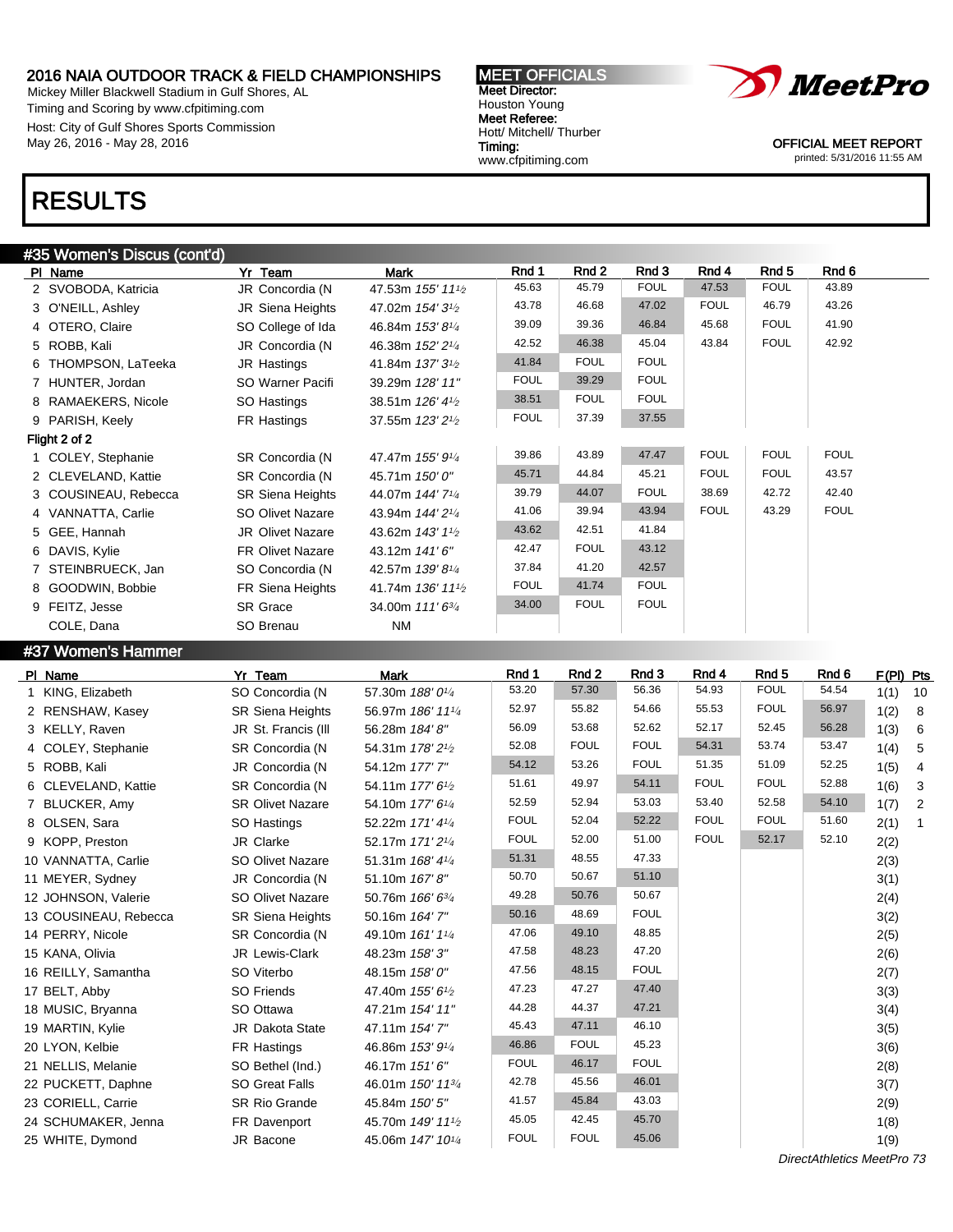Mickey Miller Blackwell Stadium in Gulf Shores, AL Timing and Scoring by www.cfpitiming.com Host: City of Gulf Shores Sports Commission May 26, 2016 - May 28, 2016

#### MEET OFFICIALS Meet Director: Houston Young Meet Referee: Hott/ Mitchell/ Thurber Timing: www.cfpitiming.com



OFFICIAL MEET REPORT printed: 5/31/2016 11:55 AM

## RESULTS

## #37 Women's Hammer (cont'd)

| PI Name               | Yr Team              | Mark                                      | Rnd 1       | Rnd 2       | Rnd 3       | Rnd 4 | Rnd 5 | Rnd 6 | $F(PI)$ Pts |
|-----------------------|----------------------|-------------------------------------------|-------------|-------------|-------------|-------|-------|-------|-------------|
| 26 LIERMANN, Samantha | FR Concordia (N      | 44.62m 146' 5"                            | <b>FOUL</b> | 44.62       | <b>FOUL</b> |       |       |       | 3(8)        |
| 27 COX, Cherise       | JR Grand View        | 44.50m 146' 0 <sup>1/4</sup>              | 42.71       | 44.50       | 44.15       |       |       |       | 1(10)       |
| 28 FERRIER, Kaylee    | JR William Wood      | 42.44m 139'3 <sup>1</sup> / <sub>4</sub>  | <b>FOUL</b> | 42.44       | <b>FOUL</b> |       |       |       | 3(9)        |
| 29 JONES, Amber       | <b>SR Grand View</b> | 41.89m 137' 5 <sup>1</sup> / <sub>2</sub> | 41.89       | 41.58       | <b>FOUL</b> |       |       |       | 3(10)       |
| 30 JONES, Breanna     | SO Great Falls       | 39.84m $130' 8^{3/4}$                     | <b>FOUL</b> | <b>FOUL</b> | 39.84       |       |       |       | 2(10)       |

FLIGHT RESULTS

| PI Name              | Yr Team                 | <b>Mark</b>                                | Rnd 1       | Rnd <sub>2</sub> | Rnd 3       | Rnd 4       | Rnd <sub>5</sub> | Rnd <sub>6</sub> |
|----------------------|-------------------------|--------------------------------------------|-------------|------------------|-------------|-------------|------------------|------------------|
| Flight 1 of 3        |                         |                                            |             |                  |             |             |                  |                  |
| 1 KING, Elizabeth    | SO Concordia (N         | 57.30m 188' 01/4                           | 53.20       | 57.30            | 56.36       | 54.93       | <b>FOUL</b>      | 54.54            |
| 2 RENSHAW, Kasey     | <b>SR Siena Heights</b> | 56.97m 186' 111/4                          | 52.97       | 55.82            | 54.66       | 55.53       | <b>FOUL</b>      | 56.97            |
| 3 KELLY, Raven       | JR St. Francis (III     | 56.28m 184' 8"                             | 56.09       | 53.68            | 52.62       | 52.17       | 52.45            | 56.28            |
| 4 COLEY, Stephanie   | SR Concordia (N         | 54.31m 178' 2 <sup>1</sup> / <sub>2</sub>  | 52.08       | <b>FOUL</b>      | <b>FOUL</b> | 54.31       | 53.74            | 53.47            |
| 5 ROBB, Kali         | JR Concordia (N         | 54.12m 177'7"                              | 54.12       | 53.26            | <b>FOUL</b> | 51.35       | 51.09            | 52.25            |
| 6 CLEVELAND, Kattie  | SR Concordia (N         | 54.11m 177' 6 <sup>1</sup> /2              | 51.61       | 49.97            | 54.11       | <b>FOUL</b> | <b>FOUL</b>      | 52.88            |
| 7 BLUCKER, Amy       | <b>SR Olivet Nazare</b> | 54.10m 177' 61/4                           | 52.59       | 52.94            | 53.03       | 53.40       | 52.58            | 54.10            |
| 8 SCHUMAKER, Jenna   | FR Davenport            | 45.70m 149' 11 <sup>1</sup> / <sub>2</sub> | 45.05       | 42.45            | 45.70       |             |                  |                  |
| 9 WHITE, Dymond      | JR Bacone               | 45.06m 147' 10 <sup>1/4</sup>              | <b>FOUL</b> | <b>FOUL</b>      | 45.06       |             |                  |                  |
| 10 COX, Cherise      | <b>JR Grand View</b>    | 44.50m 146' 01/4                           | 42.71       | 44.50            | 44.15       |             |                  |                  |
| Flight 2 of 3        |                         |                                            |             |                  |             |             |                  |                  |
| 1 OLSEN, Sara        | SO Hastings             | 52.22m 171' 41/4                           | <b>FOUL</b> | 52.04            | 52.22       | <b>FOUL</b> | <b>FOUL</b>      | 51.60            |
| 2 KOPP, Preston      | JR Clarke               | 52.17m 171'2 <sup>1/4</sup>                | <b>FOUL</b> | 52.00            | 51.00       | <b>FOUL</b> | 52.17            | 52.10            |
| 3 VANNATTA, Carlie   | <b>SO Olivet Nazare</b> | 51.31m 168' 41/4                           | 51.31       | 48.55            | 47.33       |             |                  |                  |
| 4 JOHNSON, Valerie   | <b>SO Olivet Nazare</b> | 50.76m 166' 63/4                           | 49.28       | 50.76            | 50.67       |             |                  |                  |
| 5 PERRY, Nicole      | SR Concordia (N         | 49.10m 161' 11/4                           | 47.06       | 49.10            | 48.85       |             |                  |                  |
| 6 KANA, Olivia       | JR Lewis-Clark          | 48.23m 158'3"                              | 47.58       | 48.23            | 47.20       |             |                  |                  |
| 7 REILLY, Samantha   | SO Viterbo              | 48.15m 158' 0"                             | 47.56       | 48.15            | <b>FOUL</b> |             |                  |                  |
| 8 NELLIS, Melanie    | SO Bethel (Ind.)        | 46.17m 151'6"                              | <b>FOUL</b> | 46.17            | <b>FOUL</b> |             |                  |                  |
| 9 CORIELL, Carrie    | <b>SR Rio Grande</b>    | 45.84m 150' 5"                             | 41.57       | 45.84            | 43.03       |             |                  |                  |
| 10 JONES, Breanna    | <b>SO Great Falls</b>   | 39.84m 130' 83/4                           | <b>FOUL</b> | <b>FOUL</b>      | 39.84       |             |                  |                  |
| Flight 3 of 3        |                         |                                            |             |                  |             |             |                  |                  |
| 1 MEYER, Sydney      | JR Concordia (N         | 51.10m 167' 8"                             | 50.70       | 50.67            | 51.10       |             |                  |                  |
| 2 COUSINEAU, Rebecca | <b>SR Siena Heights</b> | 50.16m 164' 7"                             | 50.16       | 48.69            | <b>FOUL</b> |             |                  |                  |
| 3 BELT, Abby         | <b>SO Friends</b>       | 47.40m 155' 6 <sup>1</sup> / <sub>2</sub>  | 47.23       | 47.27            | 47.40       |             |                  |                  |
| 4 MUSIC, Bryanna     | SO Ottawa               | 47.21m 154' 11"                            | 44.28       | 44.37            | 47.21       |             |                  |                  |
| 5 MARTIN, Kylie      | JR Dakota State         | 47.11m 154'7"                              | 45.43       | 47.11            | 46.10       |             |                  |                  |
| 6 LYON, Kelbie       | FR Hastings             | 46.86m 153' 91/4                           | 46.86       | <b>FOUL</b>      | 45.23       |             |                  |                  |
| 7 PUCKETT, Daphne    | <b>SO Great Falls</b>   | 46.01m 150' 113/4                          | 42.78       | 45.56            | 46.01       |             |                  |                  |
| 8 LIERMANN, Samantha | FR Concordia (N         | 44.62m 146' 5"                             | <b>FOUL</b> | 44.62            | <b>FOUL</b> |             |                  |                  |
| 9 FERRIER, Kaylee    | JR William Wood         | 42.44m 139' 31/4                           | <b>FOUL</b> | 42.44            | <b>FOUL</b> |             |                  |                  |
| 10 JONES, Amber      | <b>SR Grand View</b>    | 41.89m 137' 5 <sup>1</sup> /2              | 41.89       | 41.58            | <b>FOUL</b> |             |                  |                  |

#39 Women's Javelin

| PI Name           | Yr Team           | Mark                    | Rnd   | Rnd 2       | Rnd <sub>3</sub> | Rnd 4 | Rnd 5       | Rnd 6 | $F(PI)$ Pts |      |
|-------------------|-------------------|-------------------------|-------|-------------|------------------|-------|-------------|-------|-------------|------|
| 1 GEISLER, Seri   | FR Valley City St | 51.37m <i>168' 63/4</i> | 51.37 | <b>FOUL</b> | 43.59            | 44.62 | <b>FOUL</b> | 49.22 | 2(1)        | - 10 |
| 2 KING, Elizabeth | SO Concordia (N   | 49.23m 161' 61/2        | 44.32 | 47.26       | 46.78            | 49.23 | 42.95       | 47.50 | $1(1)$ 8    |      |

DirectAthletics MeetPro 74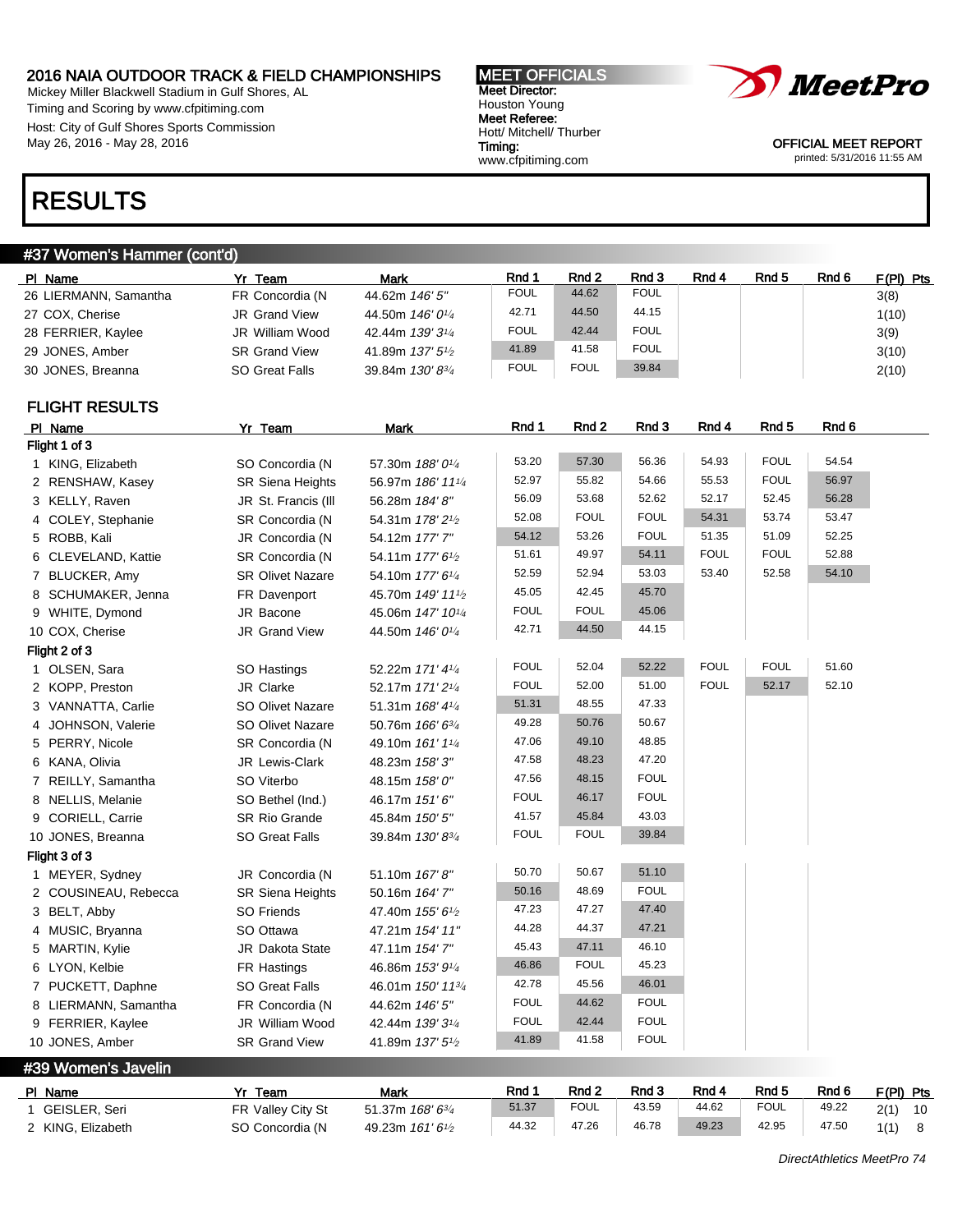Mickey Miller Blackwell Stadium in Gulf Shores, AL Timing and Scoring by www.cfpitiming.com Host: City of Gulf Shores Sports Commission May 26, 2016 - May 28, 2016

#### MEET OFFICIALS Meet Director: Houston Young Meet Referee: Hott/ Mitchell/ Thurber Timing: www.cfpitiming.com



OFFICIAL MEET REPORT printed: 5/31/2016 11:55 AM

## RESULTS

## #39 Women's Javelin (cont'd)

| PI Name              | Yr_Team                 | <b>Mark</b>                                | Rnd 1       | Rnd 2       | Rnd 3       | Rnd 4       | Rnd 5       | Rnd 6       | F(PI) Pts |                 |
|----------------------|-------------------------|--------------------------------------------|-------------|-------------|-------------|-------------|-------------|-------------|-----------|-----------------|
| 3 DELL, Bailey       | SO Northwest Ch         | 47.15m 154'8 <sup>1</sup> /2               | <b>FOUL</b> | 42.88       | 44.42       | <b>FOUL</b> | 47.15       | 41.79       | 1(2)      | $6\overline{6}$ |
| 4 SCHMIDT, Crystal   | JR Carroll              | 46.19m 151' 6 <sup>3/4</sup>               | 39.49       | 44.53       | 43.39       | 42.06       | 43.08       | 46.19       | 1(3)      | 5               |
| 5 BURTON, Miranda    | SR Bethany (Kan         | 46.15m 151' 5 <sup>1</sup> / <sub>4</sub>  | 41.37       | 41.78       | 42.17       | 40.11       | 46.15       | 44.23       | 1(4)      | 4               |
| 6 LINDSEY, Whitney   | FR Lewis-Clark          | 42.40m 139' 1 <sup>1</sup> / <sub>2</sub>  | 41.04       | <b>FOUL</b> | 42.40       | 41.08       | <b>FOUL</b> | 39.49       | 2(2)      | 3               |
| 7 YOUNG, Aubree      | JR Friends              | 42.04m 137' 11 <sup>1</sup> / <sub>2</sub> | 42.04       | 41.02       | 39.97       | 38.81       | 41.42       | 39.56       | 1(5)      | $\overline{2}$  |
| 8 DONALDSON, Jean    | JR Huntington           | 41.91m 137' 61/4                           | 38.01       | 36.51       | 41.91       | 38.84       | 38.56       | 37.16       | 2(3)      | $\mathbf{1}$    |
| 9 CRUISE, Kelly      | JR Corban               | 41.67m 136' 8 <sup>3/4</sup>               | 40.18       | 41.67       | 36.85       | 36.24       | 40.83       | <b>FOUL</b> | 1(6)      |                 |
| 10 SVOBODA, Katricia | JR Concordia (N         | 41.09m 134' 10"                            | 41.09       | 40.45       | <b>FOUL</b> |             |             |             | 1(7)      |                 |
| 11 WELLS, Taylor     | JR Grand View           | 41.00m 134' 6 <sup>1</sup> / <sub>2</sub>  | 41.00       | 38.28       | 39.61       |             |             |             | 2(4)      |                 |
| 12 WHITE, Haley      | <b>SR Taylor</b>        | 40.69m 133' 6 <sup>1/4</sup>               | 37.08       | 39.68       | 40.69       |             |             |             | 2(5)      |                 |
| 13 NELSON, Madeleine | JR Northwest Ch         | 40.59m 133' 2 <sup>1/4</sup>               | 40.59       | 40.53       | 39.51       |             |             |             | 1(8)      |                 |
| 14 YANCEY, Laura     | FR Ottawa               | 39.51m 129' 73/4                           | 37.40       | <b>FOUL</b> | 39.51       |             |             |             | 1(9)      |                 |
| 15 STATTON, Taylor   | <b>SR Great Falls</b>   | 39.30m 128' 11 <sup>1</sup> / <sub>2</sub> | 38.84       | <b>FOUL</b> | 39.30       |             |             |             | 2(6)      |                 |
| 16 BAILEY, Katherine | SO Friends              | 37.39m 122' 81/4                           | 37.39       | 33.29       | 32.93       |             |             |             | 2(7)      |                 |
| 17 CASE, Savanah     | JR MidAmerica           | 37.30m 122' 43/4                           | 35.53       | 37.30       | 36.29       |             |             |             | 2(8)      |                 |
| 18 FEITZ, Jesse      | <b>SR</b> Grace         | 37.01m 121' 51/4                           | 37.01       | <b>FOUL</b> | 35.83       |             |             |             | 2(9)      |                 |
| 19 THOMSEN, Maitlyn  | FR Doane                | 36.94m 121'2 <sup>1</sup> /2               | 35.78       | 34.45       | 36.94       |             |             |             | 1(10)     |                 |
| 20 BRADLEY, Kylie    | <b>JR Olivet Nazare</b> | 36.62m 120'2"                              | 34.35       | <b>FOUL</b> | 36.62       |             |             |             | 2(10)     |                 |
| 21 AYERS, Liz        | SO Eastern Oreg         | 35.13m 115' 3 <sup>1/4</sup>               | 35.13       | 32.60       | <b>FOUL</b> |             |             |             | 2(11)     |                 |
| 22 RINIKER, Ashley   | SO Baker                | 33.76m 110' 9 <sup>1</sup> /2              | <b>FOUL</b> | <b>FOUL</b> | 33.76       |             |             |             | 1(11)     |                 |

## FLIGHT RESULTS

| PI Name             | Yr Team                 | Mark                                       | Rnd 1       | Rnd 2       | Rnd 3       | Rnd 4       | Rnd <sub>5</sub> | Rnd 6       |
|---------------------|-------------------------|--------------------------------------------|-------------|-------------|-------------|-------------|------------------|-------------|
| Flight 1 of 2       |                         |                                            |             |             |             |             |                  |             |
| 1 KING, Elizabeth   | SO Concordia (N         | 49.23m 161'6 <sup>1</sup> /2               | 44.32       | 47.26       | 46.78       | 49.23       | 42.95            | 47.50       |
| 2 DELL, Bailey      | SO Northwest Ch         | 47.15m 154'8 <sup>1</sup> /2               | <b>FOUL</b> | 42.88       | 44.42       | <b>FOUL</b> | 47.15            | 41.79       |
| 3 SCHMIDT, Crystal  | JR Carroll              | 46.19m 151' 63/4                           | 39.49       | 44.53       | 43.39       | 42.06       | 43.08            | 46.19       |
| 4 BURTON, Miranda   | SR Bethany (Kan         | 46.15m 151' 5 <sup>1</sup> / <sub>4</sub>  | 41.37       | 41.78       | 42.17       | 40.11       | 46.15            | 44.23       |
| 5 YOUNG, Aubree     | <b>JR Friends</b>       | 42.04m 137' 11 <sup>1</sup> / <sub>2</sub> | 42.04       | 41.02       | 39.97       | 38.81       | 41.42            | 39.56       |
| 6 CRUISE, Kelly     | JR Corban               | 41.67m 136' 834                            | 40.18       | 41.67       | 36.85       | 36.24       | 40.83            | <b>FOUL</b> |
| 7 SVOBODA, Katricia | JR Concordia (N         | 41.09m 134' 10"                            | 41.09       | 40.45       | <b>FOUL</b> |             |                  |             |
| 8 NELSON, Madeleine | JR Northwest Ch         | 40.59m 133' 2 <sup>1/4</sup>               | 40.59       | 40.53       | 39.51       |             |                  |             |
| 9 YANCEY, Laura     | FR Ottawa               | 39.51m 129' 73/4                           | 37.40       | <b>FOUL</b> | 39.51       |             |                  |             |
| 10 THOMSEN, Maitlyn | FR Doane                | 36.94m 121' 2 <sup>1</sup> / <sub>2</sub>  | 35.78       | 34.45       | 36.94       |             |                  |             |
| 11 RINIKER, Ashley  | SO Baker                | 33.76m 110' 9 <sup>1</sup> / <sub>2</sub>  | <b>FOUL</b> | <b>FOUL</b> | 33.76       |             |                  |             |
| Flight 2 of 2       |                         |                                            |             |             |             |             |                  |             |
| 1 GEISLER, Seri     | FR Valley City St       | 51.37m 168' 63/4                           | 51.37       | <b>FOUL</b> | 43.59       | 44.62       | <b>FOUL</b>      | 49.22       |
| 2 LINDSEY, Whitney  | <b>FR Lewis-Clark</b>   | 42.40m 139' 1 <sup>1</sup> / <sub>2</sub>  | 41.04       | <b>FOUL</b> | 42.40       | 41.08       | <b>FOUL</b>      | 39.49       |
| 3 DONALDSON, Jean   | JR Huntington           | 41.91m 137' 6 <sup>1</sup> / <sub>4</sub>  | 38.01       | 36.51       | 41.91       | 38.84       | 38.56            | 37.16       |
| 4 WELLS, Taylor     | <b>JR Grand View</b>    | 41.00m 134' 6 <sup>1</sup> / <sub>2</sub>  | 41.00       | 38.28       | 39.61       |             |                  |             |
| 5 WHITE, Haley      | SR Taylor               | 40.69m 133' 6 <sup>1</sup> / <sub>4</sub>  | 37.08       | 39.68       | 40.69       |             |                  |             |
| 6 STATTON, Taylor   | <b>SR Great Falls</b>   | 39.30m 128' 11 <sup>1</sup> / <sub>2</sub> | 38.84       | <b>FOUL</b> | 39.30       |             |                  |             |
| 7 BAILEY, Katherine | SO Friends              | 37.39m 122' 81/4                           | 37.39       | 33.29       | 32.93       |             |                  |             |
| 8 CASE, Savanah     | JR MidAmerica           | 37.30m 122' 434                            | 35.53       | 37.30       | 36.29       |             |                  |             |
| 9 FEITZ, Jesse      | <b>SR Grace</b>         | 37.01m 121' 5 <sup>1</sup> / <sub>4</sub>  | 37.01       | <b>FOUL</b> | 35.83       |             |                  |             |
| 10 BRADLEY, Kylie   | <b>JR Olivet Nazare</b> | 36.62m 120'2"                              | 34.35       | <b>FOUL</b> | 36.62       |             |                  |             |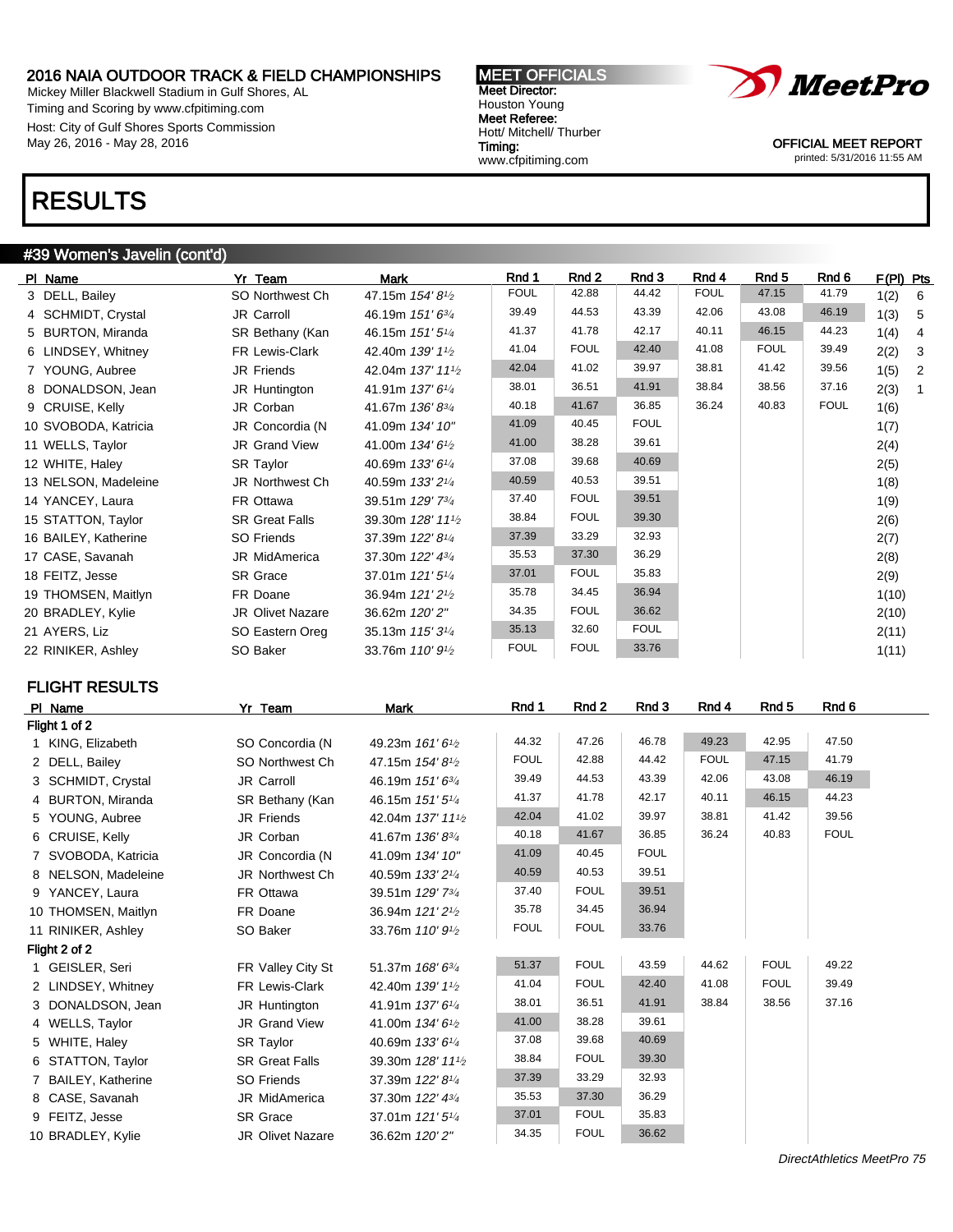Mickey Miller Blackwell Stadium in Gulf Shores, AL Timing and Scoring by www.cfpitiming.com Host: City of Gulf Shores Sports Commission May 26, 2016 - May 28, 2016





OFFICIAL MEET REPORT printed: 5/31/2016 11:55 AM

## RESULTS

| <u>#39 Wo</u> men's Javelin (cont'd) |               |                 |                 |                      |                      |                       |                       |                      |       |       |       |  |
|--------------------------------------|---------------|-----------------|-----------------|----------------------|----------------------|-----------------------|-----------------------|----------------------|-------|-------|-------|--|
| PI Name                              |               | Yr Team         |                 | <b>Mark</b>          |                      | Rnd 1                 | Rnd 2                 | Rnd 3                | Rnd 4 | Rnd 5 | Rnd 6 |  |
| 11 AYERS, Liz                        |               |                 | SO Eastern Oreg | 35.13m 115' 31/4     |                      | 35.13                 | 32.60                 | <b>FOUL</b>          |       |       |       |  |
| #41 Women's Outdoor Heptathlon       |               |                 |                 |                      |                      |                       |                       |                      |       |       |       |  |
| PI Athlete                           | <b>Points</b> | 100m<br>Hurdles | High Jump       | <b>Shot Put</b>      | 200<br><b>Meters</b> | Long Jump             | Javelin               | 800<br><b>Meters</b> |       |       |       |  |
| 1 COLLIER, Becky                     | 4908          | 14.94           | 1.76m           | 9.85m                | 27.05                | 5.15m                 | 32.79m                | 2:23.91              |       |       |       |  |
| Westmont                             |               | $(+1.8)$        | 5' 9'4          | 32' 4''              | $(+2.6)$             | $16' 10^{3/4}$ (+0.7) | $107'$ $7\frac{1}{4}$ |                      |       |       |       |  |
| Team Points: 10                      |               | 850             | 928             | 520                  | 708                  | 601                   | 530                   | 771                  |       |       |       |  |
| 2 GOKIE, Kylie                       | 4777          | 15.48           | 1.49m           | 10.79m               | 25.82                | 5.14m                 | 36.77m                | 2:22.43              |       |       |       |  |
| Doane                                |               | $(+0.6)$        | 4' 101⁄2        | 35'5''               | $(+2.6)$             | $16' 10^{1/2} (-0.4)$ | 120'8''               |                      |       |       |       |  |
| Team Points: 8                       |               | 779             | 610             | 581                  | 813                  | 598                   | 605                   | 791                  |       |       |       |  |
| 3 EVANS, Janaa                       | 4750          | 15.67           | 1.52m           | 11.70m               | 25.98                | 5.20m                 | 37.98m                | 2:31.97              |       |       |       |  |
| Langston                             |               | $(+1.8)$        | 4' 1134         | 38'5''               | $(+2.6)$             | $17' 0^{3/4}$ (+0.3)  | 124' 71/2             |                      |       |       |       |  |
| Team Points: 6                       |               | 755             | 644             | 641                  | 799                  | 614                   | 629                   | 668                  |       |       |       |  |
| 4 PETTY, Tyanna                      | 4739          | 15.12           | 1.67m           | 8.97m                | 26.00                | 5.23m                 | 25.04m                | 2:19.54              |       |       |       |  |
| Rio Grande                           |               | $(-0.5)$        | $5'5^{3/4}$     | 29'5'' <sub>2</sub>  | $(+2.9)$             | $17'2''(+0.0)$        | 82' 2"                |                      |       |       |       |  |
| Team Points: 5                       |               | 826             | 818             | 462                  | 797                  | 623                   | 383                   | 830                  |       |       |       |  |
| 5 KECK, Kaitlyn                      | 4703          | 14.72           | 1.55m           | 10.16m               | 26.37                | 5.13m                 | 29.86m                | 2:23.87              |       |       |       |  |
| Friends                              |               | $(+0.6)$        | 5'1''           | 33' 41/4             | $(+2.6)$             | $16' 10'' (+2.1)$     | 97' 113/4             |                      |       |       |       |  |
| Team Points: 4                       |               | 879             | 678             | 540                  | 765                  | 595                   | 474                   | 772                  |       |       |       |  |
| 6 HOLDING, Kristan                   | 4697          | 14.95           | 1.67m           | 10.33m               | 27.31                | 5.12m                 | 33.70m                | 2:33.10              |       |       |       |  |
| Westmont                             |               | $(+1.8)$        | $5'5^{3/4}$     | $33'$ 11"            | $(+2.6)$             | $16' 9^{3/4}$ (+1.3)  | 110'7''               |                      |       |       |       |  |
| Team Points: 3                       |               | 848             | 818             | 551                  | 686                  | 592                   | 547                   | 655                  |       |       |       |  |
| 7 RICHMOND, Jenna                    | 4655          | 15.15           | 1.49m           | 10.99m               | 25.89                | 4.85m                 | 30.31m                | 2:20.17              |       |       |       |  |
| William Jessup                       |               | $(+0.6)$        | 4' 101⁄2        | 36'1''               | $(+2.6)$             | $15' 11'' (+1.1)$     | $99'5\%$              |                      |       |       |       |  |
| Team Points: 2                       |               | 822             | 610             | 594                  | 807                  | 519                   | 482                   | 821                  |       |       |       |  |
| 8 HERVERT, Paige                     | 4654          | 15.37           | 1.52m           | 11.83m               | 26.94                | 5.36m                 | 33.51m                | 2:33.71              |       |       |       |  |
| Doane                                |               | $(+0.6)$        | 4' 1134         | 38' 10"              | $(+2.6)$             | $17'$ $7''$ $(-1.2)$  | 109' 111/2            |                      |       |       |       |  |
| Team Points: 1                       |               | 793             | 644             | 650                  | 717                  | 660                   | 543                   | 647                  |       |       |       |  |
| 9 FYE, Breanna                       | 4565          | 15.37           | 1.58m           | 11.60m               | 26.59                | 5.22m                 | 31.04m                | 2:40.84              |       |       |       |  |
| Doane                                |               | $(+0.7)$        | 5'2''/4         | 38'1''               | $(+2.9)$             | $17' 11/2$ (+0.0)     | 101' 101/4            |                      |       |       |       |  |
|                                      |               | 793             | 712             | 635                  | 746                  | 620                   | 496                   | 563                  |       |       |       |  |
| 10 IRENE, Moore                      | 4430          | 15.56           | 1.40m           | 9.17m                | 26.24                | 4.92m                 | 32.26m                | 2:18.74              |       |       |       |  |
| Evergreen St.                        |               | $(+0.7)$        | 4'7''           | $30'$ $1\frac{1}{4}$ | $(+2.9)$             | $16' 1^{3/4}$ (+0.8)  | 105' 101/4            |                      |       |       |       |  |
|                                      |               | 769             | 512             | 475                  | 776                  | 538                   | 519                   | 841                  |       |       |       |  |
| 11 FOSSUM, Jessica                   | 4305          | 16.30           | 1.40m           | 9.99m                | 27.26                | 5.02m                 | 34.95m                | 2:24.77              |       |       |       |  |
| Dakota Wesleyan                      |               | $(-0.5)$        | 4'7''           | 32' 91/2             | $(+2.9)$             | $16' 5^{3/4}$ (+1.8)  | $114'8\frac{1}{4}$    |                      |       |       |       |  |
|                                      |               | 678             | 512             | 529                  | 690                  | 565                   | 571                   | 760                  |       |       |       |  |
| 12 FAIMON, April                     | 4263          | 15.87           | 1.46m           | 11.29m               | 26.44                | 4.18m                 | 36.41m                | 2:34.80              |       |       |       |  |
| Hastings                             |               | $(-0.5)$        | $4'9'_{2}$      | $37' 0^{3/4}$        | $(+2.9)$             | $13' 8^{3/4}$ (+0.9)  | $119'5^{3/4}$         |                      |       |       |       |  |
|                                      |               | 730             | 577             | 614                  | 759                  | 350                   | 599                   | 634                  |       |       |       |  |
| 13 STEVENS, Abigail                  | 4223          | 15.75           | 1.46m           | 10.54m               | 28.63                | 4.90m                 | 32.21m                | 2:29.16              |       |       |       |  |
| Northwestern (lowa)                  |               | $(+0.7)$        | $4'9'_{2}$      | 34'7'4               | $(+2.9)$             | $16'1''(+0.4)$        | 105'81/2              |                      |       |       |       |  |
|                                      |               | 745             | 577             | 565                  | 582                  | 532                   | 519                   | 703                  |       |       |       |  |
| 14 LACOCK, Bethany                   | 4083          | 16.04           | 1.52m           | 8.55m                | 27.22                | 4.86m                 | 29.26m                | 2:36.31              |       |       |       |  |
| Carroll                              |               | $(+0.7)$        | $4' 11^{3/4}$   | 28' 1"               | $(+2.9)$             | $15' 111/2 (+0.2)$    | 96' 01/4              |                      |       |       |       |  |
|                                      |               | 709             | 644             | 435                  | 694                  | 522                   | 463                   | 616                  |       |       |       |  |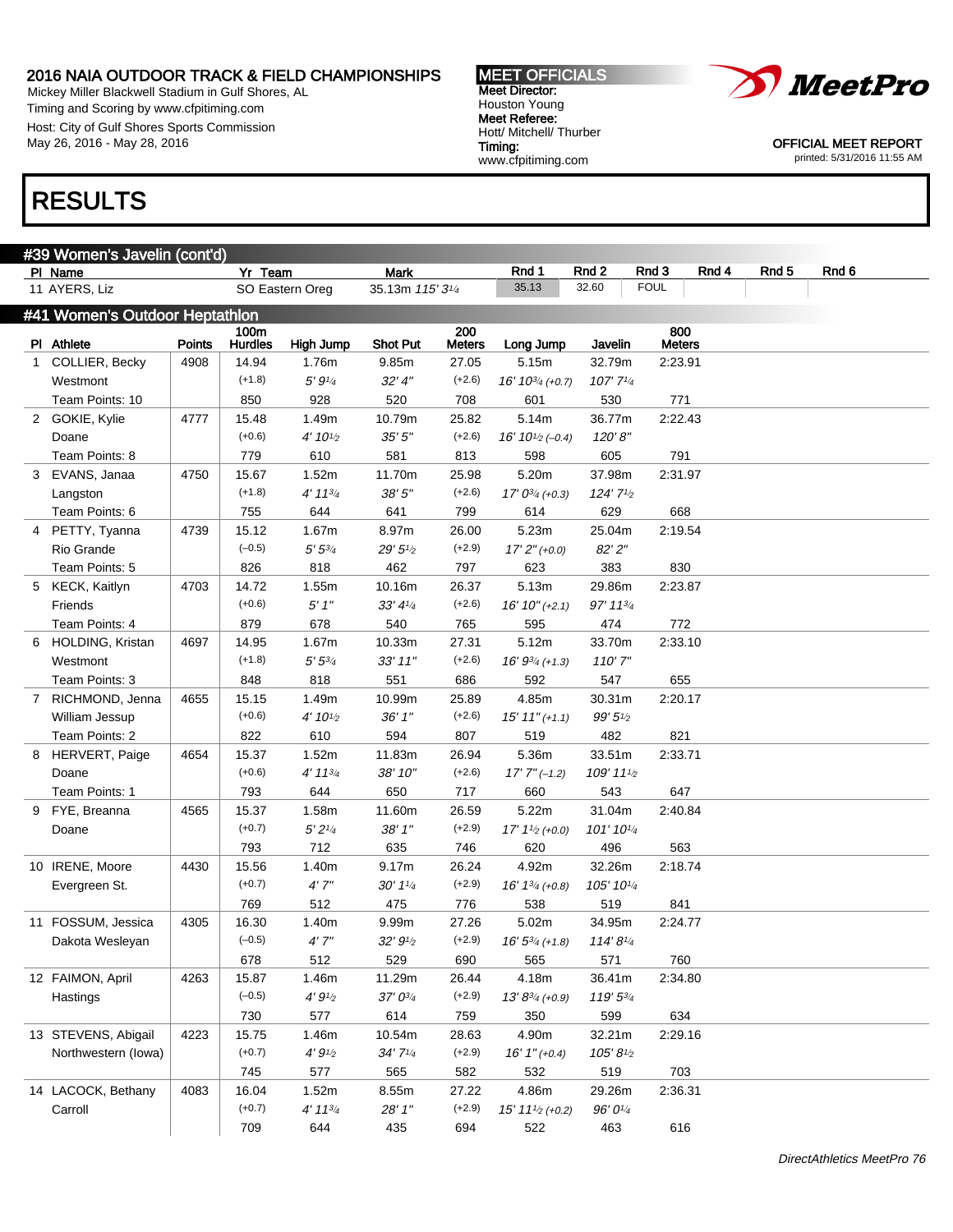Mickey Miller Blackwell Stadium in Gulf Shores, AL Timing and Scoring by www.cfpitiming.com Host: City of Gulf Shores Sports Commission May 26, 2016 - May 28, 2016





OFFICIAL MEET REPORT printed: 5/31/2016 11:55 AM

# RESULTS

#### #41 Women's Outdoor Heptathlon (continued)

|                  |               | 100m           |           |                 | 200           |                      |         | 800           |
|------------------|---------------|----------------|-----------|-----------------|---------------|----------------------|---------|---------------|
| PI Athlete       | <b>Points</b> | <b>Hurdles</b> | High Jump | <b>Shot Put</b> | <b>Meters</b> | Long Jump            | Javelin | <b>Meters</b> |
| 15 STEWART, Cali | 3982          | 15.76          | .55m      | 8.69m           | 27.75         | 4.85m                | 26.24m  | 2:42.91       |
| Hastings         |               | $(+1.8)$       | 5'1''     | 28' 61/2        | $(+2.6)$      | $15' 11'' (+0.0)$    | 86' 114 |               |
|                  |               | 744            | 678       | 444             | 651           | 519                  | 406     | 540           |
| 16 HOUSTON, Anna | <b>DNF</b>    | 15.23          | .55m      | 10.22m          | 26.93         | 4.78m                |         |               |
| William Woods    |               | $(-0.5)$       | 5'1''     | $33'6^{3/4}$    | $(+2.9)$      | $15' 8_{1/4}$ (+0.3) |         |               |
|                  |               | 811            | 678       | 544             | 718           | 500                  |         |               |

## #41-1 Women's Heptathlon 100m Hurdles

| PI Name             | Yr Team                | Time                      | H(PI) Pts  |     |
|---------------------|------------------------|---------------------------|------------|-----|
| 1 KECK, Kaitlyn     | <b>SR Friends</b>      | 14.72 (+0.6)              | 4(1) 879   |     |
| 2 COLLIER, Becky    | JR Westmont            | $14.94$ $(+1.8)$          | $1(1)$ 850 |     |
| 3 HOLDING, Kristan  | <b>SR Westmont</b>     | $14.95$ $(+1.8)$          | $1(2)$ 848 |     |
| 4 PETTY, Tyanna     | SO Rio Grande          | $15.12 \left(-0.5\right)$ | $3(1)$ 826 |     |
| 5 RICHMOND, Jennah  | JR William Jessup      | $15.15$ $(+0.6)$          | 4(2) 822   |     |
| 6 HOUSTON, Anna     | SO William Woods       | $15.23$ $(-0.5)$          | $3(2)$ 811 |     |
| 7 FYE, Breanna      | <b>SR Doane</b>        | $15.37$ $(+0.7)$          | $2(1)$ 793 |     |
| 8 HERVERT, Paige    | FR Doane               | $15.37$ $(+0.6)$          | 4(3) 793   |     |
| 9 GOKIE, Kylie      | JR Doane               | $15.48$ $(+0.6)$          | 4(4) 779   |     |
| 10 IRENE, Moore     | SR Evergreen St.       | $15.56$ $(+0.7)$          | 2(2) 769   |     |
| 11 EVANS, Janaa     | JR Langston            | $15.67$ $(+1.8)$          | 1(3)       | 755 |
| 12 STEVENS, Abigail | SR Northwestern (lowa) | $15.75$ $(+0.7)$          | 2(3) 745   |     |
| 13 STEWART, Cali    | FR Hastings            | $15.76$ $(+1.8)$          | $1(4)$ 744 |     |
| 14 FAIMON, April    | JR Hastings            | $15.87$ $(-0.5)$          | $3(3)$ 730 |     |
| 15 LACOCK, Bethany  | SO Carroll             | $16.04$ $(+0.7)$          | 2(4) 709   |     |
| 16 FOSSUM, Jessica  | SR Dakota Wesleyan     | $16.30 \left(-0.5\right)$ | $3(4)$ 678 |     |
|                     |                        |                           |            |     |

## SECTION RESULTS

| Yr Team                | Time  | Pts |
|------------------------|-------|-----|
| Wind: (+1.8)           |       |     |
| JR Westmont            | 14.94 | 850 |
| <b>SR Westmont</b>     | 14.95 | 848 |
| JR Langston            | 15.67 | 755 |
| FR Hastings            | 15.76 | 744 |
| Wind: (+0.7)           |       |     |
| SR Doane               | 15.37 | 793 |
| SR Evergreen St.       | 15.56 | 769 |
| SR Northwestern (lowa) | 15.75 | 745 |
| SO Carroll             | 16.04 | 709 |
| Wind: $(-0.5)$         |       |     |
| SO Rio Grande          | 15.12 | 826 |
| SO William Woods       | 15.23 | 811 |
| JR Hastings            | 15.87 | 730 |
| SR Dakota Wesleyan     | 16.30 | 678 |
| Wind: (+0.6)           |       |     |
| <b>SR Friends</b>      | 14.72 | 879 |
|                        |       |     |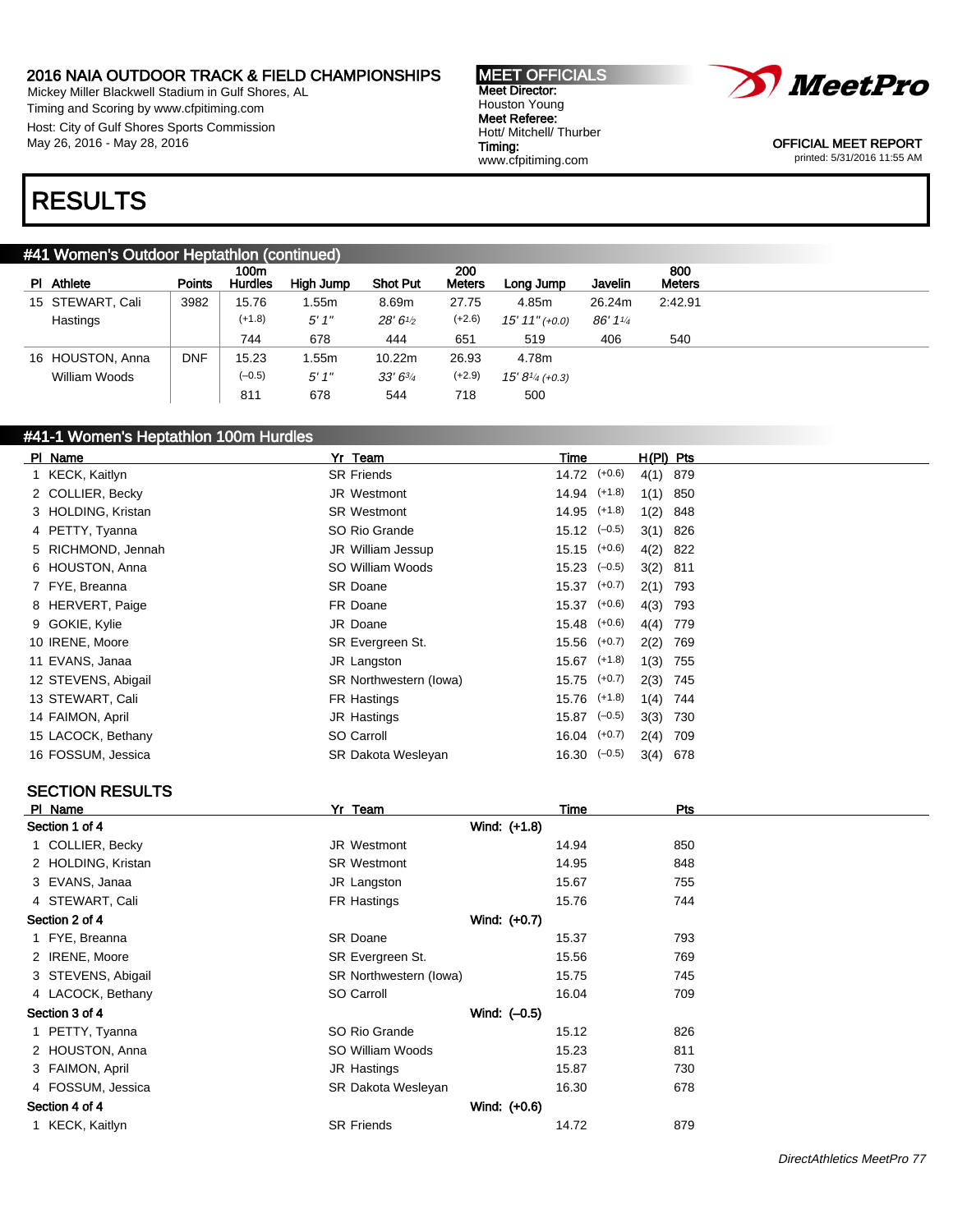Mickey Miller Blackwell Stadium in Gulf Shores, AL Timing and Scoring by www.cfpitiming.com Host: City of Gulf Shores Sports Commission May 26, 2016 - May 28, 2016

#### MEET OFFICIALS Meet Director: Houston Young Meet Referee: Hott/ Mitchell/ Thurber Timing: www.cfpitiming.com



OFFICIAL MEET REPORT printed: 5/31/2016 11:55 AM

## RESULTS

| #41-1 Women's Heptathlon 100m Hurdles (cont'd) |                   |       |     |  |  |  |  |  |  |  |
|------------------------------------------------|-------------------|-------|-----|--|--|--|--|--|--|--|
| PI Name                                        | Yr Team           | Time  | Pts |  |  |  |  |  |  |  |
| 2 RICHMOND, Jennah                             | JR William Jessup | 15.15 | 822 |  |  |  |  |  |  |  |
| 3 HERVERT, Paige                               | FR Doane          | 15.37 | 793 |  |  |  |  |  |  |  |
| 4 GOKIE, Kylie                                 | JR Doane          | 15.48 | 779 |  |  |  |  |  |  |  |

## #41-2 Women's Heptathlon High Jump

| PI Name             | Yr Team                 | Mark                                      | 1.61    | 1.64 | 1.67       | 1.70       | 1.73       | 1.76       | 1.79       | 1.82       | 1.85       | 1.88       | Pts        |
|---------------------|-------------------------|-------------------------------------------|---------|------|------------|------------|------------|------------|------------|------------|------------|------------|------------|
| 1 COLLIER, Becky    | JR Westmont             | 1.76m $5'9'4$                             | $\circ$ | XO   | XXO        | XO         | O          | XXO        | <b>XXX</b> |            |            |            | 928        |
| 2 PETTY, Tyanna     | SO Rio Grande           | 1.67m $5'5^{3/4}$                         | $\circ$ | XO   | <b>XXO</b> | <b>XXX</b> |            |            |            |            |            |            | 818        |
| 3 HOLDING, Kristan  | <b>SR Westmont</b>      | 1.67m $5'$ $5^{3/4}$                      | XO      | XXO  | <b>XXO</b> | <b>XXX</b> |            |            |            |            |            |            | 818        |
| PI Name             | Yr Team                 | <b>Mark</b>                               | 1.31    | 1.34 | 1.37       | 1.40       | 1.43       | 1.46       | 1.49       | 1.52       | 1.55       | 1.58       | <b>Pts</b> |
| 1 COLLIER, Becky    | <b>JR Westmont</b>      | (cont'd)                                  | P       | P    | P          | P          | P          | P          | P          | P          | O          | P          | 928        |
| 2 PETTY, Tyanna     | SO Rio Grande           | (cont'd)                                  | P       | P    | P          | P          | P          | P          | O          | $\circ$    | O          | $\circ$    | 818        |
| 3 HOLDING, Kristan  | <b>SR Westmont</b>      | (cont'd)                                  | P       | P    | P          | P          | P          | O          | O          | $\circ$    | O          | O          | 818        |
| 4 FYE, Breanna      | <b>SR Doane</b>         | 1.58m $5'2\frac{1}{4}$                    | P       | P    | P          | P          | P          | O          | P          | $\circ$    | O          | $\circ$    | 712        |
| 5 HOUSTON, Anna     | SO William Wood         | 1.55m $5'$ 1"                             | P       | P    | P          | P          | P          | P          | $\circ$    | O          | O          | <b>XXX</b> | 678        |
| 6 STEWART, Cali     | FR Hastings             | 1.55m $5'$ 1"                             | P       | P    | P          | P          | P          | P          | $\circ$    | XO         | XO         | <b>XXX</b> | 678        |
| 7 KECK, Kaitlyn     | <b>SR Friends</b>       | 1.55m $5'$ 1"                             | P       | P    | P          | P          | P          | XO         | $\circ$    | XO         | XO         | <b>XXX</b> | 678        |
| 8 LACOCK, Bethany   | SO Carroll              | 1.52m $4'$ 11 $\frac{3}{4}$               | P       | P    | P          | P          | P          | O          | $\circ$    | $\circ$    | <b>XXX</b> |            | 644        |
| 9 EVANS, Janaa      | JR Langston             | 1.52m $4'$ 11 $\frac{3}{4}$               | P       | P    | O          | P          | O          | O          | $\circ$    | <b>XXO</b> | <b>XXX</b> |            | 644        |
| 9 HERVERT, Paige    | FR Doane                | 1.52m $4'$ 11 $\frac{3}{4}$               | P       | P    | P          | P          | P          | P          | $\circ$    | <b>XXO</b> | <b>XXX</b> |            | 644        |
| 11 RICHMOND, Jennah | <b>JR William Jessu</b> | 1.49m $4'$ 10 <sup>1/2</sup>              | P       | O    | O          | O          | O          | O          | $\circ$    | <b>XXX</b> |            |            | 610        |
| 11 GOKIE, Kylie     | JR Doane                | 1.49m $4'$ 10 <sup>1</sup> / <sub>2</sub> | P       | P    | P          | $\circ$    | O          | O          | $\circ$    | <b>XXX</b> |            |            | 610        |
| 13 FAIMON, April    | JR Hastings             | 1.46m $4'9_{1/2}$                         | P       | P    | XO         | $\circ$    | O          | XO         | <b>XXX</b> |            |            |            | 577        |
| 14 STEVENS, Abigail | <b>SR Northwestern</b>  | 1.46m $4'9^{1/2}$                         | P       | O    | P          | $\circ$    | XO         | <b>XXO</b> | <b>XXX</b> |            |            |            | 577        |
| 15 FOSSUM, Jessica  | <b>SR Dakota Wesle</b>  | 1.40m $4'$ 7"                             | O       | P    | O          | XO         | <b>XXX</b> |            |            |            |            |            | 512        |
| 16 IRENE, Moore     | SR Evergreen St.        | 1.40m $4'$ 7"                             | P       | O    | O          | <b>XXO</b> | <b>XXX</b> |            |            |            |            |            | 512        |

| #41-3 Women's Heptathlon Shot Put |                        |                                           |             |       |             |       |       |       |            |
|-----------------------------------|------------------------|-------------------------------------------|-------------|-------|-------------|-------|-------|-------|------------|
| PI Name                           | Yr Team                | Mark                                      | Rnd 1       | Rnd 2 | Rnd 3       | Rnd 4 | Rnd 5 | Rnd 6 | <u>Pts</u> |
| 1 HERVERT, Paige                  | FR Doane               | 11.83m 38' 10"                            | 11.16       | 10.95 | 11.83       |       |       |       | 650        |
| 2 EVANS, Janaa                    | JR Langston            | 11.70m 38' 5"                             | 11.55       | 11.70 | 11.23       |       |       |       | 641        |
| 3 FYE, Breanna                    | <b>SR Doane</b>        | 11.60m 38' 1"                             | 11.43       | 11.20 | 11.60       |       |       |       | 635        |
| 4 FAIMON, April                   | JR Hastings            | 11.29m 37' 03/4                           | 11.01       | 11.29 | 10.72       |       |       |       | 614        |
| 5 RICHMOND, Jennah                | JR William Jessu       | 10.99m 36' 1"                             | 10.56       | 10.99 | 10.62       |       |       |       | 594        |
| 6 GOKIE, Kylie                    | JR Doane               | 10.79m 35' 5"                             | 10.79       | 10.63 | 10.79       |       |       |       | 581        |
| 7 STEVENS, Abigail                | <b>SR Northwestern</b> | 10.54m 34' 71/4                           | 10.54       | 9.91  | 9.96        |       |       |       | 565        |
| 8 HOLDING, Kristan                | <b>SR Westmont</b>     | 10.33m 33' 11"                            | 10.14       | 10.33 | 10.02       |       |       |       | 551        |
| 9 HOUSTON, Anna                   | SO William Wood        | 10.22m 33' 63/4                           | <b>FOUL</b> | 10.22 | <b>FOUL</b> |       |       |       | 544        |
| 10 KECK, Kaitlyn                  | <b>SR Friends</b>      | 10.16m 33' 41/4                           | 9.09        | 9.49  | 10.16       |       |       |       | 540        |
| 11 FOSSUM, Jessica                | <b>SR Dakota Wesle</b> | 9.99m $32'$ $9\frac{1}{2}$                | 9.99        | 9.73  | <b>FOUL</b> |       |       |       | 529        |
| 12 COLLIER, Becky                 | JR Westmont            | 9.85m 32' 4''                             | 9.58        | 9.85  | 9.30        |       |       |       | 520        |
| 13 IRENE, Moore                   | SR Evergreen St.       | 9.17m $30'$ 1 <sup><math>1/4</math></sup> | 9.09        | 8.76  | 9.17        |       |       |       | 475        |
| 14 PETTY, Tyanna                  | SO Rio Grande          | 8.97m 29' 51/2                            | 8.27        | 7.90  | 8.97        |       |       |       | 462        |
| 15 STEWART, Cali                  | FR Hastings            | 8.69m $28'6\frac{1}{2}$                   | <b>FOUL</b> | 8.31  | 8.69        |       |       |       | 444        |
| 16 LACOCK, Bethany                | SO Carroll             | 8.55m 28' 1"                              | 8.07        | 8.55  | 6.93        |       |       |       | 435        |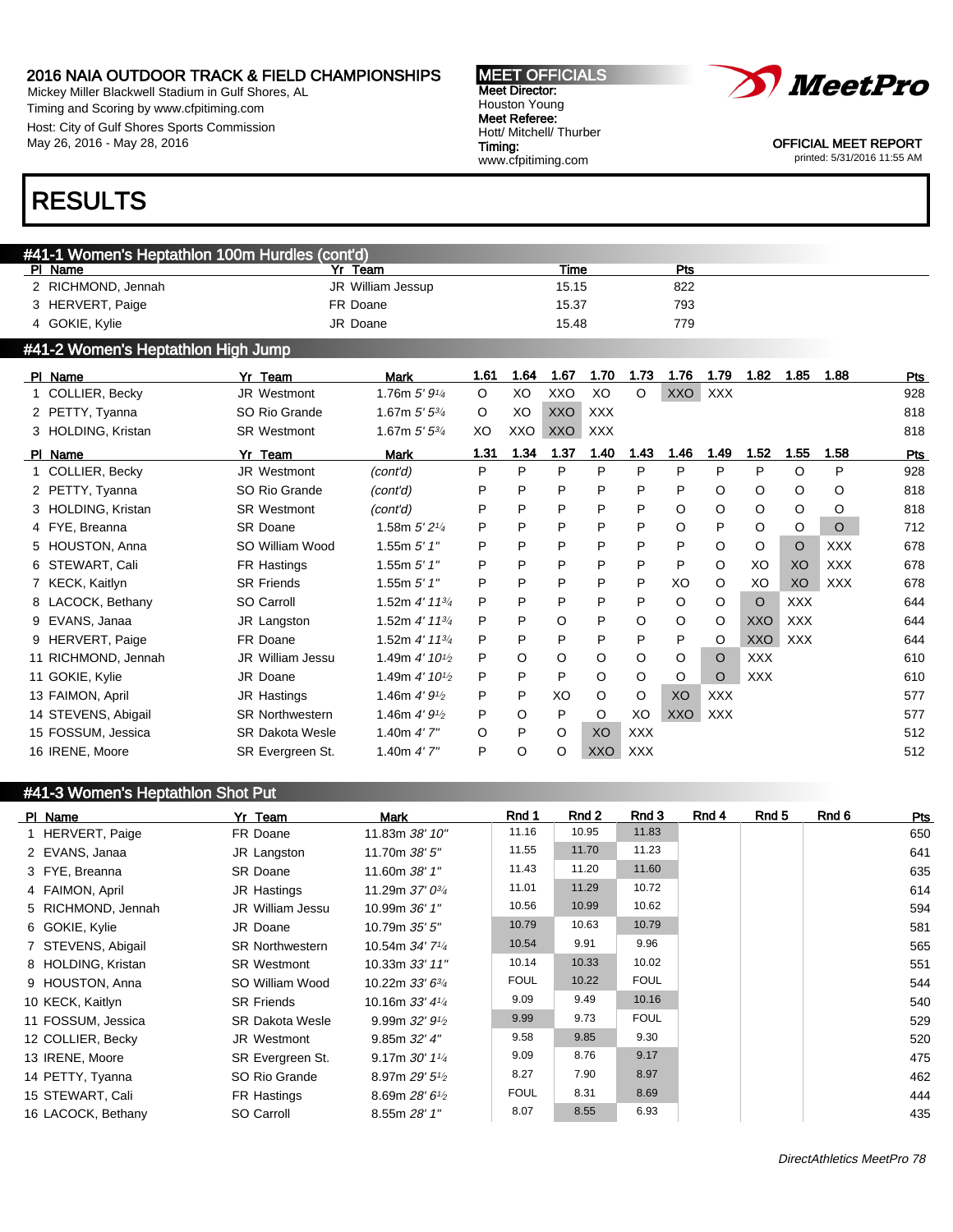Mickey Miller Blackwell Stadium in Gulf Shores, AL Timing and Scoring by www.cfpitiming.com Host: City of Gulf Shores Sports Commission May 26, 2016 - May 28, 2016

# RESULTS

## #41-4 Women's Heptathlon 200 Meters

| PI Name             | Yr Team                | Time             |          | $H(PI)$ Pts |     |
|---------------------|------------------------|------------------|----------|-------------|-----|
| 1 GOKIE, Kylie      | JR Doane               | $25.82$ $(+2.6)$ |          | $1(1)$ 813  |     |
| 2 RICHMOND, Jennah  | JR William Jessup      | 25.89            | $(+2.6)$ | 1(2)        | 807 |
| 3 EVANS, Janaa      | JR Langston            | $25.98$ $(+2.6)$ |          | 1(3)        | 799 |
| 4 PETTY, Tyanna     | SO Rio Grande          | $26.00$ $(+2.9)$ |          | 2(1)        | 797 |
| 5 IRENE, Moore      | SR Evergreen St.       | $26.24$ $(+2.9)$ |          | 2(2)        | 776 |
| 6 KECK, Kaitlyn     | <b>SR Friends</b>      | $26.37$ $(+2.6)$ |          | 1(4)        | 765 |
| 7 FAIMON, April     | JR Hastings            | $26.44$ $(+2.9)$ |          | 2(3)        | 759 |
| 8 FYE, Breanna      | SR Doane               | $26.59$ $(+2.9)$ |          | 2(4)        | 746 |
| 9 HOUSTON, Anna     | SO William Woods       | $26.93$ $(+2.9)$ |          | $2(5)$ 718  |     |
| 10 HERVERT, Paige   | FR Doane               | 26.94 (+2.6)     |          | 1(5)        | 717 |
| 11 COLLIER, Becky   | <b>JR Westmont</b>     | $27.05$ (+2.6)   |          | 1(6)        | 708 |
| 12 LACOCK, Bethany  | SO Carroll             | $27.22$ $(+2.9)$ |          | 2(6)        | 694 |
| 13 FOSSUM, Jessica  | SR Dakota Wesleyan     | $27.26$ $(+2.9)$ |          | 2(7)        | 690 |
| 14 HOLDING, Kristan | <b>SR Westmont</b>     | 27.31            | $(+2.6)$ | 1(7)        | 686 |
| 15 STEWART, Cali    | FR Hastings            | 27.75            | $(+2.6)$ | 1(8)        | 651 |
| 16 STEVENS, Abigail | SR Northwestern (lowa) | 28.63 (+2.9)     |          | 2(8)        | 582 |

## SECTION RESULTS

| PI Name            | Yr Team                | Time  | <b>Pts</b> |
|--------------------|------------------------|-------|------------|
| Section 1 of 2     | Wind: (+2.6)           |       |            |
| 1 GOKIE, Kylie     | JR Doane               | 25.82 | 813        |
| 2 RICHMOND, Jennah | JR William Jessup      | 25.89 | 807        |
| 3 EVANS, Janaa     | JR Langston            | 25.98 | 799        |
| 4 KECK, Kaitlyn    | <b>SR Friends</b>      | 26.37 | 765        |
| 5 HERVERT, Paige   | FR Doane               | 26.94 | 717        |
| 6 COLLIER, Becky   | JR Westmont            | 27.05 | 708        |
| 7 HOLDING, Kristan | <b>SR Westmont</b>     | 27.31 | 686        |
| 8 STEWART, Cali    | FR Hastings            | 27.75 | 651        |
| Section 2 of 2     | Wind: (+2.9)           |       |            |
| 1 PETTY, Tyanna    | SO Rio Grande          | 26.00 | 797        |
| 2 IRENE, Moore     | SR Evergreen St.       | 26.24 | 776        |
| 3 FAIMON, April    | JR Hastings            | 26.44 | 759        |
| 4 FYE, Breanna     | <b>SR Doane</b>        | 26.59 | 746        |
| 5 HOUSTON, Anna    | SO William Woods       | 26.93 | 718        |
| 6 LACOCK, Bethany  | SO Carroll             | 27.22 | 694        |
| 7 FOSSUM, Jessica  | SR Dakota Wesleyan     | 27.26 | 690        |
| 8 STEVENS, Abigail | SR Northwestern (lowa) | 28.63 | 582        |
|                    |                        |       |            |

### #41-5 Women's Heptathlon Long Jump

| PI Name          | Yr Team           | <b>Mark</b>                                                                               |          | Rnd 1       | Rnd 2        | Rnd 3                                        | Rnd 4 | Rnd 5 | Rnd 6 | Pts |
|------------------|-------------------|-------------------------------------------------------------------------------------------|----------|-------------|--------------|----------------------------------------------|-------|-------|-------|-----|
| 1 HERVERT, Paige | FR Doane          | 5.36m 17' 7"                                                                              | $(-1.2)$ | <b>FOUL</b> | $5.36(-1.2)$ | <b>FOUL</b>                                  |       |       |       | 660 |
| 2 PETTY, Tyanna  | SO Rio Grande     | 5.23m 17' 2"                                                                              |          |             |              | $(+0.0)$ 4.91 (+2.2) 4.80 (+0.5) 5.23 (+0.0) |       |       |       | 623 |
| 3 FYE, Breanna   | <b>SR Doane</b>   | 5.22m $17'$ $1\frac{1}{2}$                                                                |          |             |              | $(+0.0)$ 5.21 (+1.0) 4.96 (+0.6) 5.22 (+0.0) |       |       |       | 620 |
| 4 EVANS, Janaa   | JR Langston       | 5.20m $17'0^{3/4}$                                                                        |          |             |              | $(+0.3)$ 5.07 (+0.1) 5.04 (+0.9) 5.20 (+0.3) |       |       |       | 614 |
| 5 COLLIER, Becky | JR Westmont       | 5.15m 16' 10 <sup>3</sup> / <sub>4</sub> (+0.7)   5.08 (+1.2)   5.00 (-0.5)   5.15 (+0.7) |          |             |              |                                              |       |       |       | 601 |
| 6 GOKIE, Kylie   | JR Doane          | 5.14m $16'$ $10^{1/2}$ (-0.4) 3.38 (+0.0) 5.14 (-0.4) 5.00 (+1.0)                         |          |             |              |                                              |       |       |       | 598 |
| 7 KECK, Kaitlyn  | <b>SR Friends</b> | $5.13m$ 16' 10"                                                                           |          |             |              | $(+2.1)$ 4.85 (+0.3) 4.88 (+0.8) 5.13 (+2.1) |       |       |       | 595 |



OFFICIAL MEET REPORT printed: 5/31/2016 11:55 AM

MEET OFFICIALS Meet Director: Houston Young Meet Referee: Hott/ Mitchell/ Thurber Timing: www.cfpitiming.com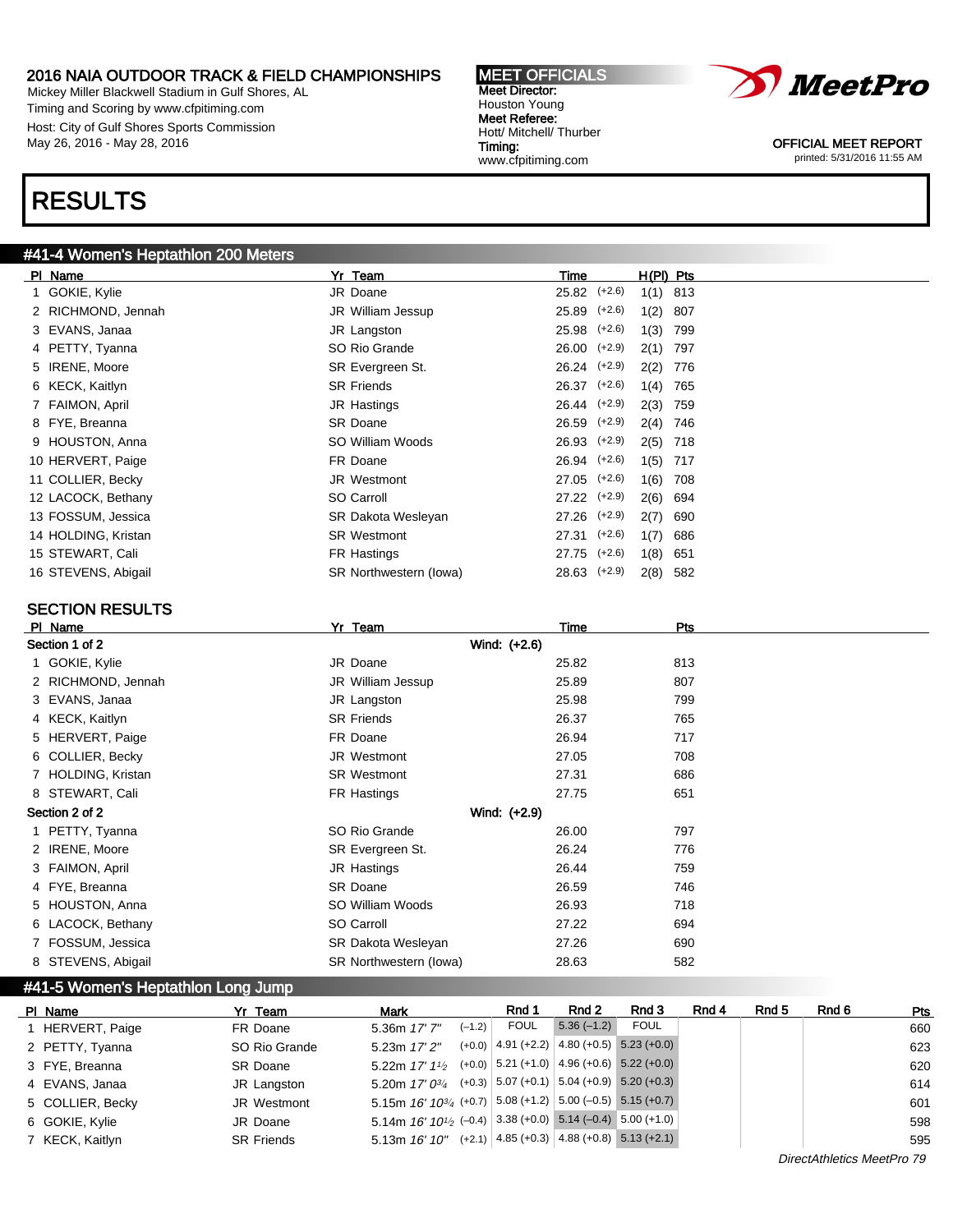Mickey Miller Blackwell Stadium in Gulf Shores, AL Timing and Scoring by www.cfpitiming.com Host: City of Gulf Shores Sports Commission May 26, 2016 - May 28, 2016

#### MEET OFFICIALS Meet Director: Houston Young Meet Referee: Hott/ Mitchell/ Thurber Timing: www.cfpitiming.com



OFFICIAL MEET REPORT printed: 5/31/2016 11:55 AM

## RESULTS

## #41-5 Women's Heptathlon Long Jump (cont'd)

| PI Name |                     | Yr Team                | Mark                                                           | Rnd 1 | Rnd 2                                              | Rnd 3                                              | Rnd 4 | Rnd 5 | Rnd 6 | Pts |
|---------|---------------------|------------------------|----------------------------------------------------------------|-------|----------------------------------------------------|----------------------------------------------------|-------|-------|-------|-----|
|         | 8 HOLDING, Kristan  | <b>SR Westmont</b>     | 5.12m $16' 9^{3/4}$ (+1.3) 2.81 (+0.3) 5.02 (+1.1) 5.12 (+1.3) |       |                                                    |                                                    |       |       |       | 592 |
|         | 9 FOSSUM, Jessica   | <b>SR Dakota Wesle</b> | 5.02m $16'$ 5 $\frac{3}{4}$                                    |       | $(+1.8)$ 4.92 (+1.3) 5.02 (+1.8) 4.97 (+0.0)       |                                                    |       |       |       | 565 |
|         | 10 IRENE, Moore     | SR Evergreen St.       | 4.92m $16'$ $13'$                                              |       |                                                    | $(+0.8)$ 4.63 $(+0.3)$ 4.61 $(+1.7)$ 4.92 $(+0.8)$ |       |       |       | 538 |
|         | 11 STEVENS, Abigail | <b>SR Northwestern</b> | 4.90m $16'1''$                                                 |       | $(+0.4)$ 4.90 (+0.4) 4.81 (+0.8) 4.89 (+1.3)       |                                                    |       |       |       | 532 |
|         | 12 LACOCK, Bethany  | SO Carroll             | 4.86m 15' 111/2 (+0.2) 4.74 (+1.1) 4.86 (+0.2) 4.72 (+0.0)     |       |                                                    |                                                    |       |       |       | 522 |
|         | 13 RICHMOND, Jennah | JR William Jessu       | 4.85m $15'$ $11"$                                              |       | $(+1.1)$ 4.85 $(+1.1)$ 4.48 $(+0.0)$ 4.72 $(+0.0)$ |                                                    |       |       |       | 519 |
|         | 14 STEWART, Cali    | FR Hastings            | 4.85m 15' 11"                                                  |       |                                                    | $(+0.0)$ 4.64 $(-0.7)$ 4.63 $(+0.0)$ 4.85 $(+0.0)$ |       |       |       | 519 |
|         | 15 HOUSTON, Anna    | SO William Wood        | 4.78m $15'8''$                                                 |       | $(+0.3)$ 4.70 $(+0.4)$ 4.78 $(+0.3)$ 4.67 $(+0.0)$ |                                                    |       |       |       | 500 |
|         | 16 FAIMON, April    | JR Hastings            | 4.18m $13'8^{3/4}$ (+0.9)                                      | FOUL  | $4.18(+0.9)$                                       | <b>FOUL</b>                                        |       |       |       | 350 |

#### #41-6 Women's Heptathlon Javelin

| PI Name              | Yr Team                | <b>Mark</b>                                | Rnd 1       | Rnd 2       | Rnd 3       | Rnd 4 | Rnd 5 | Rnd 6 | Pts |
|----------------------|------------------------|--------------------------------------------|-------------|-------------|-------------|-------|-------|-------|-----|
| 1 EVANS, Janaa       | JR Langston            | 37.98m 124' 7 <sup>1</sup> / <sub>2</sub>  | 37.98       | 33.92       | 32.21       |       |       |       | 629 |
| 2 GOKIE, Kylie       | JR Doane               | 36.77m 120'8"                              | 34.89       | 36.77       | 36.55       |       |       |       | 605 |
| 3 FAIMON, April      | JR Hastings            | 36.41m 119' 53/4                           | 33.79       | <b>FOUL</b> | 36.41       |       |       |       | 599 |
| 4 FOSSUM, Jessica    | <b>SR Dakota Wesle</b> | 34.95m 114'8 <sup>1/4</sup>                | 34.71       | 34.20       | 34.95       |       |       |       | 571 |
| 5 HOLDING, Kristan   | <b>SR Westmont</b>     | 33.70m 110' 7"                             | 30.65       | 31.94       | 33.70       |       |       |       | 547 |
| 6 HERVERT, Paige     | FR Doane               | 33.51m 109' 11 <sup>1</sup> / <sub>2</sub> | 33.15       | 33.23       | 33.51       |       |       |       | 543 |
| 7 COLLIER, Becky     | JR Westmont            | 32.79m 107' 7 <sup>1/4</sup>               | 30.00       | 30.12       | 32.79       |       |       |       | 530 |
| 8 IRENE, Moore       | SR Evergreen St.       | 32.26m 105' 10 <sup>1/4</sup>              | 31.72       | 28.83       | 32.26       |       |       |       | 519 |
| 9 STEVENS, Abigail   | <b>SR Northwestern</b> | 32.21m $105'8\frac{1}{2}$                  | 32.21       | 29.72       | 24.70       |       |       |       | 519 |
| 10 FYE, Breanna      | <b>SR Doane</b>        | 31.04m 101' 10 <sup>1/4</sup>              | 27.16       | 31.04       | 29.74       |       |       |       | 496 |
| 11 RICHMOND, Jennah  | JR William Jessu       | 30.31m $99'5\frac{1}{2}$                   | 30.31       | 27.93       | <b>FOUL</b> |       |       |       | 482 |
| 12 KECK, Kaitlyn     | <b>SR Friends</b>      | 29.86m 97' 1134                            | 29.70       | 29.86       | 29.14       |       |       |       | 474 |
| 13 LACOCK, Bethany   | SO Carroll             | 29.26m 96' 01/4                            | 27.52       | <b>FOUL</b> | 29.26       |       |       |       | 463 |
| 14 STEWART, Cali     | FR Hastings            | 26.24m 86' 11/4                            | 22.75       | 26.24       | 21.41       |       |       |       | 406 |
| 15 PETTY, Tyanna     | SO Rio Grande          | 25.04m 82' 2"                              | 23.69       | 22.18       | 25.04       |       |       |       | 383 |
| <b>HOUSTON, Anna</b> | SO William Wood        | <b>NM</b>                                  | <b>FOUL</b> | <b>FOUL</b> | <b>FOUL</b> |       |       |       |     |

## #41-7 Women's Heptathlon 800 Meters

| PI Name             | Yr Team                | <b>Time</b> | Pts |
|---------------------|------------------------|-------------|-----|
| 1 IRENE, Moore      | SR Evergreen St.       | 2:18.74     | 841 |
| 2 PETTY, Tyanna     | SO Rio Grande          | 2:19.54     | 830 |
| 3 RICHMOND, Jennah  | JR William Jessup      | 2:20.17     | 821 |
| 4 GOKIE, Kylie      | JR Doane               | 2:22.43     | 791 |
| 5 KECK, Kaitlyn     | <b>SR Friends</b>      | 2:23.87     | 772 |
| 6 COLLIER, Becky    | <b>JR Westmont</b>     | 2:23.91     | 771 |
| 7 FOSSUM, Jessica   | SR Dakota Wesleyan     | 2:24.77     | 760 |
| 8 STEVENS, Abigail  | SR Northwestern (lowa) | 2:29.16     | 703 |
| 9 EVANS, Janaa      | JR Langston            | 2:31.97     | 668 |
| 10 HOLDING, Kristan | <b>SR Westmont</b>     | 2:33.10     | 655 |
| 11 HERVERT, Paige   | FR Doane               | 2:33.71     | 647 |
| 12 FAIMON, April    | JR Hastings            | 2:34.80     | 634 |
| 13 LACOCK, Bethany  | SO Carroll             | 2:36.31     | 616 |
| 14 FYE, Breanna     | <b>SR Doane</b>        | 2:40.84     | 563 |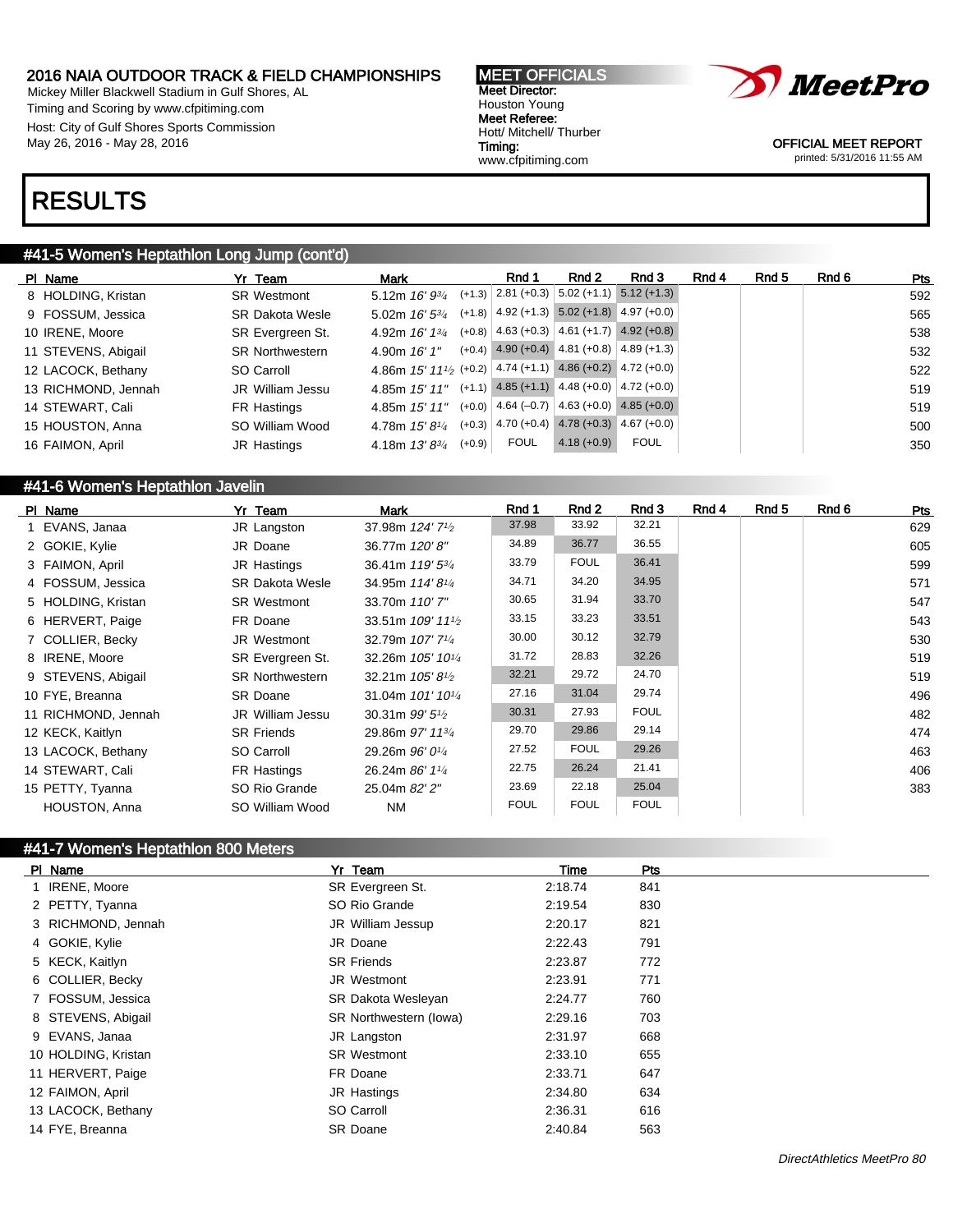Mickey Miller Blackwell Stadium in Gulf Shores, AL Timing and Scoring by www.cfpitiming.com Host: City of Gulf Shores Sports Commission May 26, 2016 - May 28, 2016

# RESULTS

## #41-7 Women's Heptathlon 800 Meters (cont'd)

| <u>PI Name</u>   | Yr Team     | Time    | Pts |
|------------------|-------------|---------|-----|
| 15 STEWART, Cali | FR Hastings | 2:42.91 | 540 |
|                  |             |         |     |

|                | <b>Men's Scores</b>      |               |                |
|----------------|--------------------------|---------------|----------------|
| P1             | Team                     | Code          | Score          |
| $\mathbf{1}$   | Indiana Tech             | <b>INTH</b>   | 86             |
| $\overline{2}$ | Concordia (Neb.)         | CONE          | 52             |
| 3              | Wiley                    | WILE          | 51             |
| 4              | <b>Wayland Baptist</b>   | WAYL          | 41             |
| 5              | Eastern Oregon           | EOU           | 39             |
| 6              | Siena Heights            | <b>SIEN</b>   | 35             |
| 7              | Olivet Nazarene          | OLIV          | 31             |
| 8              | <b>British Columbia</b>  | <b>UBC</b>    | 28             |
| 9              | <b>Briar Cliff</b>       | <b>BRIA</b>   | 27             |
| 9              | Carroll                  | CARR          | 27             |
| 11             | Lindsey Wilson           | LW            | 26             |
| 11             | Southern Oregon          | SOU           | 26             |
| 13             | St. Ambrose              | <b>STAM</b>   | 24             |
| 14             | Marian (Ind.)            | <b>MARI</b>   | 21             |
| 15             | Doane                    | <b>DOAN</b>   | 20             |
| $16\,$         | Oklahoma City            | <b>OKCY</b>   | 19             |
| 17             | William Carey            | WC            | 18             |
| 18             | Cornerstone              | <b>CORN</b>   | 17             |
| 19             | McPherson                | <b>MCPH</b>   | 16.33          |
| $20\,$         | Florida Memorial         | <b>FLOR</b>   | $16\,$         |
| $20\,$         | Lewis-Clark              | $\mathsf{LC}$ | $16\,$         |
| $20\,$         | Bethel (Ind.)            | <b>BEIN</b>   | 16             |
| 23             | St. Mary (Kan.)          | <b>SMKS</b>   | 14             |
| 24             | Southern-NO              | <b>SOLA</b>   | 13             |
|                |                          |               | 12             |
| 25             | Friends                  | <b>FRIE</b>   |                |
| 25             | Indiana Wesleyan         | IWU           | 12             |
| 27             | <b>Cardinal Stritch</b>  | CARD          | 11             |
| 27             | Bacone                   | <b>BACO</b>   | 11             |
| 29             | <b>Central Methodist</b> | CMU           | $10$           |
| 29             | Aquinas                  | <b>AQUI</b>   | $10$           |
| 29             | Evergreen St.            | <b>EVER</b>   | $10$           |
| 32             | Taylor                   | <b>TAYL</b>   | 9              |
| 32             | Northwest Christian      | <b>NWCH</b>   | 9              |
| 32             | St. Francis (III.)       | <b>STFR</b>   | 9              |
| 32             | Rio Grande               | <b>RIOG</b>   | 9              |
| 36             | Milligan                 | <b>MILL</b>   | 8.5            |
| 37             | The Masters              | <b>THEM</b>   | 8              |
| 37             | Mount Vernon Nazarene    | <b>MVNA</b>   | 8              |
| 37             | William Penn             | <b>WP</b>     | 8              |
| 37             | College of Idaho         | COI           | 8              |
| 41             | Baker                    | <b>BAKE</b>   | 7              |
| 41             | Dordt                    | <b>DORD</b>   | $\overline{7}$ |
|                |                          |               |                |



OFFICIAL MEET REPORT printed: 5/31/2016 11:55 AM

Meet Director: Houston Young Meet Referee: Hott/ Mitchell/ Thurber Timing: www.cfpitiming.com

MEET OFFICIALS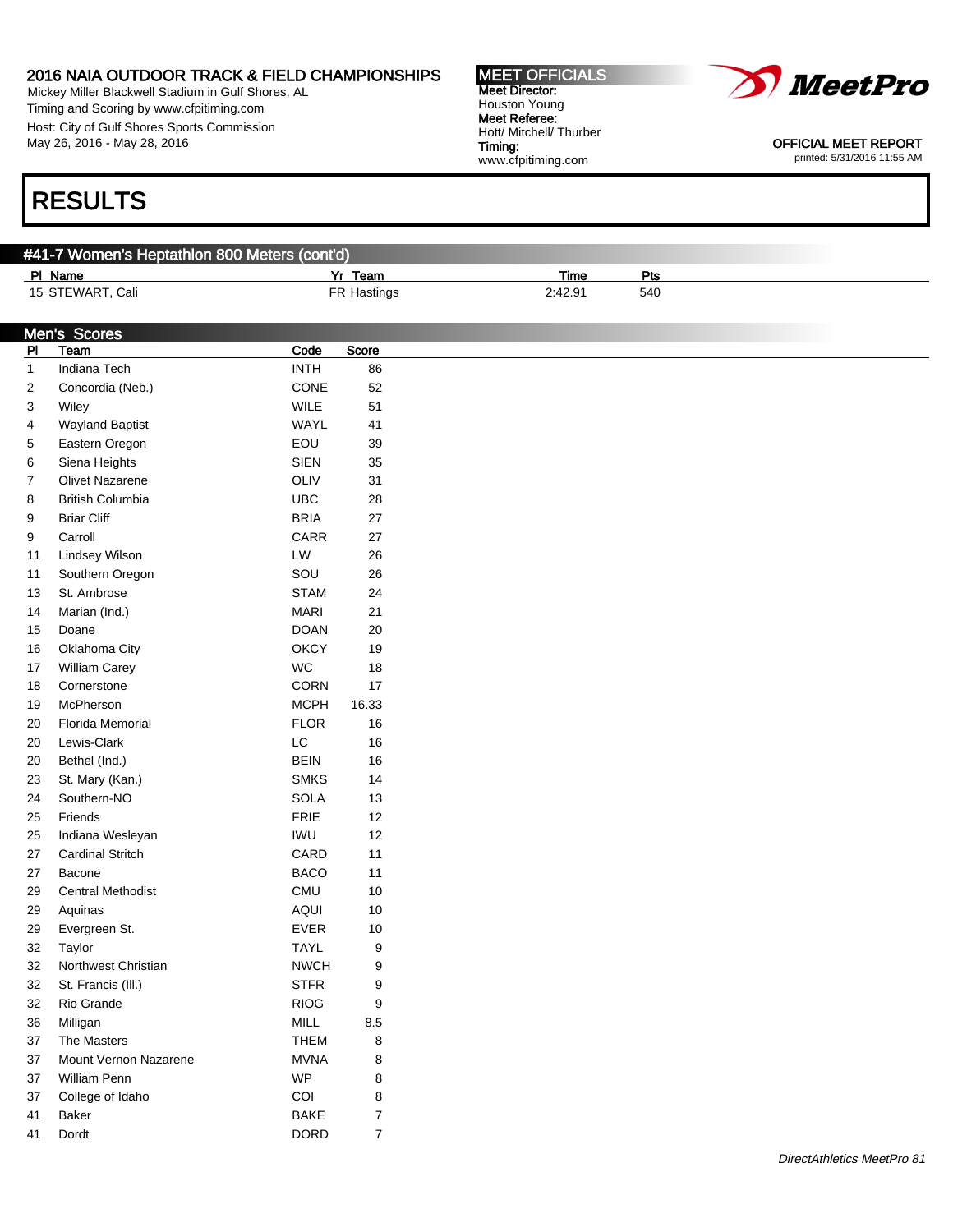Mickey Miller Blackwell Stadium in Gulf Shores, AL Timing and Scoring by www.cfpitiming.com Host: City of Gulf Shores Sports Commission May 26, 2016 - May 28, 2016

# RESULTS

## Men's Scores (cont'd)

| PI | Team                  | Code        | Score |
|----|-----------------------|-------------|-------|
| 41 | MidAmerica Nazarene   | <b>MNAZ</b> | 7     |
| 44 | Park U.               | <b>PARK</b> | 6     |
| 44 | Vanguard              | VANG        | 6     |
| 44 | Union (Ky.)           | <b>UNKY</b> | 6     |
| 44 | Northwestern (lowa)   | <b>NWIA</b> | 6     |
| 44 | Webber                | <b>WEBB</b> | 6     |
| 49 | <b>USC-Beaufort</b>   | <b>USCB</b> | 5     |
| 49 | Viterbo               | <b>VITE</b> | 5     |
| 49 | Oregon Tech           | OIT         | 5     |
| 52 | Huston-Tillotson      | $H-T$       | 4     |
| 52 | Benedictine (Kan.)    | <b>BEKS</b> | 4     |
| 54 | Tennessee Wesleyan    | <b>TNWE</b> | 3     |
| 54 | West Virginia Tech    | <b>WVTE</b> | 3     |
| 54 | Morningside           | <b>MORN</b> | 3     |
| 57 | Hastings              | <b>HAST</b> | 2.5   |
| 58 | Warner                | <b>WARN</b> | 2     |
| 58 | Graceland             | <b>GRCL</b> | 2     |
| 58 | Dillard               | <b>DILL</b> | 2     |
| 61 | Southwest (N.M.)      | <b>SWNM</b> | 1     |
| 61 | Soka                  | <b>SOKA</b> | 1     |
| 61 | Dakota State          | <b>DAKO</b> | 1     |
| 61 | Lindenwood-Belleville | <b>LIND</b> | 1     |
| 61 | Westmont              | <b>WECA</b> | 1     |
| 61 | Grace                 | GRAC        | 1     |
| 61 | Texas Wesleyan        | <b>TXWE</b> | 1     |
| 68 | Huntington            | <b>HUIN</b> | 0.33  |
| 68 | Clarke                | <b>CLAR</b> | 0.33  |

### Women's Scores

| <b>OUNTED ON A</b>      |             |       |
|-------------------------|-------------|-------|
| Team                    | Code        | Score |
| Concordia (Neb.)        | CONE        | 71    |
| Indiana Tech            | <b>INTH</b> | 66    |
| Siena Heights           | SIEN        | 53    |
| Southern-NO             | <b>SOLA</b> | 43    |
| Doane                   | <b>DOAN</b> | 39    |
| Biola                   | <b>BIOL</b> | 32    |
| Carroll                 | <b>CARR</b> | 29    |
| Aquinas                 | AQUI        | 26    |
| Westmont                | <b>WECA</b> | 25    |
| Friends                 | <b>FRIE</b> | 23.5  |
| Northwest Christian     | <b>NWCH</b> | 23    |
| Missouri Baptist        | <b>MOBA</b> | 23    |
| Wiley                   | WILE        | 21    |
| St. Francis (III.)      | <b>STFR</b> | 21    |
| <b>British Columbia</b> | <b>UBC</b>  | 21    |
| College of Idaho        | COI         | 20    |
| <b>Olivet Nazarene</b>  | <b>OLIV</b> | 18.5  |
|                         |             |       |



OFFICIAL MEET REPORT printed: 5/31/2016 11:55 AM

#### MEET OFFICIALS Meet Director: Houston Young Meet Referee: Hott/ Mitchell/ Thurber Timing: www.cfpitiming.com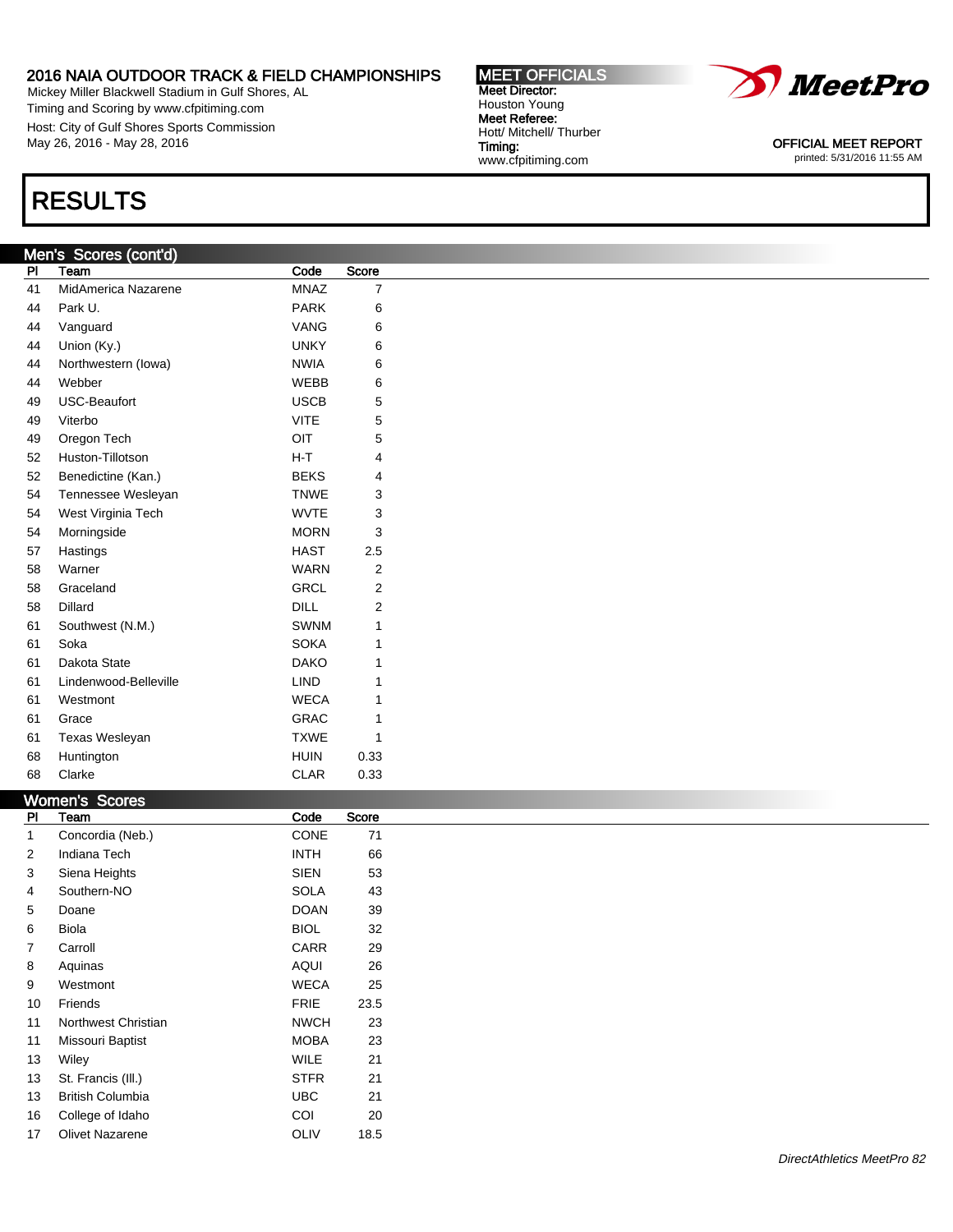Mickey Miller Blackwell Stadium in Gulf Shores, AL Timing and Scoring by www.cfpitiming.com Host: City of Gulf Shores Sports Commission May 26, 2016 - May 28, 2016

# RESULTS

## Women's Scores (cont'd)

| PI | Team                      | Code        | Score |
|----|---------------------------|-------------|-------|
| 18 | Marymount (Ca.)           | <b>MARY</b> | 18    |
| 18 | <b>The Masters</b>        | THEM        | 18    |
| 20 | <b>Dillard</b>            | DILL        | 16    |
| 20 | <b>Wayland Baptist</b>    | WAYL        | 16    |
| 20 | St. Ambrose               | <b>STAM</b> | 16    |
| 20 | Southern Oregon           | SOU         | 16    |
| 24 | <b>Shawnee State</b>      | SHOH        | 15    |
| 24 | Brenau                    | <b>BREN</b> | 15    |
| 26 | Southwestern (Kan.)       | <b>SWKS</b> | 13    |
| 26 | Hastings                  | HAST        | 13    |
| 28 | Mobile                    | <b>MOBI</b> | 12    |
| 28 | Langston                  | LANG        | 12    |
| 30 | Eastern Oregon            | EOU         | 11    |
| 30 | Life                      | LIFE        | 11    |
| 32 | Milligan                  | MILL        | 10    |
| 32 | <b>Grand View</b>         | GV          | 10    |
| 32 | Southwestern Assemblies o | SWAG        | 10    |
| 32 | Oklahoma City             | ОКСҮ        | 10    |
| 32 | <b>Valley City State</b>  | VCSU        | 10    |
| 37 | Marian (Ind.)             | <b>MARI</b> | 9     |
| 38 | Columbia (Mo.)            | COLU        | 8     |
| 38 | William Woods             | <b>WW</b>   | 8     |
| 40 | Jamestown                 | JAME        | 6     |
| 40 | Lindsey Wilson            | LW          | 6     |
| 40 | Dordt                     | DORD        | 6     |
| 40 | Dakota State              | <b>DAKO</b> | 6     |
| 40 | Hannibal-LaGrange         | H-L         | 6     |
| 45 | <b>Briar Cliff</b>        | <b>BRIA</b> | 5     |
| 45 | Rio Grande                | <b>RIOG</b> | 5     |
| 45 | Evangel                   | <b>EVAN</b> | 5     |
| 45 | Bethel (Ind.)             | <b>BEIN</b> | 5     |
| 49 | Georgetown (Ky.)          | GEOR        | 4     |
| 49 | Bethany (Kan.)            | <b>BETH</b> | 4     |
| 49 | <b>Mount Marty</b>        | <b>MMAR</b> | 4     |
| 52 | Goshen                    | GOSH        | 3     |
| 52 | Warner                    | WARN        | 3     |
| 52 | William Carey             | WC          | 3     |
| 52 | Dickinson St.             | DIND        | 3     |
| 52 | Morningside               | <b>MORN</b> | 3     |
| 52 | Lewis-Clark               | LC          | 3     |
| 52 | <b>Mount Mercy</b>        | <b>MMER</b> | 3     |
| 59 | Taylor                    | TAYL        | 2     |
| 59 | Baker                     | <b>BAKE</b> | 2     |
| 59 | St. Gregory's             | <b>STGR</b> | 2     |
| 59 | Park U.                   | <b>PARK</b> | 2     |
| 59 | Avila                     | <b>AVIL</b> | 2     |



OFFICIAL MEET REPORT printed: 5/31/2016 11:55 AM

MEET OFFICIALS Meet Director: Houston Young Meet Referee: Hott/ Mitchell/ Thurber Timing: www.cfpitiming.com